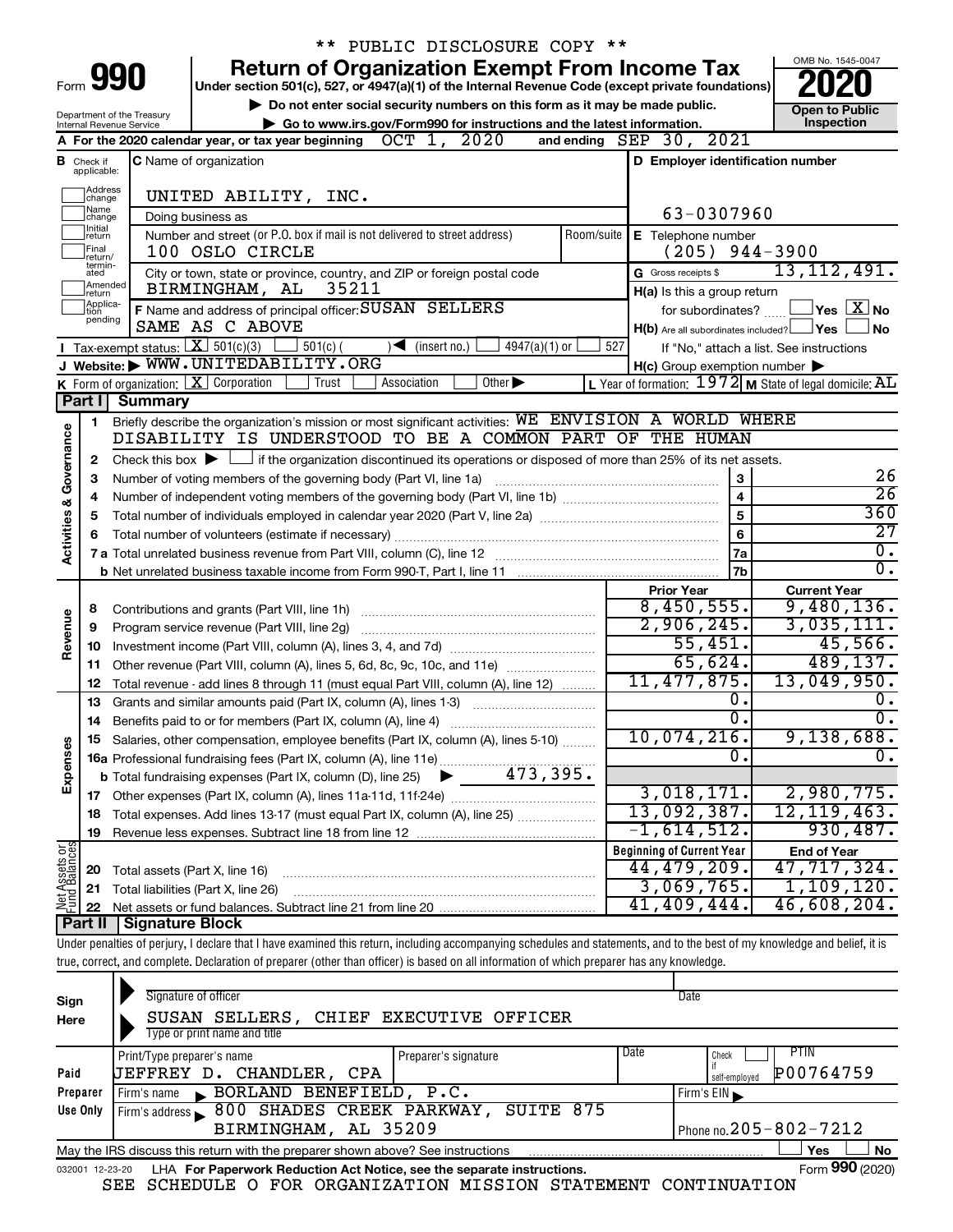| 1            | Briefly describe the organization's mission:<br>UNITED ABILITY PROVIDES INNOVATIVE SERVICES CONNECTING PEOPLE WITH                                    |
|--------------|-------------------------------------------------------------------------------------------------------------------------------------------------------|
|              | DISABILITIES TO THEIR COMMUNITIES AND EMPOWERING INDIVIDUALS TO LIVE<br>FULL AND MEANINGFUL LIVES.                                                    |
|              |                                                                                                                                                       |
| $\mathbf{2}$ | Did the organization undertake any significant program services during the year which were not listed on the                                          |
|              | $\overline{\ }$ Yes $\overline{\ \ \ }$ No<br>prior Form 990 or 990-EZ?                                                                               |
|              | If "Yes," describe these new services on Schedule O.                                                                                                  |
| 3            | $\sqrt{\ }$ Yes $\boxed{\text{X}}$ No<br>Did the organization cease conducting, or make significant changes in how it conducts, any program services? |
|              | If "Yes," describe these changes on Schedule O.                                                                                                       |
| 4            | Describe the organization's program service accomplishments for each of its three largest program services, as measured by expenses.                  |
|              | Section 501(c)(3) and 501(c)(4) organizations are required to report the amount of grants and allocations to others, the total expenses, and          |
|              | revenue, if any, for each program service reported.                                                                                                   |
|              | 2, 293, 083.<br>1,868,057.<br>including grants of \$<br>$4a$ (Code:<br>) (Expenses \$<br>) (Revenue \$                                                |
|              | EARLY LEARNING PROGRAM - CHILDREN AGE 6 WEEKS TO FIVE YEARS<br>WHO HAVE                                                                               |
|              | DELAYS IN ONE OR MORE AREAS OF DEVELOPMENT AND THOSE WHO ARE TYPICALLY                                                                                |
|              | DEVELOPING LEARN SIDE BY SIDE IN NINE SPACIOUS CLASSROOMS.<br>DESIGNED BY                                                                             |
|              | EDUCATORS AND DEVELOPMENTAL SPECIALISTS TO MEET THE NEEDS OF ALL                                                                                      |
|              | THE HAND IN HAND FACILITY IS SITUATED ON SEVEN ACRES OF<br>CHILDREN,                                                                                  |
|              | WOODED LANDSCAPE, BUTTERFLY GARDENS, A VEGETABLE AND FLOWER GARDEN AND                                                                                |
|              | NATURE TRAILS. EACH ASPECT OF THE BUILDING, THE PROGRAM AND ENVIRONMENT                                                                               |
|              | HAS BEEN CAREFULLY DESIGNED TO PROMOTE A HEALTHY, SAFE AND HAPPY                                                                                      |
|              | SETTING IN WHICH CHILDREN CAN LEARN AND GROW.<br>HOURS OF OPERATION ARE                                                                               |
|              | FROM 7:00 AM TO 6:00 PM MONDAY THROUGH FRIDAY.                                                                                                        |
|              |                                                                                                                                                       |
|              |                                                                                                                                                       |
| 4b           | 2,289,881.<br>(Expenses \$<br>including grants of \$<br>(Code:<br>) (Revenue \$<br>EARLY INTERVENTION PROGRAM - THE HAND IN HAND EARLY INTERVENTION   |
|              | PROGRAM OFFERS SERVICES AND<br>INTERVENTIONS THAT ENABLE CHLDREN AND                                                                                  |
|              | FAMILIES A MORE INDEPENDENT AND INTEGRATED LIFESTYLE WITHING THEIR                                                                                    |
|              | COMMUNITY.<br>IT IS A COMPREHENSIVE PROGRAM FOR INFANTS AND TODDLERS                                                                                  |
|              | BETWEEN THE AGES OF BIRTH TO THREE YEARS WITH THE MAIN LOCATION IN                                                                                    |
|              | OVER 400 CHILDREN AND FAMILIES A MONTH REAP THE BENEFITS<br>BIRMINGHAM.<br>OF                                                                         |
|              | HAND IN HAND PARTICIPATES<br>EARLY INTERVENTION.<br>IN ALABAMA'S EARLY                                                                                |
|              | INTERVENTION SYSTEM AND HAS BECOME THE LARGEST PROVIDER OF EARLY                                                                                      |
|              | INTERVENTION SERVICES OF ITS TYPE IN THE STATE.                                                                                                       |
|              |                                                                                                                                                       |
|              |                                                                                                                                                       |
|              |                                                                                                                                                       |
| 4c           | 1, 674, 396.<br>including grants of \$<br>(Expenses \$<br>) (Revenue \$<br>(Code:                                                                     |
|              | - THE ADULT DAY PROGRAM IS DESIGNED<br>ADULT DAY HABILITATION<br>TO MEET THE                                                                          |
|              | NEEDS OF<br>INDIVIDUALS<br>WITH DEVELOPMENTAL DISABILITIES.<br>EACH INDIVIDUAL                                                                        |
|              | SERVICES THEY WOULD LIKE<br><b>SELECT</b><br><b>TRAINING AND</b><br>HAS THE OPPORTUNITY<br>TО<br>THE                                                  |
|              | ELIGIBILITY CRITERIA REQUIRE A DIAGNOSIS OF<br>A DEVELOPMENT<br>TO RECEIVE.                                                                           |
|              | DISABILITY AND THE ABILITY FOR THE PROGRAM TO MEET THE<br>INDIVIDUAL'S                                                                                |
|              | IN ADDITION, EACH PERSON MUST DEMONSTRATE MANAGEABLE BEHAVIOR,<br>NEEDS.                                                                              |
|              | RESIDE IN THE GREATER BIRMINGHAM METROPOLITAN AREA, AND BE AT LEAST 21                                                                                |
|              | YEARS OLD.                                                                                                                                            |
|              |                                                                                                                                                       |
|              |                                                                                                                                                       |
|              |                                                                                                                                                       |
|              |                                                                                                                                                       |
|              | 4d Other program services (Describe on Schedule O.)<br>1,229,294.<br>5, 242, 346. including grants of \$                                              |
|              | (Expenses \$<br>(Revenue \$<br>11,499,706.                                                                                                            |
| 4е           | Total program service expenses<br>Form 990 (2020)                                                                                                     |
|              | 032002 12-23-20                                                                                                                                       |
|              | 3                                                                                                                                                     |
|              | 13420622 786654 21345<br>2020.05095 UNITED ABILITY, INC.<br>$21345 - 1$                                                                               |
|              |                                                                                                                                                       |

Form 990 (2020) Page UNITED ABILITY, INC. 63-0307960

**2**

 $\boxed{\text{X}}$ 

Check if Schedule O contains a response or note to any line in this Part III.

**Part III Statement of Program Service Accomplishments**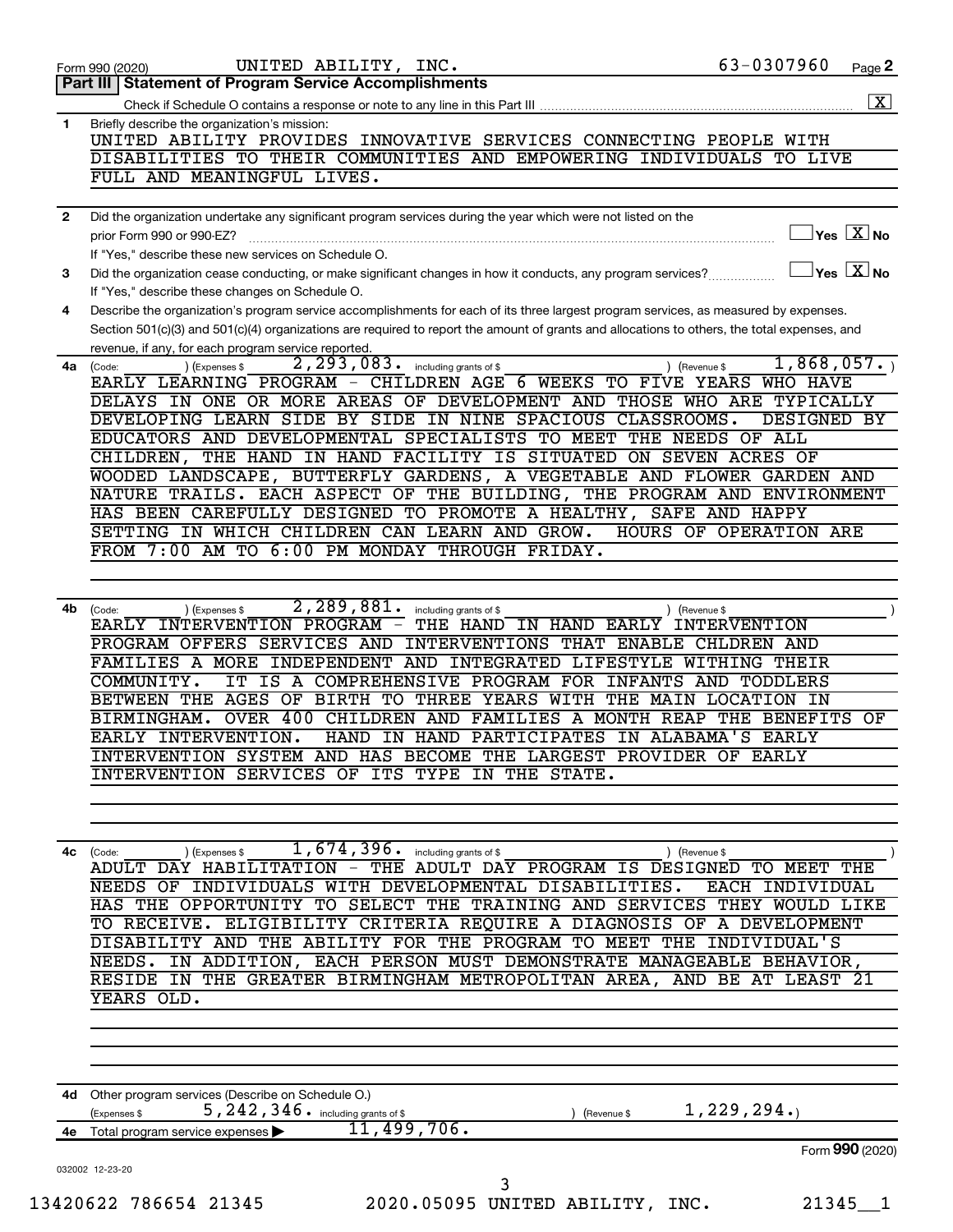|  | Form 990 (2020) |
|--|-----------------|

Form 990 (2020) Page UNITED ABILITY, INC. 63-0307960 **Part IV Checklist of Required Schedules**

|    |                                                                                                                                                                                                                                                   |                 | Yes                        | No                           |
|----|---------------------------------------------------------------------------------------------------------------------------------------------------------------------------------------------------------------------------------------------------|-----------------|----------------------------|------------------------------|
| 1  | Is the organization described in section $501(c)(3)$ or $4947(a)(1)$ (other than a private foundation)?                                                                                                                                           |                 |                            |                              |
|    |                                                                                                                                                                                                                                                   | 1               | х<br>$\overline{\text{x}}$ |                              |
| 2  |                                                                                                                                                                                                                                                   | $\mathbf{2}$    |                            |                              |
| 3  | Did the organization engage in direct or indirect political campaign activities on behalf of or in opposition to candidates for                                                                                                                   | 3               |                            | x                            |
| 4  | Section 501(c)(3) organizations. Did the organization engage in lobbying activities, or have a section 501(h) election in effect                                                                                                                  |                 |                            |                              |
|    |                                                                                                                                                                                                                                                   | 4               | X                          |                              |
| 5  | Is the organization a section 501(c)(4), 501(c)(5), or 501(c)(6) organization that receives membership dues, assessments, or                                                                                                                      |                 |                            |                              |
|    |                                                                                                                                                                                                                                                   | 5               |                            | x                            |
| 6  | Did the organization maintain any donor advised funds or any similar funds or accounts for which donors have the right to                                                                                                                         |                 |                            |                              |
|    | provide advice on the distribution or investment of amounts in such funds or accounts? If "Yes," complete Schedule D, Part I                                                                                                                      | 6               |                            | x                            |
| 7  | Did the organization receive or hold a conservation easement, including easements to preserve open space,                                                                                                                                         |                 |                            |                              |
|    |                                                                                                                                                                                                                                                   | $\overline{7}$  |                            | x                            |
| 8  | Did the organization maintain collections of works of art, historical treasures, or other similar assets? If "Yes," complete                                                                                                                      |                 |                            |                              |
|    |                                                                                                                                                                                                                                                   | 8               |                            | X                            |
| 9  | Did the organization report an amount in Part X, line 21, for escrow or custodial account liability, serve as a custodian for                                                                                                                     |                 |                            |                              |
|    | amounts not listed in Part X; or provide credit counseling, debt management, credit repair, or debt negotiation services?                                                                                                                         |                 |                            |                              |
|    |                                                                                                                                                                                                                                                   | 9               |                            | x                            |
| 10 | Did the organization, directly or through a related organization, hold assets in donor-restricted endowments                                                                                                                                      |                 | х                          |                              |
| 11 | If the organization's answer to any of the following questions is "Yes," then complete Schedule D, Parts VI, VII, VIII, IX, or X                                                                                                                  | 10              |                            |                              |
|    | as applicable.                                                                                                                                                                                                                                    |                 |                            |                              |
|    | a Did the organization report an amount for land, buildings, and equipment in Part X, line 10? If "Yes," complete Schedule D,                                                                                                                     |                 |                            |                              |
|    |                                                                                                                                                                                                                                                   | 11a             | X                          |                              |
|    | <b>b</b> Did the organization report an amount for investments - other securities in Part X, line 12, that is 5% or more of its total                                                                                                             |                 |                            |                              |
|    |                                                                                                                                                                                                                                                   | 11 <sub>b</sub> |                            | x                            |
|    | c Did the organization report an amount for investments - program related in Part X, line 13, that is 5% or more of its total                                                                                                                     |                 |                            |                              |
|    |                                                                                                                                                                                                                                                   | 11c             |                            | x                            |
|    | d Did the organization report an amount for other assets in Part X, line 15, that is 5% or more of its total assets reported in                                                                                                                   |                 |                            |                              |
|    |                                                                                                                                                                                                                                                   | 11d             | х                          | X                            |
|    |                                                                                                                                                                                                                                                   | 11e             |                            |                              |
| f. | Did the organization's separate or consolidated financial statements for the tax year include a footnote that addresses<br>the organization's liability for uncertain tax positions under FIN 48 (ASC 740)? If "Yes," complete Schedule D, Part X | 11f             | X                          |                              |
|    | 12a Did the organization obtain separate, independent audited financial statements for the tax year? If "Yes," complete                                                                                                                           |                 |                            |                              |
|    |                                                                                                                                                                                                                                                   | 12a             |                            | х                            |
|    | <b>b</b> Was the organization included in consolidated, independent audited financial statements for the tax year?                                                                                                                                |                 |                            |                              |
|    | If "Yes," and if the organization answered "No" to line 12a, then completing Schedule D, Parts XI and XII is optional                                                                                                                             | 12 <sub>b</sub> | х                          |                              |
| 13 |                                                                                                                                                                                                                                                   | 13              |                            | $\overline{\text{X}}$        |
|    |                                                                                                                                                                                                                                                   | 14a             |                            | $\overline{\mathbf{X}}$      |
|    | <b>b</b> Did the organization have aggregate revenues or expenses of more than \$10,000 from grantmaking, fundraising, business,                                                                                                                  |                 |                            |                              |
|    | investment, and program service activities outside the United States, or aggregate foreign investments valued at \$100,000                                                                                                                        |                 |                            |                              |
|    |                                                                                                                                                                                                                                                   | 14b             |                            | x                            |
| 15 | Did the organization report on Part IX, column (A), line 3, more than \$5,000 of grants or other assistance to or for any                                                                                                                         | 15              |                            | X                            |
| 16 | Did the organization report on Part IX, column (A), line 3, more than \$5,000 of aggregate grants or other assistance to                                                                                                                          |                 |                            |                              |
|    |                                                                                                                                                                                                                                                   | 16              |                            | x                            |
| 17 | Did the organization report a total of more than \$15,000 of expenses for professional fundraising services on Part IX,                                                                                                                           |                 |                            |                              |
|    |                                                                                                                                                                                                                                                   | 17              |                            | x                            |
| 18 | Did the organization report more than \$15,000 total of fundraising event gross income and contributions on Part VIII, lines                                                                                                                      |                 |                            |                              |
|    |                                                                                                                                                                                                                                                   | 18              | х                          |                              |
| 19 | Did the organization report more than \$15,000 of gross income from gaming activities on Part VIII, line 9a? If "Yes,"                                                                                                                            |                 |                            |                              |
|    |                                                                                                                                                                                                                                                   | 19              |                            | x<br>$\overline{\mathbf{X}}$ |
|    |                                                                                                                                                                                                                                                   | 20a             |                            |                              |
| 21 | Did the organization report more than \$5,000 of grants or other assistance to any domestic organization or                                                                                                                                       | 20 <sub>b</sub> |                            |                              |
|    | domestic government on Part IX, column (A), line 1? If "Yes," complete Schedule I, Parts I and II                                                                                                                                                 | 21              |                            | x                            |
|    | 032003 12-23-20                                                                                                                                                                                                                                   |                 |                            | Form 990 (2020)              |

13420622 786654 21345 2020.05095 UNITED ABILITY, INC. 21345\_\_1

4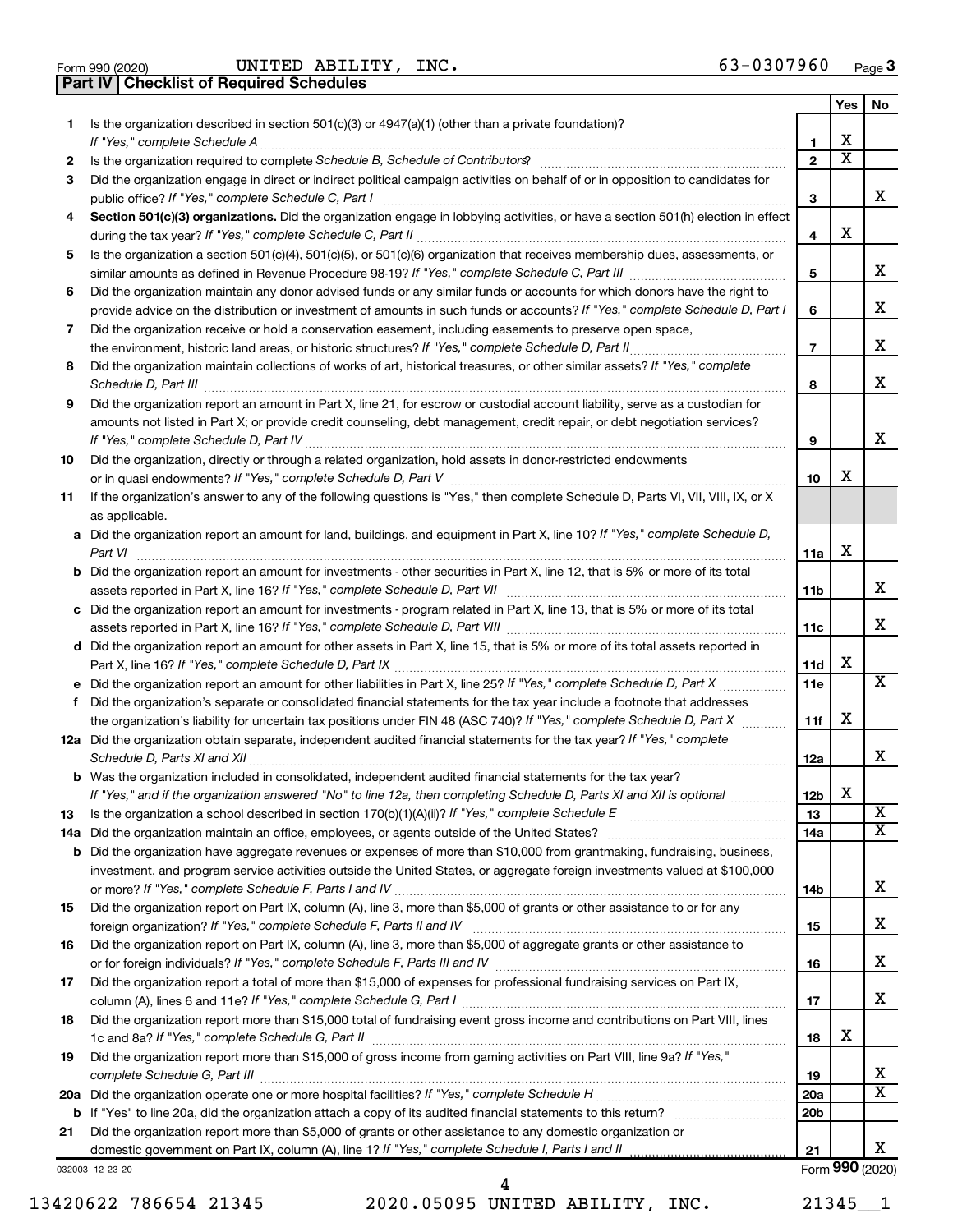|  | Form 990 (2020) |
|--|-----------------|
|  |                 |

Form 990 (2020) Page UNITED ABILITY, INC. 63-0307960

*(continued)* **Part IV Checklist of Required Schedules**

|               |                                                                                                                                                                                                                                                |                 | Yes                     | No                           |
|---------------|------------------------------------------------------------------------------------------------------------------------------------------------------------------------------------------------------------------------------------------------|-----------------|-------------------------|------------------------------|
| 22            | Did the organization report more than \$5,000 of grants or other assistance to or for domestic individuals on                                                                                                                                  |                 |                         |                              |
|               |                                                                                                                                                                                                                                                | 22              |                         | x                            |
| 23            | Did the organization answer "Yes" to Part VII, Section A, line 3, 4, or 5 about compensation of the organization's current                                                                                                                     |                 |                         |                              |
|               | and former officers, directors, trustees, key employees, and highest compensated employees? If "Yes," complete                                                                                                                                 |                 |                         |                              |
|               | Schedule J <b>Execute Schedule J Execute Schedule J</b>                                                                                                                                                                                        | 23              | x                       |                              |
|               | 24a Did the organization have a tax-exempt bond issue with an outstanding principal amount of more than \$100,000 as of the                                                                                                                    |                 |                         |                              |
|               | last day of the year, that was issued after December 31, 2002? If "Yes," answer lines 24b through 24d and complete                                                                                                                             |                 |                         | X.                           |
|               | b Did the organization invest any proceeds of tax-exempt bonds beyond a temporary period exception?                                                                                                                                            | 24a<br>24b      |                         |                              |
|               | c Did the organization maintain an escrow account other than a refunding escrow at any time during the year to defease                                                                                                                         |                 |                         |                              |
|               |                                                                                                                                                                                                                                                | 24c             |                         |                              |
|               |                                                                                                                                                                                                                                                | 24d             |                         |                              |
|               | 25a Section 501(c)(3), 501(c)(4), and 501(c)(29) organizations. Did the organization engage in an excess benefit                                                                                                                               |                 |                         |                              |
|               |                                                                                                                                                                                                                                                | 25a             |                         | x                            |
|               | <b>b</b> Is the organization aware that it engaged in an excess benefit transaction with a disqualified person in a prior year, and                                                                                                            |                 |                         |                              |
|               | that the transaction has not been reported on any of the organization's prior Forms 990 or 990-EZ? If "Yes," complete                                                                                                                          |                 |                         |                              |
|               | Schedule L, Part I                                                                                                                                                                                                                             | 25 <sub>b</sub> |                         | X.                           |
| 26            | Did the organization report any amount on Part X, line 5 or 22, for receivables from or payables to any current                                                                                                                                |                 |                         |                              |
|               | or former officer, director, trustee, key employee, creator or founder, substantial contributor, or 35%                                                                                                                                        |                 |                         |                              |
|               |                                                                                                                                                                                                                                                | 26              |                         | x                            |
| 27            | Did the organization provide a grant or other assistance to any current or former officer, director, trustee, key employee,                                                                                                                    |                 |                         |                              |
|               | creator or founder, substantial contributor or employee thereof, a grant selection committee member, or to a 35% controlled                                                                                                                    | 27              |                         | x.                           |
| 28            | entity (including an employee thereof) or family member of any of these persons? If "Yes," complete Schedule L, Part III.<br>Was the organization a party to a business transaction with one of the following parties (see Schedule L, Part IV |                 |                         |                              |
|               | instructions, for applicable filing thresholds, conditions, and exceptions):                                                                                                                                                                   |                 |                         |                              |
|               | a A current or former officer, director, trustee, key employee, creator or founder, or substantial contributor? If                                                                                                                             |                 |                         |                              |
|               |                                                                                                                                                                                                                                                | 28a             |                         | x                            |
|               |                                                                                                                                                                                                                                                | 28b             |                         | $\overline{\mathtt{x}}$      |
|               | c A 35% controlled entity of one or more individuals and/or organizations described in lines 28a or 28b?If                                                                                                                                     |                 |                         |                              |
|               |                                                                                                                                                                                                                                                | 28c             |                         | x                            |
| 29            |                                                                                                                                                                                                                                                | 29              | $\overline{\mathbf{X}}$ |                              |
| 30            | Did the organization receive contributions of art, historical treasures, or other similar assets, or qualified conservation                                                                                                                    |                 |                         |                              |
|               |                                                                                                                                                                                                                                                | 30              |                         | x<br>$\overline{\mathtt{x}}$ |
| 31            | Did the organization liquidate, terminate, or dissolve and cease operations? If "Yes," complete Schedule N, Part I                                                                                                                             | 31              |                         |                              |
| 32            | Did the organization sell, exchange, dispose of, or transfer more than 25% of its net assets? If "Yes," complete                                                                                                                               | 32              |                         | x                            |
| 33            | Did the organization own 100% of an entity disregarded as separate from the organization under Regulations                                                                                                                                     |                 |                         |                              |
|               | sections 301.7701-2 and 301.7701-3? If "Yes," complete Schedule R, Part I                                                                                                                                                                      | 33              |                         | x                            |
| 34            | Was the organization related to any tax-exempt or taxable entity? If "Yes," complete Schedule R, Part II, III, or IV, and                                                                                                                      |                 |                         |                              |
|               | Part V, line 1                                                                                                                                                                                                                                 | 34              | х                       |                              |
|               | 35a Did the organization have a controlled entity within the meaning of section 512(b)(13)?                                                                                                                                                    | 35a             |                         | $\overline{\mathbf{X}}$      |
|               | b If "Yes" to line 35a, did the organization receive any payment from or engage in any transaction with a controlled entity                                                                                                                    |                 |                         |                              |
|               |                                                                                                                                                                                                                                                | 35b             |                         |                              |
| 36            | Section 501(c)(3) organizations. Did the organization make any transfers to an exempt non-charitable related organization?                                                                                                                     |                 |                         |                              |
|               | If "Yes," complete Schedule R, Part V, line 2                                                                                                                                                                                                  | 36              |                         | x                            |
| 37            | Did the organization conduct more than 5% of its activities through an entity that is not a related organization                                                                                                                               |                 |                         |                              |
|               |                                                                                                                                                                                                                                                | 37              |                         | x                            |
| 38            | Did the organization complete Schedule O and provide explanations in Schedule O for Part VI, lines 11b and 19?                                                                                                                                 | 38              | х                       |                              |
| <b>Part V</b> |                                                                                                                                                                                                                                                |                 |                         |                              |
|               |                                                                                                                                                                                                                                                |                 |                         |                              |
|               |                                                                                                                                                                                                                                                |                 | Yes                     | No.                          |
|               | 21<br>1a                                                                                                                                                                                                                                       |                 |                         |                              |
|               | 0<br>1b                                                                                                                                                                                                                                        |                 |                         |                              |
|               | c Did the organization comply with backup withholding rules for reportable payments to vendors and reportable gaming                                                                                                                           |                 |                         |                              |
|               |                                                                                                                                                                                                                                                | 1c              | x                       |                              |
|               | 032004 12-23-20<br>5                                                                                                                                                                                                                           |                 |                         | Form 990 (2020)              |
|               |                                                                                                                                                                                                                                                |                 |                         |                              |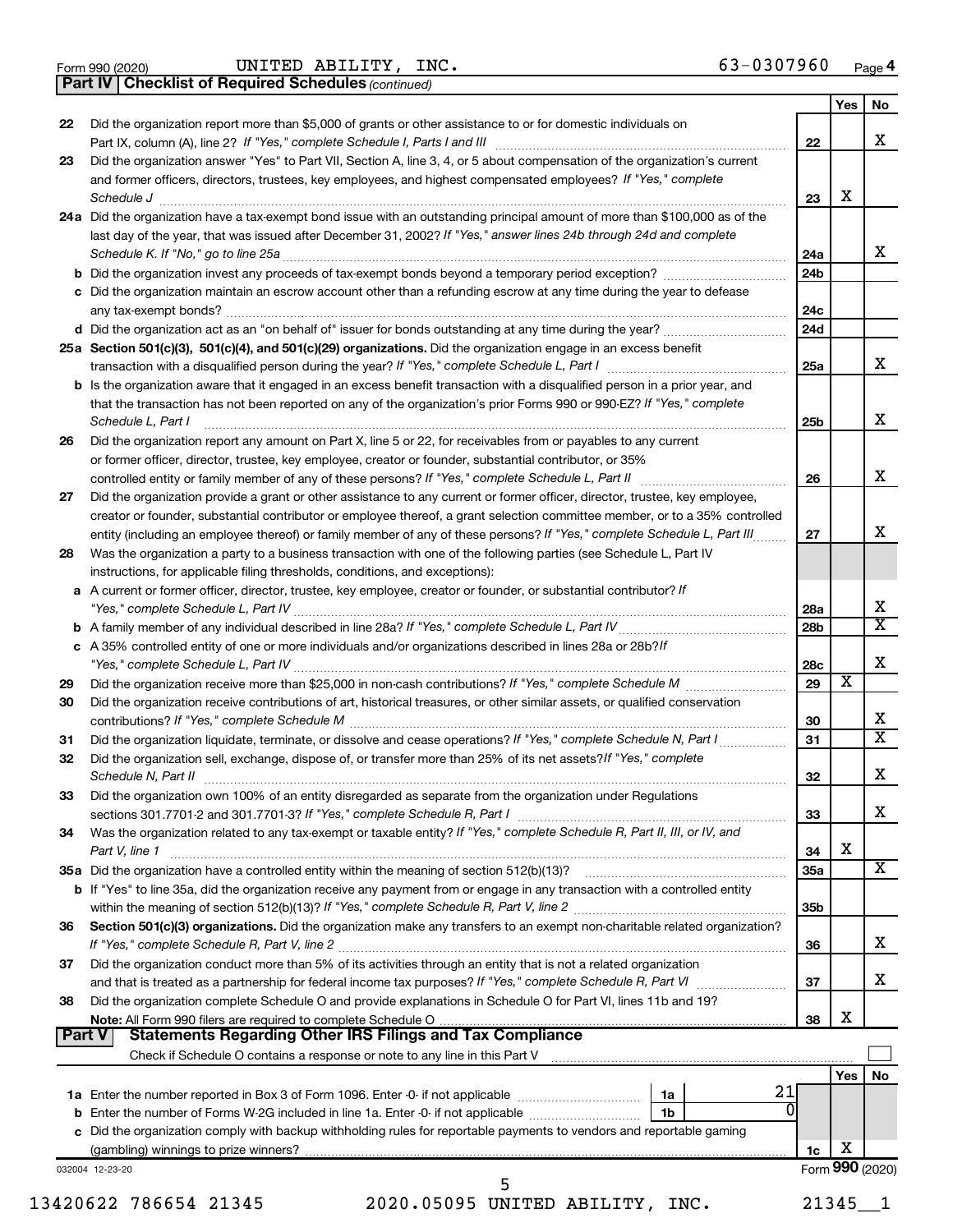|               | 63-0307960<br>UNITED ABILITY, INC.<br>Form 990 (2020)                                                                                                                                                                                |                      |     | Page 5                  |
|---------------|--------------------------------------------------------------------------------------------------------------------------------------------------------------------------------------------------------------------------------------|----------------------|-----|-------------------------|
| <b>Part V</b> | Statements Regarding Other IRS Filings and Tax Compliance (continued)                                                                                                                                                                |                      |     |                         |
|               |                                                                                                                                                                                                                                      |                      | Yes | No                      |
|               | 2a Enter the number of employees reported on Form W-3, Transmittal of Wage and Tax Statements,                                                                                                                                       |                      |     |                         |
|               | 360<br>filed for the calendar year ending with or within the year covered by this return<br>2a                                                                                                                                       |                      |     |                         |
|               | <b>b</b> If at least one is reported on line 2a, did the organization file all required federal employment tax returns?                                                                                                              | 2 <sub>b</sub>       | X   |                         |
|               | <b>Note:</b> If the sum of lines 1a and 2a is greater than 250, you may be required to e-file (see instructions)                                                                                                                     |                      |     |                         |
|               | 3a Did the organization have unrelated business gross income of \$1,000 or more during the year?                                                                                                                                     | 3a                   |     | X                       |
|               | <b>b</b> If "Yes," has it filed a Form 990-T for this year? If "No" to line 3b, provide an explanation on Schedule O                                                                                                                 | 3 <sub>b</sub>       |     |                         |
|               | 4a At any time during the calendar year, did the organization have an interest in, or a signature or other authority over, a                                                                                                         |                      |     |                         |
|               | financial account in a foreign country (such as a bank account, securities account, or other financial account)?                                                                                                                     | 4a                   |     | х                       |
|               | <b>b</b> If "Yes," enter the name of the foreign country $\blacktriangleright$                                                                                                                                                       |                      |     |                         |
|               | See instructions for filing requirements for FinCEN Form 114, Report of Foreign Bank and Financial Accounts (FBAR).                                                                                                                  |                      |     |                         |
|               |                                                                                                                                                                                                                                      | 5a                   |     | х                       |
|               |                                                                                                                                                                                                                                      | 5 <sub>b</sub>       |     | $\overline{\mathtt{x}}$ |
|               |                                                                                                                                                                                                                                      | 5 <sub>c</sub>       |     |                         |
|               | 6a Does the organization have annual gross receipts that are normally greater than \$100,000, and did the organization solicit                                                                                                       |                      |     |                         |
|               | any contributions that were not tax deductible as charitable contributions?                                                                                                                                                          | 6а                   |     | x                       |
|               | b If "Yes," did the organization include with every solicitation an express statement that such contributions or gifts                                                                                                               |                      |     |                         |
|               | were not tax deductible?                                                                                                                                                                                                             | 6b                   |     |                         |
| 7             | Organizations that may receive deductible contributions under section 170(c).                                                                                                                                                        |                      |     |                         |
| а             | Did the organization receive a payment in excess of \$75 made partly as a contribution and partly for goods and services provided to the payor?                                                                                      | 7а                   |     | x                       |
|               | <b>b</b> If "Yes," did the organization notify the donor of the value of the goods or services provided?                                                                                                                             | 7b                   |     |                         |
|               | c Did the organization sell, exchange, or otherwise dispose of tangible personal property for which it was required                                                                                                                  |                      |     |                         |
|               | to file Form 8282?                                                                                                                                                                                                                   | 7c                   |     | х                       |
|               | 7d<br>d If "Yes," indicate the number of Forms 8282 filed during the year manufacture intervent in the set of Forms in the Vear manufacture of the Vear manufacture of the Vear manufacture of the Vear manufacture of the Vear manu |                      |     |                         |
| е             |                                                                                                                                                                                                                                      | 7е                   |     |                         |
| Ť.            | Did the organization, during the year, pay premiums, directly or indirectly, on a personal benefit contract?                                                                                                                         | 7f                   |     |                         |
| g             | If the organization received a contribution of qualified intellectual property, did the organization file Form 8899 as required?                                                                                                     | 7g                   |     |                         |
|               | If the organization received a contribution of cars, boats, airplanes, or other vehicles, did the organization file a Form 1098-C?                                                                                                   | 7h                   |     |                         |
| 8             | Sponsoring organizations maintaining donor advised funds. Did a donor advised fund maintained by the                                                                                                                                 |                      |     |                         |
|               | sponsoring organization have excess business holdings at any time during the year?                                                                                                                                                   | 8                    |     |                         |
| 9             | Sponsoring organizations maintaining donor advised funds.                                                                                                                                                                            |                      |     |                         |
| а             | Did the sponsoring organization make any taxable distributions under section 4966?                                                                                                                                                   | 9а<br>9 <sub>b</sub> |     |                         |
| b             |                                                                                                                                                                                                                                      |                      |     |                         |
| 10            | Section 501(c)(7) organizations. Enter:                                                                                                                                                                                              |                      |     |                         |
|               | 10a<br><b>a</b> Initiation fees and capital contributions included on Part VIII, line 12<br>b Gross receipts, included on Form 990, Part VIII, line 12, for public use of club facilities                                            |                      |     |                         |
|               | 10b                                                                                                                                                                                                                                  |                      |     |                         |
| 11            | Section 501(c)(12) organizations. Enter:<br>11a                                                                                                                                                                                      |                      |     |                         |
| а             | b Gross income from other sources (Do not net amounts due or paid to other sources against                                                                                                                                           |                      |     |                         |
|               | 11b                                                                                                                                                                                                                                  |                      |     |                         |
|               | 12a Section 4947(a)(1) non-exempt charitable trusts. Is the organization filing Form 990 in lieu of Form 1041?                                                                                                                       | 12a                  |     |                         |
|               | <b>b</b> If "Yes," enter the amount of tax-exempt interest received or accrued during the year<br>12b                                                                                                                                |                      |     |                         |
| 13            | Section 501(c)(29) qualified nonprofit health insurance issuers.                                                                                                                                                                     |                      |     |                         |
|               |                                                                                                                                                                                                                                      | 1За                  |     |                         |
|               | Note: See the instructions for additional information the organization must report on Schedule O.                                                                                                                                    |                      |     |                         |
|               | <b>b</b> Enter the amount of reserves the organization is required to maintain by the states in which the                                                                                                                            |                      |     |                         |
|               | 13 <sub>b</sub>                                                                                                                                                                                                                      |                      |     |                         |
|               | 13 <sub>c</sub>                                                                                                                                                                                                                      |                      |     |                         |
|               |                                                                                                                                                                                                                                      | 14a                  |     | X                       |
|               | b If "Yes," has it filed a Form 720 to report these payments? If "No," provide an explanation on Schedule O                                                                                                                          | 14 <sub>b</sub>      |     |                         |
| 15            | Is the organization subject to the section 4960 tax on payment(s) of more than \$1,000,000 in remuneration or                                                                                                                        |                      |     |                         |
|               |                                                                                                                                                                                                                                      | 15                   |     | х                       |
|               | If "Yes," see instructions and file Form 4720, Schedule N.                                                                                                                                                                           |                      |     |                         |
| 16            | Is the organization an educational institution subject to the section 4968 excise tax on net investment income?                                                                                                                      | 16                   |     | х                       |
|               | If "Yes," complete Form 4720, Schedule O.                                                                                                                                                                                            |                      |     |                         |

Form (2020) **990**

032005 12-23-20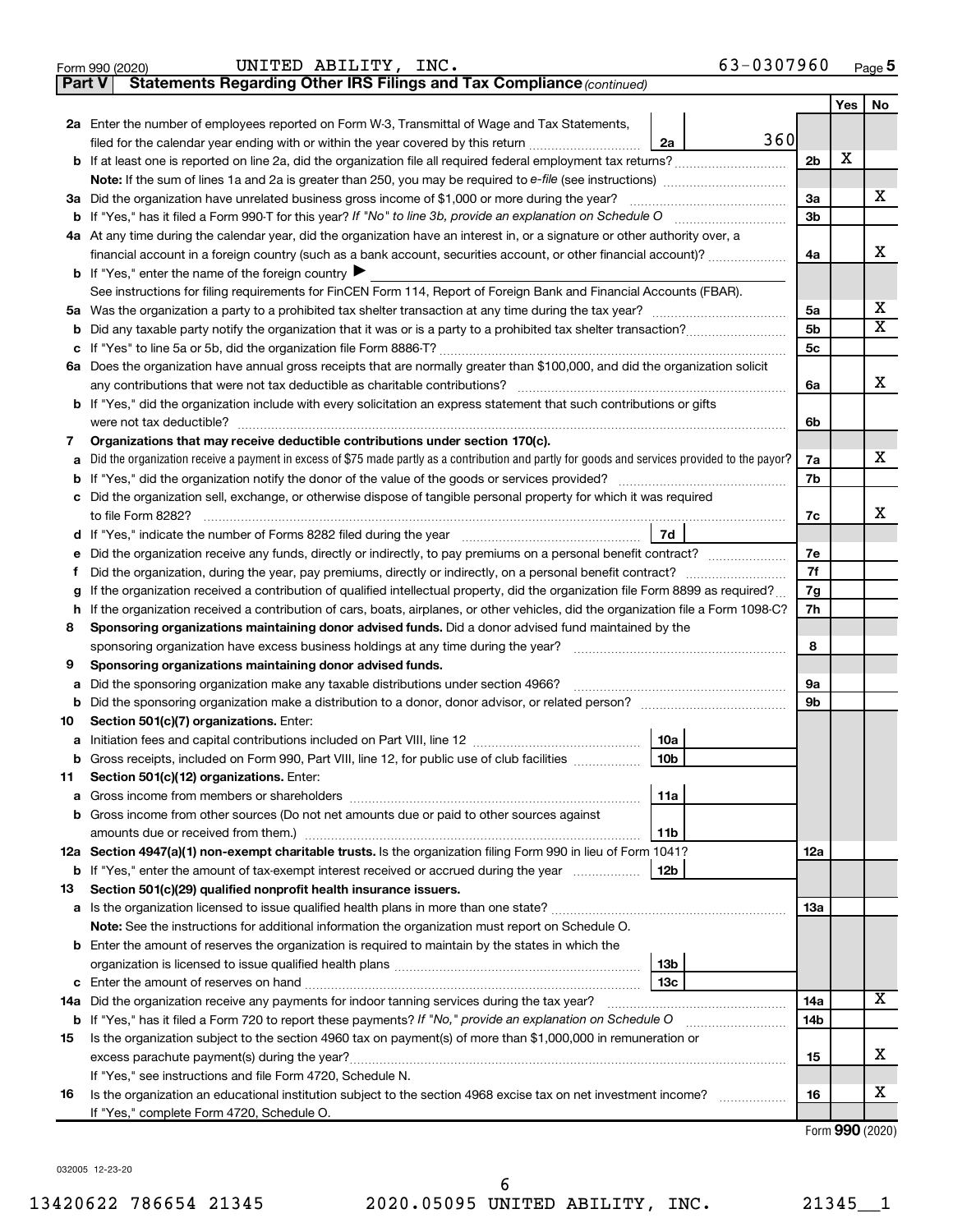| Form 990 (2020) |  | UNITED ABILITY, | INC. | 63-0307960 | Page |  |
|-----------------|--|-----------------|------|------------|------|--|
|-----------------|--|-----------------|------|------------|------|--|

**Part VI** Governance, Management, and Disclosure For each "Yes" response to lines 2 through 7b below, and for a "No" response *to line 8a, 8b, or 10b below, describe the circumstances, processes, or changes on Schedule O. See instructions.*

|     | Check if Schedule O contains a response or note to any line in this Part VI [11] [12] Check if Schedule O contains a response or note to any line in this Part VI |                               |                 |                         | $\overline{\mathbf{X}}$                            |  |
|-----|-------------------------------------------------------------------------------------------------------------------------------------------------------------------|-------------------------------|-----------------|-------------------------|----------------------------------------------------|--|
|     | <b>Section A. Governing Body and Management</b>                                                                                                                   |                               |                 |                         |                                                    |  |
|     |                                                                                                                                                                   |                               |                 | Yes                     | No                                                 |  |
|     | 1a Enter the number of voting members of the governing body at the end of the tax year                                                                            | 1a                            | 26              |                         |                                                    |  |
|     | If there are material differences in voting rights among members of the governing body, or if the governing                                                       |                               |                 |                         |                                                    |  |
|     | body delegated broad authority to an executive committee or similar committee, explain on Schedule O.                                                             |                               |                 |                         |                                                    |  |
| b   | Enter the number of voting members included on line 1a, above, who are independent                                                                                | 1b                            | 26              |                         |                                                    |  |
| 2   | Did any officer, director, trustee, or key employee have a family relationship or a business relationship with any other                                          |                               |                 |                         |                                                    |  |
|     | officer, director, trustee, or key employee?                                                                                                                      |                               | $\mathbf{2}$    |                         | x                                                  |  |
| 3   | Did the organization delegate control over management duties customarily performed by or under the direct supervision                                             |                               |                 |                         |                                                    |  |
|     |                                                                                                                                                                   |                               | 3               |                         | х                                                  |  |
| 4   | Did the organization make any significant changes to its governing documents since the prior Form 990 was filed?                                                  |                               | $\overline{4}$  |                         | $\overline{\textbf{x}}$                            |  |
| 5   |                                                                                                                                                                   |                               | 5               |                         | $\overline{\textbf{x}}$<br>$\overline{\textbf{x}}$ |  |
| 6   | 6                                                                                                                                                                 |                               |                 |                         |                                                    |  |
| 7a  | Did the organization have members, stockholders, or other persons who had the power to elect or appoint one or                                                    |                               |                 |                         |                                                    |  |
|     |                                                                                                                                                                   |                               | 7a              |                         | x                                                  |  |
|     | <b>b</b> Are any governance decisions of the organization reserved to (or subject to approval by) members, stockholders, or                                       |                               |                 |                         |                                                    |  |
|     | persons other than the governing body?                                                                                                                            |                               | 7b              |                         | x                                                  |  |
| 8   | Did the organization contemporaneously document the meetings held or written actions undertaken during the year by the following:                                 |                               |                 |                         |                                                    |  |
|     |                                                                                                                                                                   |                               | 8а              | х                       |                                                    |  |
|     |                                                                                                                                                                   |                               | 8b              | $\overline{\mathbf{x}}$ |                                                    |  |
| 9   | Is there any officer, director, trustee, or key employee listed in Part VII, Section A, who cannot be reached at the                                              |                               |                 |                         |                                                    |  |
|     |                                                                                                                                                                   |                               | 9               |                         | x                                                  |  |
|     | Section B. Policies (This Section B requests information about policies not required by the Internal Revenue Code.)                                               |                               |                 |                         |                                                    |  |
|     |                                                                                                                                                                   |                               |                 | Yes                     | No                                                 |  |
|     |                                                                                                                                                                   |                               | 10a             |                         | $\overline{\mathbf{X}}$                            |  |
|     | b If "Yes," did the organization have written policies and procedures governing the activities of such chapters, affiliates,                                      |                               |                 |                         |                                                    |  |
|     | and branches to ensure their operations are consistent with the organization's exempt purposes? <i>managereconominion</i>                                         |                               | 10 <sub>b</sub> |                         |                                                    |  |
|     | 11a Has the organization provided a complete copy of this Form 990 to all members of its governing body before filing the form?                                   |                               | 11a             | $\overline{\mathbf{X}}$ |                                                    |  |
|     | <b>b</b> Describe in Schedule O the process, if any, used by the organization to review this Form 990.                                                            |                               |                 |                         |                                                    |  |
| 12a |                                                                                                                                                                   |                               | 12a             |                         | x                                                  |  |
| b   | Were officers, directors, or trustees, and key employees required to disclose annually interests that could give rise to conflicts?                               |                               | 12 <sub>b</sub> |                         |                                                    |  |
|     | c Did the organization regularly and consistently monitor and enforce compliance with the policy? If "Yes," describe                                              |                               |                 |                         |                                                    |  |
|     | in Schedule O how this was done manufactured and continuum and contact the way to the set of the set of the schedule O how this was done                          |                               | 12 <sub>c</sub> |                         |                                                    |  |
| 13  |                                                                                                                                                                   |                               | 13              | $\overline{\textbf{x}}$ |                                                    |  |
| 14  | Did the organization have a written document retention and destruction policy? [11] manufaction manufaction in                                                    |                               | 14              |                         | $\overline{\text{X}}$                              |  |
| 15  | Did the process for determining compensation of the following persons include a review and approval by independent                                                |                               |                 |                         |                                                    |  |
|     | persons, comparability data, and contemporaneous substantiation of the deliberation and decision?                                                                 |                               |                 |                         |                                                    |  |
|     |                                                                                                                                                                   |                               | 15a             | х                       |                                                    |  |
|     |                                                                                                                                                                   |                               | 15b             | $\overline{\textbf{x}}$ |                                                    |  |
|     | If "Yes" to line 15a or 15b, describe the process in Schedule O (see instructions).                                                                               |                               |                 |                         |                                                    |  |
|     | 16a Did the organization invest in, contribute assets to, or participate in a joint venture or similar arrangement with a                                         |                               |                 |                         |                                                    |  |
|     | taxable entity during the year?                                                                                                                                   |                               | 16a             |                         | х                                                  |  |
|     | <b>b</b> If "Yes," did the organization follow a written policy or procedure requiring the organization to evaluate its participation                             |                               |                 |                         |                                                    |  |
|     | in joint venture arrangements under applicable federal tax law, and take steps to safeguard the organization's                                                    |                               |                 |                         |                                                    |  |
|     | exempt status with respect to such arrangements?                                                                                                                  |                               | 16b             |                         |                                                    |  |
|     | <b>Section C. Disclosure</b>                                                                                                                                      |                               |                 |                         |                                                    |  |
| 17  | <b>NONE</b><br>List the states with which a copy of this Form 990 is required to be filed $\blacktriangleright$                                                   |                               |                 |                         |                                                    |  |
| 18  | Section 6104 requires an organization to make its Forms 1023 (1024 or 1024-A, if applicable), 990, and 990-T (Section 501(c)(3)s only) available                  |                               |                 |                         |                                                    |  |
|     | for public inspection. Indicate how you made these available. Check all that apply.                                                                               |                               |                 |                         |                                                    |  |
|     | $ \underline{X} $ Upon request                                                                                                                                    |                               |                 |                         |                                                    |  |
|     | Own website<br>Another's website                                                                                                                                  | Other (explain on Schedule O) |                 |                         |                                                    |  |
| 19  | Describe on Schedule O whether (and if so, how) the organization made its governing documents, conflict of interest policy, and financial                         |                               |                 |                         |                                                    |  |
|     | statements available to the public during the tax year.                                                                                                           |                               |                 |                         |                                                    |  |
| 20  | State the name, address, and telephone number of the person who possesses the organization's books and records                                                    |                               |                 |                         |                                                    |  |
|     | TOM GARNER - (205) 944-3900                                                                                                                                       |                               |                 |                         |                                                    |  |
|     | 35211<br>100 OSLO CIRCLE, BIRMINGHAM, AL                                                                                                                          |                               |                 |                         |                                                    |  |
|     | 032006 12-23-20                                                                                                                                                   |                               |                 | Form 990 (2020)         |                                                    |  |
|     | 7                                                                                                                                                                 |                               |                 |                         |                                                    |  |
|     | 13420622 786654 21345<br>2020.05095 UNITED ABILITY, INC.                                                                                                          |                               |                 | 21345                   | - 1                                                |  |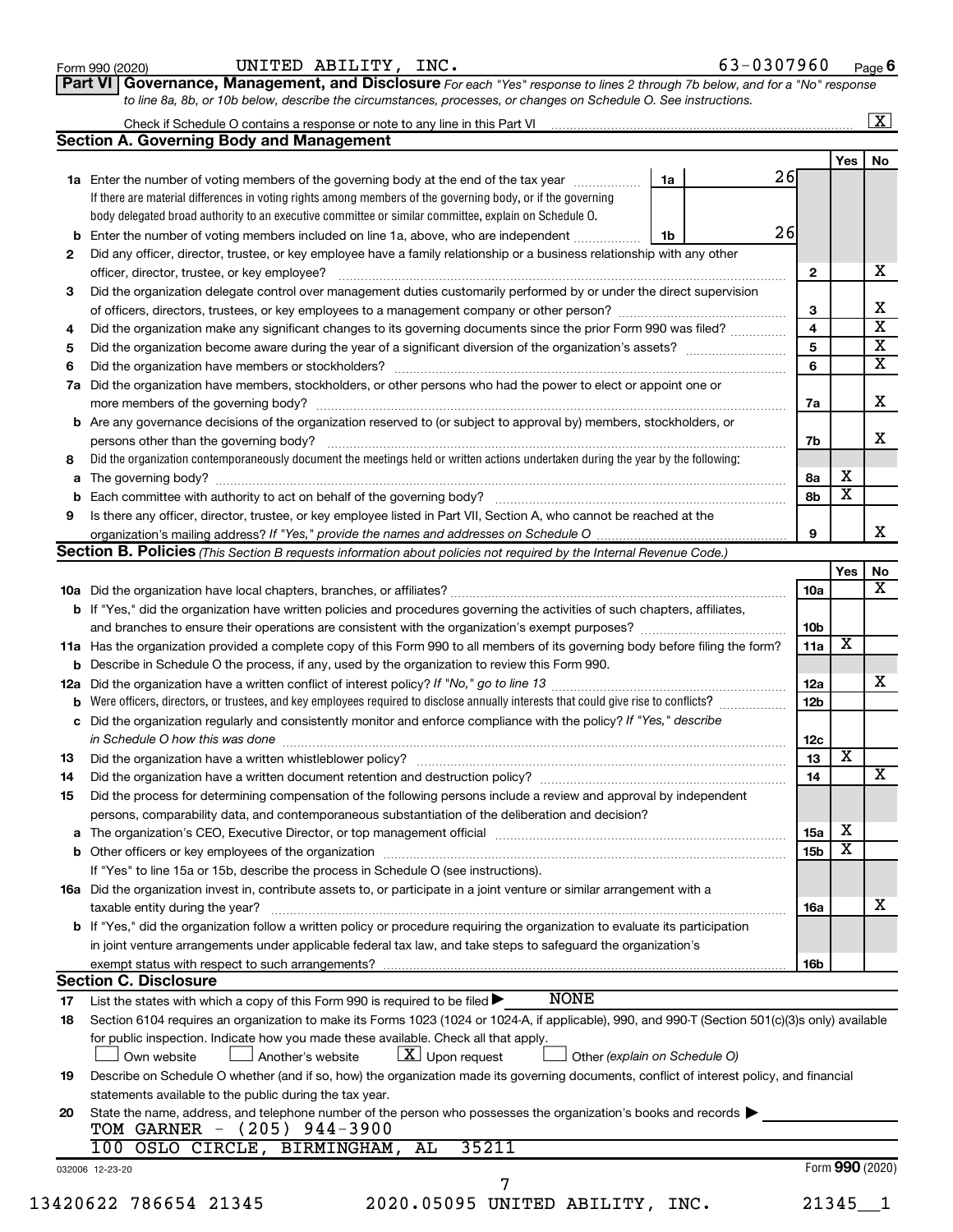$\Box$ 

| Part VII Compensation of Officers, Directors, Trustees, Key Employees, Highest Compensated |  |  |  |
|--------------------------------------------------------------------------------------------|--|--|--|
| <b>Employees, and Independent Contractors</b>                                              |  |  |  |

Check if Schedule O contains a response or note to any line in this Part VII

**Section A. Officers, Directors, Trustees, Key Employees, and Highest Compensated Employees**

**1a**  Complete this table for all persons required to be listed. Report compensation for the calendar year ending with or within the organization's tax year.  $\bullet$  List all of the organization's current officers, directors, trustees (whether individuals or organizations), regardless of amount of compensation.

Enter -0- in columns (D), (E), and (F) if no compensation was paid.

**•** List all of the organization's current key employees, if any. See instructions for definition of "key employee."

• List the organization's five *current* highest compensated employees (other than an officer, director, trustee, or key employee) who received reportable compensation (Box 5 of Form W-2 and/or Box 7 of Form 1099-MISC) of more than \$100,000 from the organization and any related organizations.

 $\bullet$  List all of the organization's former officers, key employees, and highest compensated employees who received more than \$100,000 of reportable compensation from the organization and any related organizations.

**•** List all of the organization's former directors or trustees that received, in the capacity as a former director or trustee of the organization, more than \$10,000 of reportable compensation from the organization and any related organizations.

See instructions for the order in which to list the persons above.

Check this box if neither the organization nor any related organization compensated any current officer, director, or trustee.  $\Box$ 

| (A)                                  | (B)                  |                               |                                                                  | (C)         |              |                                  |        | (D)                             | (E)             | (F)                         |
|--------------------------------------|----------------------|-------------------------------|------------------------------------------------------------------|-------------|--------------|----------------------------------|--------|---------------------------------|-----------------|-----------------------------|
| Name and title                       | Average              |                               | (do not check more than one                                      | Position    |              |                                  |        | Reportable                      | Reportable      | Estimated                   |
|                                      | hours per            |                               | box, unless person is both an<br>officer and a director/trustee) |             |              |                                  |        | compensation                    | compensation    | amount of                   |
|                                      | week                 |                               |                                                                  |             |              |                                  |        | from                            | from related    | other                       |
|                                      | (list any            |                               |                                                                  |             |              |                                  |        | the                             | organizations   | compensation                |
|                                      | hours for<br>related |                               |                                                                  |             |              |                                  |        | organization<br>(W-2/1099-MISC) | (W-2/1099-MISC) | from the                    |
|                                      | organizations        |                               |                                                                  |             |              |                                  |        |                                 |                 | organization<br>and related |
|                                      | below                |                               |                                                                  |             |              |                                  |        |                                 |                 | organizations               |
|                                      | line)                | ndividual trustee or director | nstitutional trustee                                             | Officer     | key employee | Highest compensated<br> employee | Former |                                 |                 |                             |
| TINA SHADDIX<br>(1)                  | 40.00                |                               |                                                                  |             |              |                                  |        |                                 |                 |                             |
| CHIEF OPERATING OFFICER              |                      |                               |                                                                  | $\mathbf X$ |              |                                  |        | 172,015.                        | 0.              | 16,914.                     |
| KRISTINA HART<br>(2)                 | 40.00                |                               |                                                                  |             |              |                                  |        |                                 |                 |                             |
| CHIEF HR OFFICER                     |                      |                               |                                                                  | $\mathbf X$ |              |                                  |        | 143,269.                        | 0.              | 17,731.                     |
| <b>ALISON BERMAN</b><br>(3)          | 40.00                |                               |                                                                  |             |              |                                  |        |                                 |                 |                             |
| CHIEF DEVELOPMENT OFFICER            |                      |                               |                                                                  | X           |              |                                  |        | 139,284.                        | 0.              | 18,513.                     |
| <b>BRADLEY SPENCER</b><br>(4)        | 40.00                |                               |                                                                  |             |              |                                  |        |                                 |                 |                             |
| INTERIM CFO                          |                      |                               |                                                                  | $\mathbf X$ |              |                                  |        | 127,736.                        | $\mathbf 0$ .   | 395.                        |
| <b>ABRAHAM BERSTEIN</b><br>(5)       | 40.00                |                               |                                                                  |             |              |                                  |        |                                 |                 |                             |
| DIRECTOR OF ENTERPRISES              |                      |                               |                                                                  | X           |              |                                  |        | 115,949.                        | $\mathbf 0$ .   | 7,345.                      |
| NANCY GARDNER<br>(6)                 | 40.00                |                               |                                                                  |             |              |                                  |        |                                 |                 |                             |
| DIRECTOR OF EI                       |                      |                               |                                                                  | $\mathbf X$ |              |                                  |        | 115,943.                        | $\mathbf 0$ .   | 7,345.                      |
| DEBORAH YOUNT<br>(7)                 | 25.00                |                               |                                                                  |             |              |                                  |        |                                 |                 |                             |
| INTERIM CEO                          |                      |                               |                                                                  | X           |              |                                  |        | 62,401.                         | $\mathbf 0$ .   | $\mathbf 0$ .               |
| (8) BRIAN BARKSDALE                  | 5.00                 |                               |                                                                  |             |              |                                  |        |                                 |                 |                             |
| BD OF DIRECTORS, IMMEDIATE PAST CHAI |                      | $\mathbf X$                   |                                                                  | $\mathbf X$ |              |                                  |        | $\mathbf 0$ .                   | $\mathbf 0$ .   | $\mathbf 0$ .               |
| <b>ALLEN BOLTON</b><br>(9)           | 5.00                 |                               |                                                                  |             |              |                                  |        |                                 |                 |                             |
| BD OF DIRECTORS, CHAIR               |                      | X                             |                                                                  | $\mathbf X$ |              |                                  |        | $\mathbf 0$ .                   | $\mathbf 0$ .   | 0.                          |
| (10) CAROLYN CAMPBELL                | 2.00                 |                               |                                                                  |             |              |                                  |        |                                 |                 |                             |
| BOARD OF DIRECTORS                   |                      | X                             |                                                                  |             |              |                                  |        | $\mathbf 0$ .                   | $\mathbf 0$ .   | 0.                          |
| (11) SONIA CARRINGTON                | 2.00                 |                               |                                                                  |             |              |                                  |        |                                 |                 |                             |
| BOARD OF DIRECTORS                   |                      | X                             |                                                                  |             |              |                                  |        | 0.                              | $\mathbf 0$ .   | $\mathbf 0$ .               |
| (12) NEIL CAUDLE                     | 2.00                 |                               |                                                                  |             |              |                                  |        |                                 |                 |                             |
| BOARD OF DIRECTORS                   |                      | $\mathbf X$                   |                                                                  |             |              |                                  |        | $\mathbf 0$ .                   | 0.              | $\mathbf 0$ .               |
| (13) ROBERT CHAPMAN                  | 5.00                 |                               |                                                                  |             |              |                                  |        |                                 |                 |                             |
| BD OF DIRECTORS, FOUNDATION BOARD PR |                      | X                             |                                                                  | $\mathbf X$ |              |                                  |        | 0.                              | $\mathbf 0$ .   | $\mathbf 0$ .               |
| (14) MARK P. COHEN, MD               | 2.00                 |                               |                                                                  |             |              |                                  |        |                                 |                 |                             |
| BOARD OF DIRECTORS                   |                      | X                             |                                                                  |             |              |                                  |        | 0.                              | $\mathbf 0$ .   | $\mathbf 0$ .               |
| (15) GEORGE DENIIS                   | 2.00                 |                               |                                                                  |             |              |                                  |        |                                 |                 |                             |
| BOARD OF DIRECTORS                   |                      | $\mathbf X$                   |                                                                  |             |              |                                  |        | $\mathbf 0$ .                   | $\mathbf 0$ .   | $\mathbf 0$ .               |
| (16) LARRY GOLDBERG                  | 2.00                 |                               |                                                                  |             |              |                                  |        |                                 |                 |                             |
| BOARD OF DIRECTORS                   |                      | $\mathbf X$                   |                                                                  |             |              |                                  |        | $\mathbf 0$ .                   | $\mathbf 0$ .   | $\mathbf 0$ .               |
| (17) MATT GURLEY                     | 2.00                 |                               |                                                                  |             |              |                                  |        |                                 |                 |                             |
| BOARD OF DIRECTORS                   |                      | $\mathbf X$                   |                                                                  |             |              |                                  |        | 0.                              | $\mathbf 0$ .   | 0.                          |
| 032007 12-23-20                      |                      |                               |                                                                  |             |              |                                  |        |                                 |                 | Form 990 (2020)             |

13420622 786654 21345 2020.05095 UNITED ABILITY, INC. 21345\_\_1

8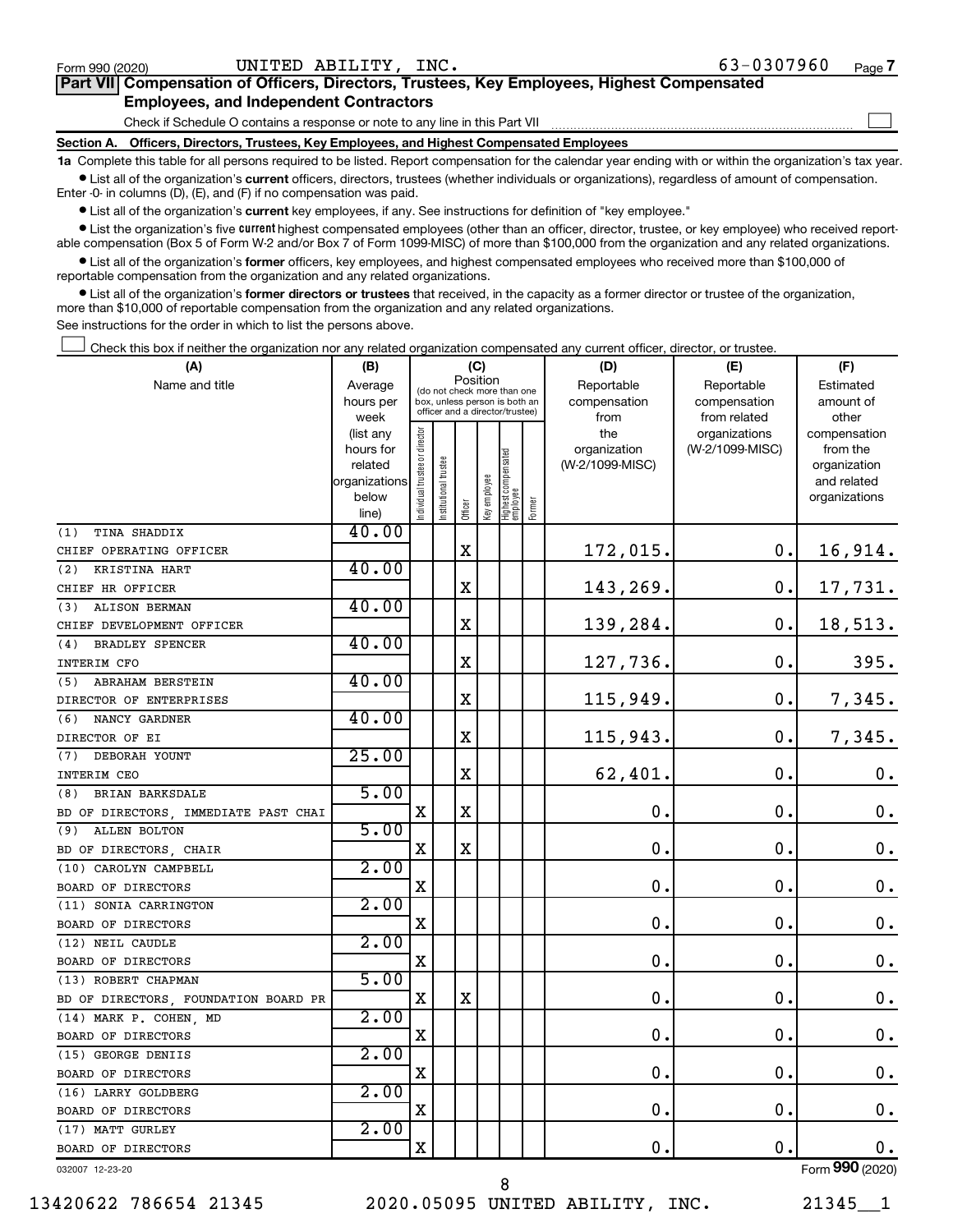| Form 990 (2020 |  |
|----------------|--|

| Part VII Section A. Officers, Directors, Trustees, Key Employees, and Highest Compensated Employees (continued)                            |                      |                                |                                         |             |              |                                   |        |                                |                  |    |                     |                 |
|--------------------------------------------------------------------------------------------------------------------------------------------|----------------------|--------------------------------|-----------------------------------------|-------------|--------------|-----------------------------------|--------|--------------------------------|------------------|----|---------------------|-----------------|
| (A)                                                                                                                                        | (B)                  |                                |                                         |             | (C)          |                                   |        | (D)                            | (E)              |    | (F)                 |                 |
| Name and title                                                                                                                             | Average              |                                | Position<br>(do not check more than one |             |              |                                   |        | Reportable                     | Reportable       |    | Estimated           |                 |
|                                                                                                                                            | hours per            | box, unless person is both an  |                                         |             |              |                                   |        | compensation                   | compensation     |    | amount of           |                 |
|                                                                                                                                            | week                 |                                |                                         |             |              | officer and a director/trustee)   |        | from                           | from related     |    | other               |                 |
|                                                                                                                                            | (list any            |                                |                                         |             |              |                                   |        | the                            | organizations    |    |                     | compensation    |
|                                                                                                                                            | hours for<br>related |                                |                                         |             |              |                                   |        | organization                   | (W-2/1099-MISC)  |    | from the            |                 |
|                                                                                                                                            | organizations        |                                |                                         |             |              |                                   |        | (W-2/1099-MISC)                |                  |    | organization        |                 |
|                                                                                                                                            | below                |                                |                                         |             |              |                                   |        |                                |                  |    | and related         | organizations   |
|                                                                                                                                            | line)                | Individual trustee or director | Institutional trustee                   | Officer     | Key employee | Highest compensated<br>  employee | Former |                                |                  |    |                     |                 |
| (18) WILLIAM KING                                                                                                                          | 5.00                 |                                |                                         |             |              |                                   |        |                                |                  |    |                     |                 |
| BD OF DIRECTORS, EXECUTIVE VICE CHAI                                                                                                       |                      | $\mathbf X$                    |                                         | $\mathbf X$ |              |                                   |        | 0.                             |                  | 0. |                     | 0.              |
| (19) MIKE KOSLIN, DMD                                                                                                                      | 2.00                 |                                |                                         |             |              |                                   |        |                                |                  |    |                     |                 |
| BOARD OF DIRECTORS                                                                                                                         |                      | X                              |                                         |             |              |                                   |        | 0.                             |                  | О. |                     | $\mathbf 0$ .   |
|                                                                                                                                            | 2.00                 |                                |                                         |             |              |                                   |        |                                |                  |    |                     |                 |
| (20) DAVID LEGRAND                                                                                                                         |                      | X                              |                                         |             |              |                                   |        | 0.                             |                  | О. |                     | $\mathbf 0$ .   |
| BOARD OF DIRECTORS                                                                                                                         | 5.00                 |                                |                                         |             |              |                                   |        |                                |                  |    |                     |                 |
| (21) CHAD MCCOWAN                                                                                                                          |                      |                                |                                         |             |              |                                   |        |                                |                  |    |                     |                 |
| BD OF DIRECTORS, TREASURER                                                                                                                 |                      | X                              |                                         |             |              |                                   |        | 0.                             |                  | О. |                     | $\mathbf 0$ .   |
| (22) COLIN MITCHELL                                                                                                                        | 2.00                 |                                |                                         |             |              |                                   |        |                                |                  |    |                     |                 |
| BOARD OF DIRECTORS                                                                                                                         |                      | X                              |                                         |             |              |                                   |        | 0.                             |                  | О. |                     | $\mathbf 0$ .   |
| (23) MICHELLE MOLONEY                                                                                                                      | 2.00                 |                                |                                         |             |              |                                   |        |                                |                  |    |                     |                 |
| BOARD OF DIRECTORS                                                                                                                         |                      | X                              |                                         |             |              |                                   |        | 0.                             |                  | О. |                     | $\mathbf 0$ .   |
| (24) ANTHONY MORLANDT, DDS, MD                                                                                                             | 2.00                 |                                |                                         |             |              |                                   |        |                                |                  |    |                     |                 |
| BOARD OF DIRECTORS                                                                                                                         |                      | X                              |                                         |             |              |                                   |        | 0.                             |                  | О. |                     | $\mathbf 0$ .   |
| (25) ROBERT MOSS                                                                                                                           | 2.00                 |                                |                                         |             |              |                                   |        |                                |                  |    |                     |                 |
| BOARD OF DIRECTORS                                                                                                                         |                      | X                              |                                         |             |              |                                   |        | 0.                             |                  | О. |                     | 0.              |
| (26) MARGARET ANN PYBURN                                                                                                                   | 5.00                 |                                |                                         |             |              |                                   |        |                                |                  |    |                     |                 |
| BD OF DIRECTORS, SECRETARY                                                                                                                 |                      | $\mathbf X$                    |                                         | $\mathbf X$ |              |                                   |        | 0.                             |                  | 0. |                     | 0.              |
|                                                                                                                                            |                      |                                |                                         |             |              |                                   |        | 876,597.                       |                  | σ. |                     | 68, 243.        |
| σ.<br>0.                                                                                                                                   |                      |                                |                                         |             |              |                                   |        |                                | $\overline{0}$ . |    |                     |                 |
|                                                                                                                                            |                      |                                |                                         |             |              |                                   |        | 876,597.                       |                  | σ. |                     | 68, 243.        |
| Total number of individuals (including but not limited to those listed above) who received more than \$100,000 of reportable<br>2          |                      |                                |                                         |             |              |                                   |        |                                |                  |    |                     |                 |
| compensation from the organization                                                                                                         |                      |                                |                                         |             |              |                                   |        |                                |                  |    |                     | 6               |
|                                                                                                                                            |                      |                                |                                         |             |              |                                   |        |                                |                  |    | Yes                 | No              |
| Did the organization list any former officer, director, trustee, key employee, or highest compensated employee on<br>3                     |                      |                                |                                         |             |              |                                   |        |                                |                  |    |                     |                 |
| line 1a? If "Yes," complete Schedule J for such individual                                                                                 |                      |                                |                                         |             |              |                                   |        |                                |                  |    | 3                   | x               |
| For any individual listed on line 1a, is the sum of reportable compensation and other compensation from the organization<br>4              |                      |                                |                                         |             |              |                                   |        |                                |                  |    |                     |                 |
| and related organizations greater than \$150,000? If "Yes," complete Schedule J for such individual                                        |                      |                                |                                         |             |              |                                   |        |                                |                  |    | X<br>4              |                 |
| Did any person listed on line 1a receive or accrue compensation from any unrelated organization or individual for services<br>5            |                      |                                |                                         |             |              |                                   |        |                                |                  |    |                     |                 |
|                                                                                                                                            |                      |                                |                                         |             |              |                                   |        |                                |                  |    | 5                   | X               |
| <b>Section B. Independent Contractors</b>                                                                                                  |                      |                                |                                         |             |              |                                   |        |                                |                  |    |                     |                 |
| Complete this table for your five highest compensated independent contractors that received more than \$100,000 of compensation from<br>1. |                      |                                |                                         |             |              |                                   |        |                                |                  |    |                     |                 |
|                                                                                                                                            |                      |                                |                                         |             |              |                                   |        |                                |                  |    |                     |                 |
| the organization. Report compensation for the calendar year ending with or within the organization's tax year.                             |                      |                                |                                         |             |              |                                   |        |                                |                  |    |                     |                 |
| (A)<br>Name and business address                                                                                                           |                      |                                |                                         |             |              |                                   |        | (B)<br>Description of services |                  |    | (C)<br>Compensation |                 |
| ZURIEL TECHNOLOGY GROUP                                                                                                                    |                      |                                |                                         |             |              |                                   |        | COMPUTER SERVICES              |                  |    |                     |                 |
| 1140 MARINA ROAD, PELL CITY, AL 35128                                                                                                      |                      |                                |                                         |             |              |                                   |        | AND EQUIPMENT                  |                  |    |                     | 159,117.        |
|                                                                                                                                            |                      |                                |                                         |             |              |                                   |        |                                |                  |    |                     |                 |
|                                                                                                                                            |                      |                                |                                         |             |              |                                   |        |                                |                  |    |                     |                 |
|                                                                                                                                            |                      |                                |                                         |             |              |                                   |        |                                |                  |    |                     |                 |
|                                                                                                                                            |                      |                                |                                         |             |              |                                   |        |                                |                  |    |                     |                 |
|                                                                                                                                            |                      |                                |                                         |             |              |                                   |        |                                |                  |    |                     |                 |
|                                                                                                                                            |                      |                                |                                         |             |              |                                   |        |                                |                  |    |                     |                 |
|                                                                                                                                            |                      |                                |                                         |             |              |                                   |        |                                |                  |    |                     |                 |
|                                                                                                                                            |                      |                                |                                         |             |              |                                   |        |                                |                  |    |                     |                 |
|                                                                                                                                            |                      |                                |                                         |             |              |                                   |        |                                |                  |    |                     |                 |
| Total number of independent contractors (including but not limited to those listed above) who received more than<br>2                      |                      |                                |                                         |             |              |                                   |        |                                |                  |    |                     |                 |
| \$100,000 of compensation from the organization                                                                                            |                      |                                |                                         |             |              |                                   |        |                                |                  |    |                     |                 |
| SEE PART VII, SECTION A CONTINUATION SHEETS                                                                                                |                      |                                |                                         |             |              |                                   |        |                                |                  |    |                     | Form 990 (2020) |
| 032008 12-23-20                                                                                                                            |                      |                                |                                         |             |              |                                   |        |                                |                  |    |                     |                 |
|                                                                                                                                            |                      |                                |                                         |             |              | 9                                 |        |                                |                  |    |                     |                 |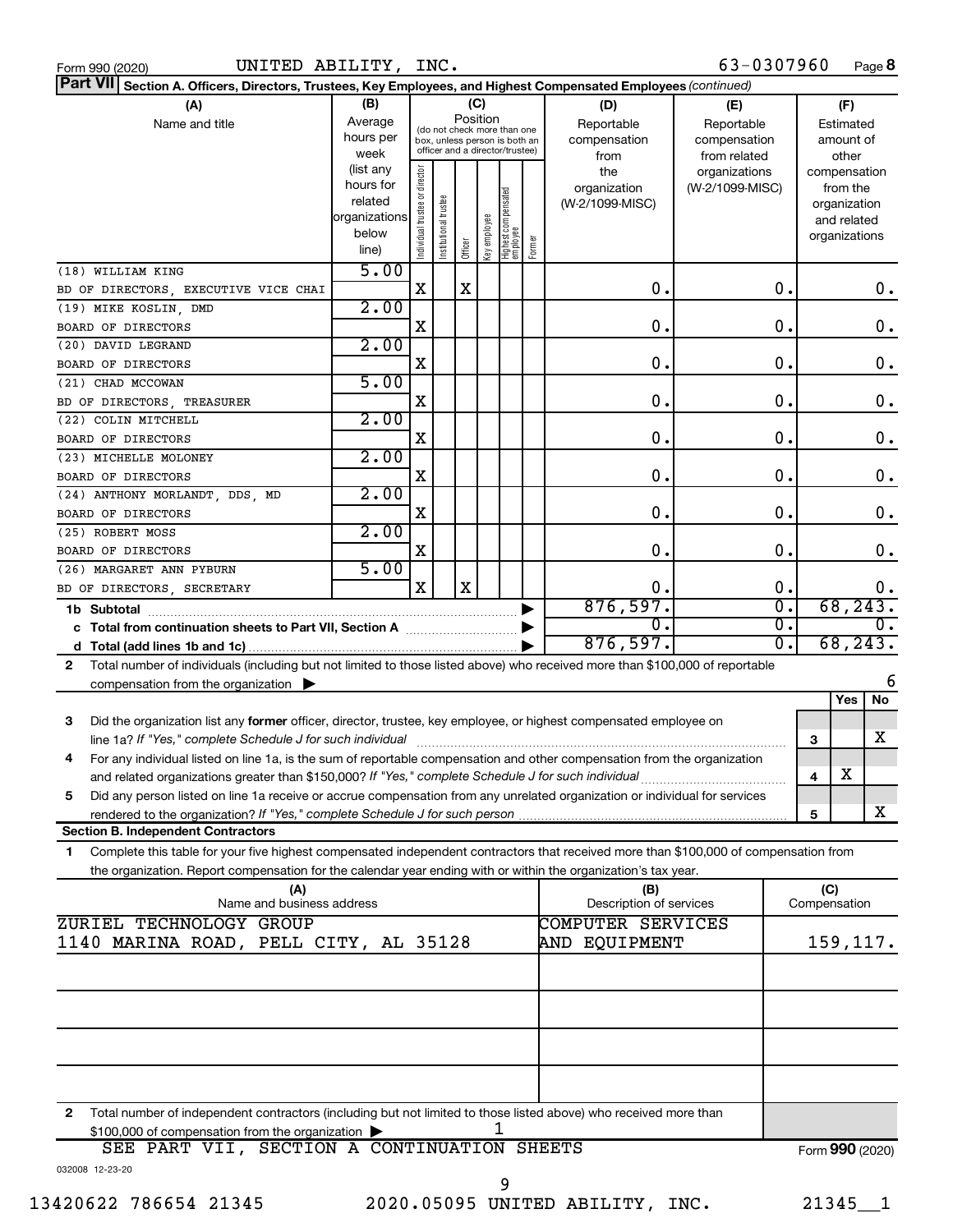| UNITED ABILITY, INC.<br>Form 990                                                                                |                        |                                |                       |         |              |                              |        |                     | 63-0307960                       |                          |  |
|-----------------------------------------------------------------------------------------------------------------|------------------------|--------------------------------|-----------------------|---------|--------------|------------------------------|--------|---------------------|----------------------------------|--------------------------|--|
| Part VII Section A. Officers, Directors, Trustees, Key Employees, and Highest Compensated Employees (continued) |                        |                                |                       |         |              |                              |        |                     |                                  |                          |  |
| (A)                                                                                                             | (B)                    |                                |                       | (C)     |              |                              |        | (D)                 | (E)                              | (F)                      |  |
| Name and title                                                                                                  | Average                | Position                       |                       |         |              |                              |        | Reportable          | Reportable                       | Estimated                |  |
|                                                                                                                 | hours                  | (check all that apply)         |                       |         |              |                              |        | compensation        | compensation                     | amount of                |  |
|                                                                                                                 | per                    |                                |                       |         |              |                              |        | from                | from related                     | other                    |  |
|                                                                                                                 | week                   |                                |                       |         |              |                              |        | the<br>organization | organizations<br>(W-2/1099-MISC) | compensation<br>from the |  |
|                                                                                                                 | (list any<br>hours for |                                |                       |         |              |                              |        | (W-2/1099-MISC)     |                                  | organization             |  |
|                                                                                                                 | related                |                                |                       |         |              |                              |        |                     |                                  | and related              |  |
|                                                                                                                 | organizations          | Individual trustee or director | Institutional trustee |         |              | Highest compensated employee |        |                     |                                  | organizations            |  |
|                                                                                                                 | below                  |                                |                       | Officer | Key employee |                              | Former |                     |                                  |                          |  |
|                                                                                                                 | line)                  |                                |                       |         |              |                              |        |                     |                                  |                          |  |
| (27) JEREMY RASBERRY                                                                                            | 2.00                   |                                |                       |         |              |                              |        |                     |                                  |                          |  |
| BOARD OF DIRECTORS                                                                                              | 2.00                   | X                              |                       |         |              |                              |        | 0                   | $\mathbf 0$ .                    | 0.                       |  |
| (28) KANTI SUNKAVALLI, MD, MBA<br>BOARD OF DIRECTORS                                                            |                        | X                              |                       |         |              |                              |        | 0                   | $\mathbf 0$                      | $\mathbf 0$ .            |  |
| (29) LISA WARREN                                                                                                | 2.00                   |                                |                       |         |              |                              |        |                     |                                  |                          |  |
| BOARD OF DIRECTORS                                                                                              |                        | X                              |                       |         |              |                              |        | 0                   | $\mathbf 0$                      | $\mathbf 0$ .            |  |
| (30) TRICIA WELLS                                                                                               | 2.00                   |                                |                       |         |              |                              |        |                     |                                  |                          |  |
| BOARD OF DIRECTORS                                                                                              |                        | X                              |                       |         |              |                              |        | 0                   | $\mathbf 0$                      | $\mathbf 0$ .            |  |
| (31) JENNIFER WHISANANT                                                                                         | 2.00                   |                                |                       |         |              |                              |        |                     |                                  |                          |  |
| BOARD OF DIRECTORS                                                                                              |                        | X                              |                       |         |              |                              |        | 0                   | $\mathbf 0$                      | $\mathbf 0$ .            |  |
| (32) THOMAS WILDER, JR.                                                                                         | 2.00                   |                                |                       |         |              |                              |        |                     |                                  |                          |  |
| BOARD OF DIRECTORS                                                                                              |                        | X                              |                       |         |              |                              |        | 0                   | $\mathbf 0$                      | $\mathbf 0$ .            |  |
| (33) ANNE YUNGERT                                                                                               | 2.00                   |                                |                       |         |              |                              |        |                     |                                  |                          |  |
| BOARD OF DIRECTORS                                                                                              |                        | X                              |                       |         |              |                              |        | 0                   | $\mathbf 0$                      | 0.                       |  |
| (34) SUSAN SELLERS                                                                                              | 40.00                  |                                |                       |         |              |                              |        |                     |                                  |                          |  |
| CHIEF EXECUTIVE OFFICER                                                                                         |                        |                                |                       | X       |              |                              |        | 0                   | $\mathbf 0$                      | 0.                       |  |
| (35) THOMAS GARNER                                                                                              | 40.00                  |                                |                       |         |              |                              |        |                     |                                  |                          |  |
| CHIEF FINANCIAL OFFICER                                                                                         |                        |                                |                       | X       |              |                              |        | 0                   | 0.                               | $0$ .                    |  |
|                                                                                                                 |                        |                                |                       |         |              |                              |        |                     |                                  |                          |  |
|                                                                                                                 |                        |                                |                       |         |              |                              |        |                     |                                  |                          |  |
|                                                                                                                 |                        |                                |                       |         |              |                              |        |                     |                                  |                          |  |
|                                                                                                                 |                        |                                |                       |         |              |                              |        |                     |                                  |                          |  |
|                                                                                                                 |                        |                                |                       |         |              |                              |        |                     |                                  |                          |  |
|                                                                                                                 |                        |                                |                       |         |              |                              |        |                     |                                  |                          |  |
|                                                                                                                 |                        |                                |                       |         |              |                              |        |                     |                                  |                          |  |
|                                                                                                                 |                        |                                |                       |         |              |                              |        |                     |                                  |                          |  |
|                                                                                                                 |                        |                                |                       |         |              |                              |        |                     |                                  |                          |  |
|                                                                                                                 |                        |                                |                       |         |              |                              |        |                     |                                  |                          |  |
|                                                                                                                 |                        |                                |                       |         |              |                              |        |                     |                                  |                          |  |
|                                                                                                                 |                        |                                |                       |         |              |                              |        |                     |                                  |                          |  |
|                                                                                                                 |                        |                                |                       |         |              |                              |        |                     |                                  |                          |  |
|                                                                                                                 |                        |                                |                       |         |              |                              |        |                     |                                  |                          |  |
|                                                                                                                 |                        |                                |                       |         |              |                              |        |                     |                                  |                          |  |
|                                                                                                                 |                        |                                |                       |         |              |                              |        |                     |                                  |                          |  |
|                                                                                                                 |                        |                                |                       |         |              |                              |        |                     |                                  |                          |  |
|                                                                                                                 |                        |                                |                       |         |              |                              |        |                     |                                  |                          |  |
|                                                                                                                 |                        |                                |                       |         |              |                              |        |                     |                                  |                          |  |
|                                                                                                                 |                        |                                |                       |         |              |                              |        |                     |                                  |                          |  |
|                                                                                                                 |                        |                                |                       |         |              |                              |        |                     |                                  |                          |  |
| Total to Part VII, Section A, line 1c                                                                           |                        |                                |                       |         |              |                              |        |                     |                                  |                          |  |

032201 04-01-20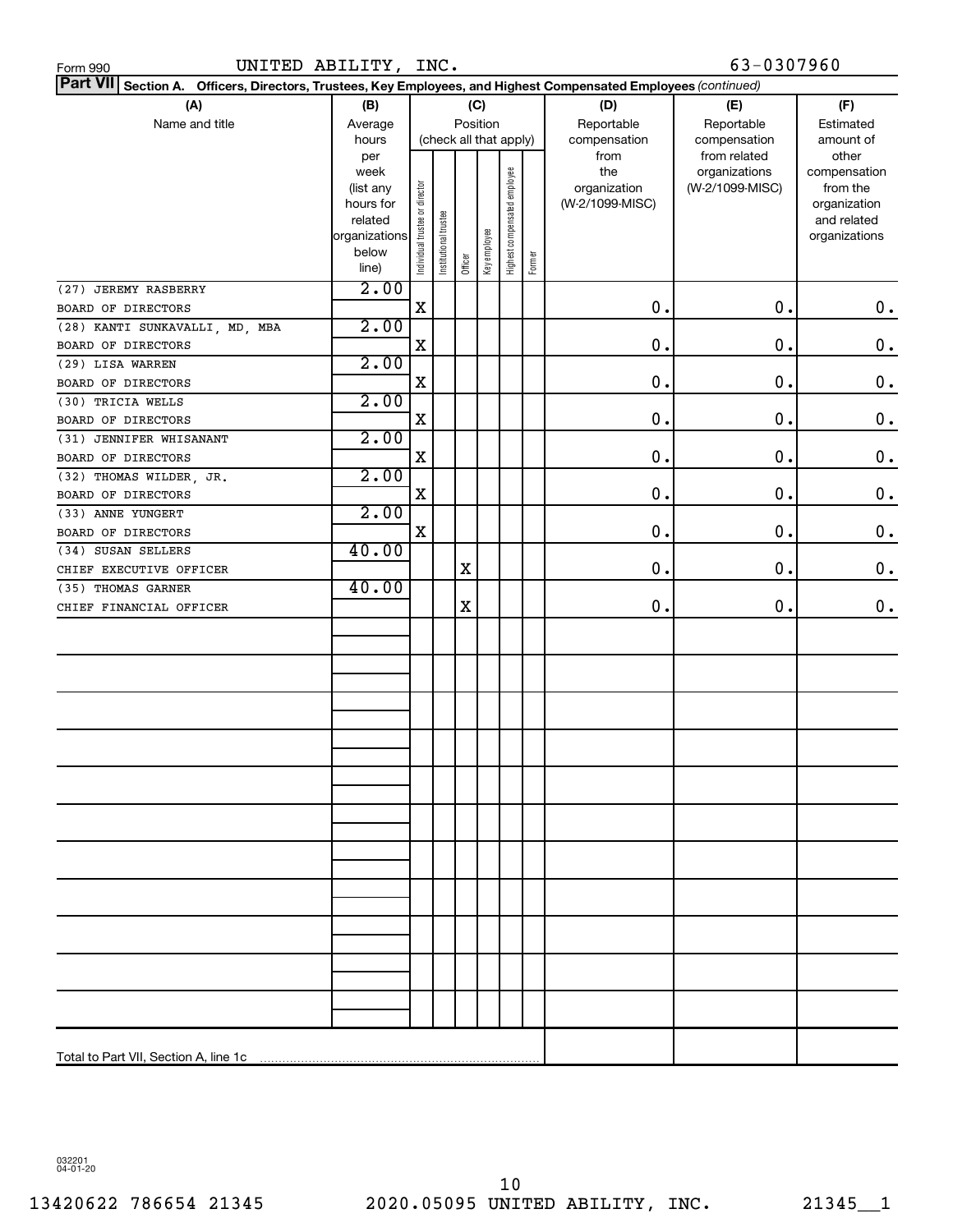|                                                           | <b>Part VIII</b> |     | <b>Statement of Revenue</b>                                                   |                          |                |                      |                      |                                       |                                                 |                                                                 |
|-----------------------------------------------------------|------------------|-----|-------------------------------------------------------------------------------|--------------------------|----------------|----------------------|----------------------|---------------------------------------|-------------------------------------------------|-----------------------------------------------------------------|
|                                                           |                  |     | Check if Schedule O contains a response or note to any line in this Part VIII |                          |                |                      |                      | (B)                                   |                                                 |                                                                 |
|                                                           |                  |     |                                                                               |                          |                |                      | (A)<br>Total revenue | Related or exempt<br>function revenue | $\overline{C}$<br>Unrelated<br>business revenue | (D)<br>Revenue excluded<br>from tax under<br>sections 512 - 514 |
|                                                           |                  |     | <b>1 a</b> Federated campaigns                                                |                          | 1a             | 680,644              |                      |                                       |                                                 |                                                                 |
| Contributions, Gifts, Grants<br>and Other Similar Amounts |                  | b   | Membership dues                                                               |                          | 1 <sub>b</sub> |                      |                      |                                       |                                                 |                                                                 |
|                                                           |                  |     | Fundraising events                                                            |                          | 1c             |                      |                      |                                       |                                                 |                                                                 |
|                                                           |                  |     | Related organizations                                                         | $\overline{\phantom{a}}$ | 1 <sub>d</sub> |                      |                      |                                       |                                                 |                                                                 |
|                                                           |                  |     | Government grants (contributions)                                             |                          | 1e             | 8,194,867.           |                      |                                       |                                                 |                                                                 |
|                                                           |                  | f   | All other contributions, gifts, grants, and                                   |                          |                |                      |                      |                                       |                                                 |                                                                 |
|                                                           |                  |     | similar amounts not included above                                            |                          | 1f             | 604,625.             |                      |                                       |                                                 |                                                                 |
|                                                           |                  |     | Noncash contributions included in lines 1a-1f                                 |                          | $1g$ \$        | 26,370               |                      |                                       |                                                 |                                                                 |
|                                                           |                  | h.  |                                                                               |                          |                |                      | 9,480,136.           |                                       |                                                 |                                                                 |
|                                                           |                  |     |                                                                               |                          |                | <b>Business Code</b> |                      |                                       |                                                 |                                                                 |
|                                                           |                  | 2 a | CLIENT FEES                                                                   |                          |                | 900099               | 1,868,057.           | 1,868,057.                            |                                                 |                                                                 |
|                                                           |                  | b   | DOCUMENT DESTRUCTION                                                          |                          |                | 812900               | 1,018,619.           | 1,018,619.                            |                                                 |                                                                 |
|                                                           |                  |     | RECYCLING INCOME                                                              |                          |                | 812900               | 148,435.             | 148,435.                              |                                                 |                                                                 |
|                                                           |                  | d   |                                                                               |                          |                |                      |                      |                                       |                                                 |                                                                 |
| Program Service<br>Revenue                                |                  | f   | All other program service revenue                                             |                          |                |                      |                      |                                       |                                                 |                                                                 |
|                                                           |                  |     |                                                                               |                          |                |                      | 3,035,111.           |                                       |                                                 |                                                                 |
|                                                           | 3                |     | Investment income (including dividends, interest, and                         |                          |                |                      |                      |                                       |                                                 |                                                                 |
|                                                           |                  |     |                                                                               |                          |                |                      | 45,566.              |                                       |                                                 | 45,566.                                                         |
|                                                           | 4                |     | Income from investment of tax-exempt bond proceeds                            |                          |                |                      |                      |                                       |                                                 |                                                                 |
|                                                           | 5                |     |                                                                               |                          |                |                      |                      |                                       |                                                 |                                                                 |
|                                                           |                  |     |                                                                               |                          | (i) Real       | (ii) Personal        |                      |                                       |                                                 |                                                                 |
|                                                           |                  | 6а  | Gross rents<br>.                                                              | l 6a                     |                |                      |                      |                                       |                                                 |                                                                 |
|                                                           |                  | b   | Less: rental expenses                                                         | 6b                       |                |                      |                      |                                       |                                                 |                                                                 |
|                                                           |                  |     | Rental income or (loss)                                                       | 6c                       |                |                      |                      |                                       |                                                 |                                                                 |
|                                                           |                  | d   | Net rental income or (loss)                                                   |                          |                |                      |                      |                                       |                                                 |                                                                 |
|                                                           |                  |     | 7 a Gross amount from sales of                                                |                          | (i) Securities | (ii) Other           |                      |                                       |                                                 |                                                                 |
|                                                           |                  |     | assets other than inventory                                                   | 7a                       |                |                      |                      |                                       |                                                 |                                                                 |
|                                                           |                  |     | <b>b</b> Less: cost or other basis                                            |                          |                |                      |                      |                                       |                                                 |                                                                 |
| Revenue                                                   |                  |     | and sales expenses                                                            | 7b                       |                |                      |                      |                                       |                                                 |                                                                 |
|                                                           |                  |     | c Gain or (loss)                                                              | 7c                       |                |                      |                      |                                       |                                                 |                                                                 |
| ৯                                                         |                  |     |                                                                               |                          |                | ▶                    |                      |                                       |                                                 |                                                                 |
| Ĕ                                                         |                  |     | 8 a Gross income from fundraising events (not                                 |                          |                |                      |                      |                                       |                                                 |                                                                 |
|                                                           |                  |     | including \$                                                                  |                          | оf             |                      |                      |                                       |                                                 |                                                                 |
|                                                           |                  |     | contributions reported on line 1c). See                                       |                          |                | 489,438.             |                      |                                       |                                                 |                                                                 |
|                                                           |                  |     | <b>b</b> Less: direct expenses                                                |                          | l 8a<br>8b     | 62,541.              |                      |                                       |                                                 |                                                                 |
|                                                           |                  |     | c Net income or (loss) from fundraising events                                |                          |                | ▶                    | 426.897.             |                                       |                                                 | 426,897.                                                        |
|                                                           |                  |     | 9 a Gross income from gaming activities. See                                  |                          |                |                      |                      |                                       |                                                 |                                                                 |
|                                                           |                  |     |                                                                               |                          | 9a             |                      |                      |                                       |                                                 |                                                                 |
|                                                           |                  |     |                                                                               |                          | 9 <sub>b</sub> |                      |                      |                                       |                                                 |                                                                 |
|                                                           |                  |     | c Net income or (loss) from gaming activities                                 |                          |                |                      |                      |                                       |                                                 |                                                                 |
|                                                           |                  |     | 10 a Gross sales of inventory, less returns                                   |                          |                |                      |                      |                                       |                                                 |                                                                 |
|                                                           |                  |     |                                                                               |                          | 10a            |                      |                      |                                       |                                                 |                                                                 |
|                                                           |                  |     | <b>b</b> Less: cost of goods sold                                             |                          | l10bl          |                      |                      |                                       |                                                 |                                                                 |
|                                                           |                  |     | c Net income or (loss) from sales of inventory                                |                          |                |                      |                      |                                       |                                                 |                                                                 |
|                                                           |                  |     |                                                                               |                          |                | <b>Business Code</b> |                      |                                       |                                                 |                                                                 |
|                                                           |                  |     | 11 a MISCELLANEOUS                                                            |                          |                | 900099               | 62,240.              | 62,240.                               |                                                 |                                                                 |
| Miscellaneous<br>Revenue                                  |                  | b   |                                                                               |                          |                |                      |                      |                                       |                                                 |                                                                 |
|                                                           |                  | с   |                                                                               |                          |                |                      |                      |                                       |                                                 |                                                                 |
|                                                           |                  |     |                                                                               |                          |                |                      |                      |                                       |                                                 |                                                                 |
|                                                           |                  |     |                                                                               |                          |                | ▶                    | 62,240.              |                                       |                                                 |                                                                 |
| 032009 12-23-20                                           | 12               |     |                                                                               |                          |                |                      | 13,049,950.          | 3,097,351.                            | 0.                                              | 472,463.<br>Form 990 (2020)                                     |

 $\frac{1}{2}$ Form 990 (2020) UNITED ABILITY , INC . 6 3 – 0 3 0  $\sqrt{9}$  Page

UNITED ABILITY, INC.

11

13420622 786654 21345 2020.05095 UNITED ABILITY, INC. 21345\_\_1

63-0307960 Page 9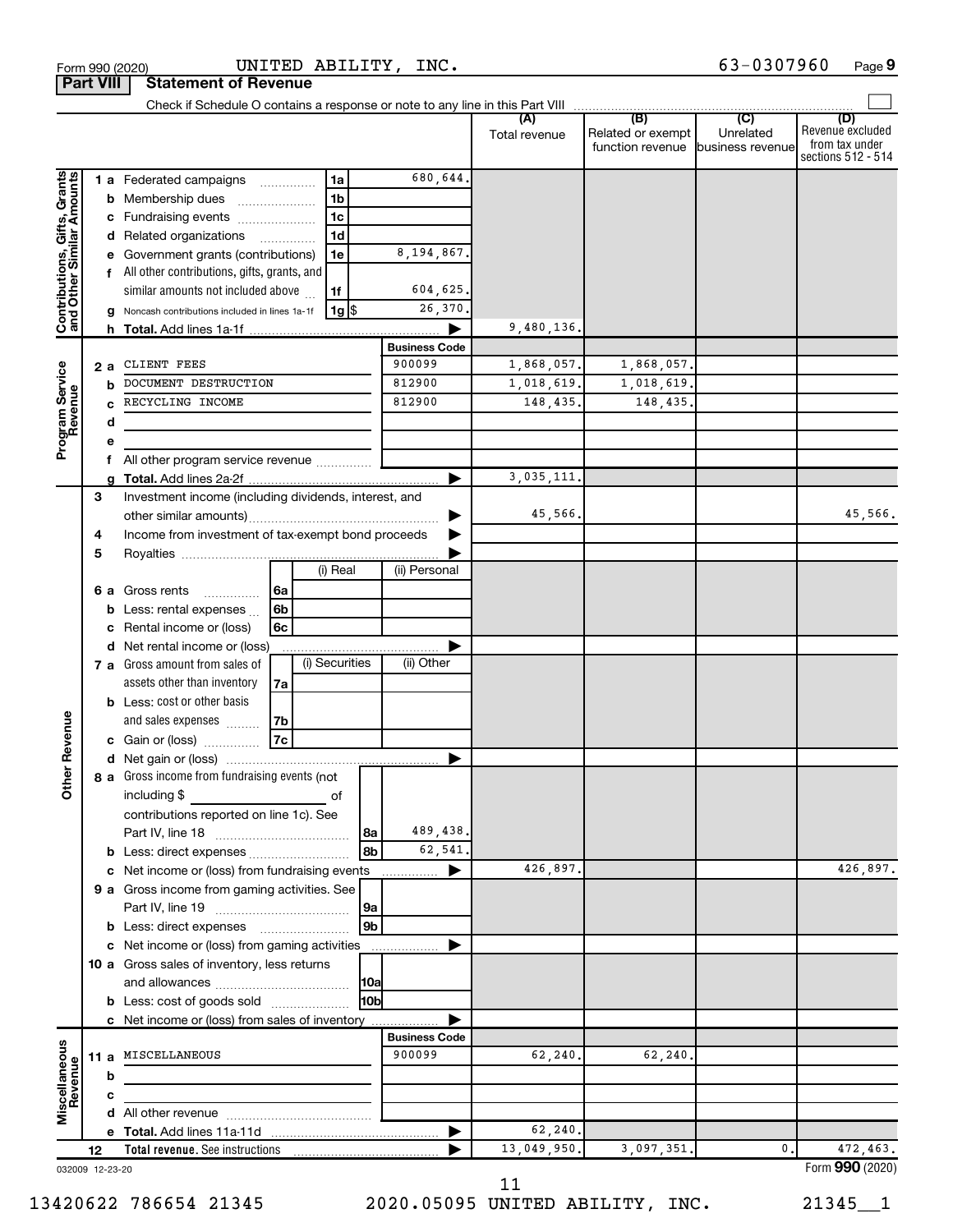|  | Form 990 (2020) |
|--|-----------------|
|  |                 |

Form 990 (2020) Page UNITED ABILITY, INC. 63-0307960

**Part IX Statement of Functional Expenses**

*Section 501(c)(3) and 501(c)(4) organizations must complete all columns. All other organizations must complete column (A).*

|              | Do not include amounts reported on lines 6b,<br>7b, 8b, 9b, and 10b of Part VIII.                    | (A)<br>Total expenses | (B)<br>Program service<br>expenses | (C)<br>Management and<br>general expenses | (D)<br>Fundraising<br>expenses |  |  |  |  |  |
|--------------|------------------------------------------------------------------------------------------------------|-----------------------|------------------------------------|-------------------------------------------|--------------------------------|--|--|--|--|--|
| 1.           | Grants and other assistance to domestic organizations                                                |                       |                                    |                                           |                                |  |  |  |  |  |
|              | and domestic governments. See Part IV, line 21                                                       |                       |                                    |                                           |                                |  |  |  |  |  |
| $\mathbf{2}$ | Grants and other assistance to domestic                                                              |                       |                                    |                                           |                                |  |  |  |  |  |
|              | individuals. See Part IV, line 22                                                                    |                       |                                    |                                           |                                |  |  |  |  |  |
| 3            | Grants and other assistance to foreign                                                               |                       |                                    |                                           |                                |  |  |  |  |  |
|              | organizations, foreign governments, and foreign                                                      |                       |                                    |                                           |                                |  |  |  |  |  |
|              | individuals. See Part IV, lines 15 and 16                                                            |                       |                                    |                                           |                                |  |  |  |  |  |
| 4            | Benefits paid to or for members                                                                      |                       |                                    |                                           |                                |  |  |  |  |  |
| 5            | Compensation of current officers, directors,                                                         |                       |                                    |                                           |                                |  |  |  |  |  |
|              | trustees, and key employees                                                                          |                       |                                    |                                           |                                |  |  |  |  |  |
| 6            | Compensation not included above to disqualified                                                      |                       |                                    |                                           |                                |  |  |  |  |  |
|              | persons (as defined under section 4958(f)(1)) and                                                    |                       |                                    |                                           |                                |  |  |  |  |  |
|              | persons described in section 4958(c)(3)(B)                                                           | 7,773,583.            | 7,406,112.                         | 63,039.                                   | 304, 432.                      |  |  |  |  |  |
| 7<br>8       | Other salaries and wages<br>Pension plan accruals and contributions (include                         |                       |                                    |                                           |                                |  |  |  |  |  |
|              | section 401(k) and 403(b) employer contributions)                                                    | 228,014.              | 215,272.                           |                                           | 10,381.                        |  |  |  |  |  |
| 9            |                                                                                                      | 658,940.              | 631,348.                           | $\frac{2,361}{3,240}$ .                   | $\overline{24,352}$ .          |  |  |  |  |  |
| 10           |                                                                                                      | 478, 151.             | 453,269.                           | 3,960.                                    | 20,922.                        |  |  |  |  |  |
| 11           | Fees for services (nonemployees):                                                                    |                       |                                    |                                           |                                |  |  |  |  |  |
| a            |                                                                                                      |                       |                                    |                                           |                                |  |  |  |  |  |
| b            |                                                                                                      |                       |                                    |                                           |                                |  |  |  |  |  |
| с            |                                                                                                      | 61,994.               | 55,702.                            | 3,608.                                    | 2,684.                         |  |  |  |  |  |
| d            |                                                                                                      |                       |                                    |                                           |                                |  |  |  |  |  |
| е            | Professional fundraising services. See Part IV, line 17                                              |                       |                                    |                                           |                                |  |  |  |  |  |
| f            | Investment management fees                                                                           |                       |                                    |                                           |                                |  |  |  |  |  |
| g            | Other. (If line 11g amount exceeds 10% of line 25,                                                   |                       |                                    |                                           |                                |  |  |  |  |  |
|              | column (A) amount, list line 11g expenses on Sch O.)                                                 | 435,491.              | 422,110.                           | 4,721.                                    | 8,660.                         |  |  |  |  |  |
| 12           |                                                                                                      |                       |                                    |                                           |                                |  |  |  |  |  |
| 13           |                                                                                                      | 93,605.               | 81,292.                            | 325.                                      | 11,988.                        |  |  |  |  |  |
| 14           |                                                                                                      |                       |                                    |                                           |                                |  |  |  |  |  |
| 15           |                                                                                                      |                       |                                    |                                           |                                |  |  |  |  |  |
| 16           |                                                                                                      | 284, 364.<br>126,032. | 268,866.<br>125,937.               | 2,504.<br>$\overline{38}$                 | 12,994.<br>57.                 |  |  |  |  |  |
| 17           |                                                                                                      |                       |                                    |                                           |                                |  |  |  |  |  |
| 18           | Payments of travel or entertainment expenses                                                         |                       |                                    |                                           |                                |  |  |  |  |  |
|              | for any federal, state, or local public officials                                                    |                       |                                    |                                           |                                |  |  |  |  |  |
| 19           | Conferences, conventions, and meetings<br>Interest                                                   | 1,714.                | 1,714.                             |                                           |                                |  |  |  |  |  |
| 20<br>21     |                                                                                                      | 5,000.                | 4,721.                             | 51.                                       | 228.                           |  |  |  |  |  |
| 22           | Depreciation, depletion, and amortization                                                            | 757,398.              | 750, 114.                          | $7,284$ .                                 |                                |  |  |  |  |  |
| 23           | Insurance                                                                                            | 145,968.              | 137,879.                           | 1,492.                                    | 6,597.                         |  |  |  |  |  |
| 24           | Other expenses. Itemize expenses not covered                                                         |                       |                                    |                                           |                                |  |  |  |  |  |
|              | above (List miscellaneous expenses on line 24e. If                                                   |                       |                                    |                                           |                                |  |  |  |  |  |
|              | line 24e amount exceeds 10% of line 25, column (A)<br>amount, list line 24e expenses on Schedule 0.) |                       |                                    |                                           |                                |  |  |  |  |  |
| a            | MAINTENANCE                                                                                          | 301,798.              | 272,072.                           | 27,026                                    | 2,700.                         |  |  |  |  |  |
| b            | <b>MEDICAL SUPPLIES</b>                                                                              | 257, 270.             | 257, 244.                          | 4                                         | $\overline{22}$ .              |  |  |  |  |  |
|              | <b>MISCELLAENEOUS</b>                                                                                | 225, 208.             | 189,752.                           | 22,411                                    | 13,045.                        |  |  |  |  |  |
| d            | PROGRAM SUPPLIES                                                                                     | 99,649.               | 99,647.                            |                                           | $\overline{2}$ .               |  |  |  |  |  |
|              | e All other expenses                                                                                 | 185, 284.             | 126,655.                           | 4,298.                                    | 54,331.                        |  |  |  |  |  |
| 25           | Total functional expenses. Add lines 1 through 24e                                                   | 12, 119, 463.         | 11,499,706.                        | 146,362.                                  | 473,395.                       |  |  |  |  |  |
| 26           | <b>Joint costs.</b> Complete this line only if the organization                                      |                       |                                    |                                           |                                |  |  |  |  |  |
|              | reported in column (B) joint costs from a combined                                                   |                       |                                    |                                           |                                |  |  |  |  |  |
|              | educational campaign and fundraising solicitation.                                                   |                       |                                    |                                           |                                |  |  |  |  |  |
|              | Check here $\blacktriangleright$<br>if following SOP 98-2 (ASC 958-720)                              |                       |                                    |                                           |                                |  |  |  |  |  |

032010 12-23-20

Form (2020) **990**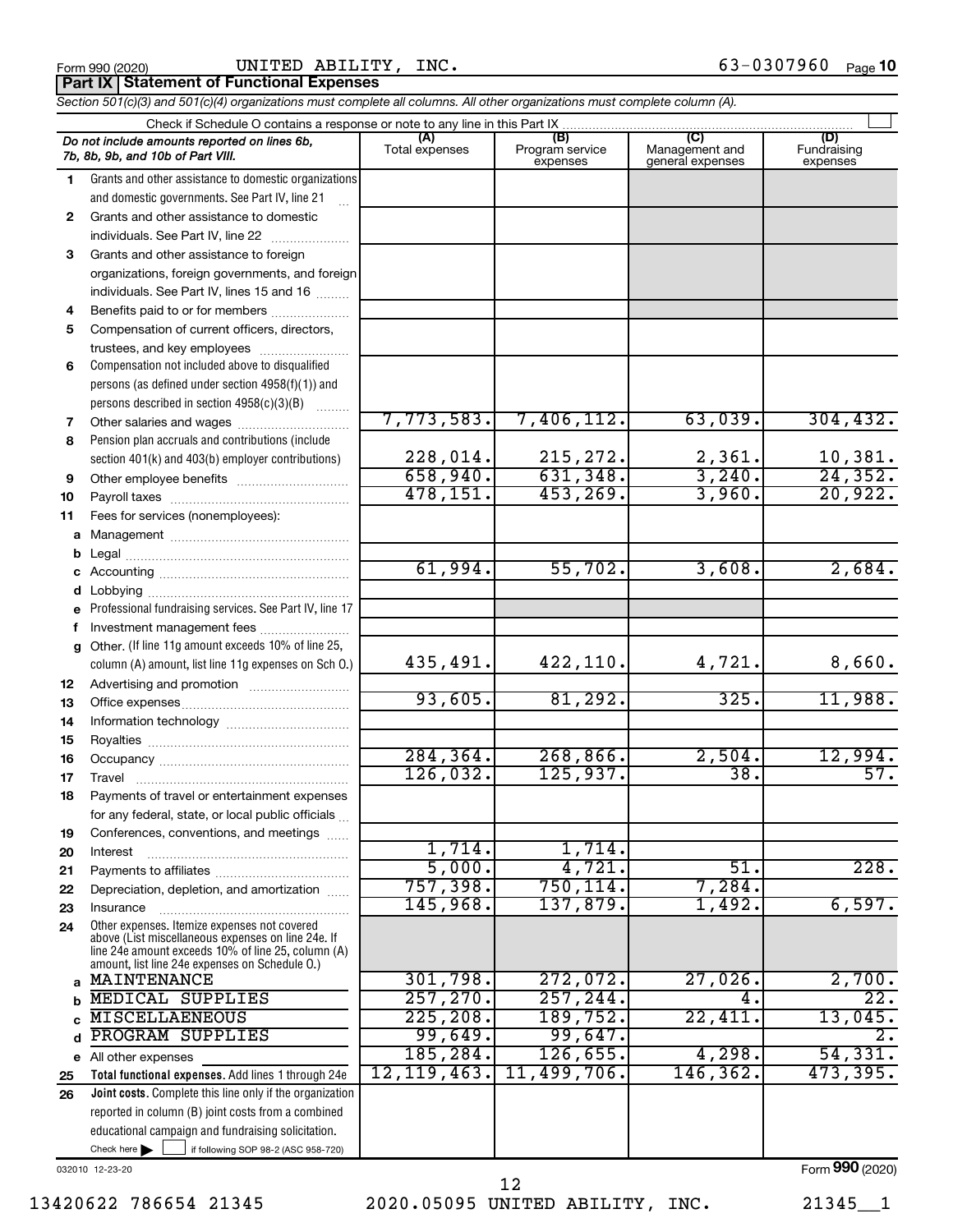**31 32 33**

**Net Assets or Fund Balances**

Net Assets or Fund Balances

| 6  | Loans and other receivables from other disqualified persons (as defined                    |               |             |                   |                 |                          |
|----|--------------------------------------------------------------------------------------------|---------------|-------------|-------------------|-----------------|--------------------------|
|    | under section $4958(f)(1)$ , and persons described in section $4958(c)(3)(B)$              |               | .           |                   | 6               |                          |
| 7  |                                                                                            |               |             |                   | $\overline{7}$  |                          |
| 8  |                                                                                            |               |             |                   | 8               |                          |
| 9  |                                                                                            |               |             | 1,120.            | 9               | 2,344.                   |
|    | <b>10a</b> Land, buildings, and equipment: cost or other                                   |               |             |                   |                 |                          |
|    |                                                                                            |               |             |                   |                 |                          |
|    |                                                                                            |               |             | 11,790,742.       | 10 <sub>c</sub> | 11, 150, 392.            |
| 11 |                                                                                            |               |             |                   | 11              |                          |
| 12 |                                                                                            |               |             | 1,251,005.        | 12              | 1,501,893.               |
| 13 |                                                                                            |               |             |                   | 13              |                          |
| 14 |                                                                                            |               |             |                   | 14              |                          |
| 15 |                                                                                            | 26, 225, 228. | 15          | 28,930,799.       |                 |                          |
| 16 |                                                                                            |               | 44,479,209. | 16                | 47,717,324.     |                          |
| 17 |                                                                                            | 1, 249, 908.  | 17          | 1,066,540.        |                 |                          |
| 18 |                                                                                            |               | 18          |                   |                 |                          |
| 19 |                                                                                            | 33,752.       | 19          | 28, 129.          |                 |                          |
| 20 |                                                                                            |               | 20          |                   |                 |                          |
| 21 | Escrow or custodial account liability. Complete Part IV of Schedule D                      |               |             |                   | 21              |                          |
| 22 | Loans and other payables to any current or former officer, director,                       |               |             |                   |                 |                          |
|    | trustee, key employee, creator or founder, substantial contributor, or 35%                 |               |             |                   |                 |                          |
|    | controlled entity or family member of any of these persons                                 |               |             |                   | 22              |                          |
| 23 | Secured mortgages and notes payable to unrelated third parties <i>manumum</i>              |               |             | 29, 105.          | 23              | 14,451.                  |
| 24 | Unsecured notes and loans payable to unrelated third parties                               |               |             |                   | 24              |                          |
| 25 | Other liabilities (including federal income tax, payables to related third                 |               |             |                   |                 |                          |
|    | parties, and other liabilities not included on lines 17-24). Complete Part X               |               |             |                   |                 |                          |
|    | of Schedule D                                                                              |               |             | 1,757,000.        | 25              | 0.                       |
| 26 |                                                                                            |               |             | 3,069,765.        | 26              | 1,109,120.               |
|    | Organizations that follow FASB ASC 958, check here $\blacktriangleright \lfloor X \rfloor$ |               |             |                   |                 |                          |
|    | and complete lines 27, 28, 32, and 33.                                                     |               |             |                   |                 |                          |
| 27 |                                                                                            |               |             | $15,029,963$ . 27 |                 | 17, 194, 394.            |
| 28 |                                                                                            |               |             | 26, 379, 481.     | 28              | $\overline{29,413,810.}$ |
|    | Organizations that do not follow FASB ASC 958, check here $\blacktriangleright \bot$       |               |             |                   |                 |                          |
|    | and complete lines 29 through 33.                                                          |               |             |                   |                 |                          |
| 29 |                                                                                            |               |             | 29                |                 |                          |
| 30 | Paid-in or capital surplus, or land, building, or equipment fund                           |               | 30          |                   |                 |                          |

 $_{\rm Form}$   $_{990}$  (2020) <code>UNITED ABILITY</code> ,  $_{\rm INC}$  .  $_{\rm 63-0307960}$   $_{\rm Page}$  11 UNITED ABILITY, INC.

Cash - non-interest-bearing ~~~~~~~~~~~~~~~~~~~~~~~~~ Savings and temporary cash investments ~~~~~~~~~~~~~~~~~~ Pledges and grants receivable, net ~~~~~~~~~~~~~~~~~~~~~

**4** Accounts receivable, net ~~~~~~~~~~~~~~~~~~~~~~~~~~ **5** Loans and other receivables from any current or former officer, director,

trustee, key employee, creator or founder, substantial contributor, or 35% controlled entity or family member of any of these persons ~~~~~~~~~

Retained earnings, endowment, accumulated income, or other funds ............

Total net assets or fund balances ~~~~~~~~~~~~~~~~~~~~~~

Total liabilities and net assets/fund balances

**(A) (B)**

Beginning of year  $\vert$   $\vert$  End of year

 $1,696,713.$  | 1,898,565. 2,278,067. 2 2,920,426. 767,425. 284,029.  $468,909.4$  1,028,876.

**5**

 $\perp$ 

**1 2 3**

**Assets**

**Liabilities**

Check if Schedule O contains a response or note to any line in this Part X **Part X** | **Balance Sheet** 

**31 32 33**

 $41,409,444.$   $32 \mid 46,608,204.$ 44,479,209. 47,717,324.

Form (2020) **990**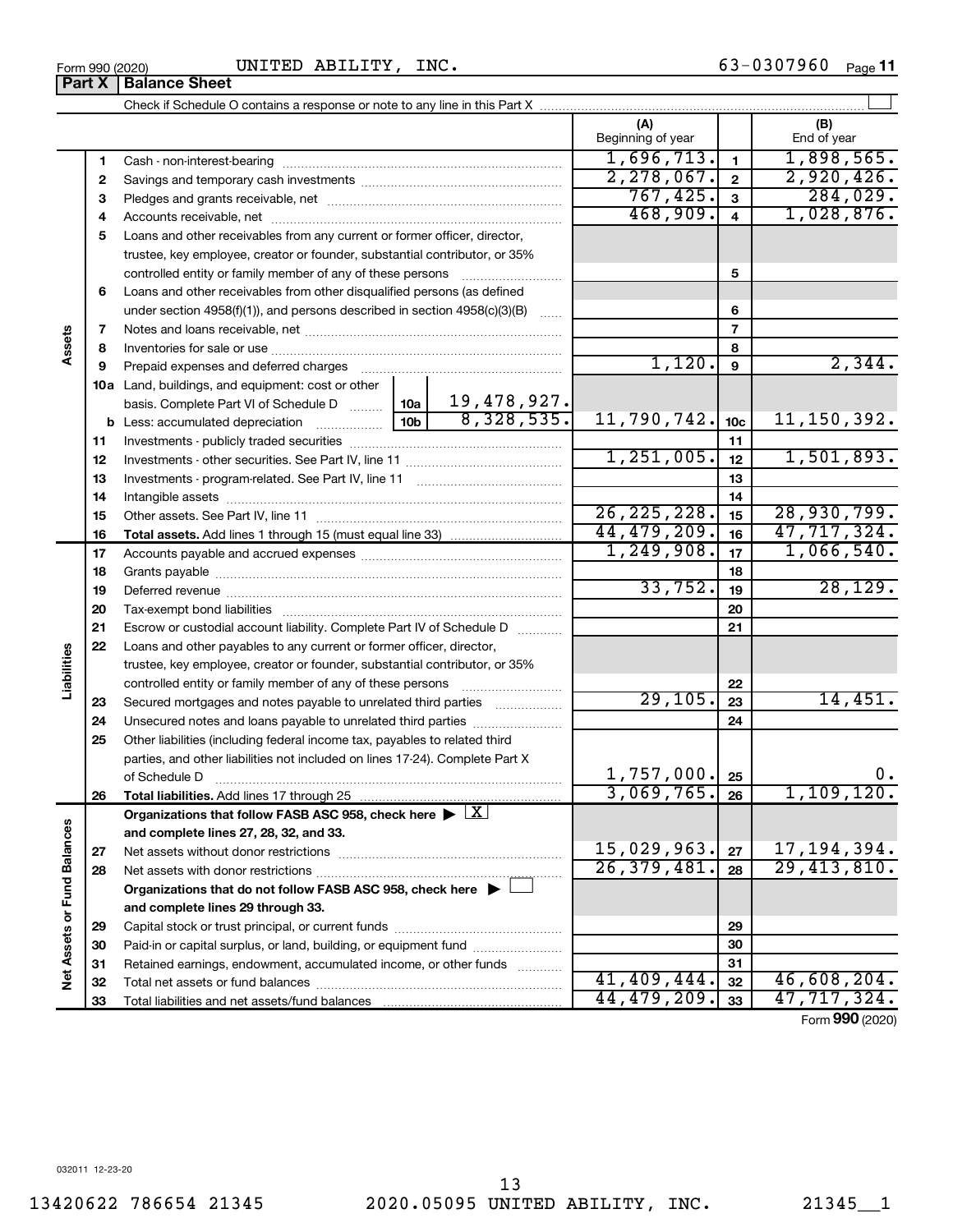|    | UNITED ABILITY, INC.<br>Form 990 (2020)                                                                                              |                         | 63-0307960     |                      | Page 12                 |
|----|--------------------------------------------------------------------------------------------------------------------------------------|-------------------------|----------------|----------------------|-------------------------|
|    | Part XI<br><b>Reconciliation of Net Assets</b>                                                                                       |                         |                |                      |                         |
|    |                                                                                                                                      |                         |                |                      | $\boxed{\textbf{X}}$    |
|    |                                                                                                                                      |                         |                |                      |                         |
| 1  |                                                                                                                                      | $\mathbf{1}$            | 13,049,950.    |                      |                         |
| 2  |                                                                                                                                      | $\overline{2}$          | 12, 119, 463.  |                      |                         |
| з  | Revenue less expenses. Subtract line 2 from line 1                                                                                   | 3                       |                |                      | 930,487.                |
| 4  |                                                                                                                                      | $\overline{\mathbf{4}}$ | 41,409,444.    |                      |                         |
| 5  |                                                                                                                                      | 5                       |                |                      | 184,689.                |
| 6  |                                                                                                                                      | 6                       |                |                      |                         |
| 7  | Investment expenses www.communication.com/www.communication.com/www.communication.com/www.com                                        | $\overline{7}$          |                |                      | $-9,938.$               |
| 8  |                                                                                                                                      | 8                       |                |                      |                         |
| 9  | Other changes in net assets or fund balances (explain on Schedule O)                                                                 | $\mathbf{Q}$            | 4,093,522.     |                      |                         |
| 10 | Net assets or fund balances at end of year. Combine lines 3 through 9 (must equal Part X, line 32,                                   |                         |                |                      |                         |
|    |                                                                                                                                      | 10                      | 46,608,204.    |                      |                         |
|    | Part XII Financial Statements and Reporting                                                                                          |                         |                |                      |                         |
|    |                                                                                                                                      |                         |                |                      | $\overline{\mathbf{X}}$ |
|    |                                                                                                                                      |                         |                | Yes                  | <b>No</b>               |
| 1  | $\lfloor \mathbf{X} \rfloor$ Accrual<br>Accounting method used to prepare the Form 990: [130] Cash<br>$\Box$ Other                   |                         |                |                      |                         |
|    | If the organization changed its method of accounting from a prior year or checked "Other," explain in Schedule O.                    |                         |                |                      |                         |
|    |                                                                                                                                      |                         | 2a             |                      | х                       |
|    | If "Yes," check a box below to indicate whether the financial statements for the year were compiled or reviewed on a                 |                         |                |                      |                         |
|    | separate basis, consolidated basis, or both:                                                                                         |                         |                |                      |                         |
|    | Both consolidated and separate basis<br>Separate basis<br>Consolidated basis                                                         |                         |                |                      |                         |
|    |                                                                                                                                      |                         | 2 <sub>b</sub> | х                    |                         |
|    | If "Yes," check a box below to indicate whether the financial statements for the year were audited on a separate basis,              |                         |                |                      |                         |
|    | consolidated basis, or both:                                                                                                         |                         |                |                      |                         |
|    | $\boxed{\text{X}}$ Consolidated basis<br>Both consolidated and separate basis<br>Separate basis                                      |                         |                |                      |                         |
|    | c If "Yes" to line 2a or 2b, does the organization have a committee that assumes responsibility for oversight of the audit,          |                         |                |                      |                         |
|    | review, or compilation of its financial statements and selection of an independent accountant?                                       |                         | 2 <sub>c</sub> | X                    |                         |
|    | If the organization changed either its oversight process or selection process during the tax year, explain on Schedule O.            |                         |                |                      |                         |
|    | 3a As a result of a federal award, was the organization required to undergo an audit or audits as set forth in the Single Audit      |                         |                |                      |                         |
|    |                                                                                                                                      |                         | За             | х                    |                         |
|    | <b>b</b> If "Yes," did the organization undergo the required audit or audits? If the organization did not undergo the required audit |                         |                |                      |                         |
|    |                                                                                                                                      |                         | 3b             | х<br>$\mathbf{on}$ . |                         |

Form (2020) **990**

032012 12-23-20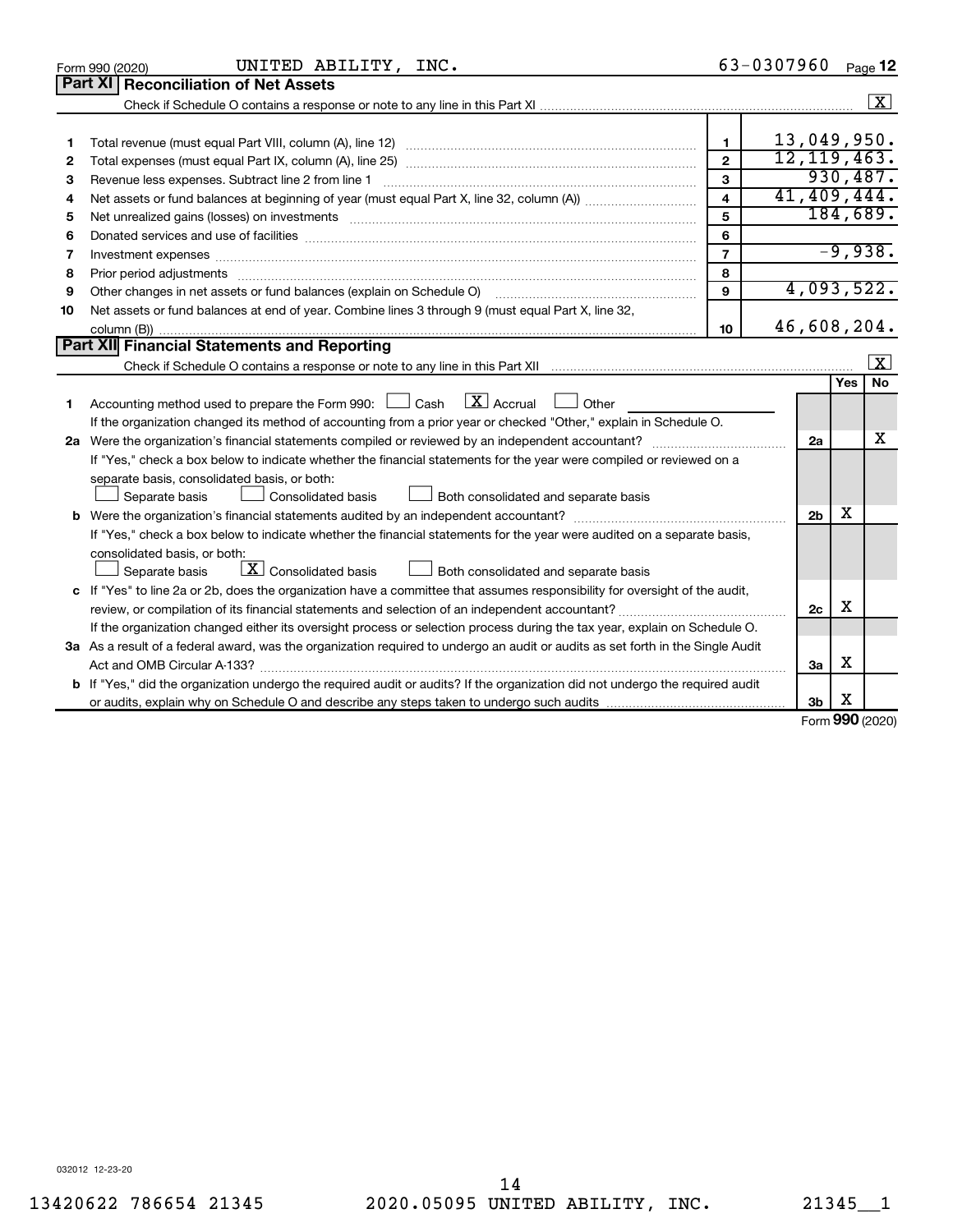**SCHEDULE A**

Department of the Treasury Internal Revenue Service

# Form 990 or 990-EZ) **Public Charity Status and Public Support**<br>
Complete if the organization is a section 501(c)(3) organization or a section<br> **2020**

**4947(a)(1) nonexempt charitable trust. | Attach to Form 990 or Form 990-EZ.** 

**| Go to www.irs.gov/Form990 for instructions and the latest information.**

| OMB No. 1545-0047                   |  |  |  |  |  |  |  |
|-------------------------------------|--|--|--|--|--|--|--|
| 2020                                |  |  |  |  |  |  |  |
| <b>Open to Public</b><br>Inspection |  |  |  |  |  |  |  |
| antification nun<br>r.              |  |  |  |  |  |  |  |

|                             | Name of the organization                                                                                                                                                                                                                             | UNITED ABILITY, INC. |                                                       |                             |                                 |                            |  | <b>Employer identification number</b><br>63-0307960 |  |  |
|-----------------------------|------------------------------------------------------------------------------------------------------------------------------------------------------------------------------------------------------------------------------------------------------|----------------------|-------------------------------------------------------|-----------------------------|---------------------------------|----------------------------|--|-----------------------------------------------------|--|--|
| Part I                      | Reason for Public Charity Status. (All organizations must complete this part.) See instructions.                                                                                                                                                     |                      |                                                       |                             |                                 |                            |  |                                                     |  |  |
|                             |                                                                                                                                                                                                                                                      |                      |                                                       |                             |                                 |                            |  |                                                     |  |  |
| 1.                          | The organization is not a private foundation because it is: (For lines 1 through 12, check only one box.)                                                                                                                                            |                      |                                                       |                             |                                 |                            |  |                                                     |  |  |
|                             | A church, convention of churches, or association of churches described in section 170(b)(1)(A)(i).                                                                                                                                                   |                      |                                                       |                             |                                 |                            |  |                                                     |  |  |
| 2                           | A school described in section 170(b)(1)(A)(ii). (Attach Schedule E (Form 990 or 990-EZ).)                                                                                                                                                            |                      |                                                       |                             |                                 |                            |  |                                                     |  |  |
| 3.                          | A hospital or a cooperative hospital service organization described in section 170(b)(1)(A)(iii).                                                                                                                                                    |                      |                                                       |                             |                                 |                            |  |                                                     |  |  |
| 4                           | A medical research organization operated in conjunction with a hospital described in section 170(b)(1)(A)(iii). Enter the hospital's name,                                                                                                           |                      |                                                       |                             |                                 |                            |  |                                                     |  |  |
|                             | city, and state:                                                                                                                                                                                                                                     |                      |                                                       |                             |                                 |                            |  |                                                     |  |  |
| 5                           | An organization operated for the benefit of a college or university owned or operated by a governmental unit described in<br>section 170(b)(1)(A)(iv). (Complete Part II.)                                                                           |                      |                                                       |                             |                                 |                            |  |                                                     |  |  |
|                             |                                                                                                                                                                                                                                                      |                      |                                                       |                             |                                 |                            |  |                                                     |  |  |
| 6                           | A federal, state, or local government or governmental unit described in section 170(b)(1)(A)(v).                                                                                                                                                     |                      |                                                       |                             |                                 |                            |  |                                                     |  |  |
| 7                           | An organization that normally receives a substantial part of its support from a governmental unit or from the general public described in                                                                                                            |                      |                                                       |                             |                                 |                            |  |                                                     |  |  |
|                             | section 170(b)(1)(A)(vi). (Complete Part II.)                                                                                                                                                                                                        |                      |                                                       |                             |                                 |                            |  |                                                     |  |  |
| 8                           | A community trust described in section 170(b)(1)(A)(vi). (Complete Part II.)                                                                                                                                                                         |                      |                                                       |                             |                                 |                            |  |                                                     |  |  |
| 9                           | An agricultural research organization described in section 170(b)(1)(A)(ix) operated in conjunction with a land-grant college                                                                                                                        |                      |                                                       |                             |                                 |                            |  |                                                     |  |  |
|                             | or university or a non-land-grant college of agriculture (see instructions). Enter the name, city, and state of the college or                                                                                                                       |                      |                                                       |                             |                                 |                            |  |                                                     |  |  |
| $10 \quad \boxed{\text{X}}$ | university:                                                                                                                                                                                                                                          |                      |                                                       |                             |                                 |                            |  |                                                     |  |  |
|                             | An organization that normally receives (1) more than 33 1/3% of its support from contributions, membership fees, and gross receipts from                                                                                                             |                      |                                                       |                             |                                 |                            |  |                                                     |  |  |
|                             | activities related to its exempt functions, subject to certain exceptions; and (2) no more than 33 1/3% of its support from gross investment                                                                                                         |                      |                                                       |                             |                                 |                            |  |                                                     |  |  |
|                             | income and unrelated business taxable income (less section 511 tax) from businesses acquired by the organization after June 30, 1975.                                                                                                                |                      |                                                       |                             |                                 |                            |  |                                                     |  |  |
|                             | See section 509(a)(2). (Complete Part III.)                                                                                                                                                                                                          |                      |                                                       |                             |                                 |                            |  |                                                     |  |  |
| 11<br>12                    | An organization organized and operated exclusively to test for public safety. See section 509(a)(4).<br>An organization organized and operated exclusively for the benefit of, to perform the functions of, or to carry out the purposes of one or   |                      |                                                       |                             |                                 |                            |  |                                                     |  |  |
|                             |                                                                                                                                                                                                                                                      |                      |                                                       |                             |                                 |                            |  |                                                     |  |  |
|                             | more publicly supported organizations described in section 509(a)(1) or section 509(a)(2). See section 509(a)(3). Check the box in<br>lines 12a through 12d that describes the type of supporting organization and complete lines 12e, 12f, and 12g. |                      |                                                       |                             |                                 |                            |  |                                                     |  |  |
| а                           | Type I. A supporting organization operated, supervised, or controlled by its supported organization(s), typically by giving                                                                                                                          |                      |                                                       |                             |                                 |                            |  |                                                     |  |  |
|                             | the supported organization(s) the power to regularly appoint or elect a majority of the directors or trustees of the supporting                                                                                                                      |                      |                                                       |                             |                                 |                            |  |                                                     |  |  |
|                             | organization. You must complete Part IV, Sections A and B.                                                                                                                                                                                           |                      |                                                       |                             |                                 |                            |  |                                                     |  |  |
| b                           | Type II. A supporting organization supervised or controlled in connection with its supported organization(s), by having                                                                                                                              |                      |                                                       |                             |                                 |                            |  |                                                     |  |  |
|                             | control or management of the supporting organization vested in the same persons that control or manage the supported                                                                                                                                 |                      |                                                       |                             |                                 |                            |  |                                                     |  |  |
|                             | organization(s). You must complete Part IV, Sections A and C.                                                                                                                                                                                        |                      |                                                       |                             |                                 |                            |  |                                                     |  |  |
| с                           | Type III functionally integrated. A supporting organization operated in connection with, and functionally integrated with,                                                                                                                           |                      |                                                       |                             |                                 |                            |  |                                                     |  |  |
|                             | its supported organization(s) (see instructions). You must complete Part IV, Sections A, D, and E.                                                                                                                                                   |                      |                                                       |                             |                                 |                            |  |                                                     |  |  |
| d                           | Type III non-functionally integrated. A supporting organization operated in connection with its supported organization(s)                                                                                                                            |                      |                                                       |                             |                                 |                            |  |                                                     |  |  |
|                             | that is not functionally integrated. The organization generally must satisfy a distribution requirement and an attentiveness                                                                                                                         |                      |                                                       |                             |                                 |                            |  |                                                     |  |  |
|                             | requirement (see instructions). You must complete Part IV, Sections A and D, and Part V.                                                                                                                                                             |                      |                                                       |                             |                                 |                            |  |                                                     |  |  |
|                             | Check this box if the organization received a written determination from the IRS that it is a Type I, Type II, Type III                                                                                                                              |                      |                                                       |                             |                                 |                            |  |                                                     |  |  |
|                             | functionally integrated, or Type III non-functionally integrated supporting organization.                                                                                                                                                            |                      |                                                       |                             |                                 |                            |  |                                                     |  |  |
|                             | f Enter the number of supported organizations                                                                                                                                                                                                        |                      |                                                       |                             |                                 |                            |  |                                                     |  |  |
|                             | g Provide the following information about the supported organization(s).                                                                                                                                                                             |                      |                                                       |                             |                                 |                            |  |                                                     |  |  |
|                             | (i) Name of supported                                                                                                                                                                                                                                | (ii) $EIN$           | (iii) Type of organization                            | in your governing document? | (iv) Is the organization listed | (v) Amount of monetary     |  | (vi) Amount of other                                |  |  |
|                             | organization                                                                                                                                                                                                                                         |                      | (described on lines 1-10<br>above (see instructions)) | Yes                         | No                              | support (see instructions) |  | support (see instructions)                          |  |  |
|                             |                                                                                                                                                                                                                                                      |                      |                                                       |                             |                                 |                            |  |                                                     |  |  |
|                             |                                                                                                                                                                                                                                                      |                      |                                                       |                             |                                 |                            |  |                                                     |  |  |
|                             |                                                                                                                                                                                                                                                      |                      |                                                       |                             |                                 |                            |  |                                                     |  |  |
|                             |                                                                                                                                                                                                                                                      |                      |                                                       |                             |                                 |                            |  |                                                     |  |  |
|                             |                                                                                                                                                                                                                                                      |                      |                                                       |                             |                                 |                            |  |                                                     |  |  |
|                             |                                                                                                                                                                                                                                                      |                      |                                                       |                             |                                 |                            |  |                                                     |  |  |
|                             |                                                                                                                                                                                                                                                      |                      |                                                       |                             |                                 |                            |  |                                                     |  |  |
|                             |                                                                                                                                                                                                                                                      |                      |                                                       |                             |                                 |                            |  |                                                     |  |  |
|                             |                                                                                                                                                                                                                                                      |                      |                                                       |                             |                                 |                            |  |                                                     |  |  |
| Total                       |                                                                                                                                                                                                                                                      |                      |                                                       |                             |                                 |                            |  |                                                     |  |  |
|                             |                                                                                                                                                                                                                                                      |                      |                                                       |                             |                                 |                            |  |                                                     |  |  |

LHA For Paperwork Reduction Act Notice, see the Instructions for Form 990 or 990-EZ. 032021 01-25-21 Schedule A (Form 990 or 990-EZ) 2020 15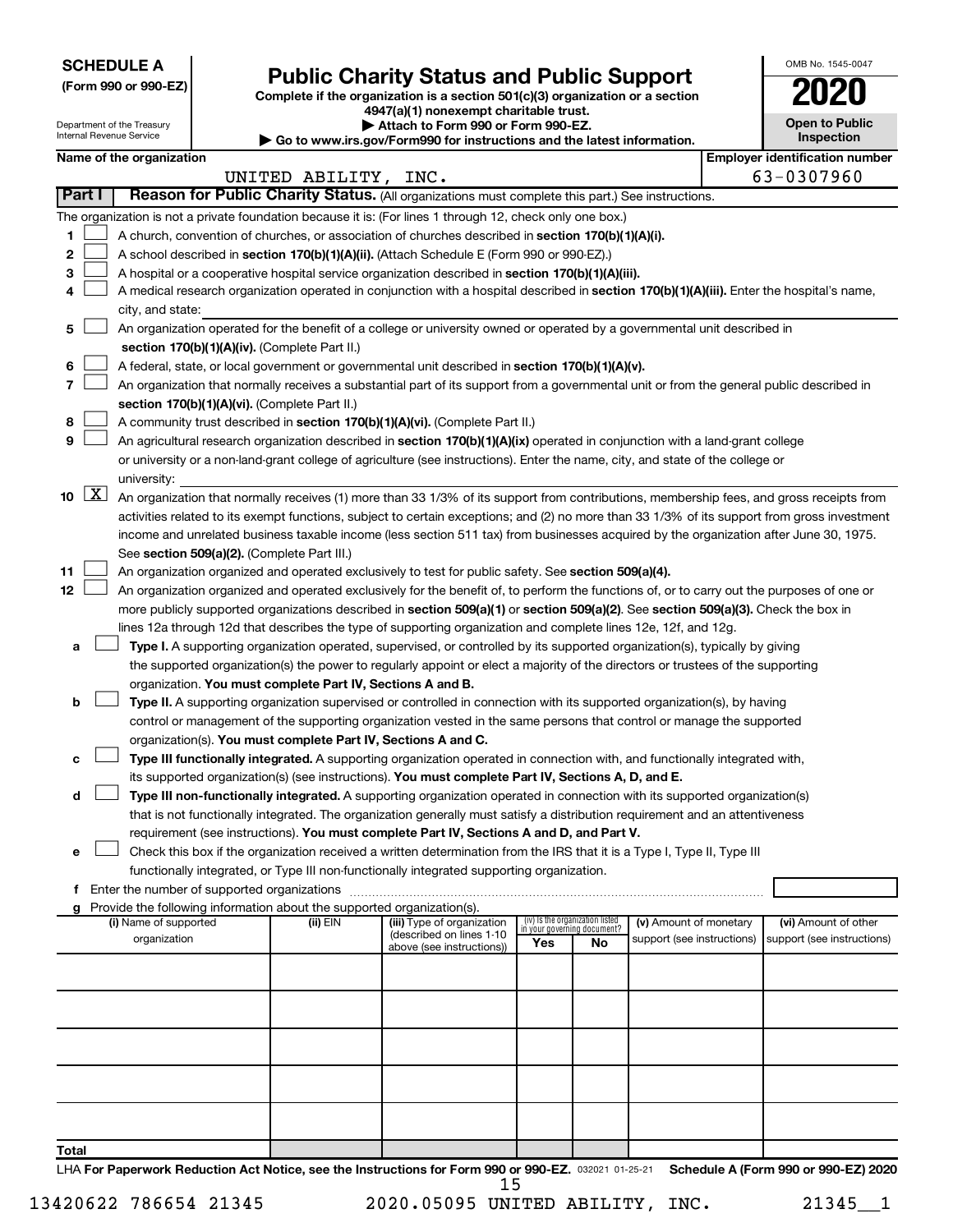#### Schedule A (Form 990 or 990-EZ) 2020 Page UNITED ABILITY, INC. 63-0307960

63-0307960 Page 2

## **Part II Support Schedule for Organizations Described in Sections 170(b)(1)(A)(iv) and 170(b)(1)(A)(vi)**

(Complete only if you checked the box on line 5, 7, or 8 of Part I or if the organization failed to qualify under Part III. If the organization fails to qualify under the tests listed below, please complete Part III.)

| Calendar year (or fiscal year beginning in)<br>(a) 2016<br>(b) 2017<br>$(c)$ 2018<br>$(d)$ 2019<br>(e) 2020<br>(f) Total<br>1 Gifts, grants, contributions, and<br>membership fees received. (Do not<br>include any "unusual grants.")<br>2 Tax revenues levied for the organ-<br>ization's benefit and either paid to<br>or expended on its behalf<br>3 The value of services or facilities<br>furnished by a governmental unit to<br>the organization without charge<br>4 Total. Add lines 1 through 3<br>5 The portion of total contributions<br>by each person (other than a<br>governmental unit or publicly<br>supported organization) included<br>on line 1 that exceeds 2% of the<br>amount shown on line 11,<br>column (f)<br>6 Public support. Subtract line 5 from line 4.<br><b>Section B. Total Support</b><br>Calendar year (or fiscal year beginning in)<br>(a) 2016<br>(b) 2017<br>$(c)$ 2018<br>$(d)$ 2019<br>(f) Total<br>(e) 2020<br>7 Amounts from line 4<br>Gross income from interest,<br>8<br>dividends, payments received on<br>securities loans, rents, royalties,<br>and income from similar sources<br>Net income from unrelated business<br>9<br>activities, whether or not the<br>business is regularly carried on<br>10 Other income. Do not include gain<br>or loss from the sale of capital<br>assets (Explain in Part VI.)<br>11 Total support. Add lines 7 through 10<br>12<br><b>12</b> Gross receipts from related activities, etc. (see instructions)<br>13 First 5 years. If the Form 990 is for the organization's first, second, third, fourth, or fifth tax year as a section 501(c)(3)<br>organization, check this box and stop here <b>construction and construction</b> control and construction of the construction of the construction of the construction of the construction of the construction of the construction of<br><b>Section C. Computation of Public Support Percentage</b> |   |
|---------------------------------------------------------------------------------------------------------------------------------------------------------------------------------------------------------------------------------------------------------------------------------------------------------------------------------------------------------------------------------------------------------------------------------------------------------------------------------------------------------------------------------------------------------------------------------------------------------------------------------------------------------------------------------------------------------------------------------------------------------------------------------------------------------------------------------------------------------------------------------------------------------------------------------------------------------------------------------------------------------------------------------------------------------------------------------------------------------------------------------------------------------------------------------------------------------------------------------------------------------------------------------------------------------------------------------------------------------------------------------------------------------------------------------------------------------------------------------------------------------------------------------------------------------------------------------------------------------------------------------------------------------------------------------------------------------------------------------------------------------------------------------------------------------------------------------------------------------------------------------------------------------------------------------------|---|
|                                                                                                                                                                                                                                                                                                                                                                                                                                                                                                                                                                                                                                                                                                                                                                                                                                                                                                                                                                                                                                                                                                                                                                                                                                                                                                                                                                                                                                                                                                                                                                                                                                                                                                                                                                                                                                                                                                                                       |   |
|                                                                                                                                                                                                                                                                                                                                                                                                                                                                                                                                                                                                                                                                                                                                                                                                                                                                                                                                                                                                                                                                                                                                                                                                                                                                                                                                                                                                                                                                                                                                                                                                                                                                                                                                                                                                                                                                                                                                       |   |
|                                                                                                                                                                                                                                                                                                                                                                                                                                                                                                                                                                                                                                                                                                                                                                                                                                                                                                                                                                                                                                                                                                                                                                                                                                                                                                                                                                                                                                                                                                                                                                                                                                                                                                                                                                                                                                                                                                                                       |   |
|                                                                                                                                                                                                                                                                                                                                                                                                                                                                                                                                                                                                                                                                                                                                                                                                                                                                                                                                                                                                                                                                                                                                                                                                                                                                                                                                                                                                                                                                                                                                                                                                                                                                                                                                                                                                                                                                                                                                       |   |
|                                                                                                                                                                                                                                                                                                                                                                                                                                                                                                                                                                                                                                                                                                                                                                                                                                                                                                                                                                                                                                                                                                                                                                                                                                                                                                                                                                                                                                                                                                                                                                                                                                                                                                                                                                                                                                                                                                                                       |   |
|                                                                                                                                                                                                                                                                                                                                                                                                                                                                                                                                                                                                                                                                                                                                                                                                                                                                                                                                                                                                                                                                                                                                                                                                                                                                                                                                                                                                                                                                                                                                                                                                                                                                                                                                                                                                                                                                                                                                       |   |
|                                                                                                                                                                                                                                                                                                                                                                                                                                                                                                                                                                                                                                                                                                                                                                                                                                                                                                                                                                                                                                                                                                                                                                                                                                                                                                                                                                                                                                                                                                                                                                                                                                                                                                                                                                                                                                                                                                                                       |   |
|                                                                                                                                                                                                                                                                                                                                                                                                                                                                                                                                                                                                                                                                                                                                                                                                                                                                                                                                                                                                                                                                                                                                                                                                                                                                                                                                                                                                                                                                                                                                                                                                                                                                                                                                                                                                                                                                                                                                       |   |
|                                                                                                                                                                                                                                                                                                                                                                                                                                                                                                                                                                                                                                                                                                                                                                                                                                                                                                                                                                                                                                                                                                                                                                                                                                                                                                                                                                                                                                                                                                                                                                                                                                                                                                                                                                                                                                                                                                                                       |   |
|                                                                                                                                                                                                                                                                                                                                                                                                                                                                                                                                                                                                                                                                                                                                                                                                                                                                                                                                                                                                                                                                                                                                                                                                                                                                                                                                                                                                                                                                                                                                                                                                                                                                                                                                                                                                                                                                                                                                       |   |
|                                                                                                                                                                                                                                                                                                                                                                                                                                                                                                                                                                                                                                                                                                                                                                                                                                                                                                                                                                                                                                                                                                                                                                                                                                                                                                                                                                                                                                                                                                                                                                                                                                                                                                                                                                                                                                                                                                                                       |   |
|                                                                                                                                                                                                                                                                                                                                                                                                                                                                                                                                                                                                                                                                                                                                                                                                                                                                                                                                                                                                                                                                                                                                                                                                                                                                                                                                                                                                                                                                                                                                                                                                                                                                                                                                                                                                                                                                                                                                       |   |
|                                                                                                                                                                                                                                                                                                                                                                                                                                                                                                                                                                                                                                                                                                                                                                                                                                                                                                                                                                                                                                                                                                                                                                                                                                                                                                                                                                                                                                                                                                                                                                                                                                                                                                                                                                                                                                                                                                                                       |   |
|                                                                                                                                                                                                                                                                                                                                                                                                                                                                                                                                                                                                                                                                                                                                                                                                                                                                                                                                                                                                                                                                                                                                                                                                                                                                                                                                                                                                                                                                                                                                                                                                                                                                                                                                                                                                                                                                                                                                       |   |
|                                                                                                                                                                                                                                                                                                                                                                                                                                                                                                                                                                                                                                                                                                                                                                                                                                                                                                                                                                                                                                                                                                                                                                                                                                                                                                                                                                                                                                                                                                                                                                                                                                                                                                                                                                                                                                                                                                                                       |   |
|                                                                                                                                                                                                                                                                                                                                                                                                                                                                                                                                                                                                                                                                                                                                                                                                                                                                                                                                                                                                                                                                                                                                                                                                                                                                                                                                                                                                                                                                                                                                                                                                                                                                                                                                                                                                                                                                                                                                       |   |
|                                                                                                                                                                                                                                                                                                                                                                                                                                                                                                                                                                                                                                                                                                                                                                                                                                                                                                                                                                                                                                                                                                                                                                                                                                                                                                                                                                                                                                                                                                                                                                                                                                                                                                                                                                                                                                                                                                                                       |   |
|                                                                                                                                                                                                                                                                                                                                                                                                                                                                                                                                                                                                                                                                                                                                                                                                                                                                                                                                                                                                                                                                                                                                                                                                                                                                                                                                                                                                                                                                                                                                                                                                                                                                                                                                                                                                                                                                                                                                       |   |
|                                                                                                                                                                                                                                                                                                                                                                                                                                                                                                                                                                                                                                                                                                                                                                                                                                                                                                                                                                                                                                                                                                                                                                                                                                                                                                                                                                                                                                                                                                                                                                                                                                                                                                                                                                                                                                                                                                                                       |   |
|                                                                                                                                                                                                                                                                                                                                                                                                                                                                                                                                                                                                                                                                                                                                                                                                                                                                                                                                                                                                                                                                                                                                                                                                                                                                                                                                                                                                                                                                                                                                                                                                                                                                                                                                                                                                                                                                                                                                       |   |
|                                                                                                                                                                                                                                                                                                                                                                                                                                                                                                                                                                                                                                                                                                                                                                                                                                                                                                                                                                                                                                                                                                                                                                                                                                                                                                                                                                                                                                                                                                                                                                                                                                                                                                                                                                                                                                                                                                                                       |   |
|                                                                                                                                                                                                                                                                                                                                                                                                                                                                                                                                                                                                                                                                                                                                                                                                                                                                                                                                                                                                                                                                                                                                                                                                                                                                                                                                                                                                                                                                                                                                                                                                                                                                                                                                                                                                                                                                                                                                       |   |
|                                                                                                                                                                                                                                                                                                                                                                                                                                                                                                                                                                                                                                                                                                                                                                                                                                                                                                                                                                                                                                                                                                                                                                                                                                                                                                                                                                                                                                                                                                                                                                                                                                                                                                                                                                                                                                                                                                                                       |   |
|                                                                                                                                                                                                                                                                                                                                                                                                                                                                                                                                                                                                                                                                                                                                                                                                                                                                                                                                                                                                                                                                                                                                                                                                                                                                                                                                                                                                                                                                                                                                                                                                                                                                                                                                                                                                                                                                                                                                       |   |
|                                                                                                                                                                                                                                                                                                                                                                                                                                                                                                                                                                                                                                                                                                                                                                                                                                                                                                                                                                                                                                                                                                                                                                                                                                                                                                                                                                                                                                                                                                                                                                                                                                                                                                                                                                                                                                                                                                                                       |   |
|                                                                                                                                                                                                                                                                                                                                                                                                                                                                                                                                                                                                                                                                                                                                                                                                                                                                                                                                                                                                                                                                                                                                                                                                                                                                                                                                                                                                                                                                                                                                                                                                                                                                                                                                                                                                                                                                                                                                       |   |
|                                                                                                                                                                                                                                                                                                                                                                                                                                                                                                                                                                                                                                                                                                                                                                                                                                                                                                                                                                                                                                                                                                                                                                                                                                                                                                                                                                                                                                                                                                                                                                                                                                                                                                                                                                                                                                                                                                                                       |   |
|                                                                                                                                                                                                                                                                                                                                                                                                                                                                                                                                                                                                                                                                                                                                                                                                                                                                                                                                                                                                                                                                                                                                                                                                                                                                                                                                                                                                                                                                                                                                                                                                                                                                                                                                                                                                                                                                                                                                       |   |
|                                                                                                                                                                                                                                                                                                                                                                                                                                                                                                                                                                                                                                                                                                                                                                                                                                                                                                                                                                                                                                                                                                                                                                                                                                                                                                                                                                                                                                                                                                                                                                                                                                                                                                                                                                                                                                                                                                                                       |   |
|                                                                                                                                                                                                                                                                                                                                                                                                                                                                                                                                                                                                                                                                                                                                                                                                                                                                                                                                                                                                                                                                                                                                                                                                                                                                                                                                                                                                                                                                                                                                                                                                                                                                                                                                                                                                                                                                                                                                       |   |
|                                                                                                                                                                                                                                                                                                                                                                                                                                                                                                                                                                                                                                                                                                                                                                                                                                                                                                                                                                                                                                                                                                                                                                                                                                                                                                                                                                                                                                                                                                                                                                                                                                                                                                                                                                                                                                                                                                                                       |   |
|                                                                                                                                                                                                                                                                                                                                                                                                                                                                                                                                                                                                                                                                                                                                                                                                                                                                                                                                                                                                                                                                                                                                                                                                                                                                                                                                                                                                                                                                                                                                                                                                                                                                                                                                                                                                                                                                                                                                       |   |
|                                                                                                                                                                                                                                                                                                                                                                                                                                                                                                                                                                                                                                                                                                                                                                                                                                                                                                                                                                                                                                                                                                                                                                                                                                                                                                                                                                                                                                                                                                                                                                                                                                                                                                                                                                                                                                                                                                                                       |   |
|                                                                                                                                                                                                                                                                                                                                                                                                                                                                                                                                                                                                                                                                                                                                                                                                                                                                                                                                                                                                                                                                                                                                                                                                                                                                                                                                                                                                                                                                                                                                                                                                                                                                                                                                                                                                                                                                                                                                       |   |
|                                                                                                                                                                                                                                                                                                                                                                                                                                                                                                                                                                                                                                                                                                                                                                                                                                                                                                                                                                                                                                                                                                                                                                                                                                                                                                                                                                                                                                                                                                                                                                                                                                                                                                                                                                                                                                                                                                                                       |   |
|                                                                                                                                                                                                                                                                                                                                                                                                                                                                                                                                                                                                                                                                                                                                                                                                                                                                                                                                                                                                                                                                                                                                                                                                                                                                                                                                                                                                                                                                                                                                                                                                                                                                                                                                                                                                                                                                                                                                       |   |
|                                                                                                                                                                                                                                                                                                                                                                                                                                                                                                                                                                                                                                                                                                                                                                                                                                                                                                                                                                                                                                                                                                                                                                                                                                                                                                                                                                                                                                                                                                                                                                                                                                                                                                                                                                                                                                                                                                                                       |   |
| 14                                                                                                                                                                                                                                                                                                                                                                                                                                                                                                                                                                                                                                                                                                                                                                                                                                                                                                                                                                                                                                                                                                                                                                                                                                                                                                                                                                                                                                                                                                                                                                                                                                                                                                                                                                                                                                                                                                                                    | % |
| 15                                                                                                                                                                                                                                                                                                                                                                                                                                                                                                                                                                                                                                                                                                                                                                                                                                                                                                                                                                                                                                                                                                                                                                                                                                                                                                                                                                                                                                                                                                                                                                                                                                                                                                                                                                                                                                                                                                                                    | % |
| 16a 33 1/3% support test - 2020. If the organization did not check the box on line 13, and line 14 is 33 1/3% or more, check this box and                                                                                                                                                                                                                                                                                                                                                                                                                                                                                                                                                                                                                                                                                                                                                                                                                                                                                                                                                                                                                                                                                                                                                                                                                                                                                                                                                                                                                                                                                                                                                                                                                                                                                                                                                                                             |   |
|                                                                                                                                                                                                                                                                                                                                                                                                                                                                                                                                                                                                                                                                                                                                                                                                                                                                                                                                                                                                                                                                                                                                                                                                                                                                                                                                                                                                                                                                                                                                                                                                                                                                                                                                                                                                                                                                                                                                       |   |
| b 33 1/3% support test - 2019. If the organization did not check a box on line 13 or 16a, and line 15 is 33 1/3% or more, check this box                                                                                                                                                                                                                                                                                                                                                                                                                                                                                                                                                                                                                                                                                                                                                                                                                                                                                                                                                                                                                                                                                                                                                                                                                                                                                                                                                                                                                                                                                                                                                                                                                                                                                                                                                                                              |   |
|                                                                                                                                                                                                                                                                                                                                                                                                                                                                                                                                                                                                                                                                                                                                                                                                                                                                                                                                                                                                                                                                                                                                                                                                                                                                                                                                                                                                                                                                                                                                                                                                                                                                                                                                                                                                                                                                                                                                       |   |
| 17a 10% -facts-and-circumstances test - 2020. If the organization did not check a box on line 13, 16a, or 16b, and line 14 is 10% or more,                                                                                                                                                                                                                                                                                                                                                                                                                                                                                                                                                                                                                                                                                                                                                                                                                                                                                                                                                                                                                                                                                                                                                                                                                                                                                                                                                                                                                                                                                                                                                                                                                                                                                                                                                                                            |   |
| and if the organization meets the facts-and-circumstances test, check this box and stop here. Explain in Part VI how the organization                                                                                                                                                                                                                                                                                                                                                                                                                                                                                                                                                                                                                                                                                                                                                                                                                                                                                                                                                                                                                                                                                                                                                                                                                                                                                                                                                                                                                                                                                                                                                                                                                                                                                                                                                                                                 |   |
| meets the facts-and-circumstances test. The organization qualifies as a publicly supported organization                                                                                                                                                                                                                                                                                                                                                                                                                                                                                                                                                                                                                                                                                                                                                                                                                                                                                                                                                                                                                                                                                                                                                                                                                                                                                                                                                                                                                                                                                                                                                                                                                                                                                                                                                                                                                               |   |
| <b>b 10% -facts-and-circumstances test - 2019.</b> If the organization did not check a box on line 13, 16a, 16b, or 17a, and line 15 is 10% or                                                                                                                                                                                                                                                                                                                                                                                                                                                                                                                                                                                                                                                                                                                                                                                                                                                                                                                                                                                                                                                                                                                                                                                                                                                                                                                                                                                                                                                                                                                                                                                                                                                                                                                                                                                        |   |
| more, and if the organization meets the facts-and-circumstances test, check this box and stop here. Explain in Part VI how the                                                                                                                                                                                                                                                                                                                                                                                                                                                                                                                                                                                                                                                                                                                                                                                                                                                                                                                                                                                                                                                                                                                                                                                                                                                                                                                                                                                                                                                                                                                                                                                                                                                                                                                                                                                                        |   |
| organization meets the facts-and-circumstances test. The organization qualifies as a publicly supported organization                                                                                                                                                                                                                                                                                                                                                                                                                                                                                                                                                                                                                                                                                                                                                                                                                                                                                                                                                                                                                                                                                                                                                                                                                                                                                                                                                                                                                                                                                                                                                                                                                                                                                                                                                                                                                  |   |
| 18 Private foundation. If the organization did not check a box on line 13, 16a, 16b, 17a, or 17b, check this box and see instructions                                                                                                                                                                                                                                                                                                                                                                                                                                                                                                                                                                                                                                                                                                                                                                                                                                                                                                                                                                                                                                                                                                                                                                                                                                                                                                                                                                                                                                                                                                                                                                                                                                                                                                                                                                                                 |   |

**Schedule A (Form 990 or 990-EZ) 2020**

032022 01-25-21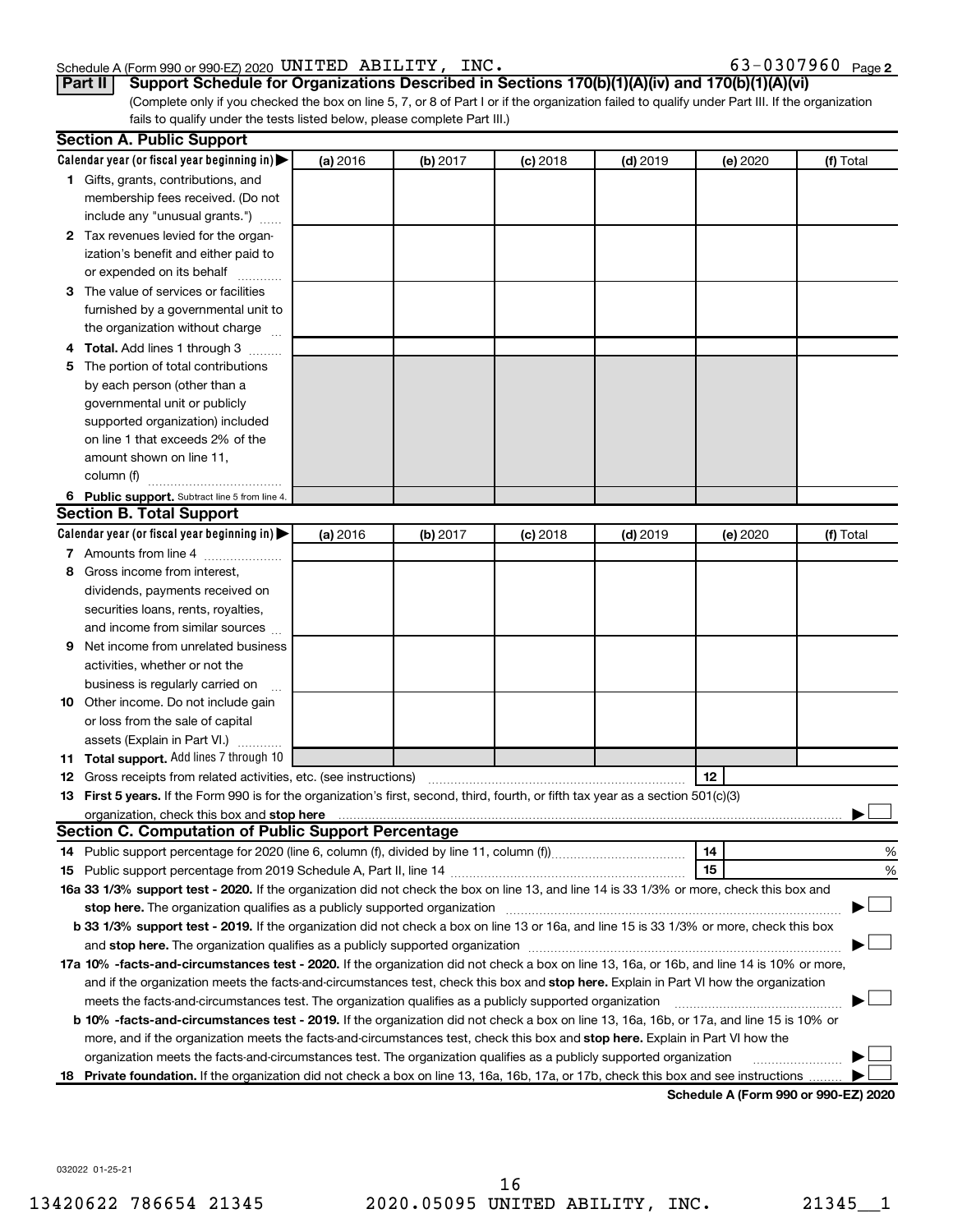#### Schedule A (Form 990 or 990-EZ) 2020 Page UNITED ABILITY, INC. 63-0307960

(Complete only if you checked the box on line 10 of Part I or if the organization failed to qualify under Part II. If the organization fails to qualify under the tests listed below, please complete Part II.)

| <b>Section A. Public Support</b>                                                                                                                    |                                                          |                     |                                      |            |                            |                                          |
|-----------------------------------------------------------------------------------------------------------------------------------------------------|----------------------------------------------------------|---------------------|--------------------------------------|------------|----------------------------|------------------------------------------|
| Calendar year (or fiscal year beginning in)                                                                                                         | (a) 2016                                                 | (b) 2017            | $(c)$ 2018                           | $(d)$ 2019 | (e) 2020                   | (f) Total                                |
| 1 Gifts, grants, contributions, and                                                                                                                 |                                                          |                     |                                      |            |                            |                                          |
| membership fees received. (Do not                                                                                                                   |                                                          |                     |                                      |            |                            |                                          |
| include any "unusual grants.")                                                                                                                      | 7320742.                                                 | 7758799.            | 8335304.                             |            | 8450555.10120465.41985865. |                                          |
| 2 Gross receipts from admissions,<br>merchandise sold or services per-<br>formed, or facilities furnished in<br>any activity that is related to the | 3467032.                                                 | 3431972.            | 3676613.                             | 2906245.   |                            | 3035111.16516973.                        |
| organization's tax-exempt purpose<br>3 Gross receipts from activities that                                                                          |                                                          |                     |                                      |            |                            |                                          |
| are not an unrelated trade or bus-                                                                                                                  |                                                          |                     |                                      |            |                            |                                          |
| iness under section 513                                                                                                                             |                                                          |                     |                                      |            |                            |                                          |
| 4 Tax revenues levied for the organ-                                                                                                                |                                                          |                     |                                      |            |                            |                                          |
| ization's benefit and either paid to                                                                                                                |                                                          |                     |                                      |            |                            |                                          |
| or expended on its behalf                                                                                                                           |                                                          |                     |                                      |            |                            |                                          |
| 5 The value of services or facilities                                                                                                               |                                                          |                     |                                      |            |                            |                                          |
| furnished by a governmental unit to                                                                                                                 |                                                          |                     |                                      |            |                            |                                          |
| the organization without charge                                                                                                                     |                                                          |                     |                                      |            |                            |                                          |
| 6 Total. Add lines 1 through 5                                                                                                                      | 10787774.11190771                                        |                     | 12011917.11356800.13155576.58502838. |            |                            |                                          |
| 7a Amounts included on lines 1, 2, and                                                                                                              |                                                          |                     |                                      |            |                            |                                          |
| 3 received from disqualified persons                                                                                                                | 40,545.                                                  | 76,976.             | 90,551.                              | 83,011.    | 64,688.                    | 355,771.                                 |
| <b>b</b> Amounts included on lines 2 and 3 received<br>from other than disqualified persons that<br>exceed the greater of \$5,000 or 1% of the      |                                                          |                     |                                      |            |                            |                                          |
| amount on line 13 for the year                                                                                                                      | 5245573.                                                 | 3728385.            | 4111307.                             | 6145364.   |                            | 4727946.23958575.                        |
| c Add lines 7a and 7b                                                                                                                               | 5286118.                                                 | 3805361.            | 4201858.                             | 6228375.   |                            | 4792634.24314346.                        |
| 8 Public support. (Subtract line 7c from line 6.)                                                                                                   |                                                          |                     |                                      |            |                            | 34188492.                                |
| <b>Section B. Total Support</b>                                                                                                                     |                                                          |                     |                                      |            |                            |                                          |
| Calendar year (or fiscal year beginning in)                                                                                                         | (a) 2016                                                 | (b) 2017            | $(c)$ 2018                           | $(d)$ 2019 | (e) 2020                   | (f) Total                                |
| 9 Amounts from line 6                                                                                                                               | 10787774.                                                | 1190771             | 12011917.11356800.13155576.58502838. |            |                            |                                          |
| <b>10a</b> Gross income from interest,<br>dividends, payments received on<br>securities loans, rents, royalties,                                    | 73,910.                                                  | 90,564.             | 68,341.                              | 56,965.    | 45,566.                    | 335,346.                                 |
| and income from similar sources<br><b>b</b> Unrelated business taxable income                                                                       |                                                          |                     |                                      |            |                            |                                          |
| (less section 511 taxes) from businesses                                                                                                            |                                                          |                     |                                      |            |                            |                                          |
| acquired after June 30, 1975                                                                                                                        |                                                          |                     |                                      |            |                            |                                          |
| c Add lines 10a and 10b                                                                                                                             | 73,910.                                                  | 90, 564.            | 68,341.                              | 56,965.    | 45,566.                    | 335, 346.                                |
| 11 Net income from unrelated business<br>activities not included in line 10b,<br>whether or not the business is<br>regularly carried on             |                                                          |                     |                                      |            |                            |                                          |
| <b>12</b> Other income. Do not include gain<br>or loss from the sale of capital<br>assets (Explain in Part VI.)                                     |                                                          | $99, 215.$ 103,021. | 32, 218.                             | 59,504.    | 62, 239.                   | 356, 197.                                |
| <b>13</b> Total support. (Add lines 9, 10c, 11, and 12.)                                                                                            | $10960899.11384356.12112476.11473269.13263381.59194381.$ |                     |                                      |            |                            |                                          |
| 14 First 5 years. If the Form 990 is for the organization's first, second, third, fourth, or fifth tax year as a section 501(c)(3) organization,    |                                                          |                     |                                      |            |                            |                                          |
| check this box and stop here                                                                                                                        |                                                          |                     |                                      |            |                            |                                          |
| <b>Section C. Computation of Public Support Percentage</b>                                                                                          |                                                          |                     |                                      |            |                            |                                          |
|                                                                                                                                                     |                                                          |                     |                                      |            | 15                         | 57.76<br>%                               |
| 16 Public support percentage from 2019 Schedule A, Part III, line 15                                                                                |                                                          |                     |                                      |            | 16                         | 53.64<br>$\%$                            |
| Section D. Computation of Investment Income Percentage                                                                                              |                                                          |                     |                                      |            |                            |                                          |
| 17 Investment income percentage for 2020 (line 10c, column (f), divided by line 13, column (f))                                                     |                                                          |                     |                                      |            | 17                         | .57<br>$\%$                              |
| 18 Investment income percentage from 2019 Schedule A, Part III, line 17                                                                             |                                                          |                     |                                      |            | 18                         | $\overline{.57}$<br>$\%$                 |
| 19a 33 1/3% support tests - 2020. If the organization did not check the box on line 14, and line 15 is more than 33 1/3%, and line 17 is not        |                                                          |                     |                                      |            |                            |                                          |
| more than 33 1/3%, check this box and stop here. The organization qualifies as a publicly supported organization                                    |                                                          |                     |                                      |            |                            | $\blacktriangleright$ $\boxed{\text{X}}$ |
| <b>b 33 1/3% support tests - 2019.</b> If the organization did not check a box on line 14 or line 19a, and line 16 is more than 33 1/3%, and        |                                                          |                     |                                      |            |                            |                                          |
| line 18 is not more than 33 1/3%, check this box and stop here. The organization qualifies as a publicly supported organization                     |                                                          |                     |                                      |            |                            |                                          |
|                                                                                                                                                     |                                                          |                     |                                      |            |                            |                                          |
| 032023 01-25-21                                                                                                                                     |                                                          |                     | 17                                   |            |                            | Schedule A (Form 990 or 990-EZ) 2020     |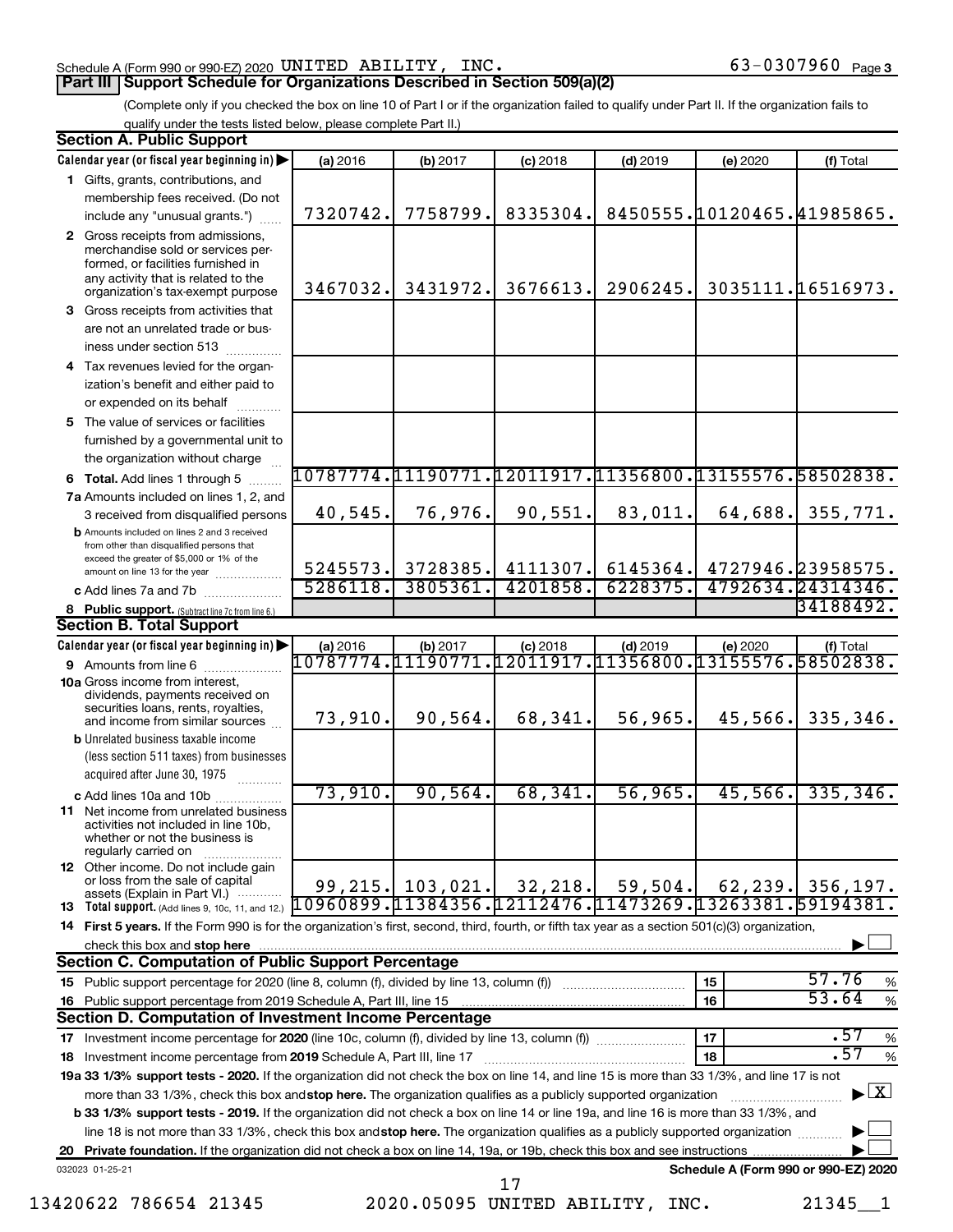**1**

**Yes No**

#### **Part IV Supporting Organizations**

(Complete only if you checked a box in line 12 on Part I. If you checked box 12a, Part I, complete Sections A and B. If you checked box 12b, Part I, complete Sections A and C. If you checked box 12c, Part I, complete Sections A, D, and E. If you checked box 12d, Part I, complete Sections A and D, and complete Part V.)

### **Section A. All Supporting Organizations**

- **1** Are all of the organization's supported organizations listed by name in the organization's governing documents? If "No," describe in Part VI how the supported organizations are designated. If designated by *class or purpose, describe the designation. If historic and continuing relationship, explain.*
- **2** Did the organization have any supported organization that does not have an IRS determination of status under section 509(a)(1) or (2)? If "Yes," explain in Part **VI** how the organization determined that the supported *organization was described in section 509(a)(1) or (2).*
- **3a** Did the organization have a supported organization described in section 501(c)(4), (5), or (6)? If "Yes," answer *lines 3b and 3c below.*
- **b** Did the organization confirm that each supported organization qualified under section 501(c)(4), (5), or (6) and satisfied the public support tests under section 509(a)(2)? If "Yes," describe in Part VI when and how the *organization made the determination.*
- **c** Did the organization ensure that all support to such organizations was used exclusively for section 170(c)(2)(B) purposes? If "Yes," explain in Part VI what controls the organization put in place to ensure such use.
- **4 a** *If* Was any supported organization not organized in the United States ("foreign supported organization")? *"Yes," and if you checked box 12a or 12b in Part I, answer lines 4b and 4c below.*
- **b** Did the organization have ultimate control and discretion in deciding whether to make grants to the foreign supported organization? If "Yes," describe in Part VI how the organization had such control and discretion *despite being controlled or supervised by or in connection with its supported organizations.*
- **c** Did the organization support any foreign supported organization that does not have an IRS determination under sections 501(c)(3) and 509(a)(1) or (2)? If "Yes," explain in Part VI what controls the organization used *to ensure that all support to the foreign supported organization was used exclusively for section 170(c)(2)(B) purposes.*
- **5a** Did the organization add, substitute, or remove any supported organizations during the tax year? If "Yes," answer lines 5b and 5c below (if applicable). Also, provide detail in **Part VI,** including (i) the names and EIN *numbers of the supported organizations added, substituted, or removed; (ii) the reasons for each such action; (iii) the authority under the organization's organizing document authorizing such action; and (iv) how the action was accomplished (such as by amendment to the organizing document).*
- **b** Type I or Type II only. Was any added or substituted supported organization part of a class already designated in the organization's organizing document?
- **c Substitutions only.**  Was the substitution the result of an event beyond the organization's control?
- **6** Did the organization provide support (whether in the form of grants or the provision of services or facilities) to **Part VI.** support or benefit one or more of the filing organization's supported organizations? If "Yes," provide detail in anyone other than (i) its supported organizations, (ii) individuals that are part of the charitable class benefited by one or more of its supported organizations, or (iii) other supporting organizations that also
- **7** Did the organization provide a grant, loan, compensation, or other similar payment to a substantial contributor regard to a substantial contributor? If "Yes," complete Part I of Schedule L (Form 990 or 990-EZ). (as defined in section 4958(c)(3)(C)), a family member of a substantial contributor, or a 35% controlled entity with
- **8** Did the organization make a loan to a disqualified person (as defined in section 4958) not described in line 7? *If "Yes," complete Part I of Schedule L (Form 990 or 990-EZ).*
- **9 a** Was the organization controlled directly or indirectly at any time during the tax year by one or more in section 509(a)(1) or (2))? If "Yes," provide detail in **Part VI.** disqualified persons, as defined in section 4946 (other than foundation managers and organizations described
- **b** Did one or more disqualified persons (as defined in line 9a) hold a controlling interest in any entity in which the supporting organization had an interest? If "Yes," provide detail in Part VI.
- **c** Did a disqualified person (as defined in line 9a) have an ownership interest in, or derive any personal benefit from, assets in which the supporting organization also had an interest? If "Yes," provide detail in Part VI.
- **10 a** Was the organization subject to the excess business holdings rules of section 4943 because of section supporting organizations)? If "Yes," answer line 10b below. 4943(f) (regarding certain Type II supporting organizations, and all Type III non-functionally integrated
	- **b** Did the organization have any excess business holdings in the tax year? (Use Schedule C, Form 4720, to *determine whether the organization had excess business holdings.)*

032024 01-25-21

**2 3a 3b 3c 4a 4b 4c 5a 5b 5c 6 7 8 9a 9b 9c 10a 10b**

**Schedule A (Form 990 or 990-EZ) 2020**

18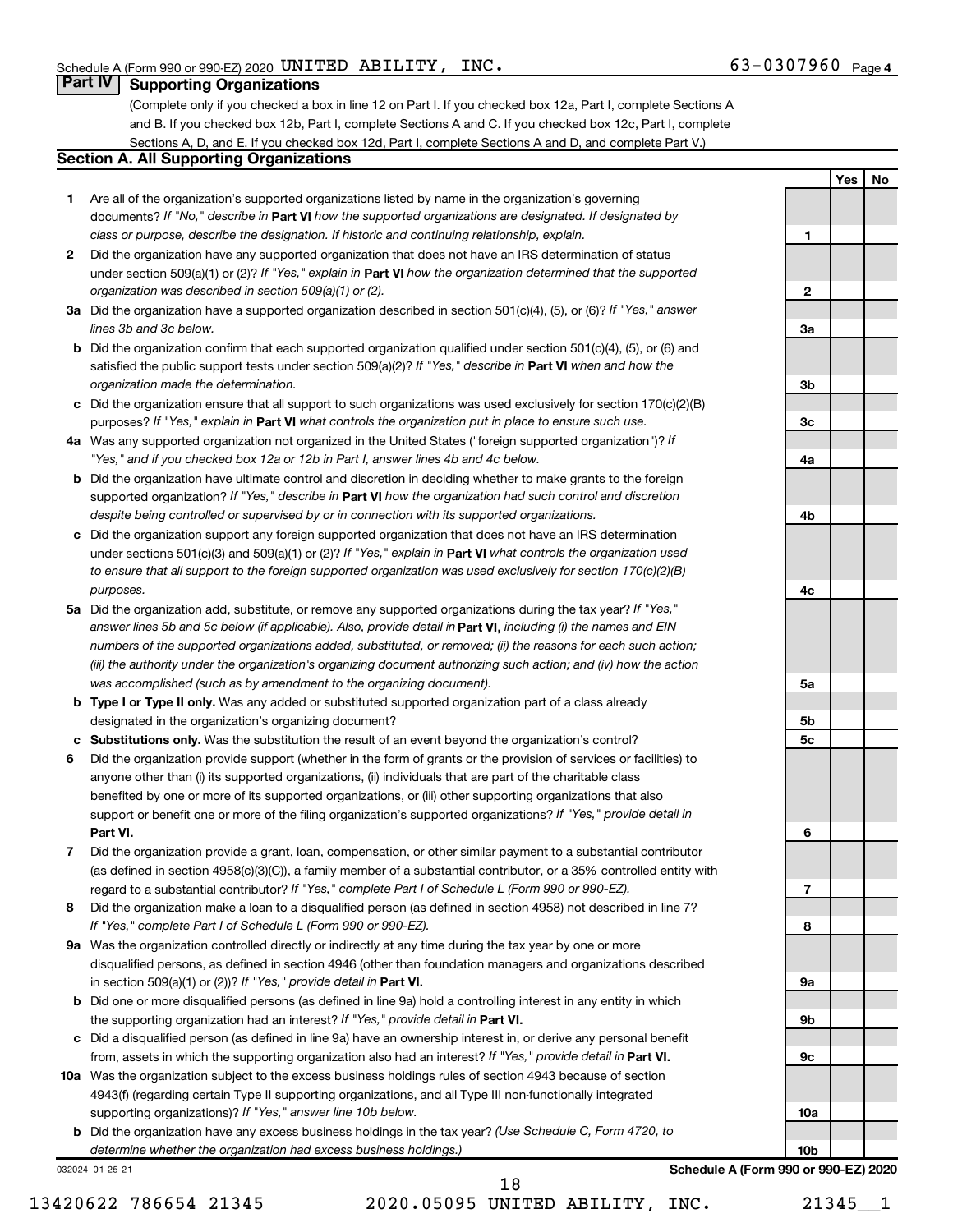|              |                                                                                                                                   |              | Yes | No |
|--------------|-----------------------------------------------------------------------------------------------------------------------------------|--------------|-----|----|
| 11.          | Has the organization accepted a gift or contribution from any of the following persons?                                           |              |     |    |
|              | a A person who directly or indirectly controls, either alone or together with persons described in lines 11b and                  |              |     |    |
|              | 11c below, the governing body of a supported organization?                                                                        | 11a          |     |    |
|              | <b>b</b> A family member of a person described in line 11a above?                                                                 | 11b          |     |    |
|              | c A 35% controlled entity of a person described in line 11a or 11b above?If "Yes" to line 11a, 11b, or 11c, provide               |              |     |    |
|              | detail in Part VI.                                                                                                                | 11c          |     |    |
|              | <b>Section B. Type I Supporting Organizations</b>                                                                                 |              |     |    |
|              |                                                                                                                                   |              | Yes | No |
| 1.           | Did the governing body, members of the governing body, officers acting in their official capacity, or membership of one or        |              |     |    |
|              | more supported organizations have the power to regularly appoint or elect at least a majority of the organization's officers,     |              |     |    |
|              | directors, or trustees at all times during the tax year? If "No," describe in Part VI how the supported organization(s)           |              |     |    |
|              | effectively operated, supervised, or controlled the organization's activities. If the organization had more than one supported    |              |     |    |
|              | organization, describe how the powers to appoint and/or remove officers, directors, or trustees were allocated among the          |              |     |    |
|              | supported organizations and what conditions or restrictions, if any, applied to such powers during the tax year.                  | 1            |     |    |
|              | 2 Did the organization operate for the benefit of any supported organization other than the supported                             |              |     |    |
|              | organization(s) that operated, supervised, or controlled the supporting organization? If "Yes," explain in                        |              |     |    |
|              | Part VI how providing such benefit carried out the purposes of the supported organization(s) that operated,                       |              |     |    |
|              | supervised, or controlled the supporting organization.                                                                            | $\mathbf{2}$ |     |    |
|              | <b>Section C. Type II Supporting Organizations</b>                                                                                |              |     |    |
|              |                                                                                                                                   |              | Yes | No |
| 1.           | Were a majority of the organization's directors or trustees during the tax year also a majority of the directors                  |              |     |    |
|              | or trustees of each of the organization's supported organization(s)? If "No," describe in Part VI how control                     |              |     |    |
|              | or management of the supporting organization was vested in the same persons that controlled or managed                            |              |     |    |
|              | the supported organization(s).                                                                                                    | 1            |     |    |
|              | <b>Section D. All Type III Supporting Organizations</b>                                                                           |              |     |    |
|              |                                                                                                                                   |              | Yes | No |
| 1.           | Did the organization provide to each of its supported organizations, by the last day of the fifth month of the                    |              |     |    |
|              | organization's tax year, (i) a written notice describing the type and amount of support provided during the prior tax             |              |     |    |
|              | year, (ii) a copy of the Form 990 that was most recently filed as of the date of notification, and (iii) copies of the            |              |     |    |
|              | organization's governing documents in effect on the date of notification, to the extent not previously provided?                  | 1            |     |    |
| $\mathbf{2}$ | Were any of the organization's officers, directors, or trustees either (i) appointed or elected by the supported                  |              |     |    |
|              | organization(s) or (ii) serving on the governing body of a supported organization? If "No," explain in Part VI how                |              |     |    |
|              | the organization maintained a close and continuous working relationship with the supported organization(s).                       | 2            |     |    |
| 3            | By reason of the relationship described in line 2, above, did the organization's supported organizations have a                   |              |     |    |
|              | significant voice in the organization's investment policies and in directing the use of the organization's                        |              |     |    |
|              | income or assets at all times during the tax year? If "Yes," describe in Part VI the role the organization's                      |              |     |    |
|              | supported organizations played in this regard.                                                                                    | 3            |     |    |
|              | Section E. Type III Functionally Integrated Supporting Organizations                                                              |              |     |    |
| 1.           | Check the box next to the method that the organization used to satisfy the Integral Part Test during the yealsee instructions).   |              |     |    |
| a            | The organization satisfied the Activities Test. Complete line 2 below.                                                            |              |     |    |
| b            | The organization is the parent of each of its supported organizations. Complete line 3 below.                                     |              |     |    |
| c            | The organization supported a governmental entity. Describe in Part VI how you supported a governmental entity (see instructions). |              |     |    |
| 2            | Activities Test. Answer lines 2a and 2b below.                                                                                    |              | Yes | No |
| а            | Did substantially all of the organization's activities during the tax year directly further the exempt purposes of                |              |     |    |
|              | the supported organization(s) to which the organization was responsive? If "Yes," then in Part VI identify                        |              |     |    |
|              | those supported organizations and explain how these activities directly furthered their exempt purposes,                          |              |     |    |
|              | how the organization was responsive to those supported organizations, and how the organization determined                         |              |     |    |
|              | that these activities constituted substantially all of its activities.                                                            | 2a           |     |    |
|              | <b>b</b> Did the activities described in line 2a, above, constitute activities that, but for the organization's involvement,      |              |     |    |
|              | one or more of the organization's supported organization(s) would have been engaged in? If "Yes," explain in                      |              |     |    |
|              | Part VI the reasons for the organization's position that its supported organization(s) would have engaged in                      |              |     |    |
|              | these activities but for the organization's involvement.                                                                          | 2b           |     |    |
| З            | Parent of Supported Organizations. Answer lines 3a and 3b below.                                                                  |              |     |    |
|              | a Did the organization have the power to regularly appoint or elect a majority of the officers, directors, or                     |              |     |    |
|              | trustees of each of the supported organizations? If "Yes" or "No" provide details in Part VI.                                     | За           |     |    |
|              | <b>b</b> Did the organization exercise a substantial degree of direction over the policies, programs, and activities of each      |              |     |    |
|              | of its supported organizations? If "Yes," describe in Part VI the role played by the organization in this regard.                 | 3b           |     |    |
|              | Schedule A (Form 990 or 990-EZ) 2020<br>032025 01-25-21                                                                           |              |     |    |
|              | 19                                                                                                                                |              |     |    |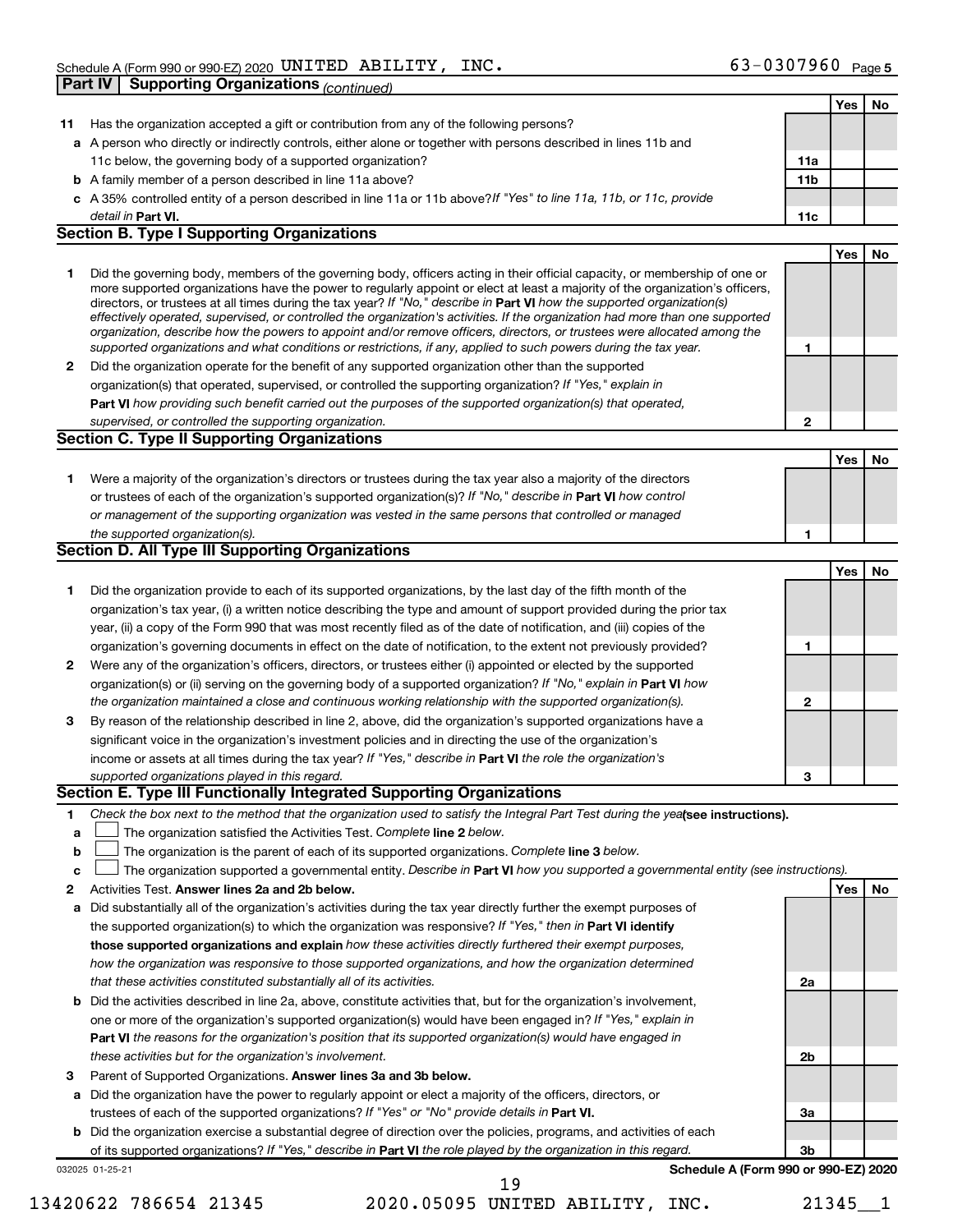#### Schedule A (Form 990 or 990-EZ) 2020 Page UNITED ABILITY, INC. 63-0307960 **Part V Type III Non-Functionally Integrated 509(a)(3) Supporting Organizations**

1 **Letter See instructions.** Check here if the organization satisfied the Integral Part Test as a qualifying trust on Nov. 20, 1970 (*explain in* Part **VI**). See instructions. All other Type III non-functionally integrated supporting organizations must complete Sections A through E.

|              | Section A - Adjusted Net Income                                                                                                   |                | (A) Prior Year | (B) Current Year<br>(optional) |
|--------------|-----------------------------------------------------------------------------------------------------------------------------------|----------------|----------------|--------------------------------|
| 1            | Net short-term capital gain                                                                                                       | 1              |                |                                |
| $\mathbf{2}$ | Recoveries of prior-year distributions                                                                                            | $\mathbf{2}$   |                |                                |
| З            | Other gross income (see instructions)                                                                                             | 3              |                |                                |
| 4            | Add lines 1 through 3.                                                                                                            | 4              |                |                                |
| 5            | Depreciation and depletion                                                                                                        | 5              |                |                                |
| 6            | Portion of operating expenses paid or incurred for production or                                                                  |                |                |                                |
|              | collection of gross income or for management, conservation, or                                                                    |                |                |                                |
|              | maintenance of property held for production of income (see instructions)                                                          | 6              |                |                                |
| 7            | Other expenses (see instructions)                                                                                                 | $\overline{7}$ |                |                                |
| 8            | Adjusted Net Income (subtract lines 5, 6, and 7 from line 4)                                                                      | 8              |                |                                |
|              | <b>Section B - Minimum Asset Amount</b>                                                                                           |                | (A) Prior Year | (B) Current Year<br>(optional) |
| 1.           | Aggregate fair market value of all non-exempt-use assets (see                                                                     |                |                |                                |
|              | instructions for short tax year or assets held for part of year):                                                                 |                |                |                                |
|              | <b>a</b> Average monthly value of securities                                                                                      | 1a             |                |                                |
|              | <b>b</b> Average monthly cash balances                                                                                            | 1 <sub>b</sub> |                |                                |
|              | c Fair market value of other non-exempt-use assets                                                                                | 1c             |                |                                |
|              | d Total (add lines 1a, 1b, and 1c)                                                                                                | 1d             |                |                                |
|              | e Discount claimed for blockage or other factors                                                                                  |                |                |                                |
|              | (explain in detail in <b>Part VI</b> ):                                                                                           |                |                |                                |
| 2            | Acquisition indebtedness applicable to non-exempt-use assets                                                                      | 2              |                |                                |
| 3            | Subtract line 2 from line 1d.                                                                                                     | 3              |                |                                |
| 4            | Cash deemed held for exempt use. Enter 0.015 of line 3 (for greater amount,                                                       |                |                |                                |
|              | see instructions).                                                                                                                | 4              |                |                                |
| 5            | Net value of non-exempt-use assets (subtract line 4 from line 3)                                                                  | 5              |                |                                |
| 6            | Multiply line 5 by 0.035.                                                                                                         | 6              |                |                                |
| 7            | Recoveries of prior-year distributions                                                                                            | $\overline{7}$ |                |                                |
| 8            | Minimum Asset Amount (add line 7 to line 6)                                                                                       | 8              |                |                                |
|              | <b>Section C - Distributable Amount</b>                                                                                           |                |                | <b>Current Year</b>            |
| 1            | Adjusted net income for prior year (from Section A, line 8, column A)                                                             | 1              |                |                                |
| 2            | Enter 0.85 of line 1.                                                                                                             | $\overline{2}$ |                |                                |
| З            | Minimum asset amount for prior year (from Section B, line 8, column A)                                                            | 3              |                |                                |
| 4            | Enter greater of line 2 or line 3.                                                                                                | 4              |                |                                |
| 5            | Income tax imposed in prior year                                                                                                  | 5              |                |                                |
| 6            | <b>Distributable Amount.</b> Subtract line 5 from line 4, unless subject to                                                       |                |                |                                |
|              | emergency temporary reduction (see instructions).                                                                                 | 6              |                |                                |
| 7            | Check here if the current year is the organization's first as a non-functionally integrated Type III supporting organization (see |                |                |                                |

instructions).

**Schedule A (Form 990 or 990-EZ) 2020**

032026 01-25-21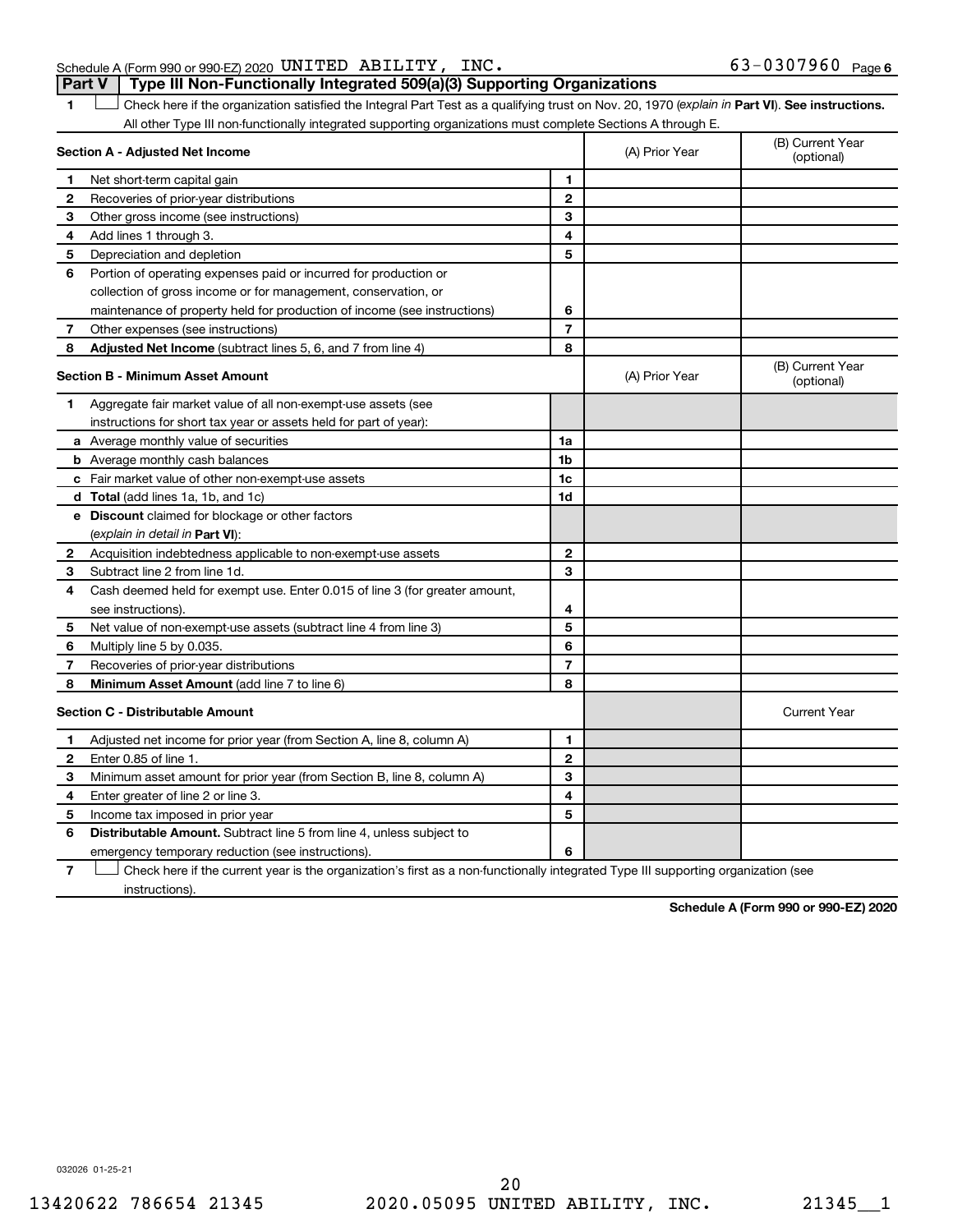| Part V | Type III Non-Functionally Integrated 509(a)(3) Supporting Organizations (continued)        |                                    |                                               |                                                  |
|--------|--------------------------------------------------------------------------------------------|------------------------------------|-----------------------------------------------|--------------------------------------------------|
|        | <b>Section D - Distributions</b>                                                           |                                    |                                               | <b>Current Year</b>                              |
| 1      | Amounts paid to supported organizations to accomplish exempt purposes                      |                                    | 1                                             |                                                  |
| 2      | Amounts paid to perform activity that directly furthers exempt purposes of supported       |                                    |                                               |                                                  |
|        | organizations, in excess of income from activity                                           |                                    | 2                                             |                                                  |
| 3      | Administrative expenses paid to accomplish exempt purposes of supported organizations      |                                    | 3                                             |                                                  |
| 4      | Amounts paid to acquire exempt-use assets                                                  |                                    | 4                                             |                                                  |
| 5      | Qualified set-aside amounts (prior IRS approval required - provide details in Part VI)     |                                    | 5                                             |                                                  |
| 6      | Other distributions ( <i>describe in Part VI</i> ). See instructions.                      |                                    | 6                                             |                                                  |
| 7      | Total annual distributions. Add lines 1 through 6.                                         |                                    | 7                                             |                                                  |
| 8      | Distributions to attentive supported organizations to which the organization is responsive |                                    |                                               |                                                  |
|        | ( <i>provide details in Part VI</i> ). See instructions.                                   |                                    | 8                                             |                                                  |
| 9      | Distributable amount for 2020 from Section C, line 6                                       |                                    | 9                                             |                                                  |
| 10     | Line 8 amount divided by line 9 amount                                                     |                                    | 10                                            |                                                  |
|        | <b>Section E - Distribution Allocations (see instructions)</b>                             | (i)<br><b>Excess Distributions</b> | (ii)<br><b>Underdistributions</b><br>Pre-2020 | (iii)<br><b>Distributable</b><br>Amount for 2020 |
| 1      | Distributable amount for 2020 from Section C, line 6                                       |                                    |                                               |                                                  |
| 2      | Underdistributions, if any, for years prior to 2020 (reason-                               |                                    |                                               |                                                  |
|        | able cause required - explain in Part VI). See instructions.                               |                                    |                                               |                                                  |
| 3      | Excess distributions carryover, if any, to 2020                                            |                                    |                                               |                                                  |
|        | a From 2015                                                                                |                                    |                                               |                                                  |
|        | $b$ From 2016                                                                              |                                    |                                               |                                                  |
|        | c From 2017                                                                                |                                    |                                               |                                                  |
|        | <b>d</b> From 2018                                                                         |                                    |                                               |                                                  |
|        | e From 2019                                                                                |                                    |                                               |                                                  |
|        | f Total of lines 3a through 3e                                                             |                                    |                                               |                                                  |
|        | g Applied to underdistributions of prior years                                             |                                    |                                               |                                                  |
|        | h Applied to 2020 distributable amount                                                     |                                    |                                               |                                                  |
| Ť.     | Carryover from 2015 not applied (see instructions)                                         |                                    |                                               |                                                  |
|        | Remainder. Subtract lines 3g, 3h, and 3i from line 3f.                                     |                                    |                                               |                                                  |
| 4      | Distributions for 2020 from Section D,                                                     |                                    |                                               |                                                  |
|        | line $7:$                                                                                  |                                    |                                               |                                                  |
|        | a Applied to underdistributions of prior years                                             |                                    |                                               |                                                  |
|        | <b>b</b> Applied to 2020 distributable amount                                              |                                    |                                               |                                                  |
|        | c Remainder. Subtract lines 4a and 4b from line 4.                                         |                                    |                                               |                                                  |
| 5      | Remaining underdistributions for years prior to 2020, if                                   |                                    |                                               |                                                  |
|        | any. Subtract lines 3g and 4a from line 2. For result greater                              |                                    |                                               |                                                  |
|        | than zero, explain in Part VI. See instructions.                                           |                                    |                                               |                                                  |
| 6      | Remaining underdistributions for 2020. Subtract lines 3h                                   |                                    |                                               |                                                  |
|        | and 4b from line 1. For result greater than zero, explain in                               |                                    |                                               |                                                  |
|        | <b>Part VI.</b> See instructions.                                                          |                                    |                                               |                                                  |
| 7      | Excess distributions carryover to 2021. Add lines 3j                                       |                                    |                                               |                                                  |
|        | and 4c.                                                                                    |                                    |                                               |                                                  |
| 8      | Breakdown of line 7:                                                                       |                                    |                                               |                                                  |
|        | a Excess from 2016                                                                         |                                    |                                               |                                                  |
|        | <b>b</b> Excess from 2017                                                                  |                                    |                                               |                                                  |
|        | c Excess from 2018                                                                         |                                    |                                               |                                                  |
|        | d Excess from 2019                                                                         |                                    |                                               |                                                  |
|        | e Excess from 2020                                                                         |                                    |                                               |                                                  |

**Schedule A (Form 990 or 990-EZ) 2020**

032027 01-25-21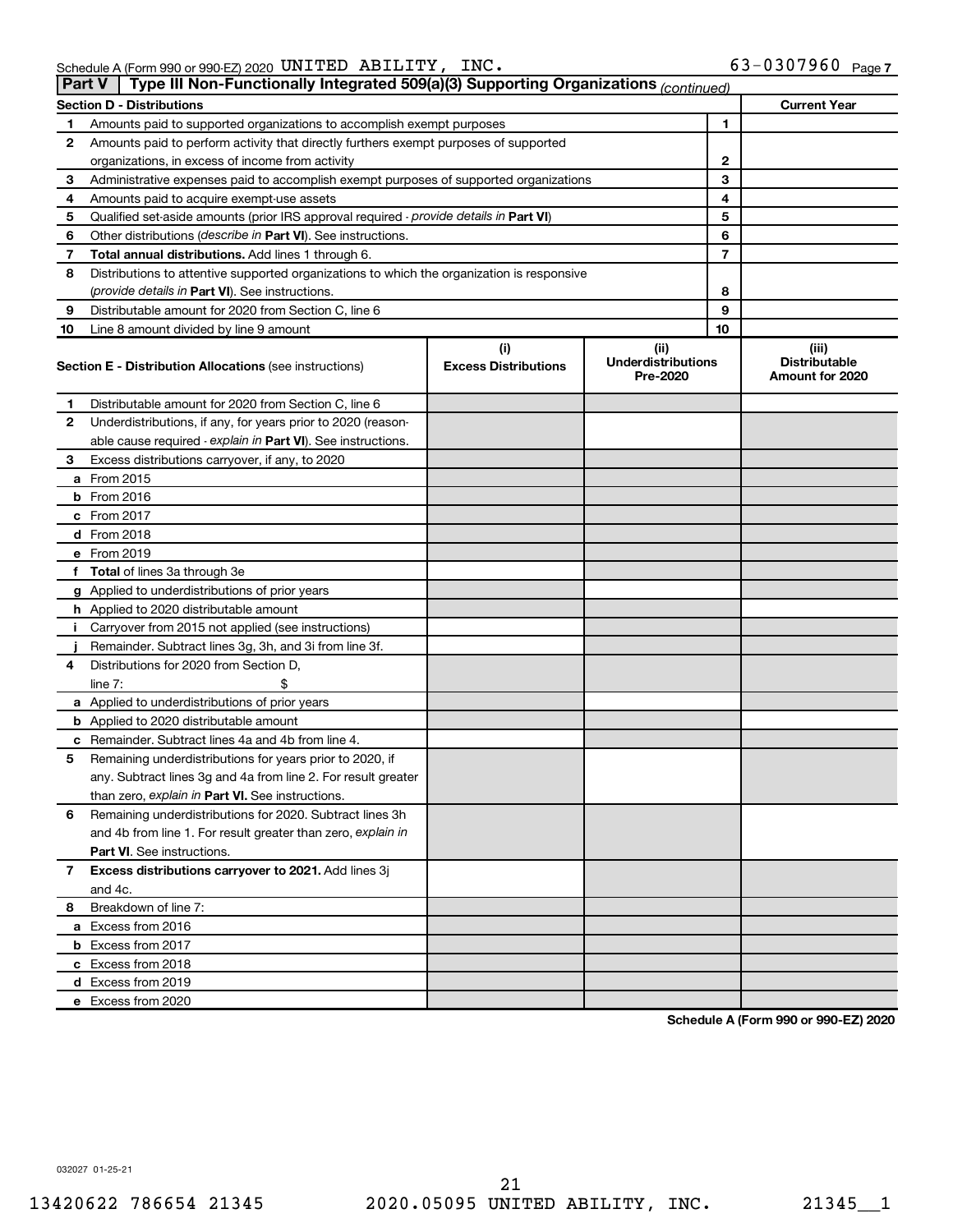|                 | <b>Supplemental Information.</b> Provide the explanations required by Part II, line 10; Part II, line 17a or 17b; Part III, line 12;<br>Part IV, Section A, lines 1, 2, 3b, 3c, 4b, 4c, 5a, 6, 9a, 9b, 9c, 11a, 11b, and 11c; Part IV,<br>Section D, lines 5, 6, and 8; and Part V, Section E, lines 2, 5, and 6. Also complete this part for any additional information.<br>(See instructions.) |  |
|-----------------|--------------------------------------------------------------------------------------------------------------------------------------------------------------------------------------------------------------------------------------------------------------------------------------------------------------------------------------------------------------------------------------------------|--|
|                 |                                                                                                                                                                                                                                                                                                                                                                                                  |  |
|                 |                                                                                                                                                                                                                                                                                                                                                                                                  |  |
|                 |                                                                                                                                                                                                                                                                                                                                                                                                  |  |
|                 |                                                                                                                                                                                                                                                                                                                                                                                                  |  |
|                 |                                                                                                                                                                                                                                                                                                                                                                                                  |  |
|                 |                                                                                                                                                                                                                                                                                                                                                                                                  |  |
|                 |                                                                                                                                                                                                                                                                                                                                                                                                  |  |
|                 |                                                                                                                                                                                                                                                                                                                                                                                                  |  |
|                 |                                                                                                                                                                                                                                                                                                                                                                                                  |  |
|                 |                                                                                                                                                                                                                                                                                                                                                                                                  |  |
|                 |                                                                                                                                                                                                                                                                                                                                                                                                  |  |
|                 |                                                                                                                                                                                                                                                                                                                                                                                                  |  |
|                 |                                                                                                                                                                                                                                                                                                                                                                                                  |  |
|                 |                                                                                                                                                                                                                                                                                                                                                                                                  |  |
|                 |                                                                                                                                                                                                                                                                                                                                                                                                  |  |
|                 |                                                                                                                                                                                                                                                                                                                                                                                                  |  |
|                 |                                                                                                                                                                                                                                                                                                                                                                                                  |  |
|                 |                                                                                                                                                                                                                                                                                                                                                                                                  |  |
|                 |                                                                                                                                                                                                                                                                                                                                                                                                  |  |
|                 |                                                                                                                                                                                                                                                                                                                                                                                                  |  |
|                 |                                                                                                                                                                                                                                                                                                                                                                                                  |  |
|                 |                                                                                                                                                                                                                                                                                                                                                                                                  |  |
|                 |                                                                                                                                                                                                                                                                                                                                                                                                  |  |
|                 |                                                                                                                                                                                                                                                                                                                                                                                                  |  |
|                 |                                                                                                                                                                                                                                                                                                                                                                                                  |  |
|                 |                                                                                                                                                                                                                                                                                                                                                                                                  |  |
|                 |                                                                                                                                                                                                                                                                                                                                                                                                  |  |
|                 |                                                                                                                                                                                                                                                                                                                                                                                                  |  |
|                 |                                                                                                                                                                                                                                                                                                                                                                                                  |  |
|                 |                                                                                                                                                                                                                                                                                                                                                                                                  |  |
|                 |                                                                                                                                                                                                                                                                                                                                                                                                  |  |
|                 |                                                                                                                                                                                                                                                                                                                                                                                                  |  |
|                 |                                                                                                                                                                                                                                                                                                                                                                                                  |  |
|                 |                                                                                                                                                                                                                                                                                                                                                                                                  |  |
|                 |                                                                                                                                                                                                                                                                                                                                                                                                  |  |
|                 |                                                                                                                                                                                                                                                                                                                                                                                                  |  |
|                 |                                                                                                                                                                                                                                                                                                                                                                                                  |  |
|                 |                                                                                                                                                                                                                                                                                                                                                                                                  |  |
|                 |                                                                                                                                                                                                                                                                                                                                                                                                  |  |
|                 |                                                                                                                                                                                                                                                                                                                                                                                                  |  |
|                 |                                                                                                                                                                                                                                                                                                                                                                                                  |  |
|                 |                                                                                                                                                                                                                                                                                                                                                                                                  |  |
|                 |                                                                                                                                                                                                                                                                                                                                                                                                  |  |
| 032028 01-25-21 | Schedule A (Form 990 or 990-EZ) 2020<br>22                                                                                                                                                                                                                                                                                                                                                       |  |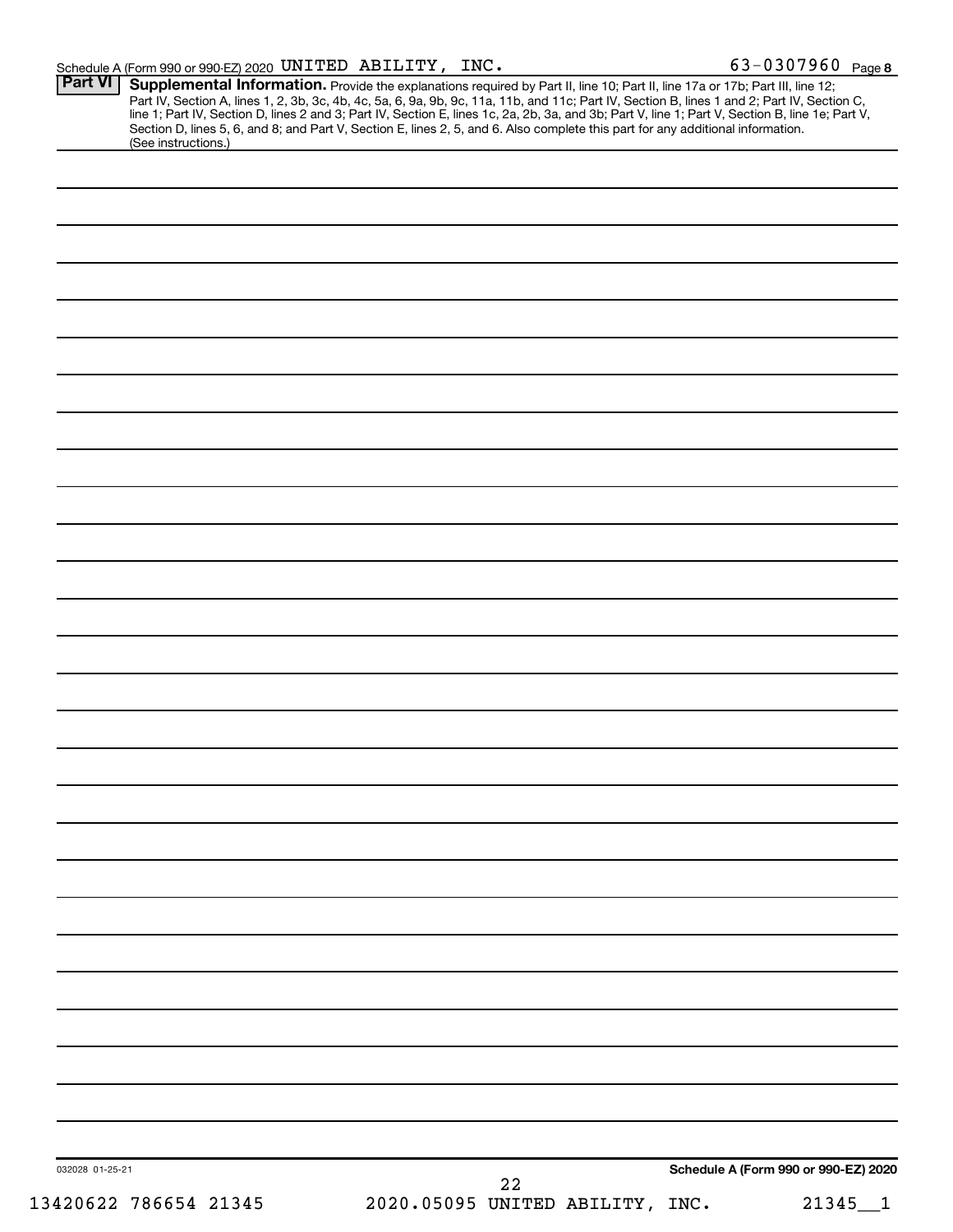| <b>SCHEDULE C</b>                                      | <b>Political Campaign and Lobbying Activities</b>                                                                                                |         |                                                                             |                          | OMB No. 1545-0047                                                                                                                                           |
|--------------------------------------------------------|--------------------------------------------------------------------------------------------------------------------------------------------------|---------|-----------------------------------------------------------------------------|--------------------------|-------------------------------------------------------------------------------------------------------------------------------------------------------------|
| (Form 990 or 990-EZ)                                   | For Organizations Exempt From Income Tax Under section 501(c) and section 527                                                                    |         |                                                                             |                          |                                                                                                                                                             |
|                                                        | Complete if the organization is described below. Attach to Form 990 or Form 990-EZ.                                                              |         |                                                                             |                          |                                                                                                                                                             |
| Department of the Treasury<br>Internal Revenue Service | Go to www.irs.gov/Form990 for instructions and the latest information.                                                                           |         |                                                                             |                          | <b>Open to Public</b><br>Inspection                                                                                                                         |
|                                                        | If the organization answered "Yes," on Form 990, Part IV, line 3, or Form 990-EZ, Part V, line 46 (Political Campaign Activities), then          |         |                                                                             |                          |                                                                                                                                                             |
|                                                        | • Section 501(c)(3) organizations: Complete Parts I-A and B. Do not complete Part I-C.                                                           |         |                                                                             |                          |                                                                                                                                                             |
|                                                        | ● Section 501(c) (other than section 501(c)(3)) organizations: Complete Parts I-A and C below. Do not complete Part I-B.                         |         |                                                                             |                          |                                                                                                                                                             |
| • Section 527 organizations: Complete Part I-A only.   |                                                                                                                                                  |         |                                                                             |                          |                                                                                                                                                             |
|                                                        | If the organization answered "Yes," on Form 990, Part IV, line 4, or Form 990-EZ, Part VI, line 47 (Lobbying Activities), then                   |         |                                                                             |                          |                                                                                                                                                             |
|                                                        | • Section 501(c)(3) organizations that have filed Form 5768 (election under section 501(h)): Complete Part II-A. Do not complete Part II-B.      |         |                                                                             |                          |                                                                                                                                                             |
|                                                        | • Section 501(c)(3) organizations that have NOT filed Form 5768 (election under section 501(h)): Complete Part II-B. Do not complete Part II-A.  |         |                                                                             |                          |                                                                                                                                                             |
|                                                        | If the organization answered "Yes," on Form 990, Part IV, line 5 (Proxy Tax) (See separate instructions) or Form 990-EZ, Part V, line 35c (Proxy |         |                                                                             |                          |                                                                                                                                                             |
| Tax) (See separate instructions), then                 |                                                                                                                                                  |         |                                                                             |                          |                                                                                                                                                             |
| Name of organization                                   | • Section 501(c)(4), (5), or (6) organizations: Complete Part III.                                                                               |         |                                                                             |                          | <b>Employer identification number</b>                                                                                                                       |
|                                                        | UNITED ABILITY, INC.                                                                                                                             |         |                                                                             |                          | 63-0307960                                                                                                                                                  |
| Part I-A                                               | Complete if the organization is exempt under section 501(c) or is a section 527 organization.                                                    |         |                                                                             |                          |                                                                                                                                                             |
|                                                        |                                                                                                                                                  |         |                                                                             |                          |                                                                                                                                                             |
|                                                        | 1 Provide a description of the organization's direct and indirect political campaign activities in Part IV.                                      |         |                                                                             |                          |                                                                                                                                                             |
| Political campaign activity expenditures<br>2          |                                                                                                                                                  |         |                                                                             | $\triangleright$ \$      |                                                                                                                                                             |
| Volunteer hours for political campaign activities<br>з |                                                                                                                                                  |         |                                                                             |                          |                                                                                                                                                             |
| Part $I-B$                                             | Complete if the organization is exempt under section 501(c)(3).                                                                                  |         |                                                                             |                          |                                                                                                                                                             |
|                                                        |                                                                                                                                                  |         |                                                                             | $\triangleright$ \$      |                                                                                                                                                             |
| 2                                                      |                                                                                                                                                  |         |                                                                             |                          |                                                                                                                                                             |
| З                                                      |                                                                                                                                                  |         |                                                                             |                          | Yes<br>No                                                                                                                                                   |
|                                                        |                                                                                                                                                  |         |                                                                             |                          | <b>Yes</b><br>No                                                                                                                                            |
| <b>b</b> If "Yes," describe in Part IV.                |                                                                                                                                                  |         |                                                                             |                          |                                                                                                                                                             |
|                                                        | Part I-C Complete if the organization is exempt under section 501(c), except section 501(c)(3).                                                  |         |                                                                             |                          |                                                                                                                                                             |
|                                                        | 1 Enter the amount directly expended by the filing organization for section 527 exempt function activities                                       |         |                                                                             | $\triangleright$ \$      |                                                                                                                                                             |
|                                                        | 2 Enter the amount of the filing organization's funds contributed to other organizations for section 527                                         |         |                                                                             |                          |                                                                                                                                                             |
| exempt function activities                             |                                                                                                                                                  |         |                                                                             | ▶ \$                     |                                                                                                                                                             |
|                                                        | 3 Total exempt function expenditures. Add lines 1 and 2. Enter here and on Form 1120-POL,                                                        |         |                                                                             | $\blacktriangleright$ \$ |                                                                                                                                                             |
|                                                        | Did the filing organization file Form 1120-POL for this year?                                                                                    |         |                                                                             |                          | Yes<br><b>No</b>                                                                                                                                            |
| 5                                                      | Enter the names, addresses and employer identification number (EIN) of all section 527 political organizations to which the filing organization  |         |                                                                             |                          |                                                                                                                                                             |
|                                                        | made payments. For each organization listed, enter the amount paid from the filing organization's funds. Also enter the amount of political      |         |                                                                             |                          |                                                                                                                                                             |
|                                                        | contributions received that were promptly and directly delivered to a separate political organization, such as a separate segregated fund or a   |         |                                                                             |                          |                                                                                                                                                             |
|                                                        | political action committee (PAC). If additional space is needed, provide information in Part IV.                                                 |         |                                                                             |                          |                                                                                                                                                             |
| (a) Name                                               | (b) Address                                                                                                                                      | (c) EIN | (d) Amount paid from<br>filing organization's<br>funds. If none, enter -0-. |                          | (e) Amount of political<br>contributions received and<br>promptly and directly<br>delivered to a separate<br>political organization.<br>If none, enter -0-. |
|                                                        |                                                                                                                                                  |         |                                                                             |                          |                                                                                                                                                             |
|                                                        |                                                                                                                                                  |         |                                                                             |                          |                                                                                                                                                             |
|                                                        |                                                                                                                                                  |         |                                                                             |                          |                                                                                                                                                             |
|                                                        |                                                                                                                                                  |         |                                                                             |                          |                                                                                                                                                             |
|                                                        |                                                                                                                                                  |         |                                                                             |                          |                                                                                                                                                             |
|                                                        |                                                                                                                                                  |         |                                                                             |                          |                                                                                                                                                             |

**For Paperwork Reduction Act Notice, see the Instructions for Form 990 or 990-EZ. Schedule C (Form 990 or 990-EZ) 2020** LHA

032041 12-02-20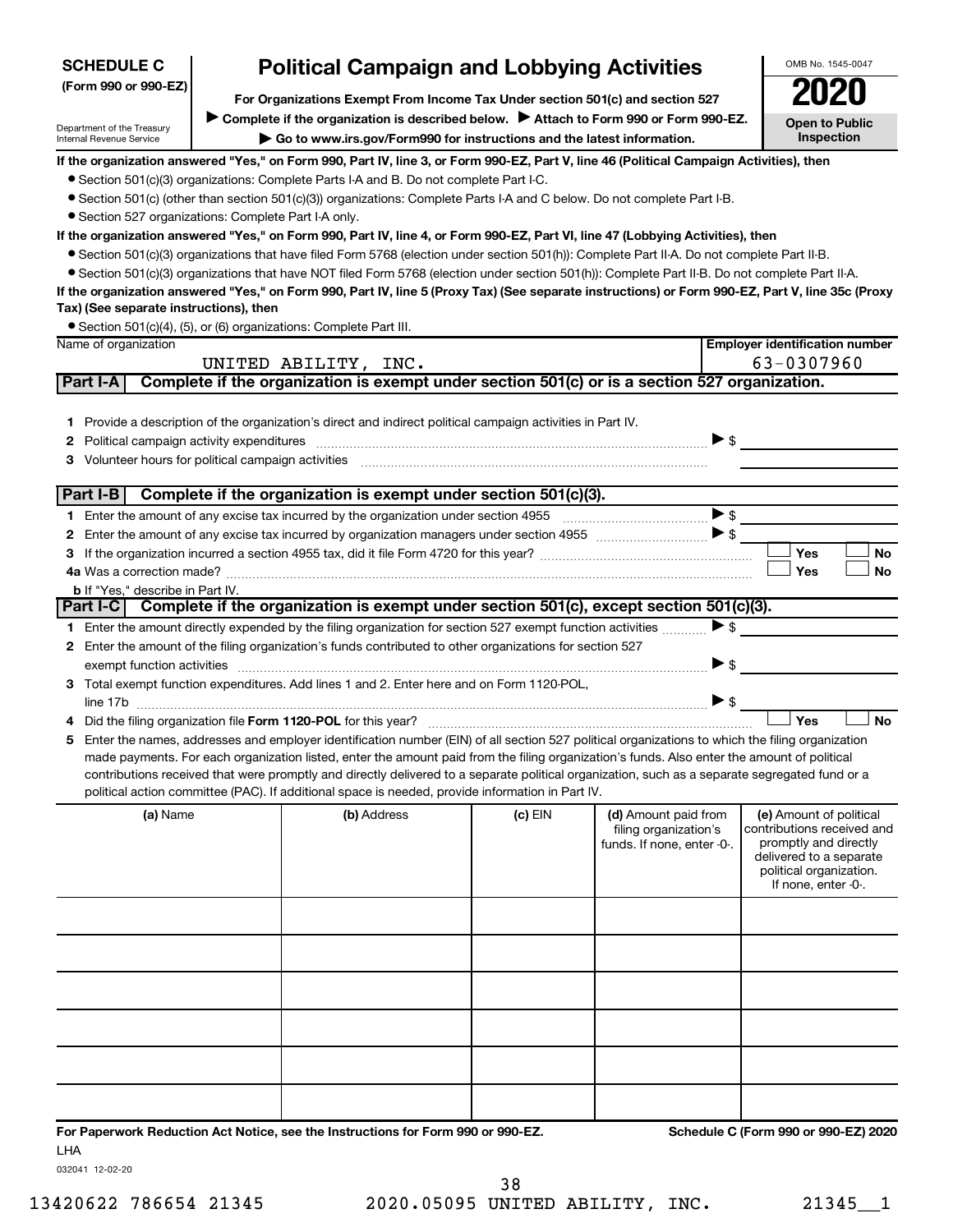|                                                                                                                   |          |                                        | Schedule C (Form 990 or 990-EZ) 2020 UNITED ABILITY, INC. |                                                                                                                                   |                          | $63 - 0307960$ Page 2 |
|-------------------------------------------------------------------------------------------------------------------|----------|----------------------------------------|-----------------------------------------------------------|-----------------------------------------------------------------------------------------------------------------------------------|--------------------------|-----------------------|
| Complete if the organization is exempt under section 501(c)(3) and filed Form 5768 (election under<br>Part II-A   |          |                                        |                                                           |                                                                                                                                   |                          |                       |
| section 501(h)).                                                                                                  |          |                                        |                                                           |                                                                                                                                   |                          |                       |
| A Check $\blacktriangleright$                                                                                     |          |                                        |                                                           | if the filing organization belongs to an affiliated group (and list in Part IV each affiliated group member's name, address, EIN, |                          |                       |
| expenses, and share of excess lobbying expenditures).                                                             |          |                                        |                                                           |                                                                                                                                   |                          |                       |
| B Check $\blacktriangleright$<br>if the filing organization checked box A and "limited control" provisions apply. |          | <b>Limits on Lobbying Expenditures</b> |                                                           |                                                                                                                                   | (a) Filing               | (b) Affiliated group  |
| (The term "expenditures" means amounts paid or incurred.)                                                         |          |                                        |                                                           |                                                                                                                                   | organization's<br>totals | totals                |
|                                                                                                                   |          |                                        |                                                           |                                                                                                                                   |                          |                       |
|                                                                                                                   |          |                                        |                                                           |                                                                                                                                   |                          |                       |
|                                                                                                                   |          |                                        |                                                           |                                                                                                                                   |                          |                       |
| <b>d</b> Other exempt purpose expenditures                                                                        |          |                                        |                                                           |                                                                                                                                   |                          |                       |
|                                                                                                                   |          |                                        |                                                           |                                                                                                                                   |                          |                       |
| f Lobbying nontaxable amount. Enter the amount from the following table in both columns.                          |          |                                        |                                                           |                                                                                                                                   |                          |                       |
| If the amount on line 1e, column $(a)$ or $(b)$ is:                                                               |          |                                        | The lobbying nontaxable amount is:                        |                                                                                                                                   |                          |                       |
| Not over \$500,000                                                                                                |          |                                        | 20% of the amount on line 1e.                             |                                                                                                                                   |                          |                       |
| Over \$500,000 but not over \$1,000,000                                                                           |          |                                        |                                                           | \$100,000 plus 15% of the excess over \$500,000.                                                                                  |                          |                       |
| Over \$1,000,000 but not over \$1,500,000                                                                         |          |                                        |                                                           | \$175,000 plus 10% of the excess over \$1,000,000                                                                                 |                          |                       |
| Over \$1,500,000 but not over \$17,000,000                                                                        |          |                                        |                                                           | \$225,000 plus 5% of the excess over \$1,500,000.                                                                                 |                          |                       |
| Over \$17,000,000                                                                                                 |          | \$1,000,000.                           |                                                           |                                                                                                                                   |                          |                       |
|                                                                                                                   |          |                                        |                                                           |                                                                                                                                   |                          |                       |
| g Grassroots nontaxable amount (enter 25% of line 1f)                                                             |          |                                        |                                                           |                                                                                                                                   |                          |                       |
| h Subtract line 1g from line 1a. If zero or less, enter -0-                                                       |          |                                        |                                                           |                                                                                                                                   |                          |                       |
|                                                                                                                   |          |                                        |                                                           |                                                                                                                                   |                          |                       |
|                                                                                                                   |          |                                        |                                                           |                                                                                                                                   |                          |                       |
| If there is an amount other than zero on either line 1h or line 1i, did the organization file Form 4720           |          |                                        |                                                           |                                                                                                                                   |                          |                       |
| reporting section 4911 tax for this year?                                                                         |          |                                        |                                                           |                                                                                                                                   |                          | Yes                   |
|                                                                                                                   |          |                                        | 4-Year Averaging Period Under Section 501(h)              |                                                                                                                                   |                          |                       |
| (Some organizations that made a section 501(h) election do not have to complete all of the five columns below.    |          |                                        |                                                           | See the separate instructions for lines 2a through 2f.)                                                                           |                          |                       |
|                                                                                                                   |          |                                        |                                                           | Lobbying Expenditures During 4-Year Averaging Period                                                                              |                          |                       |
| Calendar year<br>(or fiscal year beginning in)                                                                    | (a) 2017 |                                        | (b) 2018                                                  | $(c)$ 2019                                                                                                                        | $(d)$ 2020               | No.<br>(e) Total      |
| 2a Lobbying nontaxable amount                                                                                     |          |                                        |                                                           |                                                                                                                                   |                          |                       |
| <b>b</b> Lobbying ceiling amount                                                                                  |          |                                        |                                                           |                                                                                                                                   |                          |                       |
| (150% of line 2a, column(e))                                                                                      |          |                                        |                                                           |                                                                                                                                   |                          |                       |
| c Total lobbying expenditures                                                                                     |          |                                        |                                                           |                                                                                                                                   |                          |                       |
|                                                                                                                   |          |                                        |                                                           |                                                                                                                                   |                          |                       |
| d Grassroots nontaxable amount                                                                                    |          |                                        |                                                           |                                                                                                                                   |                          |                       |
| e Grassroots ceiling amount<br>(150% of line 2d, column (e))                                                      |          |                                        |                                                           |                                                                                                                                   |                          |                       |
|                                                                                                                   |          |                                        |                                                           |                                                                                                                                   |                          |                       |

**Schedule C (Form 990 or 990-EZ) 2020**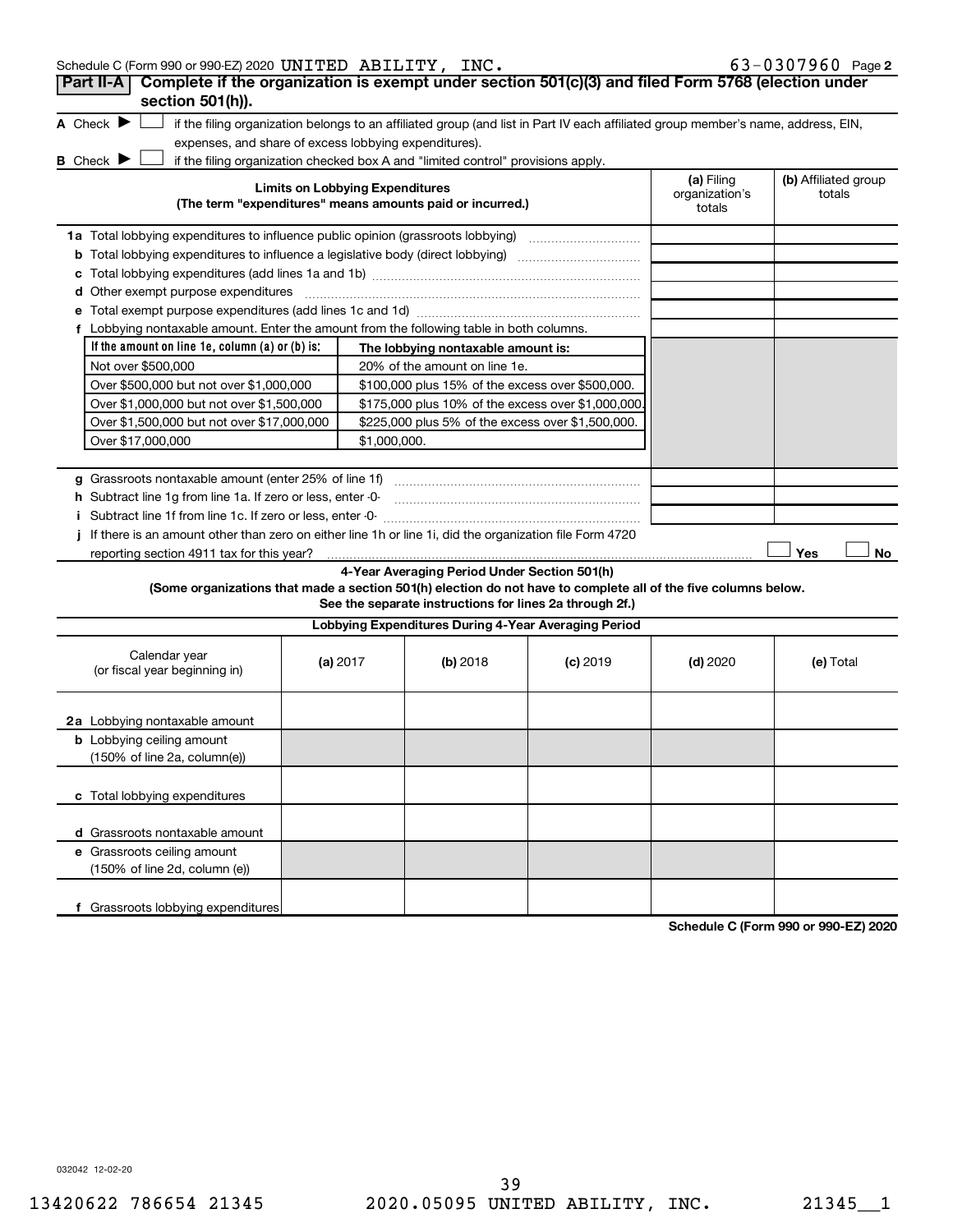#### Schedule C (Form 990 or 990-EZ) 2020  $\textbf{UNITED}$   $\textbf{ABILITY}$ ,  $\textbf{INC.}$  63  $-0307960$  Page

#### **Part II-B Complete if the organization is exempt under section 501(c)(3) and has NOT filed Form 5768 (election under section 501(h)).**

|    | For each "Yes" response on lines 1a through 1i below, provide in Part IV a detailed description                                                                                                                                      |                       | (a)                     |     | (b)     |
|----|--------------------------------------------------------------------------------------------------------------------------------------------------------------------------------------------------------------------------------------|-----------------------|-------------------------|-----|---------|
|    | of the lobbying activity.                                                                                                                                                                                                            | Yes                   | No                      |     | Amount  |
| 1. | During the year, did the filing organization attempt to influence foreign, national, state, or<br>local legislation, including any attempt to influence public opinion on a legislative matter<br>or referendum, through the use of: |                       |                         |     |         |
|    |                                                                                                                                                                                                                                      | х                     |                         |     |         |
|    | <b>b</b> Paid staff or management (include compensation in expenses reported on lines 1c through 1i)?                                                                                                                                | $\overline{\text{x}}$ |                         |     |         |
|    |                                                                                                                                                                                                                                      |                       | х                       |     |         |
|    |                                                                                                                                                                                                                                      |                       | $\overline{\textbf{x}}$ |     |         |
|    |                                                                                                                                                                                                                                      |                       | X                       |     |         |
|    |                                                                                                                                                                                                                                      |                       | X                       |     |         |
|    | g Direct contact with legislators, their staffs, government officials, or a legislative body?                                                                                                                                        | $\overline{\text{x}}$ |                         |     | 24,000. |
|    | h Rallies, demonstrations, seminars, conventions, speeches, lectures, or any similar means?                                                                                                                                          | $\overline{\text{x}}$ |                         |     |         |
|    | <i>i</i> Other activities?                                                                                                                                                                                                           |                       | X                       |     |         |
|    |                                                                                                                                                                                                                                      |                       |                         |     | 24,000. |
|    | 2a Did the activities in line 1 cause the organization to be not described in section 501(c)(3)?                                                                                                                                     |                       | $\overline{\text{x}}$   |     |         |
|    |                                                                                                                                                                                                                                      |                       |                         |     |         |
|    | c If "Yes," enter the amount of any tax incurred by organization managers under section 4912                                                                                                                                         |                       |                         |     |         |
|    | d If the filing organization incurred a section 4912 tax, did it file Form 4720 for this year?                                                                                                                                       |                       |                         |     |         |
|    | Part III-A Complete if the organization is exempt under section 501(c)(4), section 501(c)(5), or section                                                                                                                             |                       |                         |     |         |
|    | $501(c)(6)$ .                                                                                                                                                                                                                        |                       |                         |     |         |
|    |                                                                                                                                                                                                                                      |                       |                         | Yes | No      |
| 1  |                                                                                                                                                                                                                                      |                       | $\mathbf{1}$            |     |         |
| 2  |                                                                                                                                                                                                                                      |                       | $\overline{2}$          |     |         |
| З  | Did the organization agree to carry over lobbying and political campaign activity expenditures from the prior year?                                                                                                                  |                       | 3                       |     |         |
|    | Part III-B Complete if the organization is exempt under section 501(c)(4), section 501(c)(5), or section<br>501(c)(6) and if either (a) BOTH Part III-A, lines 1 and 2, are answered "No" OR (b) Part III-A, line 3, is              |                       |                         |     |         |
|    | answered "Yes."                                                                                                                                                                                                                      |                       |                         |     |         |
| 1  | Dues, assessments and similar amounts from members [111] Dues, assessments and similar members [11] Dues, assessments and similar amounts from members [11] Dues, assessments and similar amounts from members [11] Dues and S       |                       | 1                       |     |         |
| 2  | Section 162(e) nondeductible lobbying and political expenditures (do not include amounts of political                                                                                                                                |                       |                         |     |         |
|    | expenses for which the section 527(f) tax was paid).                                                                                                                                                                                 |                       |                         |     |         |
|    |                                                                                                                                                                                                                                      |                       | 2a                      |     |         |
|    | b Carryover from last year manufactured and continuum contract to contact the contract of the contract of the contract of the contract of the contract of the contract of the contract of the contract of the contract of the        |                       | 2 <sub>b</sub>          |     |         |
|    |                                                                                                                                                                                                                                      |                       | 2c                      |     |         |
| З  |                                                                                                                                                                                                                                      |                       | 3                       |     |         |
| 4  | If notices were sent and the amount on line 2c exceeds the amount on line 3, what portion of the excess                                                                                                                              |                       |                         |     |         |
|    | does the organization agree to carryover to the reasonable estimate of nondeductible lobbying and political                                                                                                                          |                       |                         |     |         |
|    | expenditure next year?                                                                                                                                                                                                               |                       | 4                       |     |         |
| 5  | Taxable amount of lobbying and political expenditures (See instructions)                                                                                                                                                             |                       | 5                       |     |         |
|    | <b>Part IV</b><br><b>Supplemental Information</b>                                                                                                                                                                                    |                       |                         |     |         |
|    | Provide the descriptions required for Part I-A, line 1; Part I-B, line 4; Part I-C, line 5; Part II-A (affiliated group list); Part II-A, lines 1 and 2 (See                                                                         |                       |                         |     |         |
|    | instructions); and Part II-B, line 1. Also, complete this part for any additional information.<br>PART II-B, LINE 1, LOBBYING ACTIVITIES:                                                                                            |                       |                         |     |         |
|    | WORKING WITH LOCAL/STATE POLITICAL OFFICIALS TO ENSURE CONTINUED                                                                                                                                                                     |                       |                         |     |         |
|    |                                                                                                                                                                                                                                      |                       |                         |     |         |
|    | SERVICES FOR PEOPLE WITH DISABILITIES & GETTING UNITED ABILITY                                                                                                                                                                       |                       |                         |     |         |

INFORMATION INTO THE BIRMINGHAM AREA.

**Schedule C (Form 990 or 990-EZ) 2020**

032043 12-02-20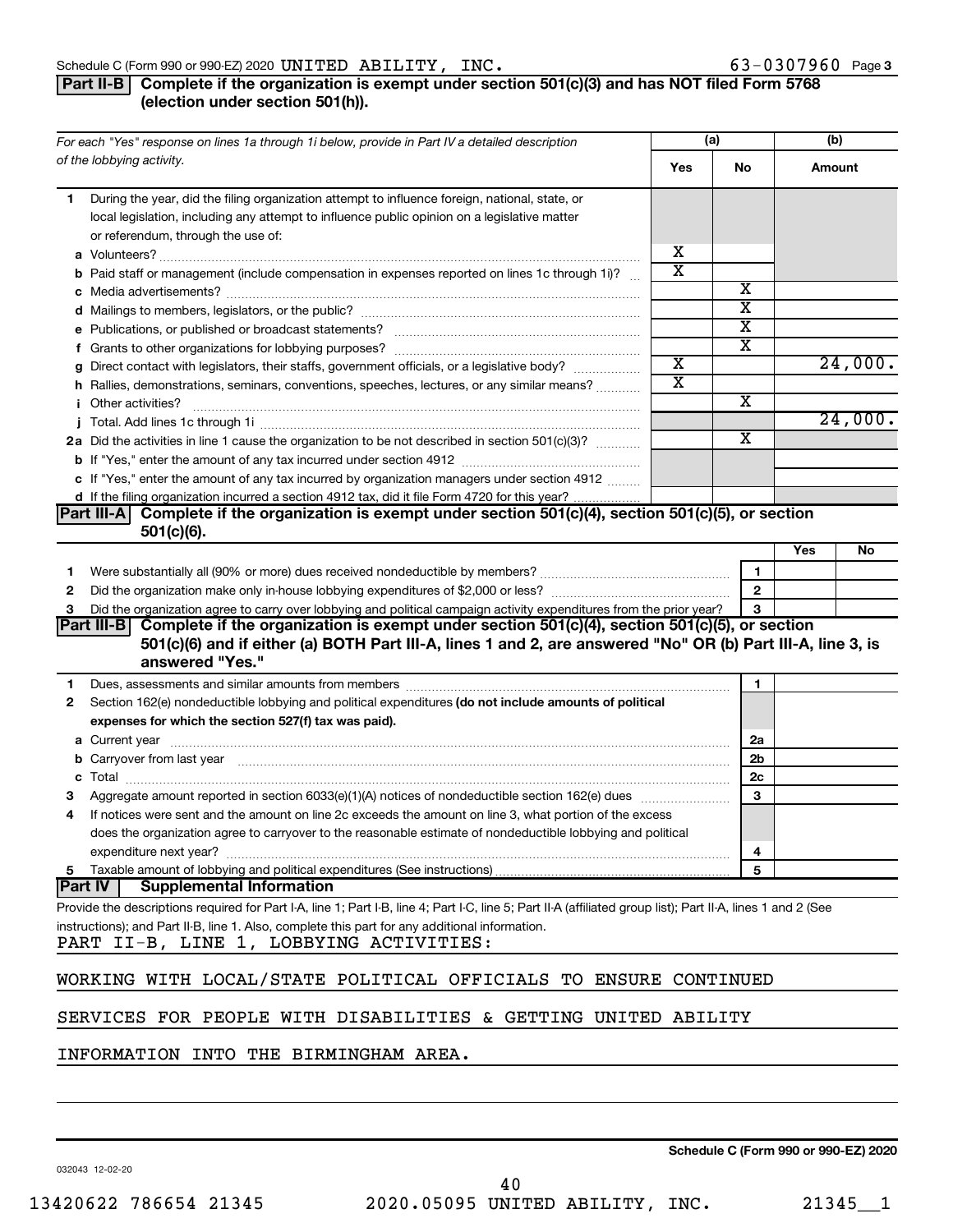# **SCHEDULE D Supplemental Financial Statements**<br> **Form 990 2020**<br> **Part IV** line 6.7.8.9.10, 11a, 11b, 11d, 11d, 11d, 11d, 11d, 12a, 0r, 12b

**(Form 990) | Complete if the organization answered "Yes" on Form 990, Part IV, line 6, 7, 8, 9, 10, 11a, 11b, 11c, 11d, 11e, 11f, 12a, or 12b.**

**| Attach to Form 990. |Go to www.irs.gov/Form990 for instructions and the latest information.**



Department of the Treasury Internal Revenue Service

Name of the organization<br> **Employer identification number**<br> **Employer identification number**<br> **Employer identification number**<br> **Employer identification number** 

|         | UNITED ABILITY, INC.                                                                                                                                                                                                           |                                                    |                | 63-0307960                      |
|---------|--------------------------------------------------------------------------------------------------------------------------------------------------------------------------------------------------------------------------------|----------------------------------------------------|----------------|---------------------------------|
| Part I  | Organizations Maintaining Donor Advised Funds or Other Similar Funds or Accounts. Complete if the                                                                                                                              |                                                    |                |                                 |
|         | organization answered "Yes" on Form 990, Part IV, line 6.                                                                                                                                                                      |                                                    |                |                                 |
|         |                                                                                                                                                                                                                                | (a) Donor advised funds                            |                | (b) Funds and other accounts    |
| 1       |                                                                                                                                                                                                                                |                                                    |                |                                 |
| 2       | Aggregate value of contributions to (during year)                                                                                                                                                                              |                                                    |                |                                 |
| 3       | Aggregate value of grants from (during year)                                                                                                                                                                                   |                                                    |                |                                 |
| 4       |                                                                                                                                                                                                                                |                                                    |                |                                 |
| 5       | Did the organization inform all donors and donor advisors in writing that the assets held in donor advised funds                                                                                                               |                                                    |                |                                 |
|         |                                                                                                                                                                                                                                |                                                    |                | Yes<br><b>No</b>                |
| 6       | Did the organization inform all grantees, donors, and donor advisors in writing that grant funds can be used only                                                                                                              |                                                    |                |                                 |
|         | for charitable purposes and not for the benefit of the donor or donor advisor, or for any other purpose conferring                                                                                                             |                                                    |                |                                 |
|         | impermissible private benefit?                                                                                                                                                                                                 |                                                    |                | Yes<br>No                       |
| Part II | Conservation Easements. Complete if the organization answered "Yes" on Form 990, Part IV, line 7.                                                                                                                              |                                                    |                |                                 |
| 1       | Purpose(s) of conservation easements held by the organization (check all that apply).                                                                                                                                          |                                                    |                |                                 |
|         | Preservation of land for public use (for example, recreation or education)                                                                                                                                                     | Preservation of a historically important land area |                |                                 |
|         | Protection of natural habitat                                                                                                                                                                                                  | Preservation of a certified historic structure     |                |                                 |
|         | Preservation of open space                                                                                                                                                                                                     |                                                    |                |                                 |
|         |                                                                                                                                                                                                                                |                                                    |                |                                 |
| 2       | Complete lines 2a through 2d if the organization held a qualified conservation contribution in the form of a conservation easement on the last                                                                                 |                                                    |                | Held at the End of the Tax Year |
|         | day of the tax year.                                                                                                                                                                                                           |                                                    |                |                                 |
| а       |                                                                                                                                                                                                                                |                                                    | 2a             |                                 |
|         | Total acreage restricted by conservation easements                                                                                                                                                                             |                                                    | 2 <sub>b</sub> |                                 |
|         | Number of conservation easements on a certified historic structure included in (a) manufacture included in (a)                                                                                                                 |                                                    | 2c             |                                 |
| d       | Number of conservation easements included in (c) acquired after 7/25/06, and not on a historic structure                                                                                                                       |                                                    |                |                                 |
|         | listed in the National Register [111] in the National Register [11] in the National Register [11] in the National Register [11] in the National Register [11] in the National Register [11] in the National Register [11] in t |                                                    | 2d             |                                 |
| 3       | Number of conservation easements modified, transferred, released, extinguished, or terminated by the organization during the tax                                                                                               |                                                    |                |                                 |
|         | year                                                                                                                                                                                                                           |                                                    |                |                                 |
| 4       | Number of states where property subject to conservation easement is located >                                                                                                                                                  |                                                    |                |                                 |
| 5       | Does the organization have a written policy regarding the periodic monitoring, inspection, handling of                                                                                                                         |                                                    |                |                                 |
|         | violations, and enforcement of the conservation easements it holds?                                                                                                                                                            |                                                    |                | Yes<br><b>No</b>                |
| 6       | Staff and volunteer hours devoted to monitoring, inspecting, handling of violations, and enforcing conservation easements during the year                                                                                      |                                                    |                |                                 |
|         |                                                                                                                                                                                                                                |                                                    |                |                                 |
| 7       | Amount of expenses incurred in monitoring, inspecting, handling of violations, and enforcing conservation easements during the year                                                                                            |                                                    |                |                                 |
|         | ▶ \$                                                                                                                                                                                                                           |                                                    |                |                                 |
| 8       | Does each conservation easement reported on line 2(d) above satisfy the requirements of section 170(h)(4)(B)(i)                                                                                                                |                                                    |                |                                 |
|         |                                                                                                                                                                                                                                |                                                    |                | Yes<br>No                       |
| 9       | In Part XIII, describe how the organization reports conservation easements in its revenue and expense statement and                                                                                                            |                                                    |                |                                 |
|         | balance sheet, and include, if applicable, the text of the footnote to the organization's financial statements that describes the                                                                                              |                                                    |                |                                 |
|         | organization's accounting for conservation easements.<br>Organizations Maintaining Collections of Art, Historical Treasures, or Other Similar Assets.                                                                          |                                                    |                |                                 |
|         | Part III                                                                                                                                                                                                                       |                                                    |                |                                 |
|         | Complete if the organization answered "Yes" on Form 990, Part IV, line 8.                                                                                                                                                      |                                                    |                |                                 |
|         | 1a If the organization elected, as permitted under FASB ASC 958, not to report in its revenue statement and balance sheet works                                                                                                |                                                    |                |                                 |
|         | of art, historical treasures, or other similar assets held for public exhibition, education, or research in furtherance of public                                                                                              |                                                    |                |                                 |
|         | service, provide in Part XIII the text of the footnote to its financial statements that describes these items.                                                                                                                 |                                                    |                |                                 |
|         | <b>b</b> If the organization elected, as permitted under FASB ASC 958, to report in its revenue statement and balance sheet works of                                                                                           |                                                    |                |                                 |
|         | art, historical treasures, or other similar assets held for public exhibition, education, or research in furtherance of public service,                                                                                        |                                                    |                |                                 |
|         | provide the following amounts relating to these items:                                                                                                                                                                         |                                                    |                |                                 |
|         |                                                                                                                                                                                                                                |                                                    |                | \$                              |
|         | (ii) Assets included in Form 990, Part X                                                                                                                                                                                       |                                                    |                | \$                              |
| 2       | If the organization received or held works of art, historical treasures, or other similar assets for financial gain, provide                                                                                                   |                                                    |                |                                 |
|         | the following amounts required to be reported under FASB ASC 958 relating to these items:                                                                                                                                      |                                                    |                |                                 |
| а       |                                                                                                                                                                                                                                |                                                    |                | \$                              |
|         |                                                                                                                                                                                                                                |                                                    |                | -\$                             |
|         | LHA For Paperwork Reduction Act Notice, see the Instructions for Form 990.                                                                                                                                                     |                                                    |                | Schedule D (Form 990) 2020      |
|         | 032051 12-01-20                                                                                                                                                                                                                |                                                    |                |                                 |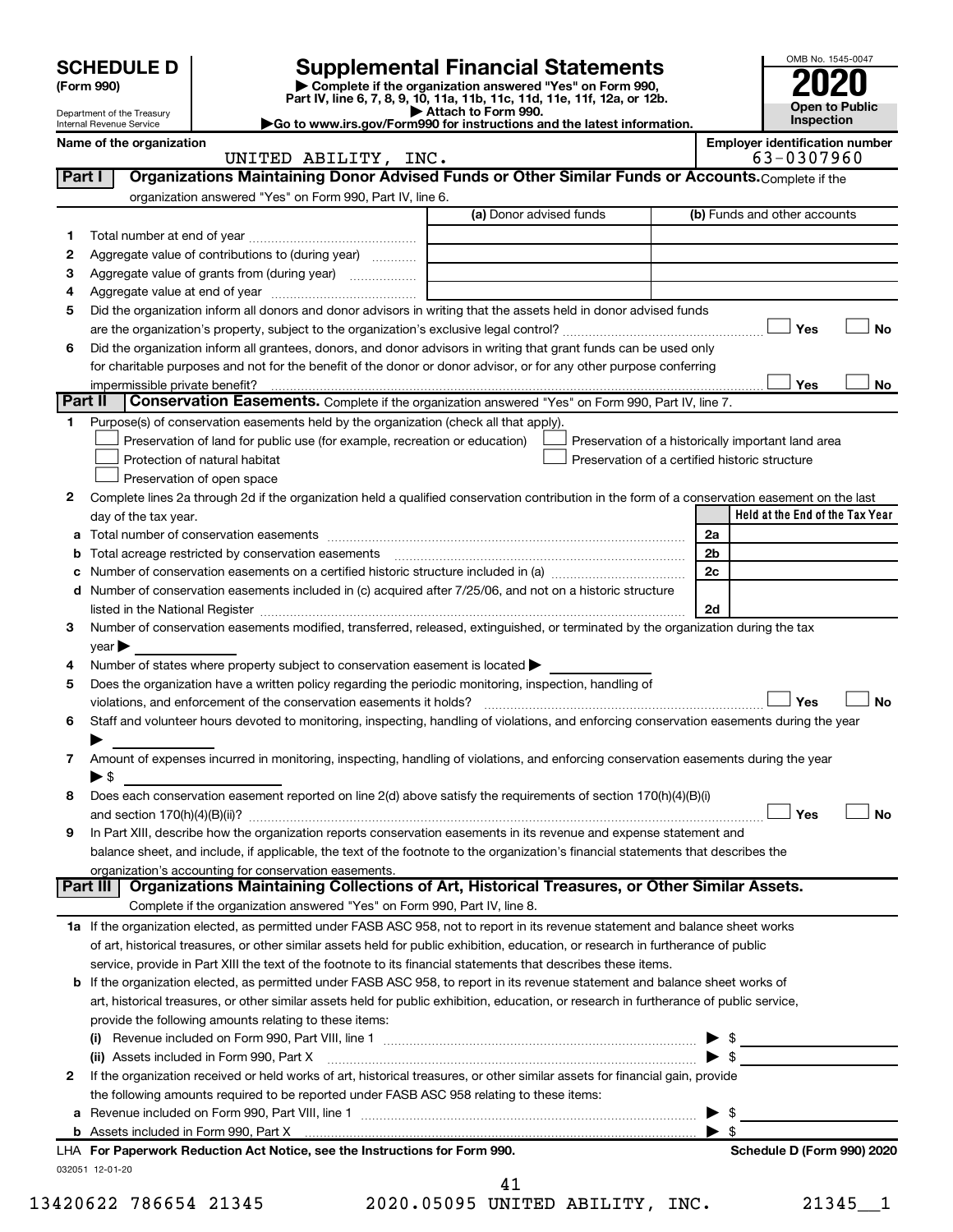|               | Schedule D (Form 990) 2020                                                                                                                                                                                                     | UNITED ABILITY, INC. |                |                                                         |                 | 63-0307960 Page 2          |                     |           |               |
|---------------|--------------------------------------------------------------------------------------------------------------------------------------------------------------------------------------------------------------------------------|----------------------|----------------|---------------------------------------------------------|-----------------|----------------------------|---------------------|-----------|---------------|
|               | Part III<br>Organizations Maintaining Collections of Art, Historical Treasures, or Other Similar Assets (continued)                                                                                                            |                      |                |                                                         |                 |                            |                     |           |               |
| 3             | Using the organization's acquisition, accession, and other records, check any of the following that make significant use of its                                                                                                |                      |                |                                                         |                 |                            |                     |           |               |
|               | collection items (check all that apply):                                                                                                                                                                                       |                      |                |                                                         |                 |                            |                     |           |               |
| a             | Public exhibition                                                                                                                                                                                                              | d                    |                | Loan or exchange program                                |                 |                            |                     |           |               |
| b             | Scholarly research                                                                                                                                                                                                             | е                    | Other          |                                                         |                 |                            |                     |           |               |
| c             | Preservation for future generations                                                                                                                                                                                            |                      |                |                                                         |                 |                            |                     |           |               |
| 4             | Provide a description of the organization's collections and explain how they further the organization's exempt purpose in Part XIII.                                                                                           |                      |                |                                                         |                 |                            |                     |           |               |
| 5             | During the year, did the organization solicit or receive donations of art, historical treasures, or other similar assets                                                                                                       |                      |                |                                                         |                 |                            |                     |           |               |
|               |                                                                                                                                                                                                                                |                      |                |                                                         |                 |                            | Yes                 |           | No            |
|               | <b>Part IV</b><br>Escrow and Custodial Arrangements. Complete if the organization answered "Yes" on Form 990, Part IV, line 9, or                                                                                              |                      |                |                                                         |                 |                            |                     |           |               |
|               | reported an amount on Form 990, Part X, line 21.                                                                                                                                                                               |                      |                |                                                         |                 |                            |                     |           |               |
|               | 1a Is the organization an agent, trustee, custodian or other intermediary for contributions or other assets not included                                                                                                       |                      |                |                                                         |                 |                            |                     |           |               |
|               |                                                                                                                                                                                                                                |                      |                |                                                         |                 |                            | Yes                 |           | <b>No</b>     |
|               | b If "Yes," explain the arrangement in Part XIII and complete the following table:                                                                                                                                             |                      |                |                                                         |                 |                            |                     |           |               |
|               |                                                                                                                                                                                                                                |                      |                |                                                         |                 |                            | Amount              |           |               |
|               | c Beginning balance measurements and the contract of the contract of the contract of the contract of the contract of the contract of the contract of the contract of the contract of the contract of the contract of the contr |                      |                |                                                         |                 | 1c                         |                     |           |               |
|               |                                                                                                                                                                                                                                |                      |                |                                                         |                 | 1d                         |                     |           |               |
|               | e Distributions during the year manufactured and continuum and contact the year manufactured and contact the year manufactured and contact the year manufactured and contact the year manufactured and contact the year manufa |                      |                |                                                         |                 | 1e                         |                     |           |               |
| f.            |                                                                                                                                                                                                                                |                      |                |                                                         |                 | 1f                         |                     |           |               |
|               | 2a Did the organization include an amount on Form 990, Part X, line 21, for escrow or custodial account liability?                                                                                                             |                      |                |                                                         |                 |                            | Yes                 |           | No            |
|               | <b>b</b> If "Yes," explain the arrangement in Part XIII. Check here if the explanation has been provided on Part XIII                                                                                                          |                      |                |                                                         |                 |                            |                     |           |               |
| <b>Part V</b> | Endowment Funds. Complete if the organization answered "Yes" on Form 990, Part IV, line 10.                                                                                                                                    |                      |                |                                                         |                 |                            |                     |           |               |
|               |                                                                                                                                                                                                                                | (a) Current year     | (b) Prior year | (c) Two years back $\vert$ (d) Three years back $\vert$ |                 |                            | (e) Four years back |           |               |
|               | 1a Beginning of year balance                                                                                                                                                                                                   | 27, 785, 707.        | 27,033,900.    | 26, 572, 799.                                           |                 | 26,075,867.                |                     |           | 25, 269, 155. |
|               |                                                                                                                                                                                                                                | 11,380.              | 50,750.        | 25,606.                                                 |                 | 264,337.                   |                     |           |               |
|               | c Net investment earnings, gains, and losses                                                                                                                                                                                   | 3, 143, 812.         | 775,675.       | 509,718.                                                |                 | 297,776.                   |                     |           | 863,533.      |
|               |                                                                                                                                                                                                                                |                      |                |                                                         |                 |                            |                     |           |               |
|               | e Other expenditures for facilities                                                                                                                                                                                            |                      |                |                                                         |                 |                            |                     |           |               |
|               | and programs                                                                                                                                                                                                                   |                      |                |                                                         |                 |                            |                     |           |               |
|               | f Administrative expenses                                                                                                                                                                                                      | 79,847.              | 74,618.        | 74,223.                                                 |                 | 65,181.                    |                     |           | 56,821.       |
| g             |                                                                                                                                                                                                                                | 30,861,052.          | 27,785,707.    | 27,033,900.                                             |                 | 26, 572, 799.              |                     |           | 26,075,867.   |
| 2             | Provide the estimated percentage of the current year end balance (line 1g, column (a)) held as:                                                                                                                                |                      |                |                                                         |                 |                            |                     |           |               |
| a             | Board designated or quasi-endowment                                                                                                                                                                                            | 6.2500               | %              |                                                         |                 |                            |                     |           |               |
|               | <b>b</b> Permanent endowment > 93.7500                                                                                                                                                                                         | $\%$                 |                |                                                         |                 |                            |                     |           |               |
|               | c Term endowment $\blacktriangleright$                                                                                                                                                                                         | %                    |                |                                                         |                 |                            |                     |           |               |
|               | The percentages on lines 2a, 2b, and 2c should equal 100%.                                                                                                                                                                     |                      |                |                                                         |                 |                            |                     |           |               |
|               | 3a Are there endowment funds not in the possession of the organization that are held and administered for the organization                                                                                                     |                      |                |                                                         |                 |                            |                     |           |               |
|               | by:                                                                                                                                                                                                                            |                      |                |                                                         |                 |                            |                     | Yes       | No            |
|               | (i)                                                                                                                                                                                                                            |                      |                |                                                         |                 |                            | 3a(i)               |           | X             |
|               |                                                                                                                                                                                                                                |                      |                |                                                         |                 |                            | 3a(ii)              | х         |               |
|               |                                                                                                                                                                                                                                |                      |                |                                                         |                 |                            | 3 <sub>b</sub>      | X         |               |
| 4             | Describe in Part XIII the intended uses of the organization's endowment funds.                                                                                                                                                 |                      |                |                                                         |                 |                            |                     |           |               |
|               | Land, Buildings, and Equipment.<br><b>Part VI</b>                                                                                                                                                                              |                      |                |                                                         |                 |                            |                     |           |               |
|               | Complete if the organization answered "Yes" on Form 990, Part IV, line 11a. See Form 990, Part X, line 10.                                                                                                                     |                      |                |                                                         |                 |                            |                     |           |               |
|               | Description of property                                                                                                                                                                                                        | (a) Cost or other    |                | (b) Cost or other                                       | (c) Accumulated |                            | (d) Book value      |           |               |
|               |                                                                                                                                                                                                                                | basis (investment)   |                | basis (other)                                           | depreciation    |                            |                     |           |               |
|               |                                                                                                                                                                                                                                |                      |                | 1,837,252.                                              |                 |                            | 1,837,252.          |           |               |
|               |                                                                                                                                                                                                                                |                      |                | 15,061,162.                                             | 6,453,241.      |                            | 8,607,921.          |           |               |
|               |                                                                                                                                                                                                                                |                      |                | 1,923,739.                                              | 1, 365, 360.    |                            |                     | 558, 379. |               |
|               |                                                                                                                                                                                                                                |                      |                | 656,774.                                                |                 | 509,934.                   |                     | 146,840.  |               |
|               |                                                                                                                                                                                                                                |                      |                |                                                         |                 |                            | 11,150,392.         |           |               |
|               | Total. Add lines 1a through 1e. (Column (d) must equal Form 990, Part X, column (B), line 10c.)                                                                                                                                |                      |                |                                                         |                 |                            |                     |           |               |
|               |                                                                                                                                                                                                                                |                      |                |                                                         |                 | Schedule D (Form 990) 2020 |                     |           |               |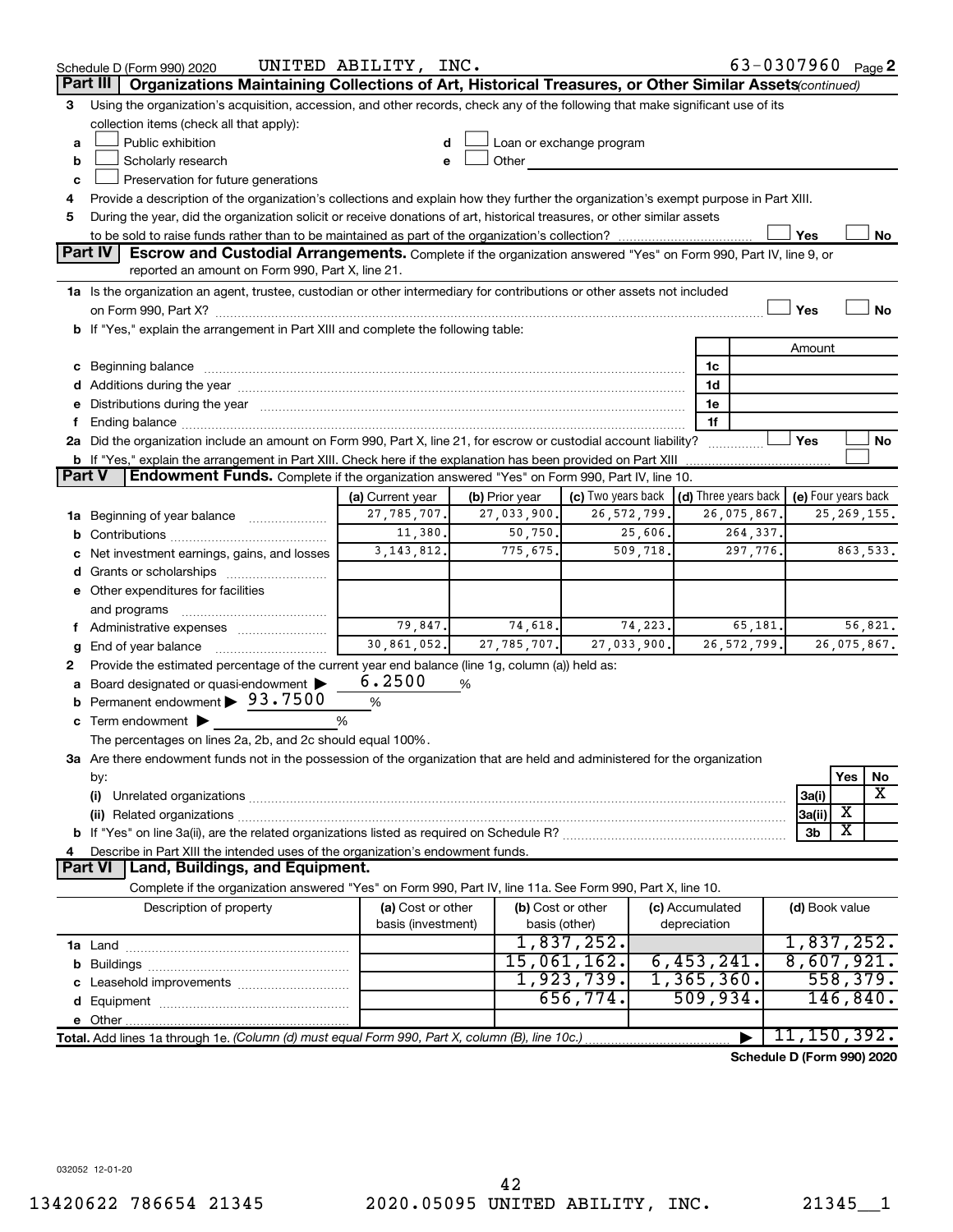| (a) Description of security or category (including name of security)                                                                        | (b) Book value  | (c) Method of valuation: Cost or end-of-year market value |                |
|---------------------------------------------------------------------------------------------------------------------------------------------|-----------------|-----------------------------------------------------------|----------------|
|                                                                                                                                             |                 |                                                           |                |
|                                                                                                                                             |                 |                                                           |                |
| $(3)$ Other                                                                                                                                 |                 |                                                           |                |
| (A)                                                                                                                                         |                 |                                                           |                |
| (B)                                                                                                                                         |                 |                                                           |                |
| (C)                                                                                                                                         |                 |                                                           |                |
| (D)                                                                                                                                         |                 |                                                           |                |
| (E)                                                                                                                                         |                 |                                                           |                |
| (F)                                                                                                                                         |                 |                                                           |                |
| (G)                                                                                                                                         |                 |                                                           |                |
| (H)                                                                                                                                         |                 |                                                           |                |
| Total. (Col. (b) must equal Form 990, Part X, col. (B) line 12.) $\blacktriangleright$                                                      |                 |                                                           |                |
| Part VIII Investments - Program Related.                                                                                                    |                 |                                                           |                |
|                                                                                                                                             |                 |                                                           |                |
| Complete if the organization answered "Yes" on Form 990, Part IV, line 11c. See Form 990, Part X, line 13.<br>(a) Description of investment | (b) Book value  | (c) Method of valuation: Cost or end-of-year market value |                |
|                                                                                                                                             |                 |                                                           |                |
| (1)                                                                                                                                         |                 |                                                           |                |
| (2)                                                                                                                                         |                 |                                                           |                |
| (3)                                                                                                                                         |                 |                                                           |                |
| (4)                                                                                                                                         |                 |                                                           |                |
| (5)                                                                                                                                         |                 |                                                           |                |
| (6)                                                                                                                                         |                 |                                                           |                |
| (7)                                                                                                                                         |                 |                                                           |                |
| (8)                                                                                                                                         |                 |                                                           |                |
|                                                                                                                                             |                 |                                                           |                |
| (9)                                                                                                                                         |                 |                                                           |                |
|                                                                                                                                             |                 |                                                           |                |
| Total. (Col. (b) must equal Form 990, Part X, col. (B) line 13.)<br>Part IX<br><b>Other Assets.</b>                                         |                 |                                                           |                |
| Complete if the organization answered "Yes" on Form 990, Part IV, line 11d. See Form 990, Part X, line 15.                                  |                 |                                                           |                |
|                                                                                                                                             | (a) Description |                                                           | (b) Book value |
| BENEFICIAL INTEREST IN PERPETUAL TRUST                                                                                                      |                 |                                                           |                |
| (1)                                                                                                                                         |                 |                                                           | 28,930,799.    |
| (2)                                                                                                                                         |                 |                                                           |                |
| (3)                                                                                                                                         |                 |                                                           |                |
| (4)                                                                                                                                         |                 |                                                           |                |
| (5)                                                                                                                                         |                 |                                                           |                |
| (6)                                                                                                                                         |                 |                                                           |                |
| (7)                                                                                                                                         |                 |                                                           |                |
| (8)                                                                                                                                         |                 |                                                           |                |
| (9)                                                                                                                                         |                 |                                                           |                |
|                                                                                                                                             |                 |                                                           |                |
| Part X<br><b>Other Liabilities.</b>                                                                                                         |                 |                                                           | 28,930,799.    |
| Complete if the organization answered "Yes" on Form 990, Part IV, line 11e or 11f. See Form 990, Part X, line 25.                           |                 |                                                           |                |
| (a) Description of liability                                                                                                                |                 |                                                           | (b) Book value |
| (1)<br>Federal income taxes                                                                                                                 |                 |                                                           |                |
| (2)                                                                                                                                         |                 |                                                           |                |
| (3)                                                                                                                                         |                 |                                                           |                |
| (4)                                                                                                                                         |                 |                                                           |                |
|                                                                                                                                             |                 |                                                           |                |
| 1.<br>(5)                                                                                                                                   |                 |                                                           |                |
| (6)                                                                                                                                         |                 |                                                           |                |
| (7)                                                                                                                                         |                 |                                                           |                |
| (8)<br>(9)                                                                                                                                  |                 |                                                           |                |

**2.** Liability for uncertain tax positions. In Part XIII, provide the text of the footnote to the organization's financial statements that reports the organization's liability for uncertain tax positions under FASB ASC 740. Check here if the text of the footnote has been provided in Part XIII..  $\boxed{\text{X}}$ 

**Schedule D (Form 990) 2020**

032053 12-01-20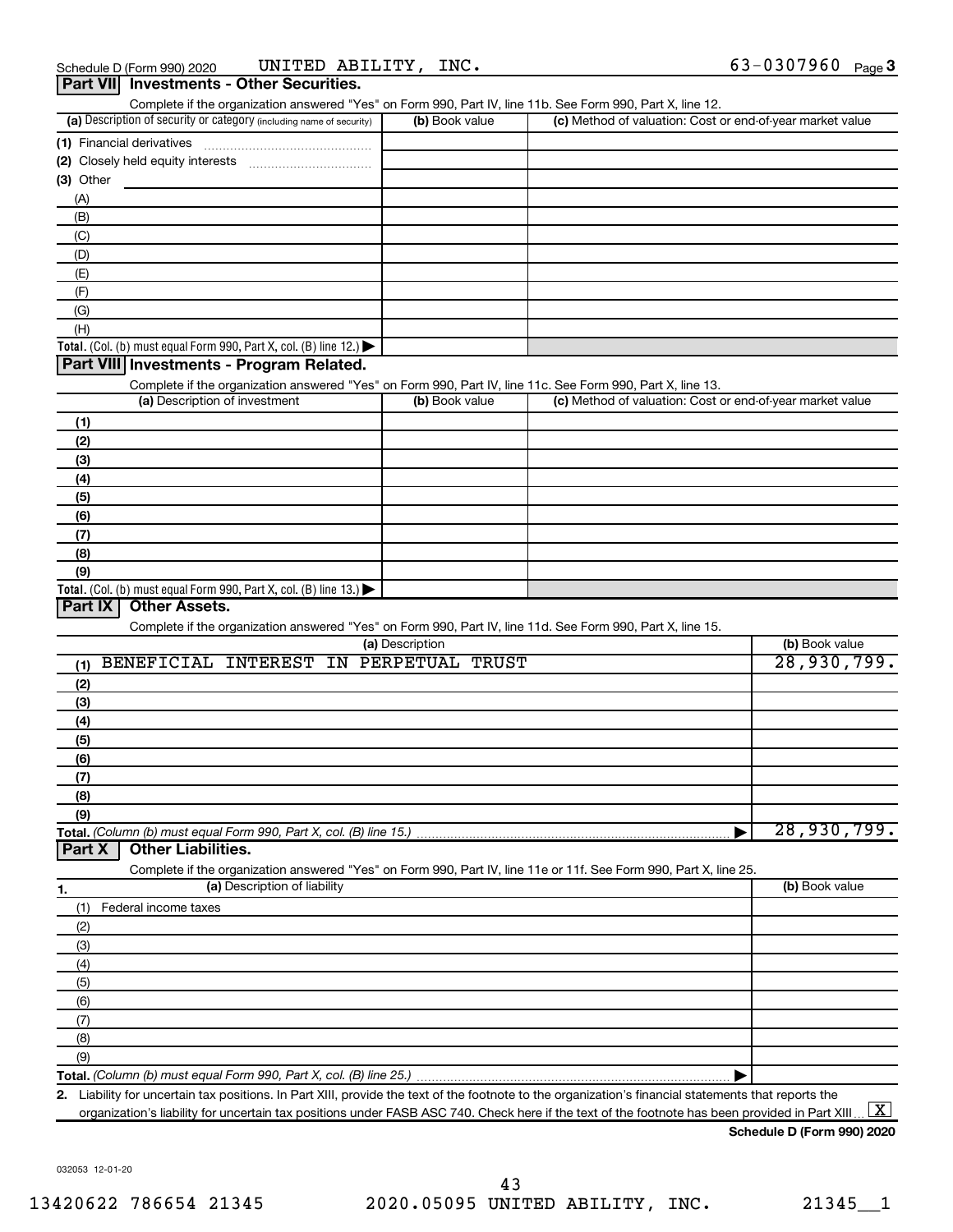|   | Schedule D (Form 990) 2020 UNITED ABILITY, INC.                                                                                                                                                                                      |                | $63 - 0307960$ Page 4 |
|---|--------------------------------------------------------------------------------------------------------------------------------------------------------------------------------------------------------------------------------------|----------------|-----------------------|
|   | Part XI   Reconciliation of Revenue per Audited Financial Statements With Revenue per Return.                                                                                                                                        |                |                       |
|   | Complete if the organization answered "Yes" on Form 990, Part IV, line 12a.                                                                                                                                                          |                |                       |
| 1 | Total revenue, gains, and other support per audited financial statements [[[[[[[[[[[[[[[[[[[[[[]]]]]]]]]]]]]]                                                                                                                        |                | $\mathbf{1}$          |
| 2 | Amounts included on line 1 but not on Form 990, Part VIII, line 12:                                                                                                                                                                  |                |                       |
| a |                                                                                                                                                                                                                                      | 2a             |                       |
|   |                                                                                                                                                                                                                                      | 2 <sub>b</sub> |                       |
| c | Recoveries of prior year grants [111] Recoveries of prior year grants [11] Recoveries (12] Recoveries (12] Recoveries (12] Recoveries (12] Recoveries (12] Recoveries (12] Recoveries (12] Recoveries (12] Recoveries (12] Rec       |                |                       |
| d |                                                                                                                                                                                                                                      | 2d             |                       |
| е | Add lines 2a through 2d <b>continuum continuum contract and all the contract and all the contract and all the contract and all the contract of the contract of the contract of the contract of the contract of the contract of t</b> |                | 2e                    |
| 3 |                                                                                                                                                                                                                                      |                | 3                     |
|   | Amounts included on Form 990, Part VIII, line 12, but not on line 1:                                                                                                                                                                 |                |                       |
| a |                                                                                                                                                                                                                                      | 4a             |                       |
|   |                                                                                                                                                                                                                                      | 4 <sub>b</sub> |                       |
|   | Add lines 4a and 4b                                                                                                                                                                                                                  |                | 4c                    |
| 5 |                                                                                                                                                                                                                                      |                | 5                     |
|   | Part XII   Reconciliation of Expenses per Audited Financial Statements With Expenses per Return.                                                                                                                                     |                |                       |
|   | Complete if the organization answered "Yes" on Form 990, Part IV, line 12a.                                                                                                                                                          |                |                       |
| 1 |                                                                                                                                                                                                                                      |                | $\blacksquare$        |
| 2 | Amounts included on line 1 but not on Form 990, Part IX, line 25:                                                                                                                                                                    |                |                       |
| a |                                                                                                                                                                                                                                      | 2a             |                       |
| b |                                                                                                                                                                                                                                      | 2 <sub>b</sub> |                       |
|   |                                                                                                                                                                                                                                      | 2c             |                       |
|   | Other (Describe in Part XIII.) (COLORED TO AND THE SET OF THE SET OF THE SET OF THE SET OF THE SET OF THE SET O                                                                                                                      | 2d             |                       |
| е | Add lines 2a through 2d <b>must be a constructed as the constant of the S2a</b> through 2d mess 2a through 2d must be a series and the series of the series of the series of the series of the series of the series of the series o  |                | <b>2e</b>             |
| 3 |                                                                                                                                                                                                                                      |                | 3                     |
| 4 | Amounts included on Form 990, Part IX, line 25, but not on line 1:                                                                                                                                                                   |                |                       |
|   |                                                                                                                                                                                                                                      | 4a             |                       |
|   |                                                                                                                                                                                                                                      | 4 <sub>h</sub> |                       |
|   | c Add lines 4a and 4b                                                                                                                                                                                                                |                | 4с                    |
|   |                                                                                                                                                                                                                                      |                | 5                     |
|   | Part XIII Supplemental Information.                                                                                                                                                                                                  |                |                       |

Provide the descriptions required for Part II, lines 3, 5, and 9; Part III, lines 1a and 4; Part IV, lines 1b and 2b; Part V, line 4; Part X, line 2; Part XI, lines 2d and 4b; and Part XII, lines 2d and 4b. Also complete this part to provide any additional information.

#### PART V, LINE 4:

THE ENDOWMENT FUND IS INTENDED TO SUPPORT THE ACTIVITIES AND PURPOSES OF

THE ORGANIZATION AND TO PROVIDE LONG-TERM FINANCIAL STABILITY.

#### PART X, LINE 2:

THE ORGANIZATION IS A NOT-FOR-PROFIT ORGANIZATION THAT IS EXEMPT FROM

INCOME TAXES UNDER SECTION  $501(C)(3)$  OF THE INTERNAL REVENUE CODE AND IS

NOT A PRIVATE FOUNDATION. THE ORGANIZATION FILES A TAX RETURN IN TEH

UNITED STATES FEDERAL JURISDICTION. THE BOARD OF DIRECTORS EVALUATED THE

ORGANIZATION'S TAX POSITION AND CONCLUDED THAT THE ORGANIZATION HAS NOT

ENTERED INTO ANY EVENTS OR TRANSACTIONS THAT WOULD DISQUALIFY ITS

#### 032054 12-01-20 **Schedule D (Form 990) 2020** TAX-EXEMPT STATUS OR HAS NOT TAKEN ANY UNCERTAIN TAX POSITIONS THAT WOULD 44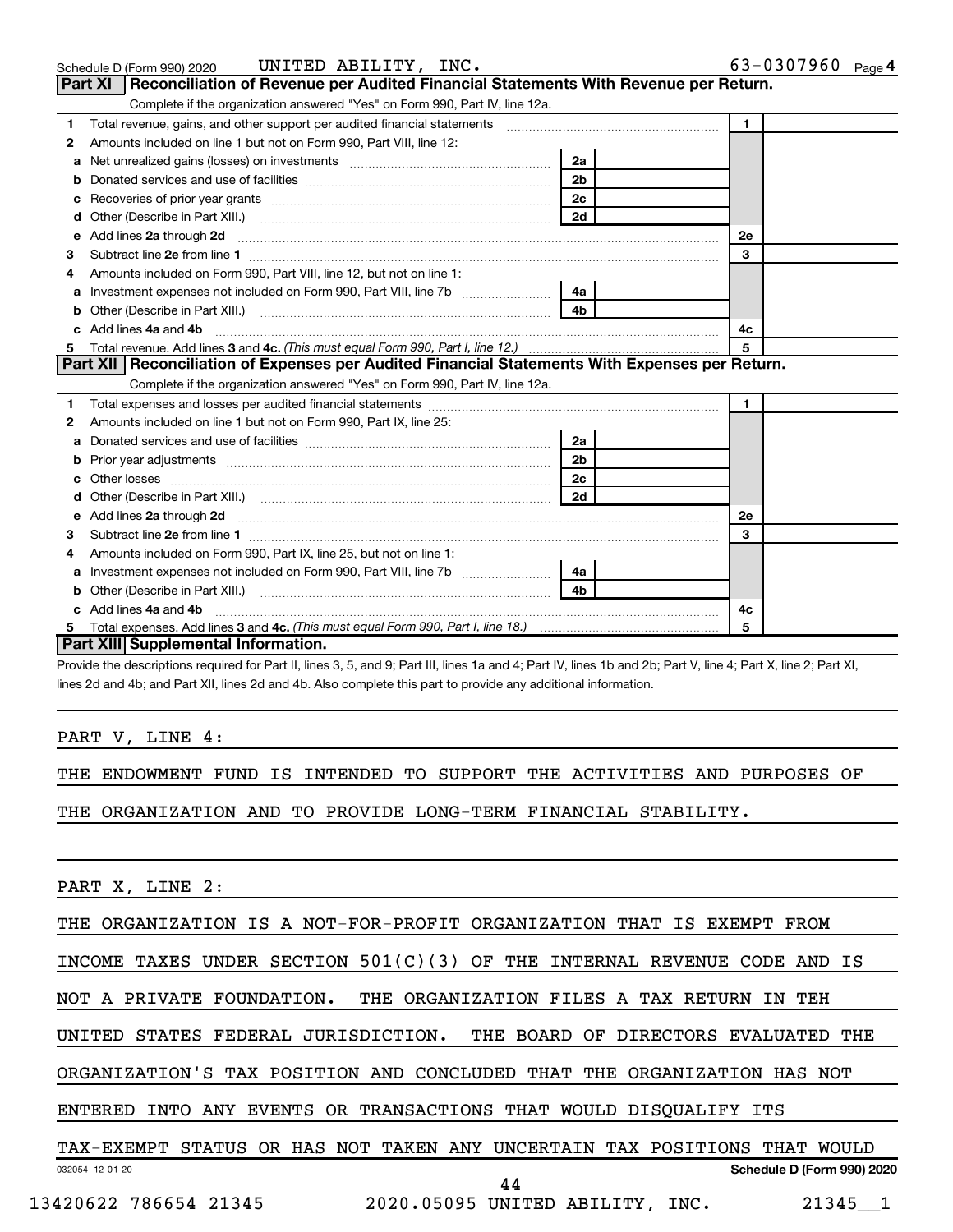| UNITED ABILITY, INC.<br>Schedule D (Form 990) 2020                                                                   | 63-0307960 Page 5          |
|----------------------------------------------------------------------------------------------------------------------|----------------------------|
| <b>Part XIII Supplemental Information (continued)</b><br>the control of the control of the control of the control of |                            |
| CAUSE THE ORGANIZATION TO INCUR INCOME TAXES OR PENALTIES AT THE ENTITY                                              |                            |
| WITH FEW EXCEPTIONS, THE ORGANIZATION IS NO LONGER SUBJECT TO U.S.<br>LEVEL.                                         |                            |
| FEDERAL TAX EXAMINATIONS BY TAX AUTHORITIES FOR YEARS BEFORE 2015.                                                   |                            |
|                                                                                                                      |                            |
|                                                                                                                      |                            |
|                                                                                                                      |                            |
|                                                                                                                      |                            |
|                                                                                                                      |                            |
|                                                                                                                      |                            |
|                                                                                                                      |                            |
|                                                                                                                      |                            |
|                                                                                                                      |                            |
|                                                                                                                      |                            |
|                                                                                                                      |                            |
|                                                                                                                      |                            |
|                                                                                                                      |                            |
|                                                                                                                      |                            |
|                                                                                                                      |                            |
|                                                                                                                      |                            |
|                                                                                                                      |                            |
|                                                                                                                      |                            |
|                                                                                                                      |                            |
|                                                                                                                      |                            |
|                                                                                                                      |                            |
|                                                                                                                      |                            |
|                                                                                                                      |                            |
|                                                                                                                      |                            |
|                                                                                                                      |                            |
|                                                                                                                      |                            |
|                                                                                                                      |                            |
|                                                                                                                      | Schedule D (Form 990) 2020 |
| 032055 12-01-20                                                                                                      |                            |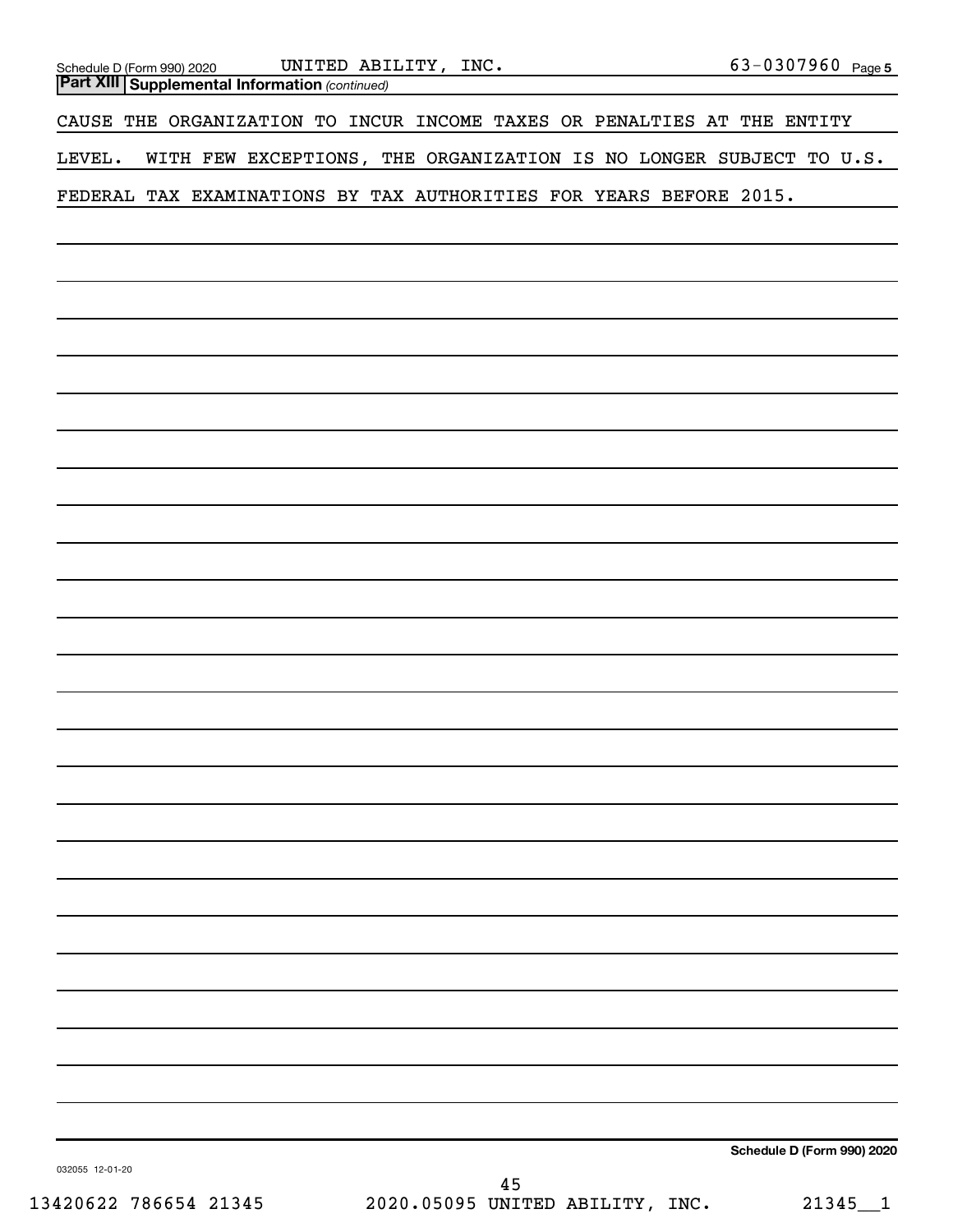| <b>SCHEDULE G</b>                                        |                                                                                                                                                                     | <b>Supplemental Information Regarding Fundraising or Gaming Activities</b>                                                                         |                               |                |                                       |                                   |                 | OMB No. 1545-0047                     |  |
|----------------------------------------------------------|---------------------------------------------------------------------------------------------------------------------------------------------------------------------|----------------------------------------------------------------------------------------------------------------------------------------------------|-------------------------------|----------------|---------------------------------------|-----------------------------------|-----------------|---------------------------------------|--|
| (Form 990 or 990-EZ)                                     | Complete if the organization answered "Yes" on Form 990, Part IV, line 17, 18, or 19, or if the<br>organization entered more than \$15,000 on Form 990-EZ, line 6a. |                                                                                                                                                    |                               |                |                                       |                                   |                 |                                       |  |
| Department of the Treasury                               |                                                                                                                                                                     | Attach to Form 990 or Form 990-EZ.                                                                                                                 |                               |                |                                       |                                   |                 | <b>Open to Public</b>                 |  |
| Internal Revenue Service                                 |                                                                                                                                                                     | ► Go to www.irs.gov/Form990 for instructions and the latest information.                                                                           |                               |                |                                       |                                   |                 | Inspection                            |  |
| Name of the organization                                 | 63-0307960<br>UNITED ABILITY, INC.                                                                                                                                  |                                                                                                                                                    |                               |                |                                       |                                   |                 | <b>Employer identification number</b> |  |
| Part I                                                   |                                                                                                                                                                     | Fundraising Activities. Complete if the organization answered "Yes" on Form 990, Part IV, line 17. Form 990-EZ filers are not                      |                               |                |                                       |                                   |                 |                                       |  |
|                                                          | required to complete this part.                                                                                                                                     | 1 Indicate whether the organization raised funds through any of the following activities. Check all that apply.                                    |                               |                |                                       |                                   |                 |                                       |  |
| Mail solicitations<br>a                                  |                                                                                                                                                                     | е                                                                                                                                                  |                               |                | Solicitation of non-government grants |                                   |                 |                                       |  |
| b                                                        | Internet and email solicitations                                                                                                                                    | f                                                                                                                                                  |                               |                | Solicitation of government grants     |                                   |                 |                                       |  |
| Phone solicitations<br>с<br>In-person solicitations<br>d |                                                                                                                                                                     | Special fundraising events<br>g                                                                                                                    |                               |                |                                       |                                   |                 |                                       |  |
|                                                          |                                                                                                                                                                     | 2 a Did the organization have a written or oral agreement with any individual (including officers, directors, trustees, or                         |                               |                |                                       |                                   |                 |                                       |  |
|                                                          |                                                                                                                                                                     | key employees listed in Form 990, Part VII) or entity in connection with professional fundraising services?                                        |                               |                |                                       |                                   | Yes             | <b>No</b>                             |  |
| compensated at least \$5,000 by the organization.        |                                                                                                                                                                     | b If "Yes," list the 10 highest paid individuals or entities (fundraisers) pursuant to agreements under which the fundraiser is to be              |                               |                |                                       |                                   |                 |                                       |  |
| (i) Name and address of individual                       |                                                                                                                                                                     |                                                                                                                                                    | (iii) Did<br>fundraiser       |                | (iv) Gross receipts                   |                                   | (v) Amount paid | (vi) Amount paid                      |  |
| or entity (fundraiser)                                   |                                                                                                                                                                     | (ii) Activity                                                                                                                                      | have custody<br>or control of | contributions? | from activity                         | to (or retained by)<br>fundraiser |                 | to (or retained by)<br>organization   |  |
|                                                          |                                                                                                                                                                     |                                                                                                                                                    |                               | No             |                                       | listed in col. (i)                |                 |                                       |  |
|                                                          |                                                                                                                                                                     |                                                                                                                                                    |                               |                |                                       |                                   |                 |                                       |  |
|                                                          |                                                                                                                                                                     |                                                                                                                                                    |                               |                |                                       |                                   |                 |                                       |  |
|                                                          |                                                                                                                                                                     |                                                                                                                                                    |                               |                |                                       |                                   |                 |                                       |  |
|                                                          |                                                                                                                                                                     |                                                                                                                                                    |                               |                |                                       |                                   |                 |                                       |  |
|                                                          |                                                                                                                                                                     |                                                                                                                                                    |                               |                |                                       |                                   |                 |                                       |  |
|                                                          |                                                                                                                                                                     |                                                                                                                                                    |                               |                |                                       |                                   |                 |                                       |  |
|                                                          |                                                                                                                                                                     |                                                                                                                                                    |                               |                |                                       |                                   |                 |                                       |  |
|                                                          |                                                                                                                                                                     |                                                                                                                                                    |                               |                |                                       |                                   |                 |                                       |  |
|                                                          |                                                                                                                                                                     |                                                                                                                                                    |                               |                |                                       |                                   |                 |                                       |  |
|                                                          |                                                                                                                                                                     |                                                                                                                                                    |                               |                |                                       |                                   |                 |                                       |  |
|                                                          |                                                                                                                                                                     |                                                                                                                                                    |                               |                |                                       |                                   |                 |                                       |  |
|                                                          |                                                                                                                                                                     |                                                                                                                                                    |                               |                |                                       |                                   |                 |                                       |  |
| Total                                                    |                                                                                                                                                                     |                                                                                                                                                    |                               |                |                                       |                                   |                 |                                       |  |
| or licensing.                                            |                                                                                                                                                                     | 3 List all states in which the organization is registered or licensed to solicit contributions or has been notified it is exempt from registration |                               |                |                                       |                                   |                 |                                       |  |
|                                                          |                                                                                                                                                                     |                                                                                                                                                    |                               |                |                                       |                                   |                 |                                       |  |
|                                                          |                                                                                                                                                                     |                                                                                                                                                    |                               |                |                                       |                                   |                 |                                       |  |
|                                                          |                                                                                                                                                                     |                                                                                                                                                    |                               |                |                                       |                                   |                 |                                       |  |
|                                                          |                                                                                                                                                                     |                                                                                                                                                    |                               |                |                                       |                                   |                 |                                       |  |
|                                                          |                                                                                                                                                                     |                                                                                                                                                    |                               |                |                                       |                                   |                 |                                       |  |
|                                                          |                                                                                                                                                                     |                                                                                                                                                    |                               |                |                                       |                                   |                 |                                       |  |
|                                                          |                                                                                                                                                                     |                                                                                                                                                    |                               |                |                                       |                                   |                 |                                       |  |

**For Paperwork Reduction Act Notice, see the Instructions for Form 990 or 990-EZ. Schedule G (Form 990 or 990-EZ) 2020** LHA

032081 11-25-20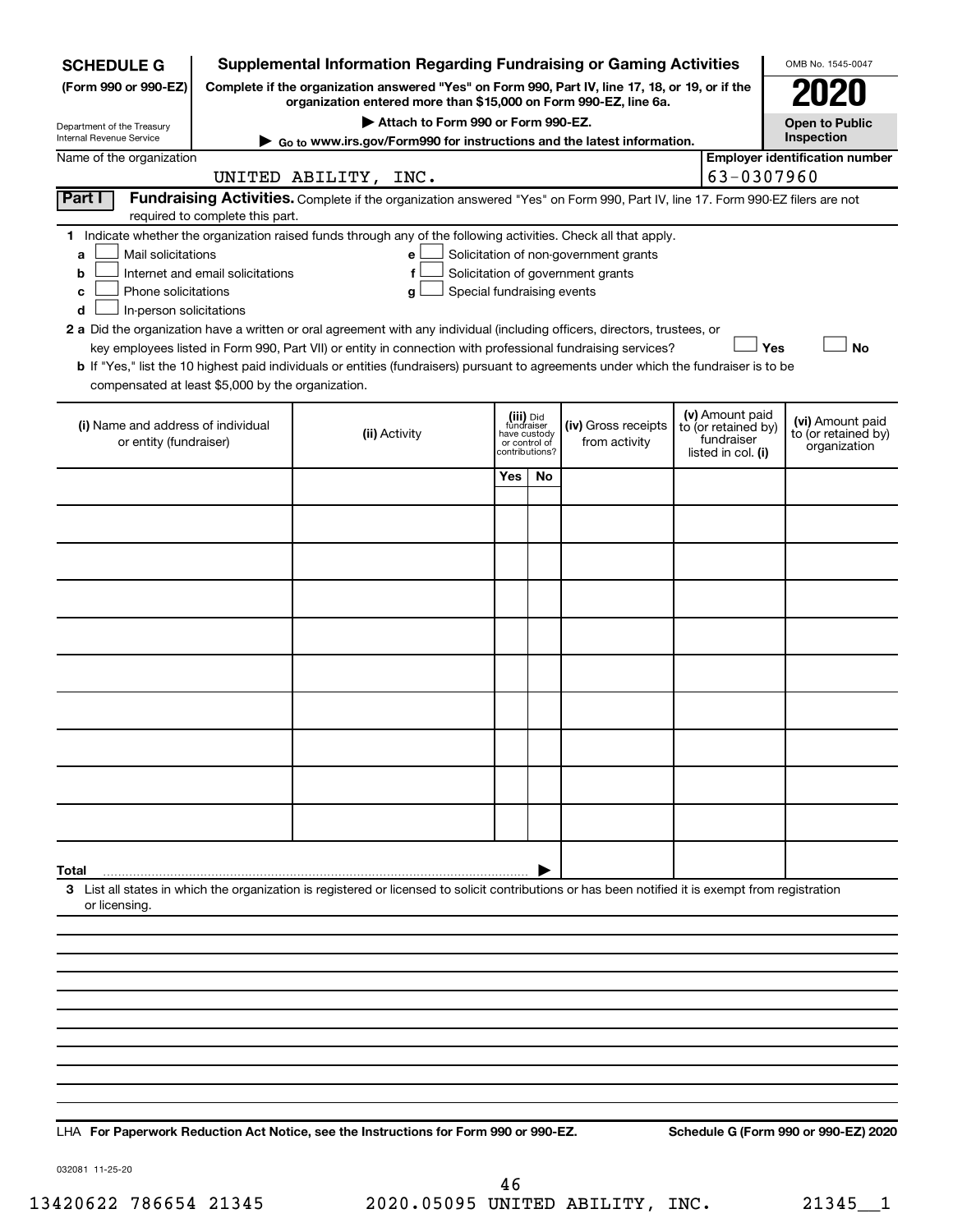Part II | Fundraising Events. Complete if the organization answered "Yes" on Form 990, Part IV, line 18, or reported more than \$15,000

|                 |              | of fundraising event contributions and gross income on Form 990-EZ, lines 1 and 6b. List events with gross receipts greater than \$5,000. |                   |                                                  |                  |                                      |
|-----------------|--------------|-------------------------------------------------------------------------------------------------------------------------------------------|-------------------|--------------------------------------------------|------------------|--------------------------------------|
|                 |              |                                                                                                                                           | $(a)$ Event #1    | (b) Event #2                                     | (c) Other events | (d) Total events                     |
|                 |              |                                                                                                                                           | <b>JOURNEY OF</b> | ABILITIES                                        |                  |                                      |
|                 |              |                                                                                                                                           | HOPE              | <b>GOLF CLASSIC</b>                              | 1                | (add col. (a) through                |
|                 |              |                                                                                                                                           | (event type)      | (event type)                                     | (total number)   | col. (c)                             |
| Revenue         |              |                                                                                                                                           |                   |                                                  |                  |                                      |
|                 | 1.           |                                                                                                                                           | 409,444.          | 32,811.                                          | 47,183.          | 489,438.                             |
|                 |              |                                                                                                                                           |                   |                                                  |                  |                                      |
|                 | $\mathbf{2}$ |                                                                                                                                           |                   |                                                  |                  |                                      |
|                 |              |                                                                                                                                           |                   |                                                  |                  |                                      |
|                 | 3            | Gross income (line 1 minus line 2)                                                                                                        | 409,444.          | 32,811.                                          | 47,183.          | 489,438.                             |
|                 |              |                                                                                                                                           |                   |                                                  |                  |                                      |
|                 |              |                                                                                                                                           |                   |                                                  |                  |                                      |
|                 |              |                                                                                                                                           |                   |                                                  |                  |                                      |
|                 | 5            |                                                                                                                                           |                   |                                                  |                  |                                      |
| Direct Expenses |              |                                                                                                                                           |                   |                                                  |                  |                                      |
|                 | 6            |                                                                                                                                           |                   |                                                  |                  |                                      |
|                 |              |                                                                                                                                           |                   |                                                  |                  |                                      |
|                 | $\mathbf{7}$ | Food and beverages                                                                                                                        |                   |                                                  |                  |                                      |
|                 |              |                                                                                                                                           |                   |                                                  |                  |                                      |
|                 | 8            |                                                                                                                                           |                   |                                                  |                  |                                      |
|                 | 9            |                                                                                                                                           | 39,689.           | 9,486.                                           | 13,366.          | 62,541.                              |
|                 | 10           | Direct expense summary. Add lines 4 through 9 in column (d)                                                                               |                   |                                                  |                  | 62,541.                              |
|                 |              | 11 Net income summary. Subtract line 10 from line 3, column (d)                                                                           |                   |                                                  |                  | 426,897.                             |
| <b>Part III</b> |              | Gaming. Complete if the organization answered "Yes" on Form 990, Part IV, line 19, or reported more than                                  |                   |                                                  |                  |                                      |
|                 |              | \$15,000 on Form 990-EZ, line 6a.                                                                                                         |                   |                                                  |                  |                                      |
|                 |              |                                                                                                                                           | (a) Bingo         | (b) Pull tabs/instant<br>bingo/progressive bingo | (c) Other gaming | (d) Total gaming (add                |
|                 |              |                                                                                                                                           |                   |                                                  |                  | col. (a) through col. (c))           |
| Revenue         |              |                                                                                                                                           |                   |                                                  |                  |                                      |
|                 | 1.           |                                                                                                                                           |                   |                                                  |                  |                                      |
|                 |              |                                                                                                                                           |                   |                                                  |                  |                                      |
|                 | $\mathbf{2}$ |                                                                                                                                           |                   |                                                  |                  |                                      |
|                 |              |                                                                                                                                           |                   |                                                  |                  |                                      |
|                 | 3            |                                                                                                                                           |                   |                                                  |                  |                                      |
| Direct Expenses |              |                                                                                                                                           |                   |                                                  |                  |                                      |
|                 | 4            |                                                                                                                                           |                   |                                                  |                  |                                      |
|                 |              |                                                                                                                                           |                   |                                                  |                  |                                      |
|                 |              | 5 Other direct expenses                                                                                                                   |                   |                                                  |                  |                                      |
|                 |              |                                                                                                                                           | %<br>Yes          | Yes<br>%                                         | Yes<br>%         |                                      |
|                 |              | 6 Volunteer labor                                                                                                                         | No                | No                                               | No               |                                      |
|                 |              |                                                                                                                                           |                   |                                                  |                  |                                      |
|                 | 7            | Direct expense summary. Add lines 2 through 5 in column (d)                                                                               |                   |                                                  |                  |                                      |
|                 |              |                                                                                                                                           |                   |                                                  |                  |                                      |
|                 | 8            |                                                                                                                                           |                   |                                                  |                  |                                      |
|                 |              |                                                                                                                                           |                   |                                                  |                  |                                      |
| 9               |              | Enter the state(s) in which the organization conducts gaming activities:                                                                  |                   |                                                  |                  |                                      |
|                 |              |                                                                                                                                           |                   |                                                  |                  | Yes<br><b>No</b>                     |
|                 |              | <b>b</b> If "No," explain:<br><u> 1989 - Johann Stoff, fransk politiker (d. 1989)</u>                                                     |                   |                                                  |                  |                                      |
|                 |              |                                                                                                                                           |                   |                                                  |                  |                                      |
|                 |              |                                                                                                                                           |                   |                                                  |                  |                                      |
|                 |              |                                                                                                                                           |                   |                                                  |                  | Yes<br>No                            |
|                 |              |                                                                                                                                           |                   |                                                  |                  |                                      |
|                 |              |                                                                                                                                           |                   |                                                  |                  |                                      |
|                 |              |                                                                                                                                           |                   |                                                  |                  |                                      |
|                 |              | 032082 11-25-20                                                                                                                           |                   |                                                  |                  | Schedule G (Form 990 or 990-EZ) 2020 |
|                 |              |                                                                                                                                           |                   |                                                  |                  |                                      |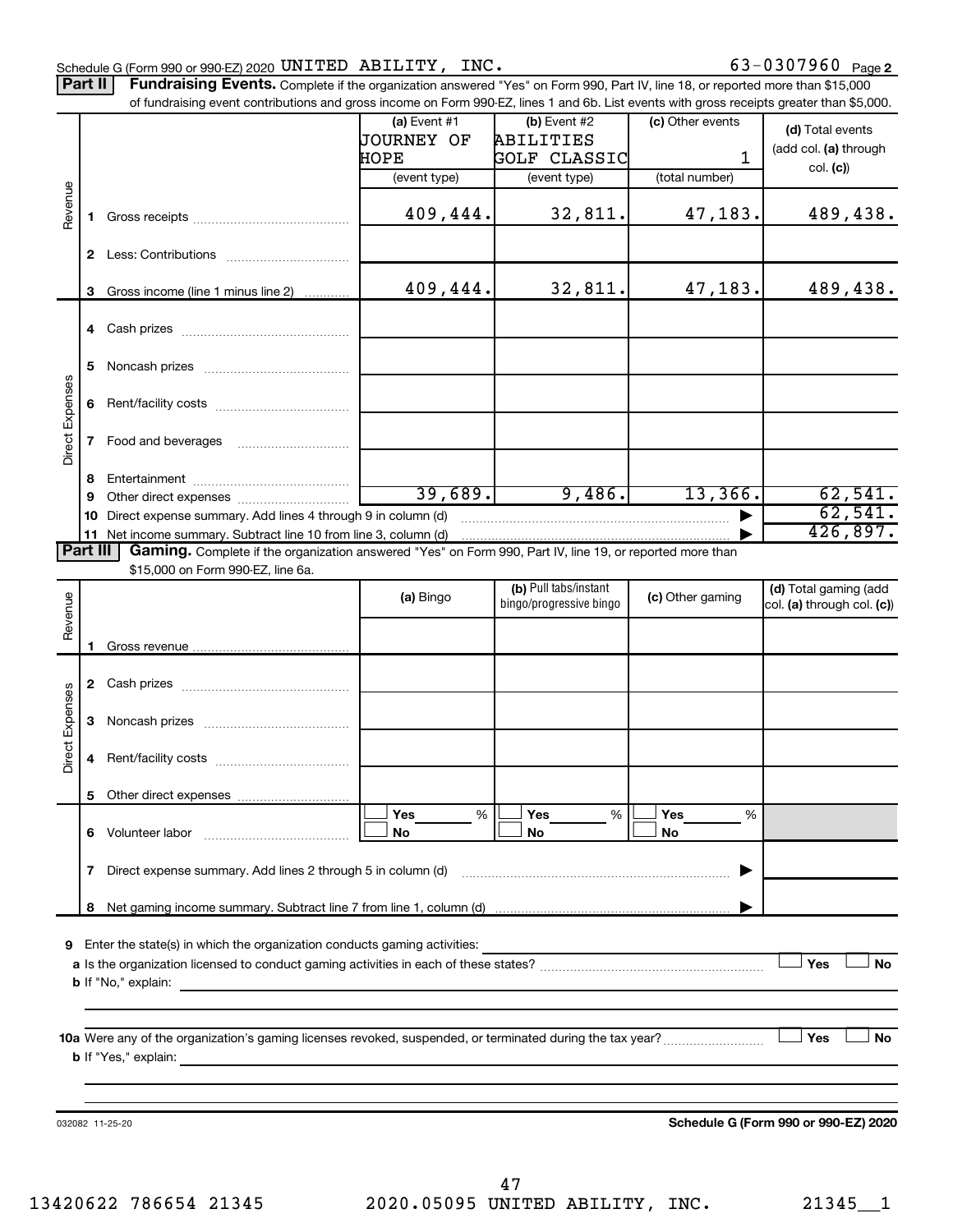| Schedule G (Form 990 or 990-EZ) 2020 UNITED ABILITY, INC.                                                                                                                                                                                                          | 63-0307960 $_{Page 3}$               |           |
|--------------------------------------------------------------------------------------------------------------------------------------------------------------------------------------------------------------------------------------------------------------------|--------------------------------------|-----------|
|                                                                                                                                                                                                                                                                    | ⊥ Yes                                | <b>No</b> |
| 12 Is the organization a grantor, beneficiary or trustee of a trust, or a member of a partnership or other entity formed                                                                                                                                           |                                      |           |
|                                                                                                                                                                                                                                                                    | ⊥ Yes                                | No        |
| 13 Indicate the percentage of gaming activity conducted in:                                                                                                                                                                                                        |                                      |           |
|                                                                                                                                                                                                                                                                    | 13a                                  | %         |
|                                                                                                                                                                                                                                                                    | 13 <sub>b</sub>                      | $\%$      |
|                                                                                                                                                                                                                                                                    |                                      |           |
| 14 Enter the name and address of the person who prepares the organization's gaming/special events books and records:                                                                                                                                               |                                      |           |
|                                                                                                                                                                                                                                                                    |                                      |           |
| Name $\blacktriangleright$<br><u>and the state of the state of the state of the state of the state of the state of the state of the state of the state of the state of the state of the state of the state of the state of the state of the state of the state</u> |                                      |           |
|                                                                                                                                                                                                                                                                    |                                      |           |
|                                                                                                                                                                                                                                                                    |                                      |           |
|                                                                                                                                                                                                                                                                    |                                      |           |
|                                                                                                                                                                                                                                                                    |                                      | <b>No</b> |
|                                                                                                                                                                                                                                                                    |                                      |           |
|                                                                                                                                                                                                                                                                    |                                      |           |
| of gaming revenue retained by the third party $\triangleright$ \$                                                                                                                                                                                                  |                                      |           |
| c If "Yes," enter name and address of the third party:                                                                                                                                                                                                             |                                      |           |
|                                                                                                                                                                                                                                                                    |                                      |           |
| <u> 1980 - Johann Stein, marwolaethau a bhann an t-Amhainn an t-Amhainn an t-Amhainn an t-Amhainn an t-Amhainn an</u><br>Name $\blacktriangleright$                                                                                                                |                                      |           |
|                                                                                                                                                                                                                                                                    |                                      |           |
|                                                                                                                                                                                                                                                                    |                                      |           |
|                                                                                                                                                                                                                                                                    |                                      |           |
| <b>16</b> Gaming manager information:                                                                                                                                                                                                                              |                                      |           |
|                                                                                                                                                                                                                                                                    |                                      |           |
| Name $\blacktriangleright$                                                                                                                                                                                                                                         |                                      |           |
|                                                                                                                                                                                                                                                                    |                                      |           |
| Gaming manager compensation > \$                                                                                                                                                                                                                                   |                                      |           |
|                                                                                                                                                                                                                                                                    |                                      |           |
| Description of services provided states and the contract of the contract of the contract of the contract of the contract of the contract of the contract of the contract of the contract of the contract of the contract of th                                     |                                      |           |
|                                                                                                                                                                                                                                                                    |                                      |           |
|                                                                                                                                                                                                                                                                    |                                      |           |
|                                                                                                                                                                                                                                                                    |                                      |           |
| Director/officer<br>Employee<br>Independent contractor                                                                                                                                                                                                             |                                      |           |
|                                                                                                                                                                                                                                                                    |                                      |           |
|                                                                                                                                                                                                                                                                    |                                      |           |
| <b>17</b> Mandatory distributions:                                                                                                                                                                                                                                 |                                      |           |
| <b>a</b> Is the organization required under state law to make charitable distributions from the gaming proceeds to                                                                                                                                                 | $\Box$ Yes $\Box$ No                 |           |
|                                                                                                                                                                                                                                                                    |                                      |           |
| <b>b</b> Enter the amount of distributions required under state law to be distributed to other exempt organizations or spent in the                                                                                                                                |                                      |           |
| organization's own exempt activities during the tax year $\triangleright$ \$                                                                                                                                                                                       |                                      |           |
| <b>Part IV</b><br>Supplemental Information. Provide the explanations required by Part I, line 2b, columns (iii) and (v); and Part III, lines 9, 9b, 10b,                                                                                                           |                                      |           |
| 15b, 15c, 16, and 17b, as applicable. Also provide any additional information. See instructions.                                                                                                                                                                   |                                      |           |
|                                                                                                                                                                                                                                                                    |                                      |           |
|                                                                                                                                                                                                                                                                    |                                      |           |
|                                                                                                                                                                                                                                                                    |                                      |           |
|                                                                                                                                                                                                                                                                    |                                      |           |
|                                                                                                                                                                                                                                                                    |                                      |           |
|                                                                                                                                                                                                                                                                    |                                      |           |
|                                                                                                                                                                                                                                                                    |                                      |           |
|                                                                                                                                                                                                                                                                    |                                      |           |
|                                                                                                                                                                                                                                                                    |                                      |           |
|                                                                                                                                                                                                                                                                    |                                      |           |
|                                                                                                                                                                                                                                                                    |                                      |           |
|                                                                                                                                                                                                                                                                    |                                      |           |
|                                                                                                                                                                                                                                                                    |                                      |           |
|                                                                                                                                                                                                                                                                    |                                      |           |
|                                                                                                                                                                                                                                                                    |                                      |           |
|                                                                                                                                                                                                                                                                    |                                      |           |
|                                                                                                                                                                                                                                                                    |                                      |           |
|                                                                                                                                                                                                                                                                    | Schedule G (Form 990 or 990-EZ) 2020 |           |
| 032083 11-25-20<br>48                                                                                                                                                                                                                                              |                                      |           |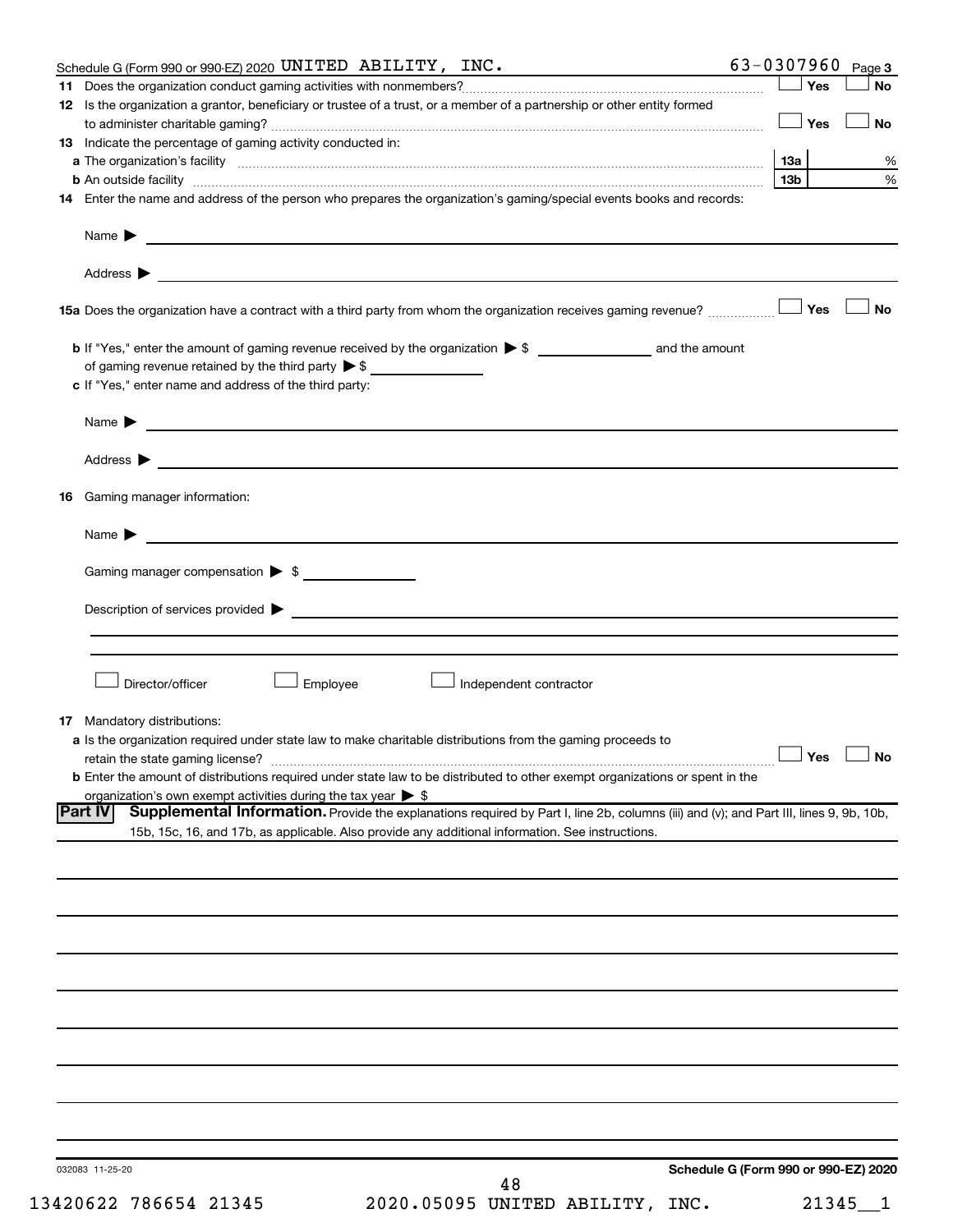| 032084 04-01-20 | 49 |                                 |
|-----------------|----|---------------------------------|
|                 |    | Schedule G (Form 990 or 990-EZ) |
|                 |    |                                 |
|                 |    |                                 |
|                 |    |                                 |
|                 |    |                                 |
|                 |    |                                 |
|                 |    |                                 |
|                 |    |                                 |
|                 |    |                                 |
|                 |    |                                 |
|                 |    |                                 |
|                 |    |                                 |
|                 |    |                                 |
|                 |    |                                 |
|                 |    |                                 |
|                 |    |                                 |
|                 |    |                                 |
|                 |    |                                 |
|                 |    |                                 |
|                 |    |                                 |
|                 |    |                                 |
|                 |    |                                 |
|                 |    |                                 |
|                 |    |                                 |
|                 |    |                                 |
|                 |    |                                 |
|                 |    |                                 |
|                 |    |                                 |
|                 |    |                                 |
|                 |    |                                 |
|                 |    |                                 |
|                 |    |                                 |
|                 |    |                                 |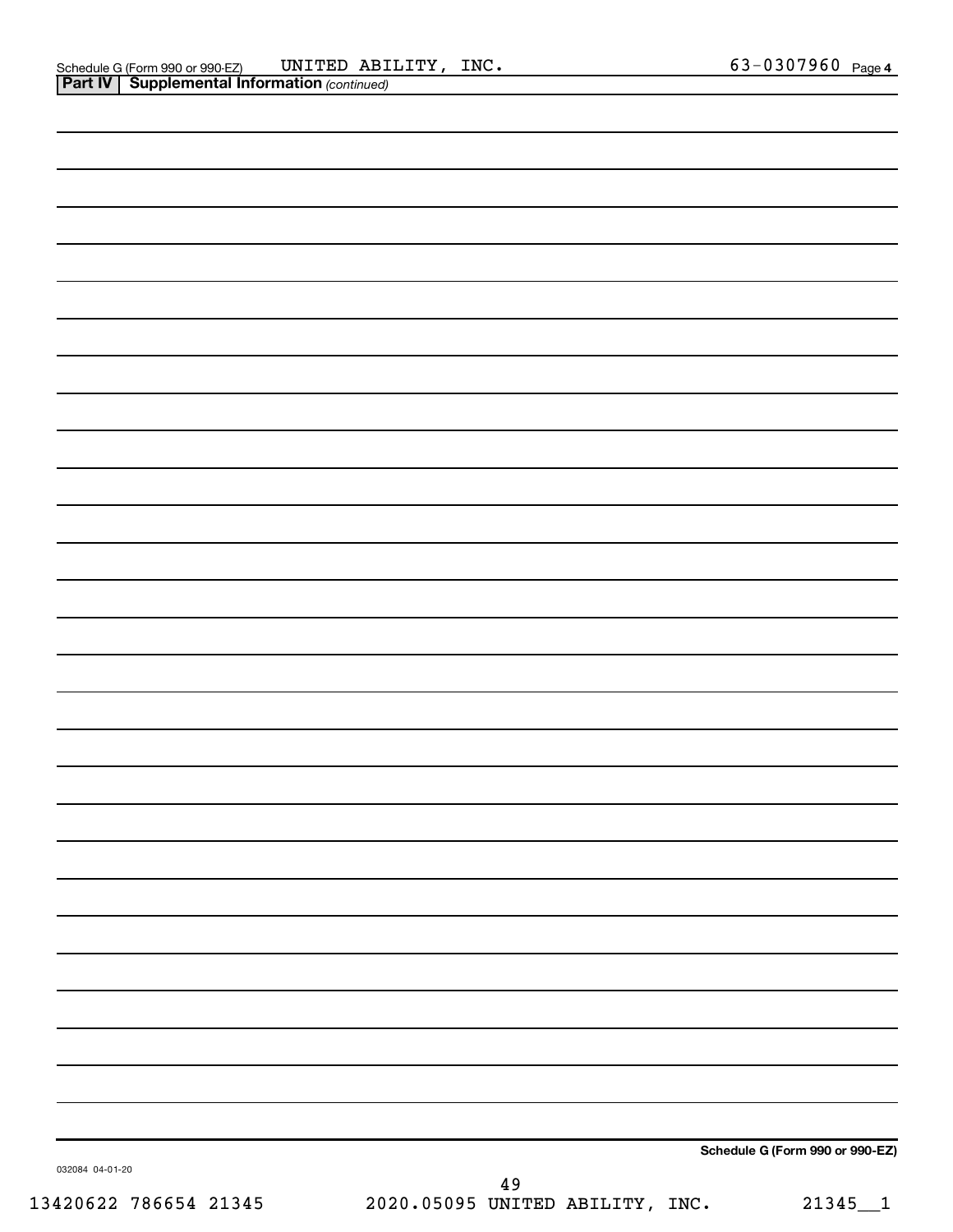| <b>Compensation Information</b><br><b>SCHEDULE J</b> |                                         |                                                                                                                                  | OMB No. 1545-0047                     |                            |     |                         |  |
|------------------------------------------------------|-----------------------------------------|----------------------------------------------------------------------------------------------------------------------------------|---------------------------------------|----------------------------|-----|-------------------------|--|
| (Form 990)<br><b>Compensated Employees</b>           |                                         | For certain Officers, Directors, Trustees, Key Employees, and Highest                                                            | 2020                                  |                            |     |                         |  |
|                                                      |                                         |                                                                                                                                  |                                       |                            |     |                         |  |
|                                                      | Department of the Treasury              | Complete if the organization answered "Yes" on Form 990, Part IV, line 23.<br>Attach to Form 990.                                |                                       | <b>Open to Public</b>      |     |                         |  |
|                                                      | Internal Revenue Service                | Go to www.irs.gov/Form990 for instructions and the latest information.                                                           |                                       | Inspection                 |     |                         |  |
|                                                      | Name of the organization                |                                                                                                                                  | <b>Employer identification number</b> |                            |     |                         |  |
|                                                      |                                         | UNITED ABILITY, INC.                                                                                                             |                                       | 63-0307960                 |     |                         |  |
|                                                      | Part I                                  | <b>Questions Regarding Compensation</b>                                                                                          |                                       |                            |     |                         |  |
|                                                      |                                         |                                                                                                                                  |                                       |                            | Yes | No                      |  |
|                                                      |                                         | <b>1a</b> Check the appropriate box(es) if the organization provided any of the following to or for a person listed on Form 990, |                                       |                            |     |                         |  |
|                                                      |                                         | Part VII, Section A, line 1a. Complete Part III to provide any relevant information regarding these items.                       |                                       |                            |     |                         |  |
|                                                      | First-class or charter travel           | Housing allowance or residence for personal use                                                                                  |                                       |                            |     |                         |  |
|                                                      | Travel for companions                   | Payments for business use of personal residence                                                                                  |                                       |                            |     |                         |  |
|                                                      |                                         | Health or social club dues or initiation fees<br>Tax indemnification and gross-up payments                                       |                                       |                            |     |                         |  |
|                                                      |                                         | Discretionary spending account<br>Personal services (such as maid, chauffeur, chef)                                              |                                       |                            |     |                         |  |
|                                                      |                                         |                                                                                                                                  |                                       |                            |     |                         |  |
|                                                      |                                         | <b>b</b> If any of the boxes on line 1a are checked, did the organization follow a written policy regarding payment or           |                                       |                            |     |                         |  |
|                                                      |                                         |                                                                                                                                  |                                       | 1b                         |     |                         |  |
| 2                                                    |                                         | Did the organization require substantiation prior to reimbursing or allowing expenses incurred by all directors,                 |                                       | $\mathbf{2}$               | X   |                         |  |
|                                                      |                                         |                                                                                                                                  |                                       |                            |     |                         |  |
| 3                                                    |                                         | Indicate which, if any, of the following the organization used to establish the compensation of the organization's               |                                       |                            |     |                         |  |
|                                                      |                                         | CEO/Executive Director. Check all that apply. Do not check any boxes for methods used by a related organization to               |                                       |                            |     |                         |  |
|                                                      |                                         | establish compensation of the CEO/Executive Director, but explain in Part III.                                                   |                                       |                            |     |                         |  |
|                                                      | Compensation committee                  | Written employment contract                                                                                                      |                                       |                            |     |                         |  |
|                                                      |                                         | ΧI<br>Compensation survey or study<br>Independent compensation consultant                                                        |                                       |                            |     |                         |  |
|                                                      |                                         | Approval by the board or compensation committee<br>Form 990 of other organizations                                               |                                       |                            |     |                         |  |
|                                                      |                                         |                                                                                                                                  |                                       |                            |     |                         |  |
| 4                                                    |                                         | During the year, did any person listed on Form 990, Part VII, Section A, line 1a, with respect to the filing                     |                                       |                            |     |                         |  |
|                                                      | organization or a related organization: |                                                                                                                                  |                                       |                            |     |                         |  |
| а                                                    |                                         | Receive a severance payment or change-of-control payment?                                                                        |                                       | 4a                         |     | х                       |  |
| b                                                    |                                         |                                                                                                                                  |                                       | 4b                         |     | $\overline{\textbf{x}}$ |  |
| c                                                    |                                         |                                                                                                                                  |                                       | 4c                         |     | $\overline{\textbf{x}}$ |  |
|                                                      |                                         | If "Yes" to any of lines 4a-c, list the persons and provide the applicable amounts for each item in Part III.                    |                                       |                            |     |                         |  |
|                                                      |                                         |                                                                                                                                  |                                       |                            |     |                         |  |
|                                                      |                                         | Only section 501(c)(3), 501(c)(4), and 501(c)(29) organizations must complete lines 5-9.                                         |                                       |                            |     |                         |  |
|                                                      |                                         | For persons listed on Form 990, Part VII, Section A, line 1a, did the organization pay or accrue any compensation                |                                       |                            |     |                         |  |
|                                                      | contingent on the revenues of:          |                                                                                                                                  |                                       |                            |     |                         |  |
|                                                      |                                         |                                                                                                                                  |                                       | 5а                         |     | х                       |  |
|                                                      |                                         |                                                                                                                                  |                                       | 5b                         |     | х                       |  |
|                                                      |                                         | If "Yes" on line 5a or 5b, describe in Part III.                                                                                 |                                       |                            |     |                         |  |
|                                                      |                                         | 6 For persons listed on Form 990, Part VII, Section A, line 1a, did the organization pay or accrue any compensation              |                                       |                            |     |                         |  |
|                                                      | contingent on the net earnings of:      |                                                                                                                                  |                                       |                            |     |                         |  |
|                                                      |                                         |                                                                                                                                  |                                       | 6a                         |     | х                       |  |
|                                                      |                                         |                                                                                                                                  |                                       | 6b                         |     | х                       |  |
|                                                      |                                         | If "Yes" on line 6a or 6b, describe in Part III.                                                                                 |                                       |                            |     |                         |  |
|                                                      |                                         | 7 For persons listed on Form 990, Part VII, Section A, line 1a, did the organization provide any nonfixed payments               |                                       |                            |     |                         |  |
|                                                      |                                         |                                                                                                                                  |                                       | 7                          |     | х                       |  |
|                                                      |                                         | 8 Were any amounts reported on Form 990, Part VII, paid or accrued pursuant to a contract that was subject to the                |                                       |                            |     |                         |  |
|                                                      |                                         |                                                                                                                                  |                                       | 8                          |     | х                       |  |
| 9                                                    |                                         | If "Yes" on line 8, did the organization also follow the rebuttable presumption procedure described in                           |                                       |                            |     |                         |  |
|                                                      |                                         |                                                                                                                                  |                                       | 9                          |     |                         |  |
|                                                      |                                         | LHA For Paperwork Reduction Act Notice, see the Instructions for Form 990.                                                       |                                       | Schedule J (Form 990) 2020 |     |                         |  |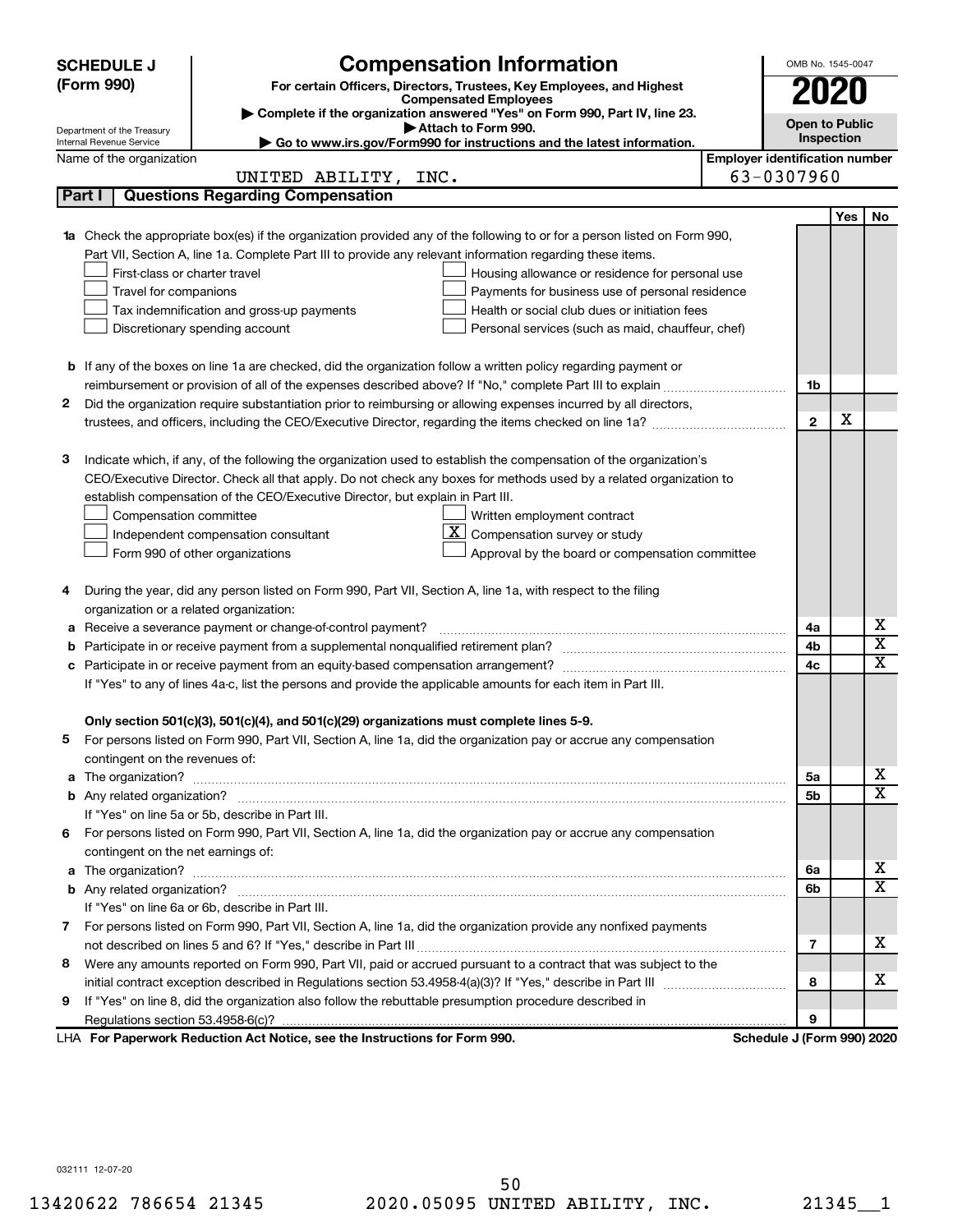#### Part II | Officers, Directors, Trustees, Key Employees, and Highest Compensated Employees. Use duplicate copies if additional space is needed.

For each individual whose compensation must be reported on Schedule J, report compensation from the organization on row (i) and from related organizations, described in the instructions, on row (ii). Do not list any individuals that aren't listed on Form 990, Part VII.

Note: The sum of columns (B)(i)-(iii) for each listed individual must equal the total amount of Form 990, Part VII, Section A, line 1a, applicable column (D) and (E) amounts for that individual.

|                             |       |                          | (B) Breakdown of W-2 and/or 1099-MISC compensation |                                           | (C) Retirement and             | (D) Nontaxable              | (E) Total of columns        | (F) Compensation                                           |
|-----------------------------|-------|--------------------------|----------------------------------------------------|-------------------------------------------|--------------------------------|-----------------------------|-----------------------------|------------------------------------------------------------|
| (A) Name and Title          |       | (i) Base<br>compensation | (ii) Bonus &<br>incentive<br>compensation          | (iii) Other<br>reportable<br>compensation | other deferred<br>compensation | benefits                    | $(B)(i)$ - $(D)$            | in column (B)<br>reported as deferred<br>on prior Form 990 |
| TINA SHADDIX<br>(1)         | (i)   | 172,015.                 | $\overline{\mathbf{0}}$ .                          | $\overline{0}$ .                          | 6,599.                         | 10,315.                     | 188,929.                    | $\overline{\mathbf{0}}$ .                                  |
| CHIEF OPERATING OFFICER     | (ii)  | $\overline{0}$ .         | $\overline{\mathbf{0}}$ .                          | $\overline{0}$ .                          | $\overline{0}$ .               | $\overline{0}$ .            | $\overline{\mathfrak{o}}$ . | $\overline{0}$ .                                           |
| KRISTINA HART<br>(2)        | (i)   | 143, 269.                | $\overline{\mathfrak{o}}$ .                        | $\overline{\mathbf{0}}$ .                 | 9,857.                         | 7,874.                      | 161,000.                    | $\overline{\mathbf{0}}$ .                                  |
| CHIEF HR OFFICER            | (ii)  | $\overline{0}$ .         | $\overline{\mathfrak{o}}$ .                        | $\overline{0}$ .                          | $\overline{0}$ .               | $\overline{0}$ .            | $\overline{\mathfrak{o}}$ . | $\overline{\mathbf{0}}$ .                                  |
| <b>ALISON BERMAN</b><br>(3) | (i)   | 139, 284.                | $\overline{\mathfrak{o}}$ .                        | $\overline{0}$ .                          | 8,350.                         | 10, 163.                    | 157,797.                    | $\overline{0}$ .                                           |
| CHIEF DEVELOPMENT OFFICER   | (ii)  | $\overline{0}$ .         | $\overline{0}$ .                                   | $\overline{0}$ .                          | $\overline{0}$ .               | $\overline{\mathfrak{o}}$ . | $\overline{\mathfrak{o}}$ . | $\overline{0}$ .                                           |
|                             | (i)   |                          |                                                    |                                           |                                |                             |                             |                                                            |
|                             | (ii)  |                          |                                                    |                                           |                                |                             |                             |                                                            |
|                             | (i)   |                          |                                                    |                                           |                                |                             |                             |                                                            |
|                             | (ii)  |                          |                                                    |                                           |                                |                             |                             |                                                            |
|                             | (i)   |                          |                                                    |                                           |                                |                             |                             |                                                            |
|                             | (ii)  |                          |                                                    |                                           |                                |                             |                             |                                                            |
|                             | (i)   |                          |                                                    |                                           |                                |                             |                             |                                                            |
|                             | (ii)  |                          |                                                    |                                           |                                |                             |                             |                                                            |
|                             | (i)   |                          |                                                    |                                           |                                |                             |                             |                                                            |
|                             | (ii)  |                          |                                                    |                                           |                                |                             |                             |                                                            |
|                             | (i)   |                          |                                                    |                                           |                                |                             |                             |                                                            |
|                             | (ii)  |                          |                                                    |                                           |                                |                             |                             |                                                            |
|                             | (i)   |                          |                                                    |                                           |                                |                             |                             |                                                            |
|                             | (ii)  |                          |                                                    |                                           |                                |                             |                             |                                                            |
|                             | (i)   |                          |                                                    |                                           |                                |                             |                             |                                                            |
|                             | (ii)  |                          |                                                    |                                           |                                |                             |                             |                                                            |
|                             | (i)   |                          |                                                    |                                           |                                |                             |                             |                                                            |
|                             | (ii)  |                          |                                                    |                                           |                                |                             |                             |                                                            |
|                             | (i)   |                          |                                                    |                                           |                                |                             |                             |                                                            |
|                             | (ii)  |                          |                                                    |                                           |                                |                             |                             |                                                            |
|                             | (i)   |                          |                                                    |                                           |                                |                             |                             |                                                            |
|                             | (ii)  |                          |                                                    |                                           |                                |                             |                             |                                                            |
|                             | (i)   |                          |                                                    |                                           |                                |                             |                             |                                                            |
|                             | (ii)  |                          |                                                    |                                           |                                |                             |                             |                                                            |
|                             | (i)   |                          |                                                    |                                           |                                |                             |                             |                                                            |
|                             | (iii) |                          |                                                    |                                           |                                |                             |                             |                                                            |

**Schedule J (Form 990) 2020**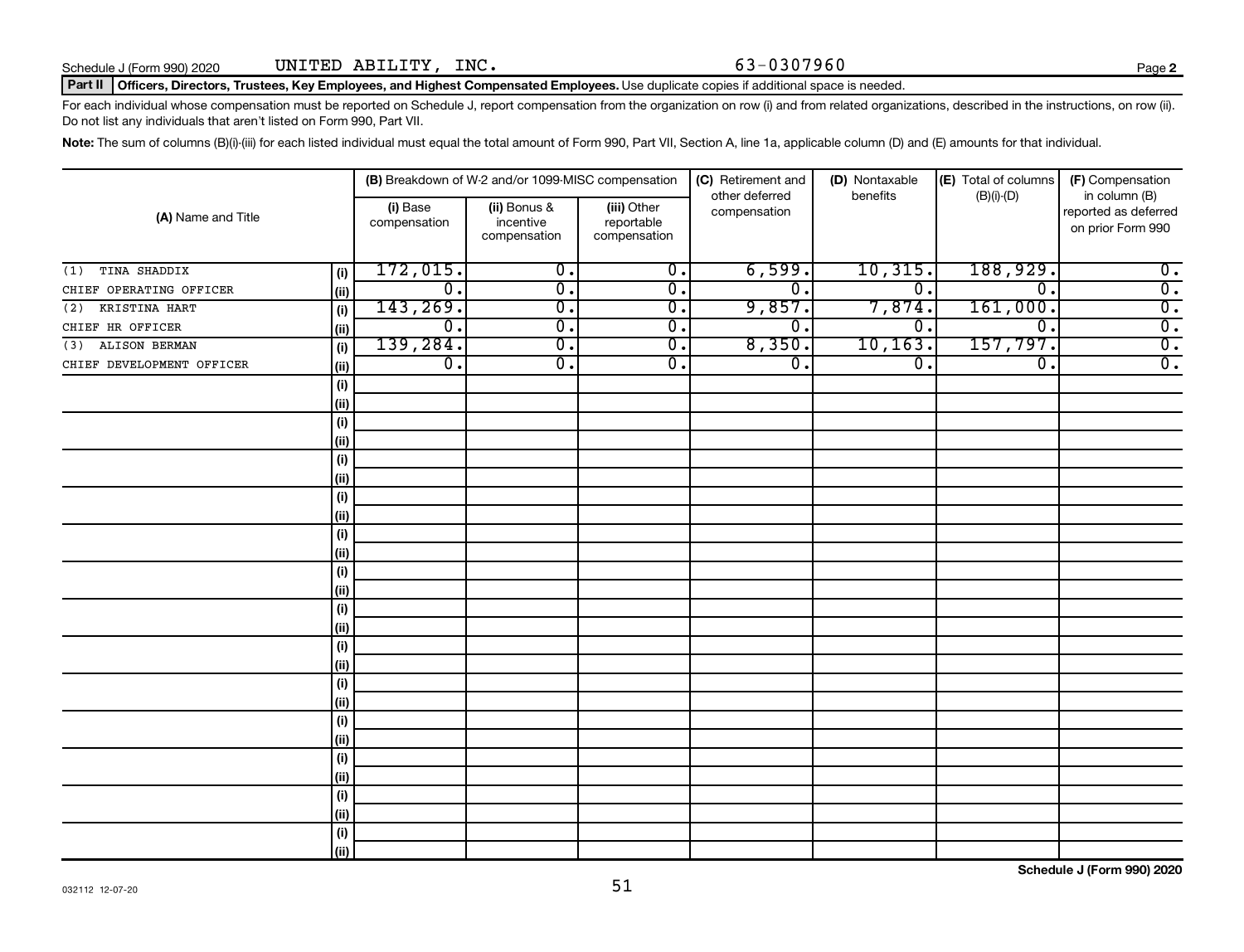#### **Part III Supplemental Information**

Provide the information, explanation, or descriptions required for Part I, lines 1a, 1b, 3, 4a, 4b, 4c, 5a, 5b, 6a, 6b, 7, and 8, and for Part II. Also complete this part for any additional information.

**Schedule J (Form 990) 2020**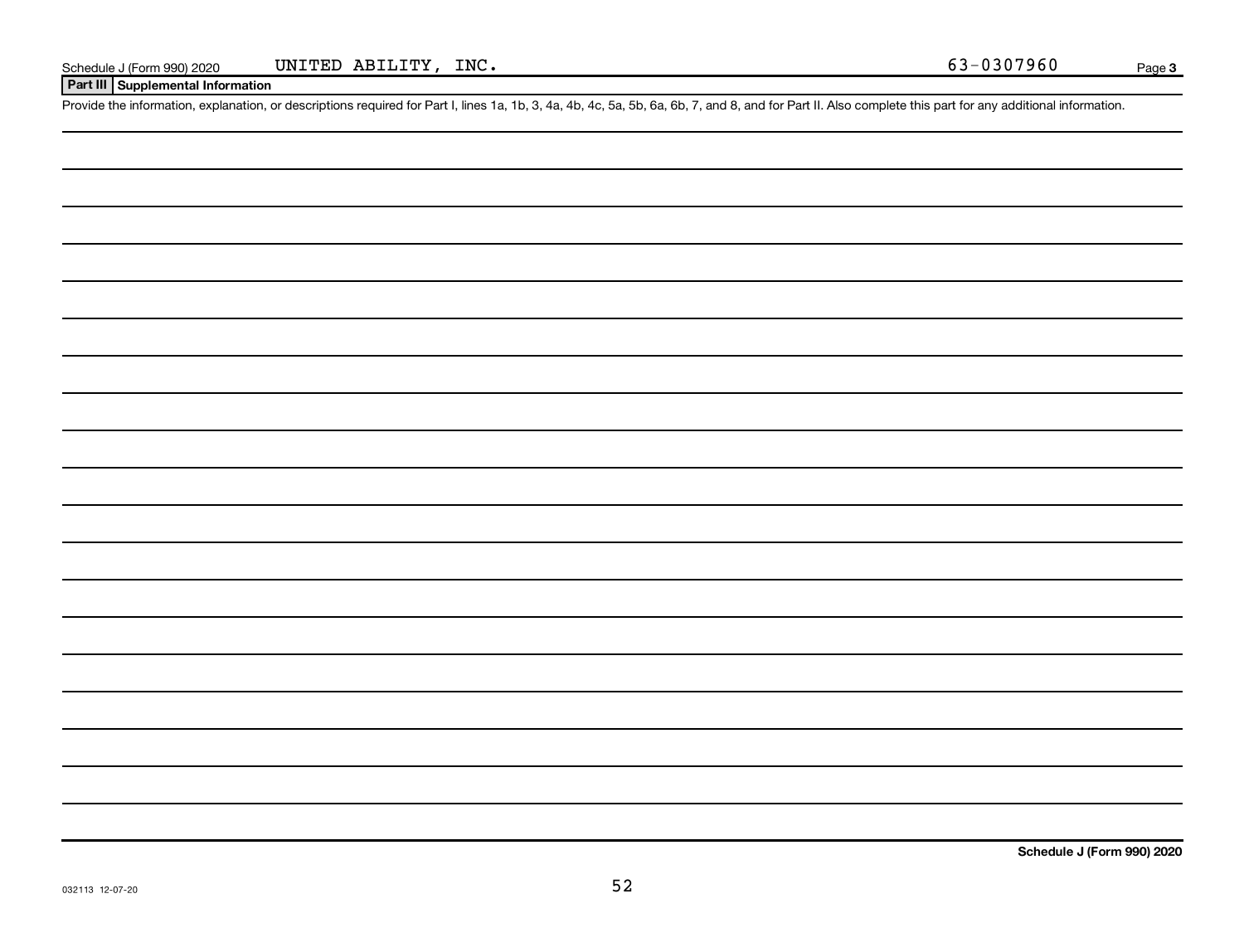#### **SCHEDULE M (Form 990)**

## **Noncash Contributions**

OMB No. 1545-0047

| Department of the Treasury |  |
|----------------------------|--|
| Internal Revenue Service   |  |

**Complete if the organizations answered "Yes" on Form 990, Part IV, lines 29 or 30. Attach to Form 990.** →<br>**→** Complete if the organizations answered "Yes" on Form 990, Part IV, lines 29 or 30.<br>● Complete if the organizations answered "Yes" on Form 990, Part IV, lines 29 or 30.  $\blacktriangleright$ 

**Open to Public Inspection**

| Name of the organization |  |
|--------------------------|--|

|  | Go to www.irs.gov/Form990 for instructions and the latest information. |
|--|------------------------------------------------------------------------|
|--|------------------------------------------------------------------------|

| <b>Employer identification number</b> |  |  |  |
|---------------------------------------|--|--|--|
|                                       |  |  |  |

| 63-0307960<br>INC.<br>UNITED ABILITY, |  |
|---------------------------------------|--|
|---------------------------------------|--|

| Part I | <b>Types of Property</b>                                                                                                       |                         |                               |                                                |                                                       |            |     |           |
|--------|--------------------------------------------------------------------------------------------------------------------------------|-------------------------|-------------------------------|------------------------------------------------|-------------------------------------------------------|------------|-----|-----------|
|        |                                                                                                                                | (a)                     | (b)                           | (c)                                            | (d)                                                   |            |     |           |
|        |                                                                                                                                | Check if<br>applicable  | Number of<br>contributions or | Noncash contribution<br>amounts reported on    | Method of determining<br>noncash contribution amounts |            |     |           |
|        |                                                                                                                                |                         |                               | items contributed Form 990, Part VIII, line 1g |                                                       |            |     |           |
| 1      |                                                                                                                                |                         |                               |                                                |                                                       |            |     |           |
| 2      |                                                                                                                                |                         |                               |                                                |                                                       |            |     |           |
| З      | Art - Fractional interests                                                                                                     |                         |                               |                                                |                                                       |            |     |           |
| 4      |                                                                                                                                |                         |                               |                                                |                                                       |            |     |           |
| 5      | Clothing and household goods                                                                                                   |                         |                               |                                                |                                                       |            |     |           |
| 6      |                                                                                                                                |                         |                               |                                                |                                                       |            |     |           |
| 7      |                                                                                                                                |                         |                               |                                                |                                                       |            |     |           |
| 8      |                                                                                                                                |                         |                               |                                                |                                                       |            |     |           |
| 9      | Securities - Publicly traded                                                                                                   |                         |                               |                                                |                                                       |            |     |           |
| 10     | Securities - Closely held stock                                                                                                |                         |                               |                                                |                                                       |            |     |           |
| 11     | Securities - Partnership, LLC, or                                                                                              |                         |                               |                                                |                                                       |            |     |           |
|        | trust interests                                                                                                                |                         |                               |                                                |                                                       |            |     |           |
| 12     | Securities - Miscellaneous                                                                                                     |                         |                               |                                                |                                                       |            |     |           |
| 13     | Qualified conservation contribution -                                                                                          |                         |                               |                                                |                                                       |            |     |           |
|        |                                                                                                                                |                         |                               |                                                |                                                       |            |     |           |
| 14     | Qualified conservation contribution - Other                                                                                    |                         |                               |                                                |                                                       |            |     |           |
| 15     |                                                                                                                                |                         |                               |                                                |                                                       |            |     |           |
| 16     | Real estate - Commercial                                                                                                       |                         |                               |                                                |                                                       |            |     |           |
| 17     |                                                                                                                                |                         |                               |                                                |                                                       |            |     |           |
| 18     |                                                                                                                                |                         |                               |                                                |                                                       |            |     |           |
| 19     |                                                                                                                                |                         |                               |                                                |                                                       |            |     |           |
| 20     | Drugs and medical supplies                                                                                                     |                         |                               |                                                |                                                       |            |     |           |
| 21     |                                                                                                                                |                         |                               |                                                |                                                       |            |     |           |
| 22     |                                                                                                                                |                         |                               |                                                |                                                       |            |     |           |
| 23     |                                                                                                                                |                         |                               |                                                |                                                       |            |     |           |
| 24     |                                                                                                                                |                         |                               |                                                |                                                       |            |     |           |
| 25     | (VARIOUS AUCTI)<br>Other $\blacktriangleright$                                                                                 | $\overline{\mathbf{x}}$ | 36                            | 26,370.COST                                    |                                                       |            |     |           |
| 26     | Other<br>▸<br>$\overline{\phantom{a}}$                                                                                         |                         |                               |                                                |                                                       |            |     |           |
| 27     | Other $\blacktriangleright$                                                                                                    |                         |                               |                                                |                                                       |            |     |           |
| 28     | Other $\blacktriangleright$                                                                                                    |                         |                               |                                                |                                                       |            |     |           |
| 29     | Number of Forms 8283 received by the organization during the tax year for contributions                                        |                         |                               |                                                |                                                       |            |     |           |
|        | for which the organization completed Form 8283, Part V, Donee Acknowledgement                                                  |                         |                               | 29                                             |                                                       |            |     |           |
|        |                                                                                                                                |                         |                               |                                                |                                                       |            | Yes | <b>No</b> |
|        | 30a During the year, did the organization receive by contribution any property reported in Part I, lines 1 through 28, that it |                         |                               |                                                |                                                       |            |     |           |
|        | must hold for at least three years from the date of the initial contribution, and which isn't required to be used for          |                         |                               |                                                |                                                       |            |     |           |
|        |                                                                                                                                |                         |                               |                                                |                                                       | <b>30a</b> |     | х         |
|        | <b>b</b> If "Yes," describe the arrangement in Part II.                                                                        |                         |                               |                                                |                                                       |            |     |           |
| 31     | Does the organization have a gift acceptance policy that requires the review of any nonstandard contributions?                 |                         |                               |                                                |                                                       | 31         |     | х         |
|        | 32a Does the organization hire or use third parties or related organizations to solicit, process, or sell noncash              |                         |                               |                                                |                                                       |            |     |           |
|        | contributions?                                                                                                                 |                         |                               |                                                |                                                       | 32a        |     | х         |
|        | <b>b</b> If "Yes," describe in Part II.                                                                                        |                         |                               |                                                |                                                       |            |     |           |
| 33     | If the organization didn't report an amount in column (c) for a type of property for which column (a) is checked,              |                         |                               |                                                |                                                       |            |     |           |
|        | describe in Part II.                                                                                                           |                         |                               |                                                |                                                       |            |     |           |
| LHA    | For Paperwork Reduction Act Notice, see the Instructions for Form 990.                                                         |                         |                               |                                                | Schedule M (Form 990) 2020                            |            |     |           |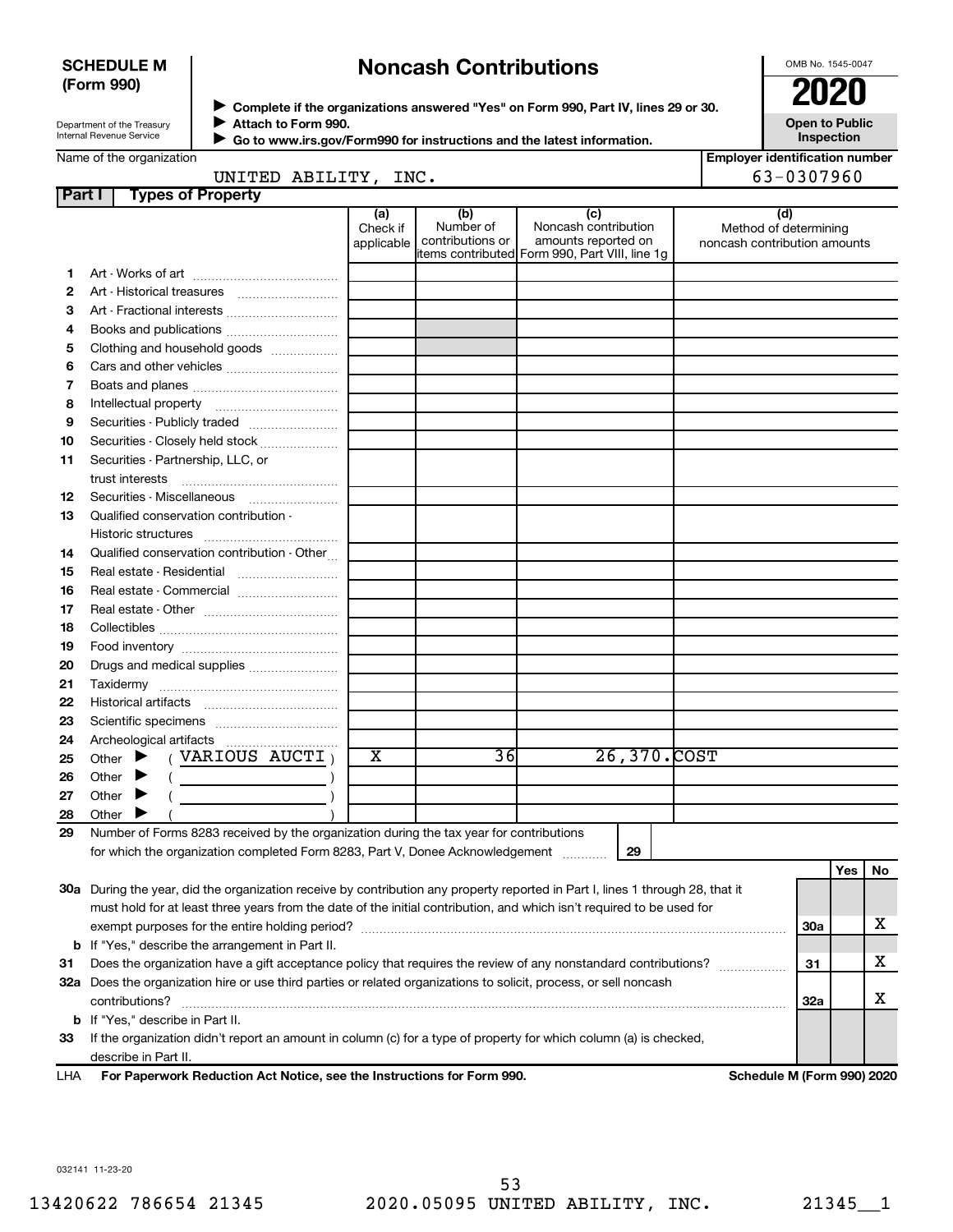Provide the information required by Part I, lines 30b, 32b, and 33, and whether the organization is reporting in Part I, column (b), the number of contributions, the number of items received, or a combination of both. Also complete this part for any additional information. **Part II Supplemental Information.** 

|                 | 54 |                            |
|-----------------|----|----------------------------|
| 032142 11-23-20 |    | Schedule M (Form 990) 2020 |
|                 |    |                            |
|                 |    |                            |
|                 |    |                            |
|                 |    |                            |
|                 |    |                            |
|                 |    |                            |
|                 |    |                            |
|                 |    |                            |
|                 |    |                            |
|                 |    |                            |
|                 |    |                            |
|                 |    |                            |
|                 |    |                            |
|                 |    |                            |
|                 |    |                            |
|                 |    |                            |
|                 |    |                            |
|                 |    |                            |
|                 |    |                            |
|                 |    |                            |
|                 |    |                            |
|                 |    |                            |
|                 |    |                            |
|                 |    |                            |
|                 |    |                            |
|                 |    |                            |
|                 |    |                            |
|                 |    |                            |
|                 |    |                            |
|                 |    |                            |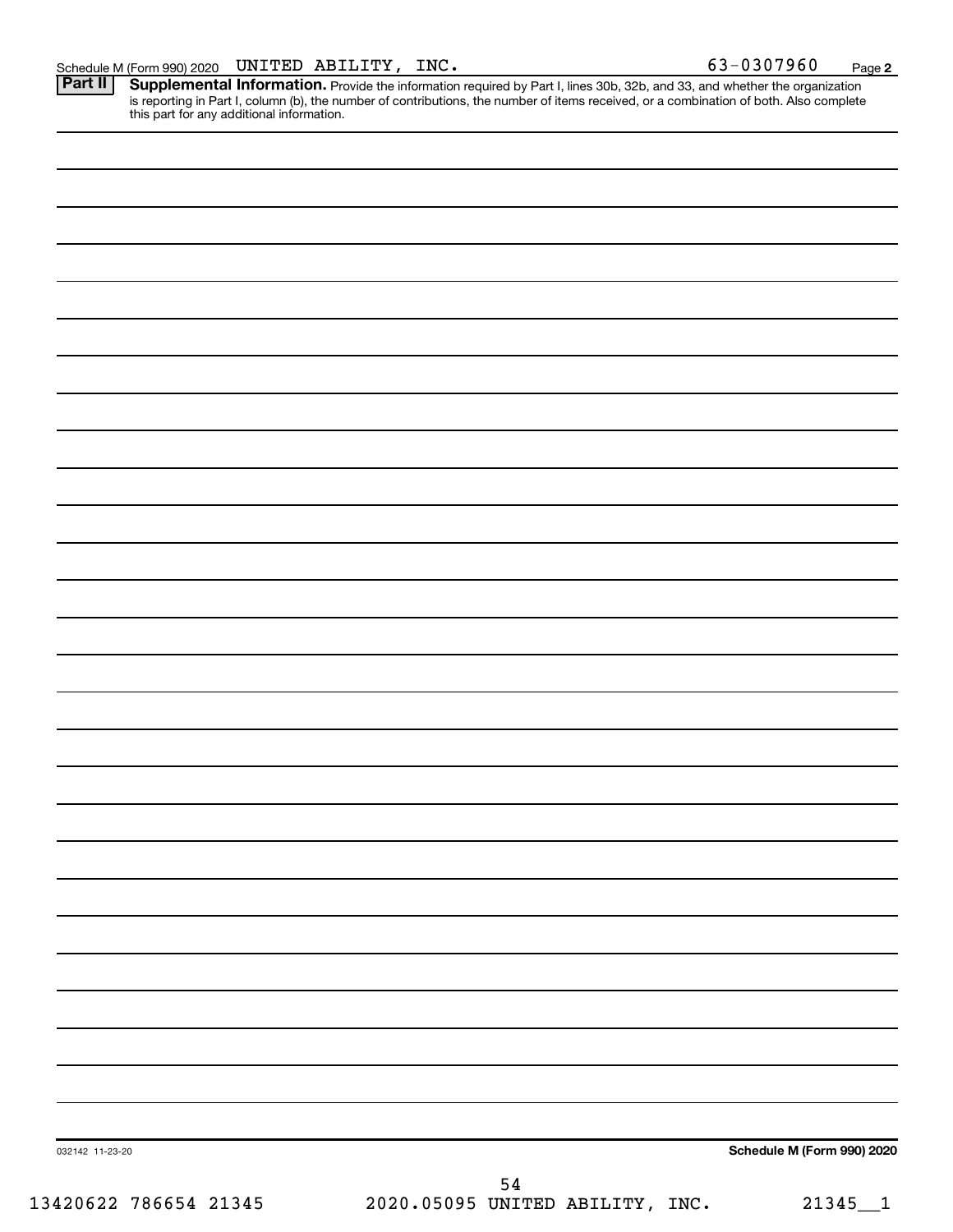**(Form 990 or 990-EZ)**

Department of the Treasury Internal Revenue Service Name of the organization

**Complete to provide information for responses to specific questions on Form 990 or 990-EZ or to provide any additional information. | Attach to Form 990 or 990-EZ. | Go to www.irs.gov/Form990 for the latest information. SCHEDULE O Supplemental Information to Form 990 or 990-EZ 2020**<br>(Form 990 or 990-EZ) **2020** 



UNITED ABILITY, INC. 63-0307960

**Employer identification number**

FORM 990, PART I, LINE 1, DESCRIPTION OF ORGANIZATION MISSION:

EXPERIENCE, NEITHER DEFINING NOR LIMITING. UNITED ABILITY PROVIDES

INNOVATIVE SERVICES CONNECTING PEOPLE WITH DISABILITIES TO THEIR

COMMUNITIES AND EMPOWERING INDIVIDUALS TO LIVE FULL AND MEANINGFUL

LIVES.

FORM 990, PART III, LINE 4D, OTHER PROGRAM SERVICES:

OTHER PROGRAMS INCLUDE CHILD NUTRITION PROGRAM, CHILDCARE ENHANCEMENT

PROGRAM, MILESTONES - SUPPORTED EMPLOYMENT, RESPITE, THERAPY PROGRAMS,

HEALTH AND WELLNESS, UCP ENTERPRISES, WORK ETHICS, PARENTS AS TEACHERS,

CDB, AND GATE.

EXPENSES \$ 5,242,346. INCLUDING GRANTS OF \$ 0. REVENUE \$ 1,229,294.

FORM 990, PART VI, SECTION B, LINE 11B:

A COPY OF THE FORM 990 WAS DISTRIBUTED TO ALL BOARD MEMBERS FOR THEIR

REVIEW BEFORE IT WAS FILED.

FORM 990, PART VI, SECTION B, LINE 12C:

UNITED ABILITY REQUIRES ALL BOARD OF DIRECTORS TO ANNUALLY DISCLOSE ALL CONFLICTS OF INTEREST. UNITED ABILITY ALSO USES OUTSIDE EXPERTS TO PERFORM PERIODIC REVIEWS TO ENSURE THAT ALL CONFLICTS OF INTEREST ARE PROPERLY DISCLOSED TO THE BOARD OF DIRECTORS, AND THAT ALL RELEVANT FACTS CONCERNING THE INTEREST ARE KNOWN.

FORM 990, PART VI, SECTION B, LINE 15:

032211 11-20-20 **For Paperwork Reduction Act Notice, see the Instructions for Form 990 or 990-EZ. Schedule O (Form 990 or 990-EZ) 2020** LHA COMPENSATION FOR THE CEO, IN ADDITION TO OTHER OFFICERS AND KEY EMPLOYEES, 55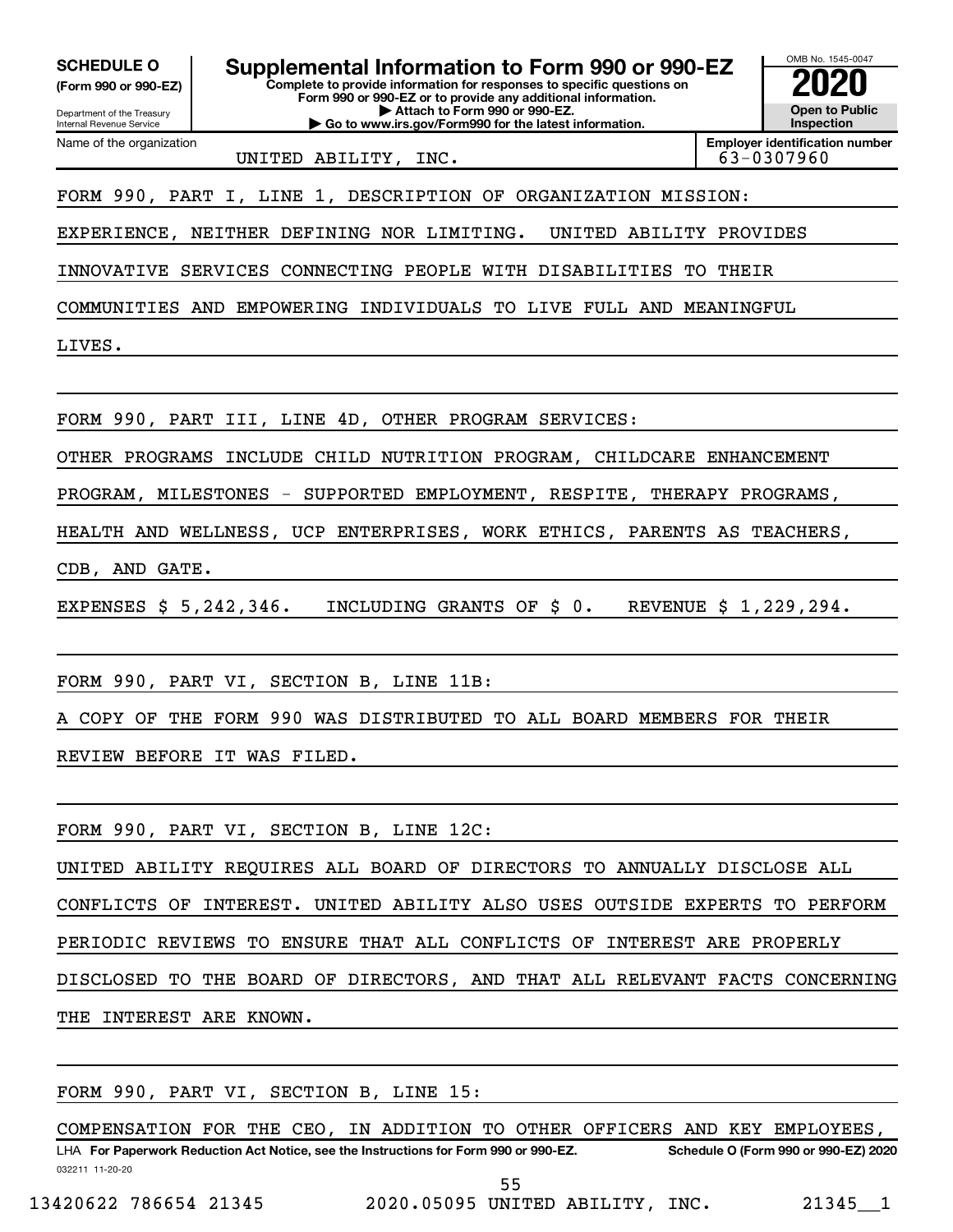| Schedule O (Form 990 or 990-EZ) 2020<br>Page 2<br><b>Employer identification number</b><br>Name of the organization<br>63-0307960<br>UNITED ABILITY, INC.<br>IS EVALUATED AS A PART OF THE YEARLY BUDGET REVIEW PROCESS BY THE FINANCE<br>THE CHEIF ADMINISTRATIVE OFFICER AND<br>COMMITTEE AND THE BOARD OF DIRECTORS.<br>THE CHIEF OPERATING OFFICER OBTAIN COMPARABLE CEO COMPENSATION DATA FROM<br>LOCAL SALARY SUVERYS, SALARY SURVEY DATA FROM UNITED CEREBRAL PALSEY<br>ASSOCIATIONS, AND INFORMATION FROM GUIDESTAR WHICH PUBLISHES CHARITY 990S<br>THE CAO AND COO MAKE THIS INFORMATION<br>THAT CONTAIN CEO COMPENSATION.<br>AVAILABLE TO BOARD EXECUTIVE COMMITTEE AND THE BOARD PRESIDENT.<br>THE<br>EXECUTIVE COMMITTEE MEETS IN EXECUTIVE SESSION IN SEPTEMBER OF EACH FISCAL<br>YEAR OT DISCUSS APPROPRIATE COMPENSATION FOR THE CEO AND THIS IS MADE A<br>PART OF THE BUDGET FOR CONSIDERATION BY THE BOARD.<br>FORM 990, PART VI, SECTION C, LINE 18:<br>UNITED ABILITY MAKES ITS FORM 990 AVAILABLE TO THE PUBLIC UPON REQUEST. |
|---------------------------------------------------------------------------------------------------------------------------------------------------------------------------------------------------------------------------------------------------------------------------------------------------------------------------------------------------------------------------------------------------------------------------------------------------------------------------------------------------------------------------------------------------------------------------------------------------------------------------------------------------------------------------------------------------------------------------------------------------------------------------------------------------------------------------------------------------------------------------------------------------------------------------------------------------------------------------------------------------------------------------------------------------|
|                                                                                                                                                                                                                                                                                                                                                                                                                                                                                                                                                                                                                                                                                                                                                                                                                                                                                                                                                                                                                                                   |
|                                                                                                                                                                                                                                                                                                                                                                                                                                                                                                                                                                                                                                                                                                                                                                                                                                                                                                                                                                                                                                                   |
|                                                                                                                                                                                                                                                                                                                                                                                                                                                                                                                                                                                                                                                                                                                                                                                                                                                                                                                                                                                                                                                   |
|                                                                                                                                                                                                                                                                                                                                                                                                                                                                                                                                                                                                                                                                                                                                                                                                                                                                                                                                                                                                                                                   |
|                                                                                                                                                                                                                                                                                                                                                                                                                                                                                                                                                                                                                                                                                                                                                                                                                                                                                                                                                                                                                                                   |
|                                                                                                                                                                                                                                                                                                                                                                                                                                                                                                                                                                                                                                                                                                                                                                                                                                                                                                                                                                                                                                                   |
|                                                                                                                                                                                                                                                                                                                                                                                                                                                                                                                                                                                                                                                                                                                                                                                                                                                                                                                                                                                                                                                   |
|                                                                                                                                                                                                                                                                                                                                                                                                                                                                                                                                                                                                                                                                                                                                                                                                                                                                                                                                                                                                                                                   |
|                                                                                                                                                                                                                                                                                                                                                                                                                                                                                                                                                                                                                                                                                                                                                                                                                                                                                                                                                                                                                                                   |
|                                                                                                                                                                                                                                                                                                                                                                                                                                                                                                                                                                                                                                                                                                                                                                                                                                                                                                                                                                                                                                                   |
|                                                                                                                                                                                                                                                                                                                                                                                                                                                                                                                                                                                                                                                                                                                                                                                                                                                                                                                                                                                                                                                   |
|                                                                                                                                                                                                                                                                                                                                                                                                                                                                                                                                                                                                                                                                                                                                                                                                                                                                                                                                                                                                                                                   |
|                                                                                                                                                                                                                                                                                                                                                                                                                                                                                                                                                                                                                                                                                                                                                                                                                                                                                                                                                                                                                                                   |
|                                                                                                                                                                                                                                                                                                                                                                                                                                                                                                                                                                                                                                                                                                                                                                                                                                                                                                                                                                                                                                                   |
|                                                                                                                                                                                                                                                                                                                                                                                                                                                                                                                                                                                                                                                                                                                                                                                                                                                                                                                                                                                                                                                   |
| THESE DOCUMENTS ARE IN THE CUSTODY OF UNITED ABILITY'S CHIEF FINANCIAL                                                                                                                                                                                                                                                                                                                                                                                                                                                                                                                                                                                                                                                                                                                                                                                                                                                                                                                                                                            |
| OFFICER AT 100 OSLO CIRCLE, BIRMINGHAM, ALABAMA 35211.                                                                                                                                                                                                                                                                                                                                                                                                                                                                                                                                                                                                                                                                                                                                                                                                                                                                                                                                                                                            |
|                                                                                                                                                                                                                                                                                                                                                                                                                                                                                                                                                                                                                                                                                                                                                                                                                                                                                                                                                                                                                                                   |
| FORM 990, PART VI, SECTION C, LINE 19:                                                                                                                                                                                                                                                                                                                                                                                                                                                                                                                                                                                                                                                                                                                                                                                                                                                                                                                                                                                                            |
| FINANCIAL STATEMENTS, CONFLICT OF INTEREST POLICY, AND GOVERNING DOCUMENTS                                                                                                                                                                                                                                                                                                                                                                                                                                                                                                                                                                                                                                                                                                                                                                                                                                                                                                                                                                        |
| ARE AVAILABLE UPON REQUEST FOR THE SAME REPORTING PERIOD OF DISCLOSURE AS                                                                                                                                                                                                                                                                                                                                                                                                                                                                                                                                                                                                                                                                                                                                                                                                                                                                                                                                                                         |
| SET FORTH IN IRC SECTION 6104(D).                                                                                                                                                                                                                                                                                                                                                                                                                                                                                                                                                                                                                                                                                                                                                                                                                                                                                                                                                                                                                 |

FORM 990, PART XI, LINE 9, CHANGES IN NET ASSETS:

CHANGE IN FMV OF BENEFICIAL INTEREST IN PERPETUAL TRUSTS 2,705,571.

TEMP RESTRICTED DISTRIBUTIONS FROM BENEFICIAL INTEREST IN

PERPETUAL TRUSTS **340,000.** 

UNRESTRICTED DISTRIBUTIONS FROM BENEFICIAL INTEREST IN

PERPETUAL TRUSTS 1,047,951.

**Schedule O (Form 990 or 990-EZ) 2020**

032212 11-20-20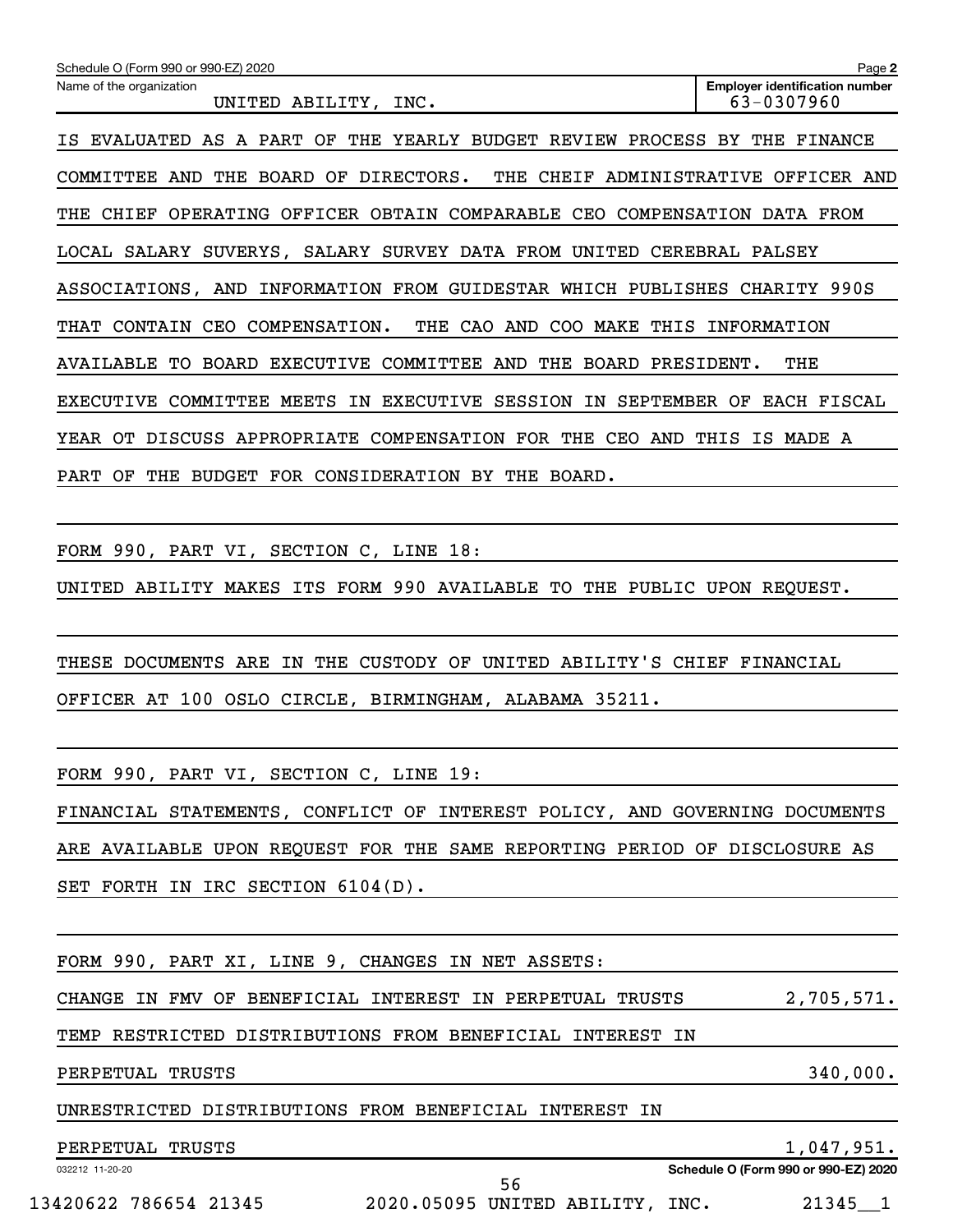| FORM 990, PART XII, LINE 2C                                                                                           | <u> 1989 - Johann Barbara, martxa alemaniar amerikan basar da a</u> |  |  |                                      |  |
|-----------------------------------------------------------------------------------------------------------------------|---------------------------------------------------------------------|--|--|--------------------------------------|--|
| THE ORGANIZATION DID NOT CHANGE EITHER ITS OVERSIGHT PROCESS OR                                                       |                                                                     |  |  |                                      |  |
| SELECTION PROCESS FOR THE AUDIT COMMITTEE OR OVERSIGHT OF THE AUDIT                                                   |                                                                     |  |  |                                      |  |
|                                                                                                                       |                                                                     |  |  |                                      |  |
| DURING THE TAX REPORTING YEAR.                                                                                        |                                                                     |  |  |                                      |  |
| <u> 1989 - Johann Stoff, deutscher Stoff, der Stoff, der Stoff, der Stoff, der Stoff, der Stoff, der Stoff, der S</u> |                                                                     |  |  |                                      |  |
|                                                                                                                       |                                                                     |  |  |                                      |  |
|                                                                                                                       |                                                                     |  |  |                                      |  |
|                                                                                                                       |                                                                     |  |  |                                      |  |
|                                                                                                                       |                                                                     |  |  |                                      |  |
|                                                                                                                       |                                                                     |  |  |                                      |  |
|                                                                                                                       |                                                                     |  |  |                                      |  |
|                                                                                                                       |                                                                     |  |  |                                      |  |
|                                                                                                                       |                                                                     |  |  |                                      |  |
|                                                                                                                       |                                                                     |  |  |                                      |  |
|                                                                                                                       |                                                                     |  |  |                                      |  |
|                                                                                                                       |                                                                     |  |  |                                      |  |
|                                                                                                                       |                                                                     |  |  |                                      |  |
|                                                                                                                       |                                                                     |  |  |                                      |  |
|                                                                                                                       |                                                                     |  |  |                                      |  |
|                                                                                                                       |                                                                     |  |  |                                      |  |
|                                                                                                                       |                                                                     |  |  |                                      |  |
|                                                                                                                       |                                                                     |  |  |                                      |  |
|                                                                                                                       |                                                                     |  |  |                                      |  |
|                                                                                                                       |                                                                     |  |  |                                      |  |
|                                                                                                                       |                                                                     |  |  |                                      |  |
|                                                                                                                       |                                                                     |  |  |                                      |  |
|                                                                                                                       |                                                                     |  |  |                                      |  |
|                                                                                                                       |                                                                     |  |  |                                      |  |
|                                                                                                                       |                                                                     |  |  |                                      |  |
| 032212 11-20-20                                                                                                       |                                                                     |  |  | Schedule O (Form 990 or 990-EZ) 2020 |  |
| 13420622 786654 21345                                                                                                 | 57<br>2020.05095 UNITED ABILITY, INC.                               |  |  | $21345 - 1$                          |  |
|                                                                                                                       |                                                                     |  |  |                                      |  |

#### Schedule O (Form 990 or 990-EZ) 2020

Name of the organization UNITED ABILITY, INC.

TOTAL TO FORM 990, PART XI, LINE 9 4,093,522.

**Employer identification number**

**2**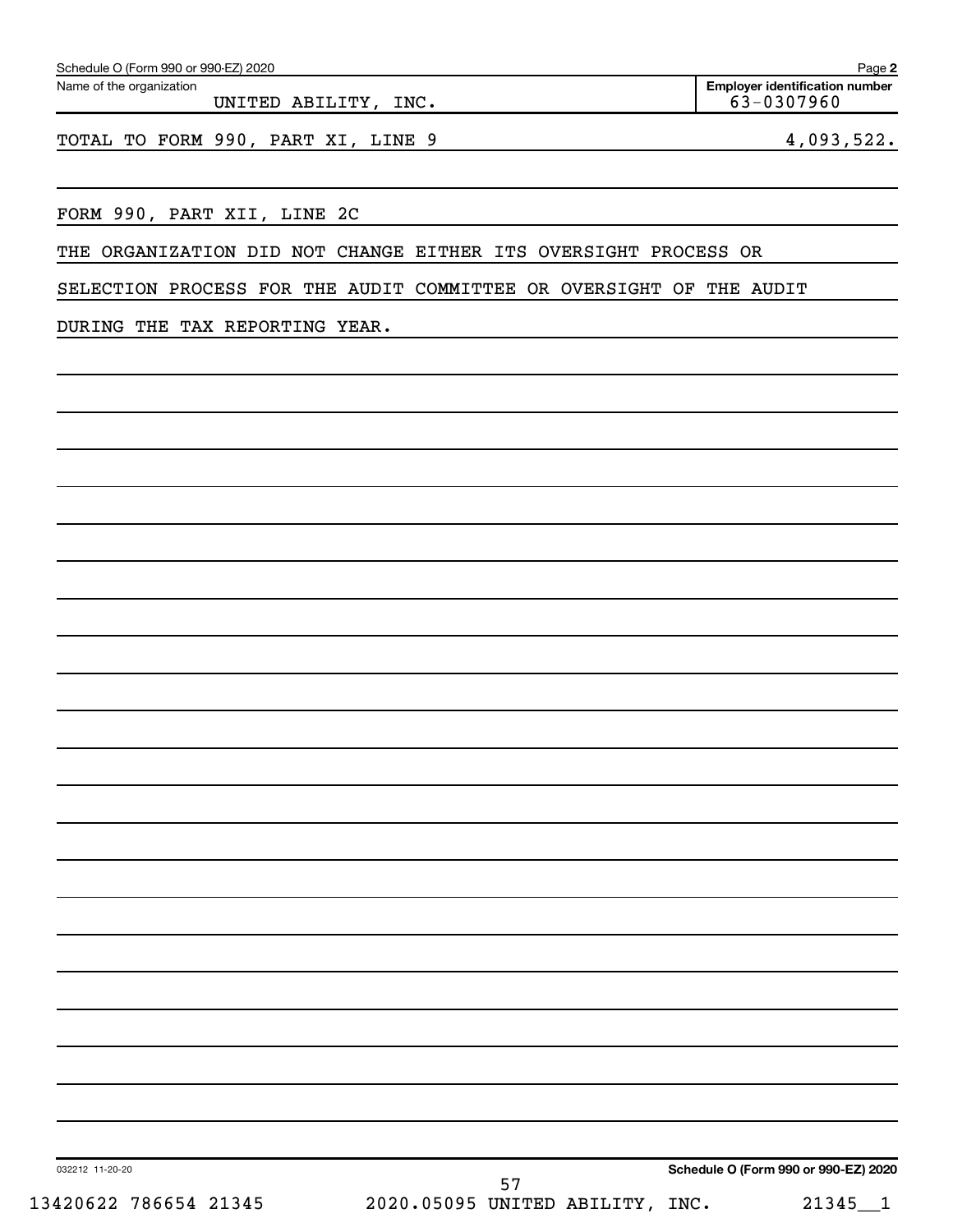| <b>SCHEDULE R</b><br>(Form 990)<br>Department of the Treasury<br>Internal Revenue Service | <b>Related Organizations and Unrelated Partnerships</b><br>Complete if the organization answered "Yes" on Form 990, Part IV, line 33, 34, 35b, 36, or 37.<br>Attach to Form 990.<br>Go to www.irs.gov/Form990 for instructions and the latest information. |                         |                                                     |                                      |                                             |                              |                                                     |                                     |                                                      |  |  |
|-------------------------------------------------------------------------------------------|------------------------------------------------------------------------------------------------------------------------------------------------------------------------------------------------------------------------------------------------------------|-------------------------|-----------------------------------------------------|--------------------------------------|---------------------------------------------|------------------------------|-----------------------------------------------------|-------------------------------------|------------------------------------------------------|--|--|
| Name of the organization                                                                  | UNITED ABILITY, INC.                                                                                                                                                                                                                                       |                         |                                                     |                                      |                                             |                              | <b>Employer identification number</b><br>63-0307960 |                                     |                                                      |  |  |
| Part I                                                                                    | Identification of Disregarded Entities. Complete if the organization answered "Yes" on Form 990, Part IV, line 33.                                                                                                                                         |                         |                                                     |                                      |                                             |                              |                                                     |                                     |                                                      |  |  |
| (a)<br>Name, address, and EIN (if applicable)<br>of disregarded entity                    |                                                                                                                                                                                                                                                            | (b)<br>Primary activity | (c)<br>Legal domicile (state or<br>foreign country) | (d)<br>Total income                  | (e)<br>End-of-year assets                   |                              |                                                     | (f)<br>Direct controlling<br>entity |                                                      |  |  |
|                                                                                           |                                                                                                                                                                                                                                                            |                         |                                                     |                                      |                                             |                              |                                                     |                                     |                                                      |  |  |
|                                                                                           |                                                                                                                                                                                                                                                            |                         |                                                     |                                      |                                             |                              |                                                     |                                     |                                                      |  |  |
|                                                                                           |                                                                                                                                                                                                                                                            |                         |                                                     |                                      |                                             |                              |                                                     |                                     |                                                      |  |  |
|                                                                                           |                                                                                                                                                                                                                                                            |                         |                                                     |                                      |                                             |                              |                                                     |                                     |                                                      |  |  |
| Part II                                                                                   | Identification of Related Tax-Exempt Organizations. Complete if the organization answered "Yes" on Form 990, Part IV, line 34, because it had one or more related tax-exempt<br>organizations during the tax year.                                         |                         |                                                     |                                      |                                             |                              |                                                     |                                     |                                                      |  |  |
|                                                                                           | (a)<br>Name, address, and EIN<br>of related organization                                                                                                                                                                                                   | (b)<br>Primary activity | (c)<br>Legal domicile (state or<br>foreign country) | (d)<br><b>Exempt Code</b><br>section | (e)<br>Public charity<br>status (if section | Direct controlling<br>entity |                                                     |                                     | $(g)$<br>Section 512(b)(13)<br>controlled<br>entity? |  |  |
|                                                                                           |                                                                                                                                                                                                                                                            |                         |                                                     |                                      | 501(c)(3)                                   |                              |                                                     | Yes                                 | No                                                   |  |  |
| 100 OSLO CIRCLE<br>BIRMINGHAM, AL                                                         | UNITED ABILITY FOUNDATION, INC. - 63-1173851<br>35211                                                                                                                                                                                                      |                         | ALABAMA                                             | 501(C)(3)                            |                                             |                              |                                                     |                                     | $\mathbf X$                                          |  |  |
|                                                                                           |                                                                                                                                                                                                                                                            |                         |                                                     |                                      |                                             |                              |                                                     |                                     |                                                      |  |  |
|                                                                                           |                                                                                                                                                                                                                                                            |                         |                                                     |                                      |                                             |                              |                                                     |                                     |                                                      |  |  |
|                                                                                           |                                                                                                                                                                                                                                                            |                         |                                                     |                                      |                                             |                              |                                                     |                                     |                                                      |  |  |

**For Paperwork Reduction Act Notice, see the Instructions for Form 990. Schedule R (Form 990) 2020**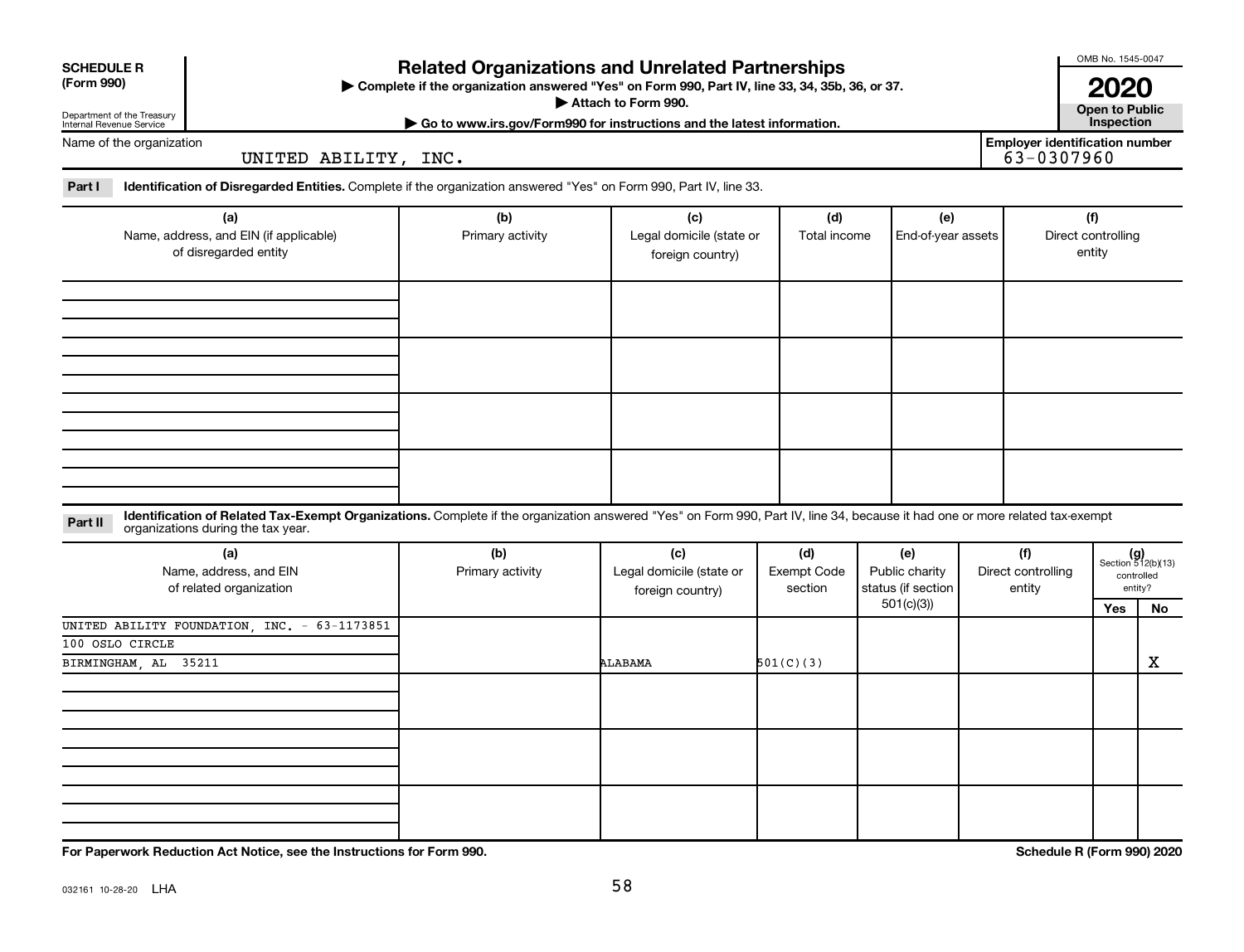#### Schedule R (Form 990) 2020 UNITED ABILITY, INC.  $63-0307960$  Page  $63-0307960$

Part III Identification of Related Organizations Taxable as a Partnership. Complete if the organization answered "Yes" on Form 990, Part IV, line 34, because it had one or more related<br>Read to the organizations tracted as organizations treated as a partnership during the tax year.

| organizations treated as a partnership during the tax year.                                                                                                                                         |                  |                     |                    |                      |                                                                                            |                |                               |                       |                |              |    |                                 |  |                       |                                                                                                               |  |
|-----------------------------------------------------------------------------------------------------------------------------------------------------------------------------------------------------|------------------|---------------------|--------------------|----------------------|--------------------------------------------------------------------------------------------|----------------|-------------------------------|-----------------------|----------------|--------------|----|---------------------------------|--|-----------------------|---------------------------------------------------------------------------------------------------------------|--|
| (a)                                                                                                                                                                                                 | (b)              | (c)                 | (d)                |                      | (e)                                                                                        |                | (f)                           |                       | (g)            | (h)          |    | (i)                             |  | (j)                   | (k)                                                                                                           |  |
| Name, address, and EIN                                                                                                                                                                              | Primary activity | Legal<br>domicile   | Direct controlling |                      | Predominant income<br>(related, unrelated,<br>excluded from tax under<br>sections 512-514) | Share of total |                               | Share of              |                |              |    | Code V-UBI<br>Disproportionate  |  | General or Percentage |                                                                                                               |  |
| of related organization                                                                                                                                                                             |                  | (state or           | entity             |                      |                                                                                            | income         |                               | end-of-year<br>assets |                | allocations? |    | amount in box<br>20 of Schedule |  | managing ownership    |                                                                                                               |  |
|                                                                                                                                                                                                     |                  | foreign<br>country) |                    |                      |                                                                                            |                |                               |                       |                | Yes          | No | K-1 (Form 1065) Yes No          |  |                       |                                                                                                               |  |
|                                                                                                                                                                                                     |                  |                     |                    |                      |                                                                                            |                |                               |                       |                |              |    |                                 |  |                       |                                                                                                               |  |
|                                                                                                                                                                                                     |                  |                     |                    |                      |                                                                                            |                |                               |                       |                |              |    |                                 |  |                       |                                                                                                               |  |
|                                                                                                                                                                                                     |                  |                     |                    |                      |                                                                                            |                |                               |                       |                |              |    |                                 |  |                       |                                                                                                               |  |
|                                                                                                                                                                                                     |                  |                     |                    |                      |                                                                                            |                |                               |                       |                |              |    |                                 |  |                       |                                                                                                               |  |
|                                                                                                                                                                                                     |                  |                     |                    |                      |                                                                                            |                |                               |                       |                |              |    |                                 |  |                       |                                                                                                               |  |
|                                                                                                                                                                                                     |                  |                     |                    |                      |                                                                                            |                |                               |                       |                |              |    |                                 |  |                       |                                                                                                               |  |
|                                                                                                                                                                                                     |                  |                     |                    |                      |                                                                                            |                |                               |                       |                |              |    |                                 |  |                       |                                                                                                               |  |
|                                                                                                                                                                                                     |                  |                     |                    |                      |                                                                                            |                |                               |                       |                |              |    |                                 |  |                       |                                                                                                               |  |
|                                                                                                                                                                                                     |                  |                     |                    |                      |                                                                                            |                |                               |                       |                |              |    |                                 |  |                       |                                                                                                               |  |
|                                                                                                                                                                                                     |                  |                     |                    |                      |                                                                                            |                |                               |                       |                |              |    |                                 |  |                       |                                                                                                               |  |
|                                                                                                                                                                                                     |                  |                     |                    |                      |                                                                                            |                |                               |                       |                |              |    |                                 |  |                       |                                                                                                               |  |
|                                                                                                                                                                                                     |                  |                     |                    |                      |                                                                                            |                |                               |                       |                |              |    |                                 |  |                       |                                                                                                               |  |
|                                                                                                                                                                                                     |                  |                     |                    |                      |                                                                                            |                |                               |                       |                |              |    |                                 |  |                       |                                                                                                               |  |
|                                                                                                                                                                                                     |                  |                     |                    |                      |                                                                                            |                |                               |                       |                |              |    |                                 |  |                       |                                                                                                               |  |
|                                                                                                                                                                                                     |                  |                     |                    |                      |                                                                                            |                |                               |                       |                |              |    |                                 |  |                       |                                                                                                               |  |
|                                                                                                                                                                                                     |                  |                     |                    |                      |                                                                                            |                |                               |                       |                |              |    |                                 |  |                       |                                                                                                               |  |
| Identification of Related Organizations Taxable as a Corporation or Trust. Complete if the organization answered "Yes" on Form 990, Part IV, line 34, because it had one or more related<br>Part IV |                  |                     |                    |                      |                                                                                            |                |                               |                       |                |              |    |                                 |  |                       |                                                                                                               |  |
| organizations treated as a corporation or trust during the tax year.                                                                                                                                |                  |                     |                    |                      |                                                                                            |                |                               |                       |                |              |    |                                 |  |                       |                                                                                                               |  |
| (a)                                                                                                                                                                                                 |                  |                     | (b)                | (c)                  | (d)                                                                                        |                | (e)                           |                       | (f)            |              |    | (g)                             |  | (h)                   |                                                                                                               |  |
| Name, address, and EIN                                                                                                                                                                              |                  |                     | Primary activity   | Legal domicile       | Direct controlling                                                                         |                | Type of entity                |                       | Share of total |              |    | Share of                        |  | Percentage            | $\begin{array}{c} \textbf{(i)}\\ \text{Section}\\ 512 \text{(b)} \text{(13)}\\ \text{controlled} \end{array}$ |  |
| of related organization                                                                                                                                                                             |                  |                     |                    | (state or<br>foreign | entity                                                                                     |                | (C corp, S corp,<br>or trust) |                       | income         |              |    | end-of-year<br>assets           |  | ownership             | entity?                                                                                                       |  |
|                                                                                                                                                                                                     |                  |                     |                    | country)             |                                                                                            |                |                               |                       |                |              |    |                                 |  |                       | Yes   No                                                                                                      |  |
|                                                                                                                                                                                                     |                  |                     |                    |                      |                                                                                            |                |                               |                       |                |              |    |                                 |  |                       |                                                                                                               |  |
|                                                                                                                                                                                                     |                  |                     |                    |                      |                                                                                            |                |                               |                       |                |              |    |                                 |  |                       |                                                                                                               |  |
|                                                                                                                                                                                                     |                  |                     |                    |                      |                                                                                            |                |                               |                       |                |              |    |                                 |  |                       |                                                                                                               |  |
|                                                                                                                                                                                                     |                  |                     |                    |                      |                                                                                            |                |                               |                       |                |              |    |                                 |  |                       |                                                                                                               |  |
|                                                                                                                                                                                                     |                  |                     |                    |                      |                                                                                            |                |                               |                       |                |              |    |                                 |  |                       |                                                                                                               |  |
|                                                                                                                                                                                                     |                  |                     |                    |                      |                                                                                            |                |                               |                       |                |              |    |                                 |  |                       |                                                                                                               |  |
|                                                                                                                                                                                                     |                  |                     |                    |                      |                                                                                            |                |                               |                       |                |              |    |                                 |  |                       |                                                                                                               |  |
|                                                                                                                                                                                                     |                  |                     |                    |                      |                                                                                            |                |                               |                       |                |              |    |                                 |  |                       |                                                                                                               |  |
|                                                                                                                                                                                                     |                  |                     |                    |                      |                                                                                            |                |                               |                       |                |              |    |                                 |  |                       |                                                                                                               |  |
|                                                                                                                                                                                                     |                  |                     |                    |                      |                                                                                            |                |                               |                       |                |              |    |                                 |  |                       |                                                                                                               |  |
|                                                                                                                                                                                                     |                  |                     |                    |                      |                                                                                            |                |                               |                       |                |              |    |                                 |  |                       |                                                                                                               |  |
|                                                                                                                                                                                                     |                  |                     |                    |                      |                                                                                            |                |                               |                       |                |              |    |                                 |  |                       |                                                                                                               |  |
|                                                                                                                                                                                                     |                  |                     |                    |                      |                                                                                            |                |                               |                       |                |              |    |                                 |  |                       |                                                                                                               |  |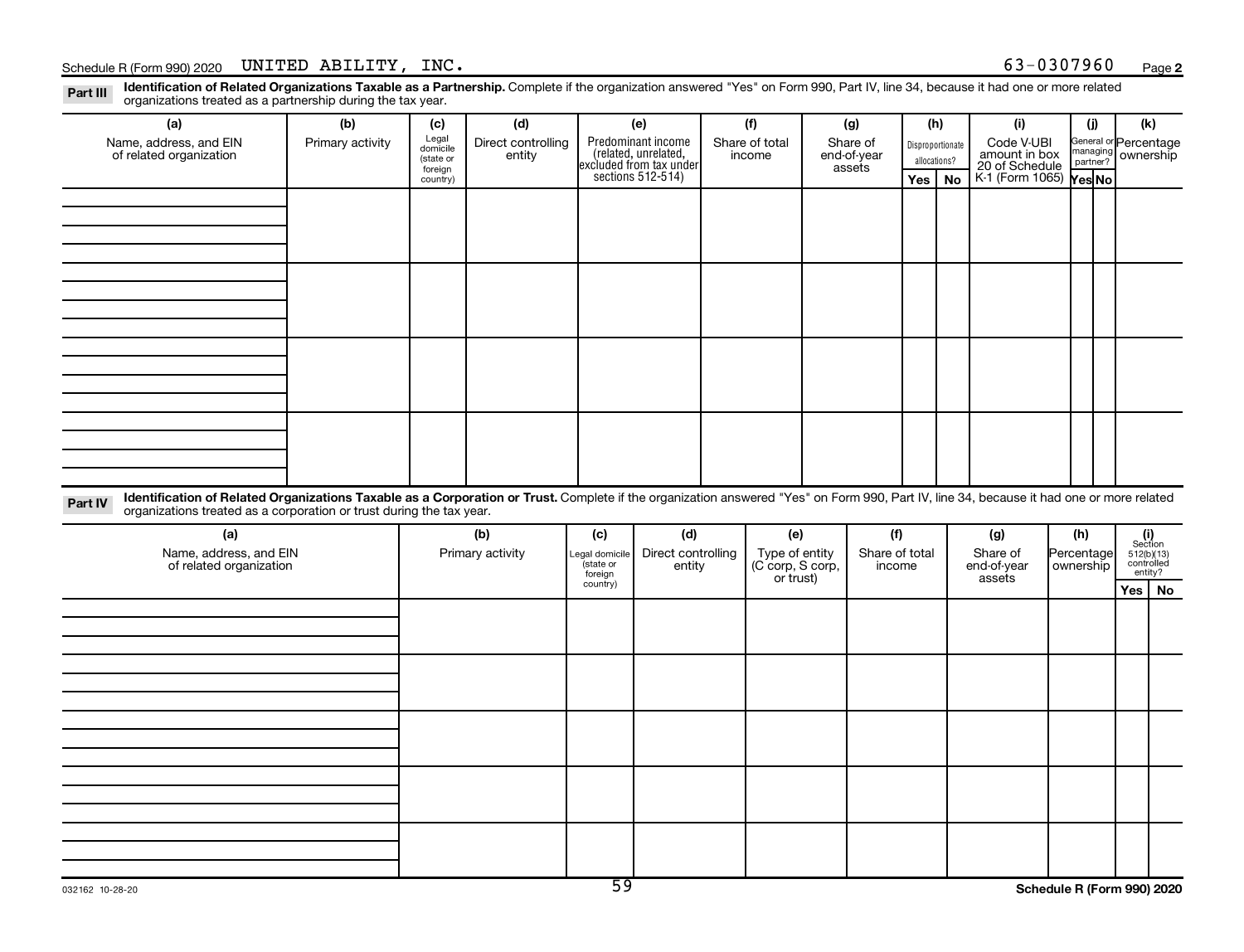Part V Transactions With Related Organizations. Complete if the organization answered "Yes" on Form 990, Part IV, line 34, 35b, or 36.

| Note: Complete line 1 if any entity is listed in Parts II, III, or IV of this schedule.                                                                                                                                        |                 | Yes   No |                             |  |  |  |  |  |  |
|--------------------------------------------------------------------------------------------------------------------------------------------------------------------------------------------------------------------------------|-----------------|----------|-----------------------------|--|--|--|--|--|--|
| During the tax year, did the organization engage in any of the following transactions with one or more related organizations listed in Parts II-IV?                                                                            |                 |          | $\overline{\mathbf{X}}$     |  |  |  |  |  |  |
|                                                                                                                                                                                                                                |                 |          |                             |  |  |  |  |  |  |
|                                                                                                                                                                                                                                |                 |          |                             |  |  |  |  |  |  |
|                                                                                                                                                                                                                                |                 |          |                             |  |  |  |  |  |  |
|                                                                                                                                                                                                                                | 1 <sub>d</sub>  |          | $\overline{\mathbf{X}}$     |  |  |  |  |  |  |
|                                                                                                                                                                                                                                | 1e              |          | $\overline{\textbf{x}}$     |  |  |  |  |  |  |
|                                                                                                                                                                                                                                |                 |          |                             |  |  |  |  |  |  |
| Dividends from related organization(s) machinesis and contract and contract and contract and contract and contract and contract and contract and contract and contract and contract and contract and contract and contract and | 1f              |          | X                           |  |  |  |  |  |  |
|                                                                                                                                                                                                                                | 1 <sub>g</sub>  |          | $\mathbf x$                 |  |  |  |  |  |  |
| h Purchase of assets from related organization(s) manufactured content to the content of the content of the content of the content of the content of the content of the content of the content of the content of the content o | 1 <sub>h</sub>  |          | $\overline{\textnormal{x}}$ |  |  |  |  |  |  |
| Exchange of assets with related organization(s) www.andron.com/www.andron.com/www.andron.com/www.andron.com/www.andron.com/www.andron.com/www.andron.com/www.andron.com/www.andron.com/www.andron.com/www.andron.com/www.andro |                 |          |                             |  |  |  |  |  |  |
|                                                                                                                                                                                                                                |                 |          |                             |  |  |  |  |  |  |
|                                                                                                                                                                                                                                |                 |          |                             |  |  |  |  |  |  |
|                                                                                                                                                                                                                                | 1k              |          | х                           |  |  |  |  |  |  |
|                                                                                                                                                                                                                                | 11              |          | $\overline{\textnormal{x}}$ |  |  |  |  |  |  |
|                                                                                                                                                                                                                                | 1 <sub>m</sub>  |          | $\overline{\textbf{x}}$     |  |  |  |  |  |  |
|                                                                                                                                                                                                                                | 1n              |          | $\overline{\mathbf{X}}$     |  |  |  |  |  |  |
| o Sharing of paid employees with related organization(s) material content to the content of the state of paid employees with related organization(s) material content of the state of the state of the state of the state of t | 10 <sub>o</sub> |          | $\overline{\textnormal{x}}$ |  |  |  |  |  |  |
|                                                                                                                                                                                                                                |                 |          |                             |  |  |  |  |  |  |
|                                                                                                                                                                                                                                | 1p              |          | х                           |  |  |  |  |  |  |
|                                                                                                                                                                                                                                | 1q              |          | X                           |  |  |  |  |  |  |
|                                                                                                                                                                                                                                |                 |          |                             |  |  |  |  |  |  |
|                                                                                                                                                                                                                                | 1r              |          | X                           |  |  |  |  |  |  |
| r Other transfer of cash or property to related organization(s) encourance contains an example of cash or property from related organization(s) encourance contains and contain an example of cash or property from related or | 1s              | X        |                             |  |  |  |  |  |  |
| If the answer to any of the above is "Yes," see the instructions for information on who must complete this line, including covered relationships and transaction thresholds.                                                   |                 |          |                             |  |  |  |  |  |  |
|                                                                                                                                                                                                                                |                 |          |                             |  |  |  |  |  |  |

| (a)<br>Name of related organization      | (b)<br>Transaction<br>type (a-s) | (c)<br>Amount involved | (d)<br>Method of determining amount involved |
|------------------------------------------|----------------------------------|------------------------|----------------------------------------------|
| $_{(1)}$ UNITED ABILITY FOUNDATION, INC. | S                                |                        | 62,749. CASH TRANSFERS                       |
| (2)                                      |                                  |                        |                                              |
| (3)                                      |                                  |                        |                                              |
| (4)                                      |                                  |                        |                                              |
| (5)                                      |                                  |                        |                                              |
| (6)                                      | $\epsilon$ $\sim$                |                        |                                              |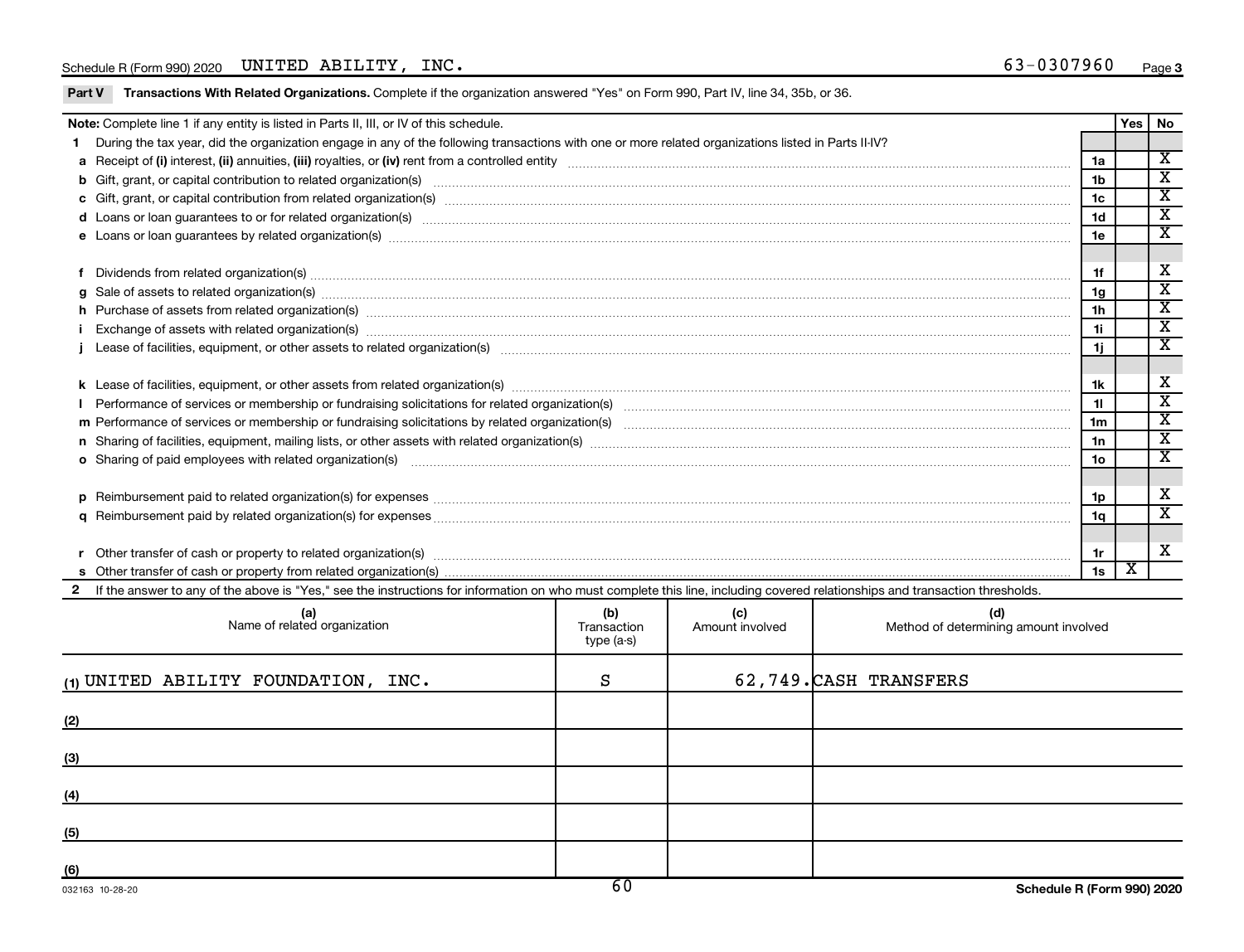#### Schedule R (Form 990) 2020 UNITED ABILITY, INC.  $63-0307960$  Page  $63-0307960$

Part VI Unrelated Organizations Taxable as a Partnership. Complete if the organization answered "Yes" on Form 990, Part IV, line 37.

Provide the following information for each entity taxed as a partnership through which the organization conducted more than five percent of its activities (measured by total assets or gross revenue) that was not a related organization. See instructions regarding exclusion for certain investment partnerships.

| $\sim$<br>(a)<br>Name, address, and EIN<br>of entity | ۔ ت<br>(b)<br>Primary activity | (c)<br>Legal domicile<br>(state or foreign<br>country) | - - - - - - <b>-</b> -<br>(d)<br>Predominant income<br>(related, unrelated,<br>excluded from tax under<br>sections 512-514) | (e)<br>Are all<br>partners sec.<br>$501(c)(3)$<br>orgs.?<br>Yes No | (f)<br>Share of<br>total<br>income | (g)<br>Share of<br>end-of-year<br>assets | (h)<br>Dispropor-<br>tionate<br>allocations?<br>Yes No | (i)<br>Code V-UBI<br>amount in box 20 managing<br>of Schedule K-1<br>(Form 1065)<br>$\overline{Yes}$ No | (i)<br>Yes NO | (k) |
|------------------------------------------------------|--------------------------------|--------------------------------------------------------|-----------------------------------------------------------------------------------------------------------------------------|--------------------------------------------------------------------|------------------------------------|------------------------------------------|--------------------------------------------------------|---------------------------------------------------------------------------------------------------------|---------------|-----|
|                                                      |                                |                                                        |                                                                                                                             |                                                                    |                                    |                                          |                                                        |                                                                                                         |               |     |
|                                                      |                                |                                                        |                                                                                                                             |                                                                    |                                    |                                          |                                                        |                                                                                                         |               |     |
|                                                      |                                |                                                        |                                                                                                                             |                                                                    |                                    |                                          |                                                        |                                                                                                         |               |     |
|                                                      |                                |                                                        |                                                                                                                             |                                                                    |                                    |                                          |                                                        |                                                                                                         |               |     |
|                                                      |                                |                                                        |                                                                                                                             |                                                                    |                                    |                                          |                                                        |                                                                                                         |               |     |
|                                                      |                                |                                                        |                                                                                                                             |                                                                    |                                    |                                          |                                                        |                                                                                                         |               |     |
|                                                      |                                |                                                        |                                                                                                                             |                                                                    |                                    |                                          |                                                        |                                                                                                         |               |     |
|                                                      |                                |                                                        |                                                                                                                             |                                                                    |                                    |                                          |                                                        |                                                                                                         |               |     |

**Schedule R (Form 990) 2020**